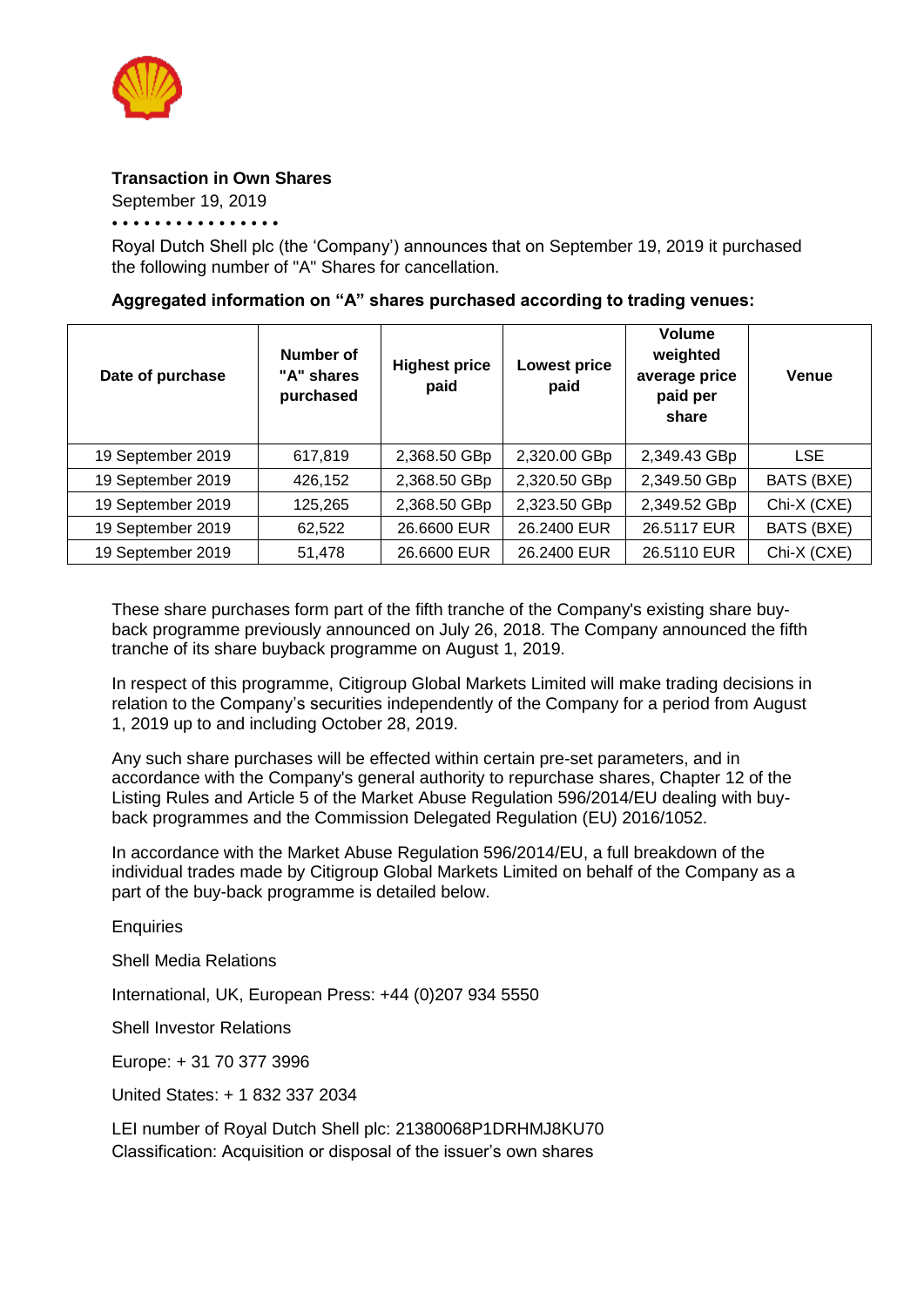| <b>Transaction Date and Time</b> | Volume | Price    | Trading<br>Venue | Currency   | Transaction<br>Reference<br>Number |
|----------------------------------|--------|----------|------------------|------------|------------------------------------|
| Thu 19 Sep 2019 16:29:55 BST     | 109    | 26.500   | <b>BATE</b>      | <b>EUR</b> | 19262XJji2c                        |
| Thu 19 Sep 2019 16:29:55 BST     | 13     | 26.500   | <b>BATE</b>      | <b>EUR</b> | 19262XJji2d                        |
| Thu 19 Sep 2019 16:29:55 BST     | 638    | 26.500   | <b>CHIX</b>      | <b>EUR</b> | 19262XJji28                        |
| Thu 19 Sep 2019 16:29:55 BST     | 32     | 26.500   | <b>CHIX</b>      | <b>EUR</b> | 19262XJji2b                        |
| Thu 19 Sep 2019 16:29:55 BST     | 294    | 26.500   | <b>BATE</b>      | <b>EUR</b> | 19262XJji29                        |
| Thu 19 Sep 2019 16:29:55 BST     | 13     | 26.500   | <b>CHIX</b>      | <b>EUR</b> | 19262XJji27                        |
| Thu 19 Sep 2019 16:29:55 BST     | 257    | 26.500   | <b>CHIX</b>      | <b>EUR</b> | 19262XJji26                        |
| Thu 19 Sep 2019 16:29:54 BST     | 92     | 26.500   | <b>CHIX</b>      | <b>EUR</b> | 19262XJjhzb                        |
| Thu 19 Sep 2019 16:29:54 BST     | 500    | 26.500   | <b>CHIX</b>      | <b>EUR</b> | 19262XJjhz9                        |
| Thu 19 Sep 2019 16:29:54 BST     | 81     | 26.500   | <b>CHIX</b>      | <b>EUR</b> | 19262XJjhza                        |
| Thu 19 Sep 2019 16:29:54 BST     | 124    | 26.500   | <b>BATE</b>      | <b>EUR</b> | 19262XJjhz6                        |
| Thu 19 Sep 2019 16:29:54 BST     | 47     | 26.500   | <b>BATE</b>      | <b>EUR</b> | 19262XJjhz7                        |
| Thu 19 Sep 2019 16:29:51 BST     | 89     | 2,345.50 | <b>BATE</b>      | GBp        | 19262XJjhyf                        |
| Thu 19 Sep 2019 16:29:41 BST     | 125    | 2,345.50 | <b>XLON</b>      | GBp        | 19262XJjhvs                        |
| Thu 19 Sep 2019 16:29:37 BST     | 1,468  | 2,345.50 | <b>XLON</b>      | GBp        | 19262XJjhv6                        |
| Thu 19 Sep 2019 16:29:37 BST     | 172    | 2,345.50 | <b>XLON</b>      | GBp        | 19262XJjhv7                        |
| Thu 19 Sep 2019 16:29:34 BST     | 331    | 2,346.00 | <b>CHIX</b>      | GBp        | 19262XJjhue                        |
| Thu 19 Sep 2019 16:29:34 BST     | 236    | 2,346.00 | <b>BATE</b>      | GBp        | 19262XJjhud                        |
| Thu 19 Sep 2019 16:29:32 BST     | 151    | 2,346.00 | <b>BATE</b>      | GBp        | 19262XJjhu7                        |
| Thu 19 Sep 2019 16:29:30 BST     | 500    | 2,346.00 | <b>BATE</b>      | GBp        | 19262XJjhtf                        |
| Thu 19 Sep 2019 16:29:30 BST     | 2,442  | 2,346.00 | <b>XLON</b>      | GBp        | 19262XJjhta                        |
| Thu 19 Sep 2019 16:29:30 BST     | 195    | 2,346.00 | <b>XLON</b>      | GBp        | 19262XJjht8                        |
| Thu 19 Sep 2019 16:29:30 BST     | 272    | 2,346.00 | <b>BATE</b>      | GBp        | 19262XJjhtc                        |
| Thu 19 Sep 2019 16:29:19 BST     | 331    | 2,346.00 | <b>BATE</b>      | GBp        | 19262XJjhr5                        |
| Thu 19 Sep 2019 16:29:19 BST     | 369    | 2,346.00 | <b>BATE</b>      | GBp        | 19262XJjhr6                        |
| Thu 19 Sep 2019 16:29:15 BST     | 511    | 2,346.50 | <b>BATE</b>      | GBp        | 19262XJjhq6                        |
| Thu 19 Sep 2019 16:29:00 BST     | 250    | 2,346.00 | <b>XLON</b>      | GBp        | 19262XJjhnd                        |
| Thu 19 Sep 2019 16:29:00 BST     | 226    | 26.495   | <b>BATE</b>      | <b>EUR</b> | 19262XJjhna                        |
| Thu 19 Sep 2019 16:29:00 BST     | 75     | 26.495   | <b>BATE</b>      | <b>EUR</b> | 19262XJjhn9                        |
| Thu 19 Sep 2019 16:29:00 BST     | 77     | 26.495   | <b>BATE</b>      | <b>EUR</b> | 19262XJjhn8                        |
| Thu 19 Sep 2019 16:29:00 BST     | 73     | 26.495   | <b>BATE</b>      | <b>EUR</b> | 19262XJjhn7                        |
| Thu 19 Sep 2019 16:29:00 BST     | 16     | 26.495   | <b>BATE</b>      | <b>EUR</b> | 19262XJjhn6                        |
| Thu 19 Sep 2019 16:29:00 BST     | 87     | 26.495   | <b>BATE</b>      | <b>EUR</b> | 19262XJjhn5                        |
| Thu 19 Sep 2019 16:29:00 BST     | 61     | 26.495   | <b>BATE</b>      | <b>EUR</b> | 19262XJjhn4                        |
| Thu 19 Sep 2019 16:29:00 BST     | 77     | 26.495   | <b>BATE</b>      | <b>EUR</b> | 19262XJjhn3                        |
| Thu 19 Sep 2019 16:29:00 BST     | 554    | 26.495   | <b>BATE</b>      | <b>EUR</b> | 19262XJjhn2                        |
| Thu 19 Sep 2019 16:28:43 BST     | 17     | 2,346.50 | <b>BATE</b>      | GBp        | 19262XJjhkf                        |
| Thu 19 Sep 2019 16:28:43 BST     | 200    | 2,346.50 | <b>BATE</b>      | GBp        | 19262XJjhke                        |
| Thu 19 Sep 2019 16:28:43 BST     | 100    | 2,346.50 | <b>BATE</b>      | GBp        | 19262XJjhk8                        |
| Thu 19 Sep 2019 16:28:43 BST     | 197    | 2,346.50 | <b>XLON</b>      | GBp        | 19262XJjhkb                        |
| Thu 19 Sep 2019 16:28:43 BST     | 1,482  | 2,346.50 | <b>XLON</b>      | GBp        | 19262XJjhka                        |
| Thu 19 Sep 2019 16:28:43 BST     | 144    | 2,346.50 | <b>XLON</b>      | GBp        | 19262XJjhk6                        |
| Thu 19 Sep 2019 16:28:21 BST     | 159    | 2,347.00 | <b>CHIX</b>      | GBp        | 19262XJjhhv                        |
| Thu 19 Sep 2019 16:28:21 BST     | 79     | 2,347.00 | <b>CHIX</b>      | GBp        | 19262XJjhht                        |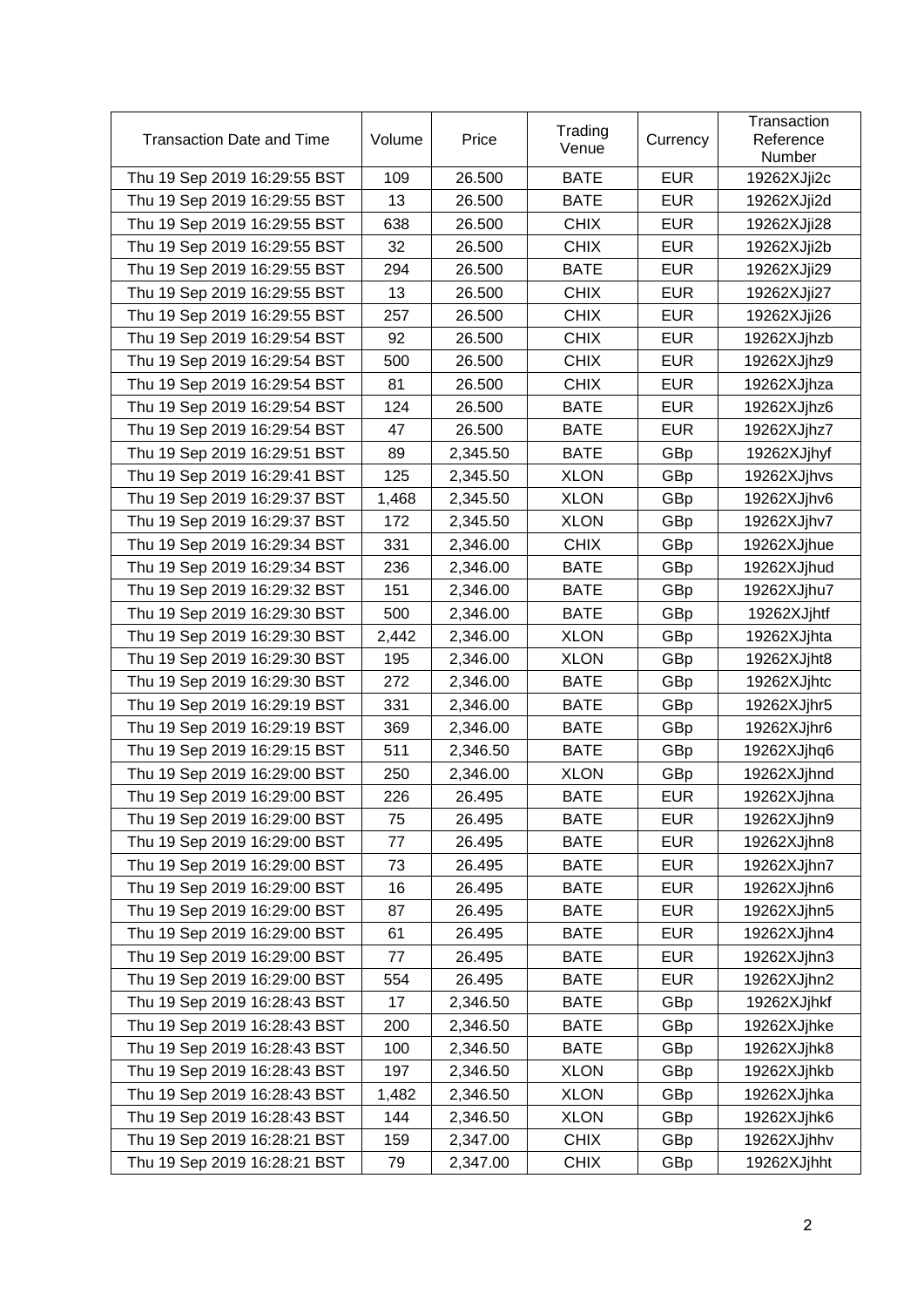| Thu 19 Sep 2019 16:28:21 BST | 250   | 2,347.00 | <b>BATE</b> | GBp        | 19262XJjhho |
|------------------------------|-------|----------|-------------|------------|-------------|
| Thu 19 Sep 2019 16:28:21 BST | 968   | 2,347.00 | <b>BATE</b> | GBp        | 19262XJjhhs |
| Thu 19 Sep 2019 16:28:21 BST | 264   | 2,347.00 | <b>BATE</b> | GBp        | 19262XJjhhu |
| Thu 19 Sep 2019 16:28:21 BST | 235   | 2,347.00 | <b>XLON</b> | GBp        | 19262XJjhhp |
| Thu 19 Sep 2019 16:28:21 BST | 928   | 2,347.00 | <b>XLON</b> | GBp        | 19262XJjhhq |
| Thu 19 Sep 2019 16:28:08 BST | 100   | 2,347.50 | <b>BATE</b> | GBp        | 19262XJjheb |
| Thu 19 Sep 2019 16:28:08 BST | 100   | 2,347.50 | <b>BATE</b> | GBp        | 19262XJjhea |
| Thu 19 Sep 2019 16:28:08 BST | 197   | 2,347.50 | <b>CHIX</b> | GBp        | 19262XJjhe8 |
| Thu 19 Sep 2019 16:28:08 BST | 197   | 2,347.50 | <b>CHIX</b> | GBp        | 19262XJjhec |
| Thu 19 Sep 2019 16:28:08 BST | 197   | 2,347.50 | <b>XLON</b> | GBp        | 19262XJjhe7 |
| Thu 19 Sep 2019 16:28:08 BST | 947   | 2,347.50 | <b>XLON</b> | GBp        | 19262XJjhe9 |
| Thu 19 Sep 2019 16:27:23 BST | 167   | 2,347.50 | <b>BATE</b> | GBp        | 19262XJjh75 |
| Thu 19 Sep 2019 16:27:23 BST | 4     | 2,347.50 | <b>BATE</b> | GBp        | 19262XJjh76 |
| Thu 19 Sep 2019 16:27:23 BST | 126   | 2,347.50 | <b>BATE</b> | GBp        | 19262XJjh78 |
| Thu 19 Sep 2019 16:27:23 BST | 889   | 2,347.50 | <b>BATE</b> | GBp        | 19262XJjh73 |
| Thu 19 Sep 2019 16:27:23 BST | 517   | 2,347.50 | <b>BATE</b> | GBp        | 19262XJjh79 |
| Thu 19 Sep 2019 16:27:23 BST | 19    | 2,347.50 | <b>BATE</b> | GBp        | 19262XJjh7a |
| Thu 19 Sep 2019 16:27:23 BST | 53    | 2,347.50 | <b>XLON</b> | GBp        | 19262XJjh77 |
| Thu 19 Sep 2019 16:27:23 BST | 1,173 | 2,347.50 | <b>XLON</b> | GBp        | 19262XJjh74 |
| Thu 19 Sep 2019 16:27:23 BST | 3,107 | 2,347.50 | <b>XLON</b> | GBp        | 19262XJjh72 |
| Thu 19 Sep 2019 16:27:19 BST | 720   | 2,347.50 | <b>BATE</b> | GBp        | 19262XJjh6d |
| Thu 19 Sep 2019 16:27:19 BST | 573   | 2,347.50 | <b>BATE</b> | GBp        | 19262XJjh6c |
| Thu 19 Sep 2019 16:27:17 BST | 844   | 2,348.00 | <b>XLON</b> | GBp        | 19262XJjh5u |
| Thu 19 Sep 2019 16:27:06 BST | 1,367 | 2,348.00 | <b>CHIX</b> | GBp        | 19262XJjh3x |
| Thu 19 Sep 2019 16:26:55 BST | 70    | 2,348.00 | <b>BATE</b> | GBp        | 19262XJjh2h |
| Thu 19 Sep 2019 16:26:55 BST | 1,134 | 2,348.00 | <b>BATE</b> | GBp        | 19262XJjh2e |
| Thu 19 Sep 2019 16:26:55 BST | 771   | 2,348.00 | <b>BATE</b> | GBp        | 19262XJjh2g |
| Thu 19 Sep 2019 16:26:55 BST | 107   | 2,348.00 | <b>CHIX</b> | GBp        | 19262XJjh2i |
| Thu 19 Sep 2019 16:26:55 BST | 116   | 2,348.00 | <b>CHIX</b> | GBp        | 19262XJjh2d |
| Thu 19 Sep 2019 16:26:55 BST | 135   | 2,348.00 | <b>CHIX</b> | GBp        | 19262XJjh2f |
| Thu 19 Sep 2019 16:26:37 BST | 28    | 2,348.00 | <b>BATE</b> | GBp        | 19262XJjh0n |
| Thu 19 Sep 2019 16:26:11 BST | 73    | 2,348.50 | <b>BATE</b> | GBp        | 19262XJjgyi |
| Thu 19 Sep 2019 16:26:02 BST | 3,810 | 2,348.00 | <b>XLON</b> | GBp        | 19262XJjgx9 |
| Thu 19 Sep 2019 16:26:02 BST | 503   | 2,348.00 | <b>XLON</b> | GBp        | 19262XJjgxa |
| Thu 19 Sep 2019 16:26:02 BST | 149   | 2,348.00 | <b>XLON</b> | GBp        | 19262XJjgx8 |
| Thu 19 Sep 2019 16:26:01 BST | 204   | 2,348.00 | <b>XLON</b> | GBp        | 19262XJjgwt |
| Thu 19 Sep 2019 16:26:00 BST | 145   | 26.520   | <b>BATE</b> | <b>EUR</b> | 19262XJjgwl |
| Thu 19 Sep 2019 16:26:00 BST | 578   | 26.520   | <b>BATE</b> | <b>EUR</b> | 19262XJjgwm |
| Thu 19 Sep 2019 16:25:51 BST | 142   | 2,348.00 | <b>CHIX</b> | GBp        | 19262XJjgve |
| Thu 19 Sep 2019 16:24:27 BST | 136   | 2,347.50 | <b>BATE</b> | GBp        | 19262XJjgih |
| Thu 19 Sep 2019 16:24:27 BST | 241   | 2,347.50 | <b>BATE</b> | GBp        | 19262XJjgij |
| Thu 19 Sep 2019 16:24:27 BST | 1,813 | 2,347.50 | <b>BATE</b> | GBp        | 19262XJjgik |
| Thu 19 Sep 2019 16:24:20 BST | 242   | 2,347.50 | <b>XLON</b> | GBp        | 19262XJjgg8 |
| Thu 19 Sep 2019 16:24:20 BST | 798   | 2,347.50 | <b>XLON</b> | GBp        | 19262XJjgg9 |
| Thu 19 Sep 2019 16:24:19 BST | 1,368 | 2,348.00 | <b>CHIX</b> | GBp        | 19262XJjgg7 |
| Thu 19 Sep 2019 16:24:19 BST | 83    | 2,348.00 | <b>BATE</b> | GBp        | 19262XJjgg6 |
| Thu 19 Sep 2019 16:23:59 BST | 73    | 26.520   | <b>CHIX</b> | <b>EUR</b> | 19262XJjgd2 |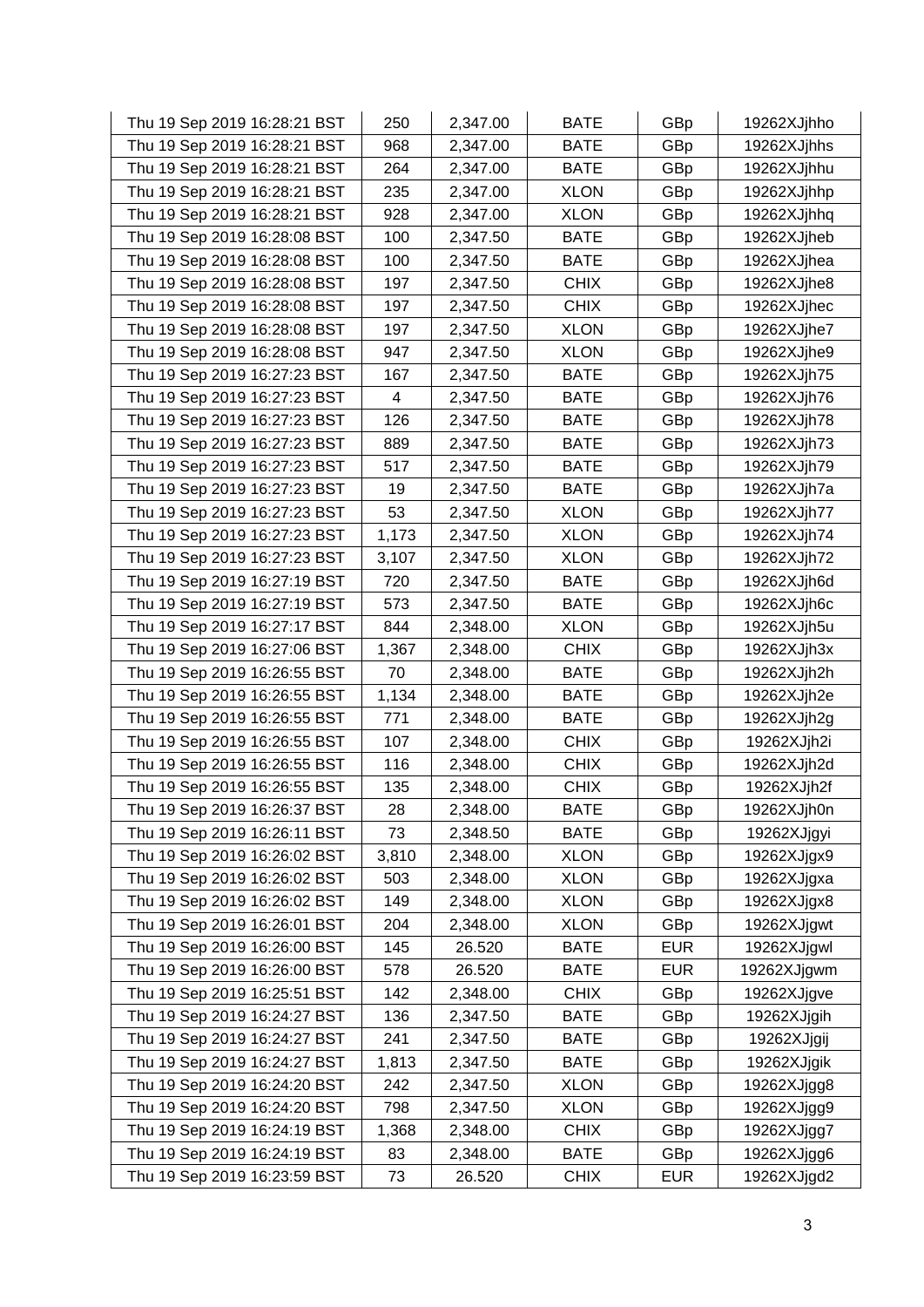| Thu 19 Sep 2019 16:23:57 BST | 350   | 26.520   | <b>CHIX</b> | <b>EUR</b> | 19262XJjgd0 |
|------------------------------|-------|----------|-------------|------------|-------------|
| Thu 19 Sep 2019 16:23:54 BST | 246   | 2,348.00 | <b>XLON</b> | GBp        | 19262XJjgcc |
| Thu 19 Sep 2019 16:23:54 BST | 2,169 | 2,348.00 | <b>XLON</b> | GBp        | 19262XJjgcd |
| Thu 19 Sep 2019 16:23:48 BST | 54    | 2,348.00 | <b>XLON</b> | GBp        | 19262XJjgbs |
| Thu 19 Sep 2019 16:23:37 BST | 1,026 | 2,348.00 | <b>BATE</b> | GBp        | 19262XJjga0 |
| Thu 19 Sep 2019 16:23:37 BST | 1,416 | 2,348.00 | <b>BATE</b> | GBp        | 19262XJjga1 |
| Thu 19 Sep 2019 16:23:37 BST | 9     | 2,348.00 | <b>BATE</b> | GBp        | 19262XJjga2 |
| Thu 19 Sep 2019 16:23:37 BST | 22    | 2,348.00 | <b>BATE</b> | GBp        | 19262XJjga3 |
| Thu 19 Sep 2019 16:23:37 BST | 770   | 2,348.00 | <b>BATE</b> | GBp        | 19262XJjga4 |
| Thu 19 Sep 2019 16:23:37 BST | 92    | 2,348.00 | <b>BATE</b> | GBp        | 19262XJjga5 |
| Thu 19 Sep 2019 16:23:37 BST | 78    | 2,348.00 | <b>BATE</b> | GBp        | 19262XJjga6 |
| Thu 19 Sep 2019 16:23:37 BST | 153   | 2,348.50 | <b>BATE</b> | GBp        | 19262XJjg9z |
| Thu 19 Sep 2019 16:23:37 BST | 58    | 2,348.50 | <b>BATE</b> | GBp        | 19262XJjg9y |
| Thu 19 Sep 2019 16:23:29 BST | 257   | 2,348.50 | <b>CHIX</b> | GBp        | 19262XJjg96 |
| Thu 19 Sep 2019 16:23:19 BST | 73    | 2,348.00 | <b>BATE</b> | GBp        | 19262XJjg61 |
| Thu 19 Sep 2019 16:23:19 BST | 1,046 | 2,348.00 | <b>BATE</b> | GBp        | 19262XJjg62 |
| Thu 19 Sep 2019 16:23:19 BST | 352   | 2,348.00 | <b>BATE</b> | GBp        | 19262XJjg63 |
| Thu 19 Sep 2019 16:23:19 BST | 857   | 2,348.00 | <b>XLON</b> | GBp        | 19262XJjg60 |
| Thu 19 Sep 2019 16:23:19 BST | 2,663 | 2,348.00 | <b>XLON</b> | GBp        | 19262XJjg5y |
| Thu 19 Sep 2019 16:23:19 BST | 73    | 2,348.00 | <b>XLON</b> | GBp        | 19262XJjg5z |
| Thu 19 Sep 2019 16:23:06 BST | 4     | 2,348.50 | <b>BATE</b> | GBp        | 19262XJjg4t |
| Thu 19 Sep 2019 16:23:06 BST | 70    | 2,348.50 | <b>BATE</b> | GBp        | 19262XJjg4u |
| Thu 19 Sep 2019 16:23:05 BST | 305   | 26.525   | <b>CHIX</b> | <b>EUR</b> | 19262XJjg4s |
| Thu 19 Sep 2019 16:23:05 BST | 400   | 26.525   | <b>CHIX</b> | <b>EUR</b> | 19262XJjg4q |
| Thu 19 Sep 2019 16:23:00 BST | 496   | 26.520   | <b>CHIX</b> | <b>EUR</b> | 19262XJjg46 |
| Thu 19 Sep 2019 16:22:43 BST | 708   | 26.515   | <b>BATE</b> | <b>EUR</b> | 19262XJjg2q |
| Thu 19 Sep 2019 16:22:00 BST | 285   | 2,348.00 | <b>XLON</b> | GBp        | 19262XJjfv2 |
| Thu 19 Sep 2019 16:22:00 BST | 252   | 26.515   | <b>BATE</b> | <b>EUR</b> | 19262XJjfv1 |
| Thu 19 Sep 2019 16:22:00 BST | 259   | 26.515   | <b>BATE</b> | <b>EUR</b> | 19262XJjfv0 |
| Thu 19 Sep 2019 16:22:00 BST | 10    | 26.515   | <b>BATE</b> | <b>EUR</b> | 19262XJjfuy |
| Thu 19 Sep 2019 16:22:00 BST | 27    | 26.515   | <b>BATE</b> | <b>EUR</b> | 19262XJjfuz |
| Thu 19 Sep 2019 16:21:15 BST | 1     | 2,348.00 | <b>XLON</b> | GBp        | 19262XJjfqr |
| Thu 19 Sep 2019 16:21:15 BST | 192   | 2,348.00 | <b>XLON</b> | GBp        | 19262XJjfqs |
| Thu 19 Sep 2019 16:20:35 BST | 335   | 2,348.00 | <b>XLON</b> | GBp        | 19262XJjfli |
| Thu 19 Sep 2019 16:20:35 BST | 65    | 2,348.00 | <b>XLON</b> | GBp        | 19262XJjfld |
| Thu 19 Sep 2019 16:20:35 BST | 942   | 2,348.00 | <b>XLON</b> | GBp        | 19262XJjfle |
| Thu 19 Sep 2019 16:20:35 BST | 261   | 2,348.00 | <b>XLON</b> | GBp        | 19262XJjflg |
| Thu 19 Sep 2019 16:20:35 BST | 104   | 2,348.00 | <b>CHIX</b> | GBp        | 19262XJjfll |
| Thu 19 Sep 2019 16:20:35 BST | 1,152 | 2,348.00 | <b>CHIX</b> | GBp        | 19262XJjfln |
| Thu 19 Sep 2019 16:20:35 BST | 112   | 2,348.00 | <b>CHIX</b> | GBp        | 19262XJjflk |
| Thu 19 Sep 2019 16:20:35 BST | 130   | 2,348.00 | <b>CHIX</b> | GBp        | 19262XJjflp |
| Thu 19 Sep 2019 16:20:35 BST | 301   | 2,348.00 | <b>BATE</b> | GBp        | 19262XJjflf |
| Thu 19 Sep 2019 16:20:35 BST | 47    | 2,348.00 | <b>BATE</b> | GBp        | 19262XJjflm |
| Thu 19 Sep 2019 16:20:35 BST | 11    | 2,348.00 | <b>BATE</b> | GBp        | 19262XJjflo |
| Thu 19 Sep 2019 16:20:35 BST | 2,435 | 2,348.00 | <b>BATE</b> | GBp        | 19262XJjflh |
| Thu 19 Sep 2019 16:20:35 BST | 663   | 2,348.00 | <b>BATE</b> | GBp        | 19262XJjflj |
| Thu 19 Sep 2019 16:20:35 BST | 7     | 2,348.00 | <b>BATE</b> | GBp        | 19262XJjflq |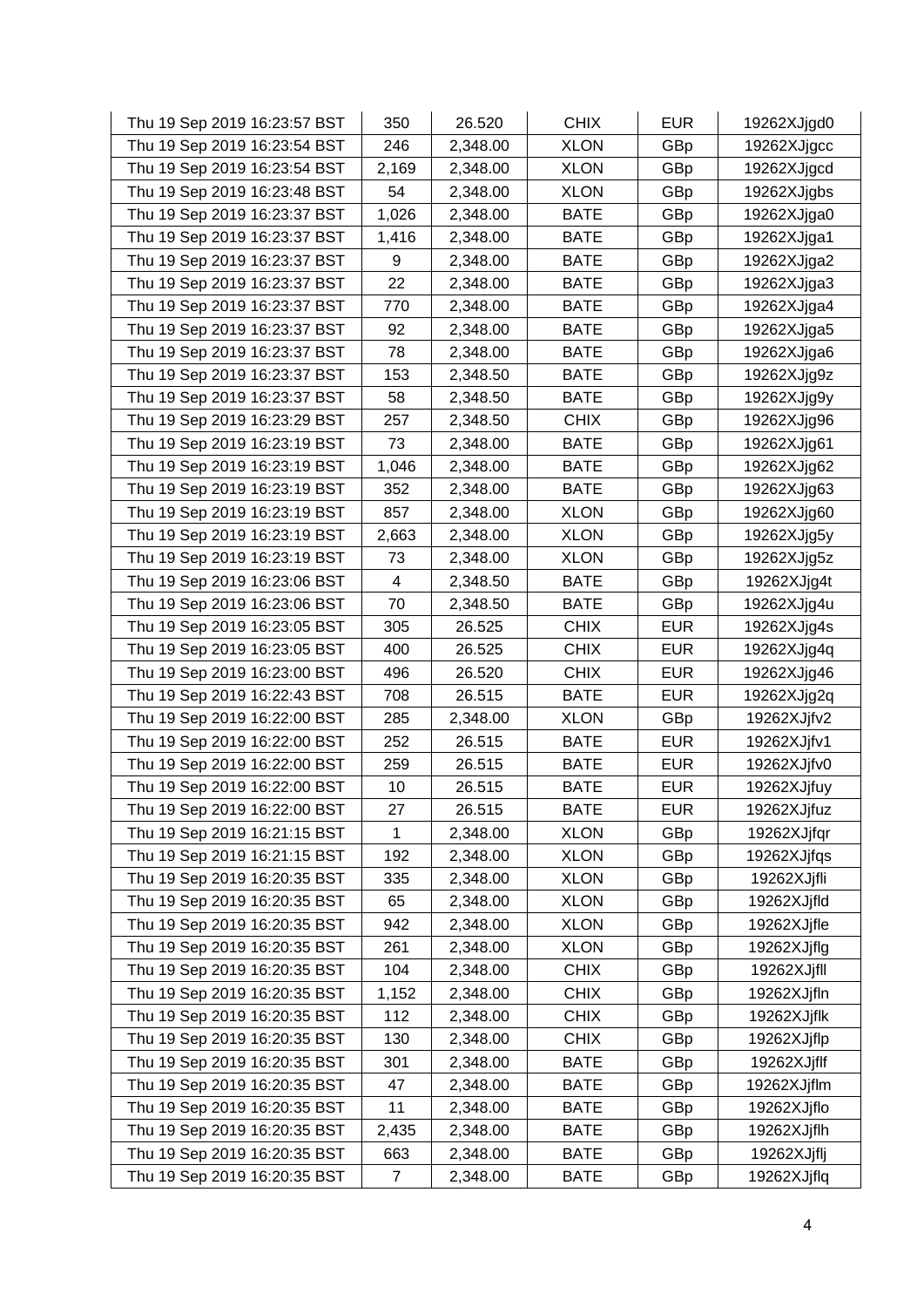| Thu 19 Sep 2019 16:20:17 BST | 3,378 | 2,348.00 | <b>XLON</b> | GBp        | 19262XJjfj4 |
|------------------------------|-------|----------|-------------|------------|-------------|
| Thu 19 Sep 2019 16:20:12 BST | 399   | 2,348.50 | <b>BATE</b> | GBp        | 19262XJjfil |
| Thu 19 Sep 2019 16:19:48 BST | 112   | 2,349.00 | <b>BATE</b> | GBp        | 19262XJjfev |
| Thu 19 Sep 2019 16:19:47 BST | 400   | 2,349.00 | <b>BATE</b> | GBp        | 19262XJjfes |
| Thu 19 Sep 2019 16:19:00 BST | 200   | 2,348.50 | <b>XLON</b> | GBp        | 19262XJjf8z |
| Thu 19 Sep 2019 16:19:00 BST | 442   | 2,348.50 | <b>XLON</b> | GBp        | 19262XJjf90 |
| Thu 19 Sep 2019 16:19:00 BST | 192   | 2,348.50 | <b>XLON</b> | GBp        | 19262XJjf8y |
| Thu 19 Sep 2019 16:18:04 BST | 735   | 26.525   | <b>BATE</b> | <b>EUR</b> | 19262XJjf0u |
| Thu 19 Sep 2019 16:18:03 BST | 344   | 26.525   | <b>CHIX</b> | <b>EUR</b> | 19262XJjf0r |
| Thu 19 Sep 2019 16:18:03 BST | 200   | 26.525   | <b>CHIX</b> | <b>EUR</b> | 19262XJjf0s |
| Thu 19 Sep 2019 16:18:03 BST | 56    | 26.525   | <b>CHIX</b> | <b>EUR</b> | 19262XJjf0t |
| Thu 19 Sep 2019 16:17:24 BST | 429   | 26.515   | <b>CHIX</b> | <b>EUR</b> | 19262XJjeu0 |
| Thu 19 Sep 2019 16:17:24 BST | 784   | 26.515   | <b>BATE</b> | <b>EUR</b> | 19262XJjeu1 |
| Thu 19 Sep 2019 16:16:43 BST | 19    | 2,347.50 | <b>BATE</b> | GBp        | 19262XJjeoc |
| Thu 19 Sep 2019 16:16:43 BST | 724   | 2,347.50 | <b>CHIX</b> | GBp        | 19262XJjeo9 |
| Thu 19 Sep 2019 16:16:43 BST | 257   | 2,347.50 | <b>CHIX</b> | GBp        | 19262XJjeo4 |
| Thu 19 Sep 2019 16:16:43 BST | 489   | 2,347.50 | <b>BATE</b> | GBp        | 19262XJjeoa |
| Thu 19 Sep 2019 16:16:43 BST | 11    | 2,347.50 | <b>BATE</b> | GBp        | 19262XJjeob |
| Thu 19 Sep 2019 16:16:43 BST | 180   | 2,347.50 | <b>CHIX</b> | GBp        | 19262XJjeo7 |
| Thu 19 Sep 2019 16:16:43 BST | 532   | 2,347.50 | <b>XLON</b> | GBp        | 19262XJjeo5 |
| Thu 19 Sep 2019 16:16:43 BST | 676   | 2,347.50 | <b>BATE</b> | GBp        | 19262XJjeo8 |
| Thu 19 Sep 2019 16:16:43 BST | 283   | 2,347.50 | <b>BATE</b> | GBp        | 19262XJjeo6 |
| Thu 19 Sep 2019 16:16:43 BST | 219   | 2,347.50 | <b>XLON</b> | GBp        | 19262XJjeo3 |
| Thu 19 Sep 2019 16:16:43 BST | 281   | 2,347.50 | <b>XLON</b> | GBp        | 19262XJjeo0 |
| Thu 19 Sep 2019 16:16:43 BST | 341   | 2,347.50 | <b>BATE</b> | GBp        | 19262XJjenz |
| Thu 19 Sep 2019 16:16:43 BST | 1,259 | 2,347.50 | <b>BATE</b> | GBp        | 19262XJjeo1 |
| Thu 19 Sep 2019 16:16:43 BST | 400   | 2,347.50 | <b>BATE</b> | GBp        | 19262XJjeo2 |
| Thu 19 Sep 2019 16:16:43 BST | 1,531 | 2,347.50 | <b>XLON</b> | GBp        | 19262XJjenx |
| Thu 19 Sep 2019 16:16:43 BST | 269   | 2,347.50 | <b>XLON</b> | GBp        | 19262XJjeny |
| Thu 19 Sep 2019 16:16:34 BST | 10    | 2,348.00 | <b>XLON</b> | GBp        | 19262XJjelw |
| Thu 19 Sep 2019 16:16:34 BST | 174   | 2,348.00 | <b>XLON</b> | GBp        | 19262XJjelu |
| Thu 19 Sep 2019 16:16:34 BST | 785   | 2,348.00 | <b>XLON</b> | GBp        | 19262XJjelq |
| Thu 19 Sep 2019 16:16:34 BST | 652   | 2,348.00 | <b>XLON</b> | GBp        | 19262XJjelr |
| Thu 19 Sep 2019 16:16:34 BST | 2,309 | 2,348.00 | <b>XLON</b> | GBp        | 19262XJjels |
| Thu 19 Sep 2019 16:16:34 BST | 380   | 2,348.00 | <b>XLON</b> | GBp        | 19262XJjelp |
| Thu 19 Sep 2019 16:16:08 BST | 202   | 2,348.50 | <b>XLON</b> | GBp        | 19262XJjeho |
| Thu 19 Sep 2019 16:16:08 BST | 250   | 2,348.50 | <b>CHIX</b> | GBp        | 19262XJjehm |
| Thu 19 Sep 2019 16:16:08 BST | 84    | 2,348.50 | <b>CHIX</b> | GBp        | 19262XJjehn |
| Thu 19 Sep 2019 16:15:32 BST | 1,190 | 2,348.50 | <b>BATE</b> | GBp        | 19262XJjeez |
| Thu 19 Sep 2019 16:14:34 BST | 35    | 2,348.00 | <b>BATE</b> | GBp        | 19262XJje7j |
| Thu 19 Sep 2019 16:14:34 BST | 53    | 2,348.00 | <b>XLON</b> | GBp        | 19262XJje7i |
| Thu 19 Sep 2019 16:14:06 BST | 242   | 2,348.00 | <b>XLON</b> | GBp        | 19262XJje4n |
| Thu 19 Sep 2019 16:13:58 BST | 1,424 | 2,348.50 | <b>BATE</b> | GBp        | 19262XJje2c |
| Thu 19 Sep 2019 16:13:58 BST | 403   | 2,348.50 | <b>CHIX</b> | GBp        | 19262XJje2b |
| Thu 19 Sep 2019 16:13:27 BST | 782   | 2,349.00 | <b>BATE</b> | GBp        | 19262XJjdxw |
| Thu 19 Sep 2019 16:13:27 BST | 205   | 2,349.00 | <b>XLON</b> | GBp        | 19262XJjdxv |
| Thu 19 Sep 2019 16:13:27 BST | 30    | 2,349.00 | <b>XLON</b> | GBp        | 19262XJjdxt |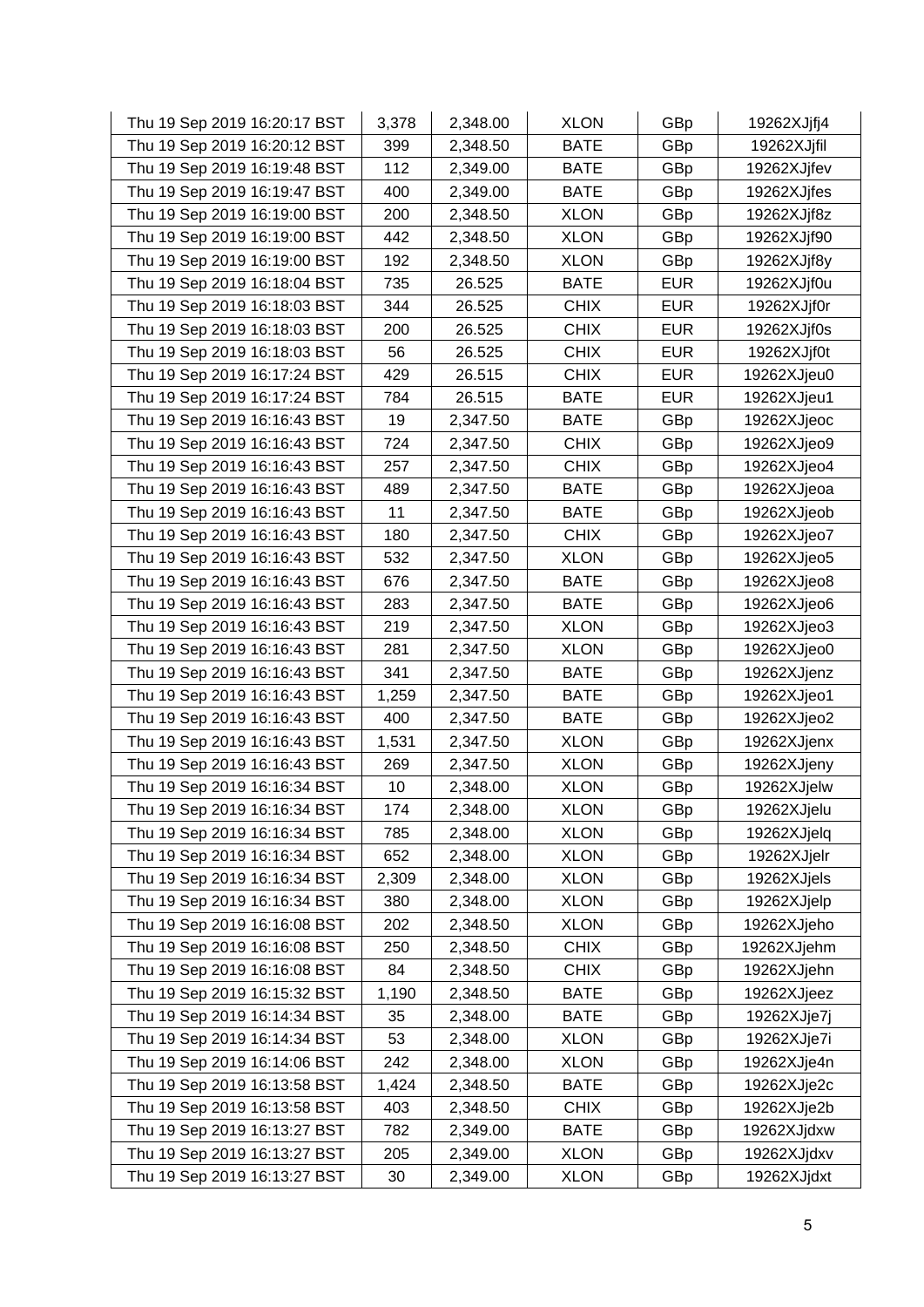| Thu 19 Sep 2019 16:13:27 BST | 245            | 2,349.00 | <b>CHIX</b> | GBp        | 19262XJjdxu |
|------------------------------|----------------|----------|-------------|------------|-------------|
| Thu 19 Sep 2019 16:13:18 BST | 251            | 2,349.50 | <b>CHIX</b> | GBp        | 19262XJjdvo |
| Thu 19 Sep 2019 16:13:13 BST | 609            | 2,349.50 | <b>BATE</b> | GBp        | 19262XJjdv6 |
| Thu 19 Sep 2019 16:13:10 BST | 190            | 2,349.50 | <b>XLON</b> | GBp        | 19262XJjdv4 |
| Thu 19 Sep 2019 16:13:10 BST | 213            | 2,349.50 | <b>XLON</b> | GBp        | 19262XJjdv3 |
| Thu 19 Sep 2019 16:13:10 BST | 1,000          | 2,349.50 | <b>XLON</b> | GBp        | 19262XJjdv2 |
| Thu 19 Sep 2019 16:13:10 BST | 2,096          | 2,349.50 | <b>XLON</b> | GBp        | 19262XJjdv0 |
| Thu 19 Sep 2019 16:13:10 BST | 617            | 2,349.50 | <b>XLON</b> | GBp        | 19262XJjdv1 |
| Thu 19 Sep 2019 16:12:08 BST | 800            | 2,349.50 | <b>BATE</b> | GBp        | 19262XJjdoo |
| Thu 19 Sep 2019 16:12:08 BST | 129            | 2,349.50 | <b>BATE</b> | GBp        | 19262XJjdon |
| Thu 19 Sep 2019 16:12:08 BST | 731            | 2,349.50 | <b>XLON</b> | GBp        | 19262XJjdoi |
| Thu 19 Sep 2019 16:12:08 BST | 275            | 2,349.50 | <b>XLON</b> | GBp        | 19262XJjdog |
| Thu 19 Sep 2019 16:12:08 BST | 111            | 2,349.50 | <b>XLON</b> | GBp        | 19262XJjdoh |
| Thu 19 Sep 2019 16:12:02 BST | 1,159          | 2,350.00 | <b>BATE</b> | GBp        | 19262XJjdno |
| Thu 19 Sep 2019 16:11:11 BST | 137            | 2,349.50 | <b>BATE</b> | GBp        | 19262XJjdej |
| Thu 19 Sep 2019 16:11:11 BST | 239            | 2,349.50 | <b>CHIX</b> | GBp        | 19262XJjdel |
| Thu 19 Sep 2019 16:11:11 BST | 240            | 2,349.50 | <b>CHIX</b> | GBp        | 19262XJjdem |
| Thu 19 Sep 2019 16:11:11 BST | 234            | 2,349.50 | <b>XLON</b> | GBp        | 19262XJjdei |
| Thu 19 Sep 2019 16:11:11 BST | 2,265          | 2,349.50 | <b>XLON</b> | GBp        | 19262XJjdek |
| Thu 19 Sep 2019 16:11:01 BST | 429            | 26.540   | <b>CHIX</b> | <b>EUR</b> | 19262XJjdde |
| Thu 19 Sep 2019 16:10:16 BST | 250            | 2,350.00 | <b>XLON</b> | GBp        | 19262XJjd71 |
| Thu 19 Sep 2019 16:10:16 BST | 202            | 2,350.00 | <b>XLON</b> | GBp        | 19262XJjd72 |
| Thu 19 Sep 2019 16:10:16 BST | 210            | 2,350.00 | <b>XLON</b> | GBp        | 19262XJjd73 |
| Thu 19 Sep 2019 16:10:16 BST | 500            | 2,350.00 | <b>XLON</b> | GBp        | 19262XJjd74 |
| Thu 19 Sep 2019 16:10:16 BST | 250            | 2,350.00 | <b>XLON</b> | GBp        | 19262XJjd70 |
| Thu 19 Sep 2019 16:10:16 BST | 486            | 2,350.00 | <b>XLON</b> | GBp        | 19262XJjd75 |
| Thu 19 Sep 2019 16:10:16 BST | 211            | 2,350.00 | <b>BATE</b> | GBp        | 19262XJjd6z |
| Thu 19 Sep 2019 16:10:16 BST | 75             | 2,350.00 | <b>BATE</b> | GBp        | 19262XJjd6x |
| Thu 19 Sep 2019 16:10:16 BST | 371            | 2,350.00 | <b>CHIX</b> | GBp        | 19262XJjd6y |
| Thu 19 Sep 2019 16:10:16 BST | 428            | 2,350.00 | <b>XLON</b> | GBp        | 19262XJjd6v |
| Thu 19 Sep 2019 16:10:16 BST | 1,101          | 2,350.00 | <b>BATE</b> | GBp        | 19262XJjd6t |
| Thu 19 Sep 2019 16:10:16 BST | 507            | 2,350.00 | <b>BATE</b> | GBp        | 19262XJjd6w |
| Thu 19 Sep 2019 16:10:16 BST | 533            | 2,350.00 | <b>XLON</b> | GBp        | 19262XJjd6s |
| Thu 19 Sep 2019 16:10:16 BST | 678            | 2,350.00 | <b>XLON</b> | GBp        | 19262XJjd6u |
| Thu 19 Sep 2019 16:10:04 BST | 926            | 2,350.50 | <b>XLON</b> | GBp        | 19262XJjd4g |
| Thu 19 Sep 2019 16:10:04 BST | 45             | 2,350.50 | <b>XLON</b> | GBp        | 19262XJjd4f |
| Thu 19 Sep 2019 16:09:09 BST | 280            | 26.540   | <b>CHIX</b> | <b>EUR</b> | 19262XJjcyp |
| Thu 19 Sep 2019 16:09:09 BST | 500            | 26.540   | <b>CHIX</b> | <b>EUR</b> | 19262XJjcyo |
| Thu 19 Sep 2019 16:09:09 BST | 71             | 26.540   | <b>CHIX</b> | <b>EUR</b> | 19262XJjcyn |
| Thu 19 Sep 2019 16:08:32 BST | $\overline{c}$ | 2,350.00 | <b>XLON</b> | GBp        | 19262XJjcum |
| Thu 19 Sep 2019 16:08:32 BST | 505            | 2,350.00 | <b>XLON</b> | GBp        | 19262XJjcul |
| Thu 19 Sep 2019 16:08:32 BST | 236            | 2,350.00 | <b>CHIX</b> | GBp        | 19262XJjcuk |
| Thu 19 Sep 2019 16:08:32 BST | 245            | 2,350.00 | <b>CHIX</b> | GBp        | 19262XJjcun |
| Thu 19 Sep 2019 16:08:32 BST | 1,014          | 2,350.00 | <b>CHIX</b> | GBp        | 19262XJjcuo |
| Thu 19 Sep 2019 16:08:32 BST | 1,387          | 2,350.00 | <b>XLON</b> | GBp        | 19262XJjcuj |
| Thu 19 Sep 2019 16:08:01 BST | 32             | 26.545   | <b>BATE</b> | <b>EUR</b> | 19262XJjcs1 |
| Thu 19 Sep 2019 16:08:00 BST | 705            | 26.545   | <b>BATE</b> | <b>EUR</b> | 19262XJjcro |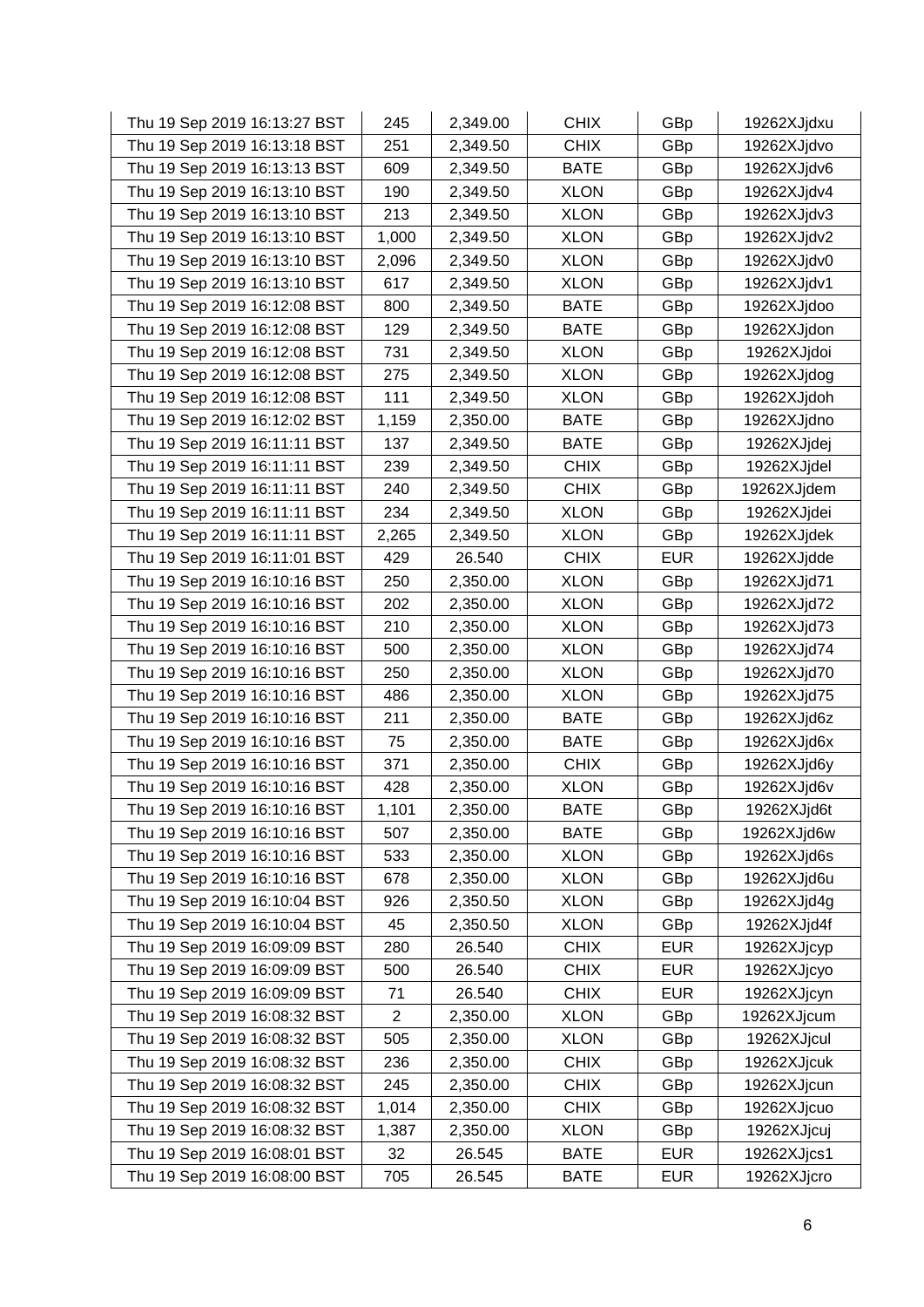| Thu 19 Sep 2019 16:07:55 BST | 499   | 2,350.00 | <b>BATE</b> | GBp        | 19262XJjcql |
|------------------------------|-------|----------|-------------|------------|-------------|
| Thu 19 Sep 2019 16:07:55 BST | 872   | 2,350.00 | <b>BATE</b> | GBp        | 19262XJjcqm |
| Thu 19 Sep 2019 16:07:55 BST | 347   | 2,350.50 | <b>XLON</b> | GBp        | 19262XJjcqj |
| Thu 19 Sep 2019 16:07:55 BST | 208   | 2,350.50 | <b>XLON</b> | GBp        | 19262XJjcqk |
| Thu 19 Sep 2019 16:07:55 BST | 197   | 2,350.50 | <b>XLON</b> | GBp        | 19262XJjcqd |
| Thu 19 Sep 2019 16:07:55 BST | 416   | 2,350.50 | <b>XLON</b> | GBp        | 19262XJjcqg |
| Thu 19 Sep 2019 16:07:55 BST | 672   | 2,350.50 | <b>XLON</b> | GBp        | 19262XJjcqb |
| Thu 19 Sep 2019 16:07:55 BST | 80    | 2,350.50 | <b>XLON</b> | GBp        | 19262XJjcq9 |
| Thu 19 Sep 2019 16:07:55 BST | 168   | 2,350.50 | <b>CHIX</b> | GBp        | 19262XJjcqe |
| Thu 19 Sep 2019 16:07:55 BST | 1,383 | 2,350.50 | <b>BATE</b> | GBp        | 19262XJjcqf |
| Thu 19 Sep 2019 16:07:55 BST | 28    | 2,350.50 | <b>BATE</b> | GBp        | 19262XJjcqh |
| Thu 19 Sep 2019 16:07:55 BST | 700   | 2,350.50 | <b>BATE</b> | GBp        | 19262XJjcqi |
| Thu 19 Sep 2019 16:07:55 BST | 917   | 2,350.50 | <b>BATE</b> | GBp        | 19262XJjcqa |
| Thu 19 Sep 2019 16:07:55 BST | 1,083 | 2,350.50 | <b>BATE</b> | GBp        | 19262XJjcqc |
| Thu 19 Sep 2019 16:07:37 BST | 1,231 | 2,350.50 | <b>XLON</b> | GBp        | 19262XJjco8 |
| Thu 19 Sep 2019 16:07:37 BST | 609   | 2,350.50 | <b>XLON</b> | GBp        | 19262XJjco7 |
| Thu 19 Sep 2019 16:07:37 BST | 133   | 2,350.50 | <b>XLON</b> | GBp        | 19262XJjco6 |
| Thu 19 Sep 2019 16:07:00 BST | 110   | 26.550   | <b>BATE</b> | <b>EUR</b> | 19262XJjcly |
| Thu 19 Sep 2019 16:07:00 BST | 731   | 26.550   | <b>BATE</b> | <b>EUR</b> | 19262XJjclw |
| Thu 19 Sep 2019 16:07:00 BST | 145   | 26.550   | <b>BATE</b> | <b>EUR</b> | 19262XJjclx |
| Thu 19 Sep 2019 16:07:00 BST | 300   | 26.550   | <b>BATE</b> | <b>EUR</b> | 19262XJjclv |
| Thu 19 Sep 2019 16:06:49 BST | 273   | 2,351.00 | <b>BATE</b> | GBp        | 19262XJjcl8 |
| Thu 19 Sep 2019 16:06:49 BST | 1,975 | 2,351.00 | <b>BATE</b> | GBp        | 19262XJjcl9 |
| Thu 19 Sep 2019 16:06:22 BST | 9     | 2,351.00 | <b>BATE</b> | GBp        | 19262XJjcia |
| Thu 19 Sep 2019 16:06:22 BST | 172   | 2,351.00 | <b>BATE</b> | GBp        | 19262XJjci8 |
| Thu 19 Sep 2019 16:06:22 BST | 115   | 2,351.00 | <b>BATE</b> | GBp        | 19262XJjci9 |
| Thu 19 Sep 2019 16:05:41 BST | 854   | 2,351.00 | <b>BATE</b> | GBp        | 19262XJjcde |
| Thu 19 Sep 2019 16:05:41 BST | 250   | 2,351.00 | <b>CHIX</b> | GBp        | 19262XJjcdg |
| Thu 19 Sep 2019 16:05:41 BST | 752   | 2,351.00 | <b>XLON</b> | GBp        | 19262XJjcdf |
| Thu 19 Sep 2019 16:05:41 BST | 546   | 2,351.00 | <b>XLON</b> | GBp        | 19262XJjcdd |
| Thu 19 Sep 2019 16:05:41 BST | 658   | 2,351.00 | <b>XLON</b> | GBp        | 19262XJjcdc |
| Thu 19 Sep 2019 16:05:41 BST | 64    | 2,351.00 | <b>XLON</b> | GBp        | 19262XJjcdb |
| Thu 19 Sep 2019 16:05:23 BST | 824   | 2,351.00 | <b>BATE</b> | GBp        | 19262XJjca4 |
| Thu 19 Sep 2019 16:05:23 BST | 2,229 | 2,351.00 | <b>XLON</b> | GBp        | 19262XJjca5 |
| Thu 19 Sep 2019 16:05:23 BST | 363   | 2,351.00 | <b>XLON</b> | GBp        | 19262XJjca6 |
| Thu 19 Sep 2019 16:05:23 BST | 398   | 2,351.00 | <b>XLON</b> | GBp        | 19262XJjca7 |
| Thu 19 Sep 2019 16:05:23 BST | 429   | 2,351.00 | <b>XLON</b> | GBp        | 19262XJjca3 |
| Thu 19 Sep 2019 16:05:22 BST | 92    | 2,351.50 | <b>BATE</b> | GBp        | 19262XJjca0 |
| Thu 19 Sep 2019 16:05:04 BST | 429   | 26.550   | <b>CHIX</b> | <b>EUR</b> | 19262XJjc83 |
| Thu 19 Sep 2019 16:03:55 BST | 86    | 2,348.50 | <b>XLON</b> | GBp        | 19262XJjc1p |
| Thu 19 Sep 2019 16:03:55 BST | 255   | 2,348.50 | <b>XLON</b> | GBp        | 19262XJjc1q |
| Thu 19 Sep 2019 16:03:22 BST | 57    | 2,349.00 | <b>XLON</b> | GBp        | 19262XJjbyt |
| Thu 19 Sep 2019 16:02:48 BST | 489   | 2,349.50 | <b>XLON</b> | GBp        | 19262XJjbus |
| Thu 19 Sep 2019 16:02:48 BST | 52    | 2,349.50 | <b>XLON</b> | GBp        | 19262XJjbuv |
| Thu 19 Sep 2019 16:02:48 BST | 1,194 | 2,349.50 | <b>XLON</b> | GBp        | 19262XJjbup |
| Thu 19 Sep 2019 16:02:48 BST | 302   | 2,349.50 | <b>XLON</b> | GBp        | 19262XJjbun |
| Thu 19 Sep 2019 16:02:48 BST | 313   | 2,349.50 | <b>XLON</b> | GBp        | 19262XJjbum |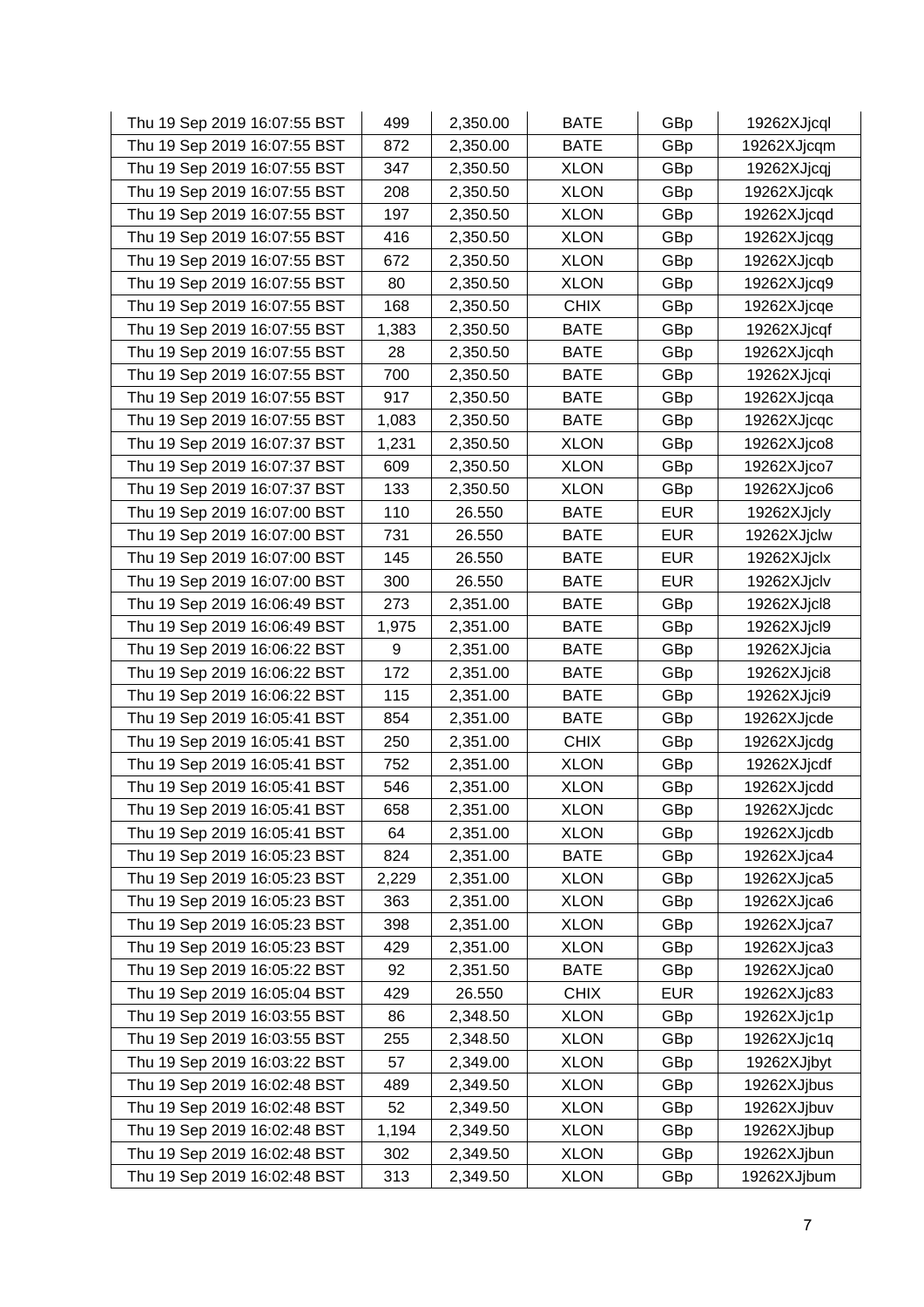| Thu 19 Sep 2019 16:02:48 BST | 790   | 2,349.50 | <b>XLON</b> | GBp        | 19262XJjbul |
|------------------------------|-------|----------|-------------|------------|-------------|
| Thu 19 Sep 2019 16:02:48 BST | 504   | 2,349.50 | <b>BATE</b> | GBp        | 19262XJjbv0 |
| Thu 19 Sep 2019 16:02:48 BST | 988   | 2,349.50 | <b>BATE</b> | GBp        | 19262XJjbuy |
| Thu 19 Sep 2019 16:02:48 BST | 816   | 2,349.50 | <b>CHIX</b> | GBp        | 19262XJjbv2 |
| Thu 19 Sep 2019 16:02:48 BST | 244   | 2,349.50 | <b>CHIX</b> | GBp        | 19262XJjbuw |
| Thu 19 Sep 2019 16:02:48 BST | 150   | 2,349.50 | <b>XLON</b> | GBp        | 19262XJjbuk |
| Thu 19 Sep 2019 16:02:48 BST | 192   | 2,349.50 | <b>CHIX</b> | GBp        | 19262XJjbv1 |
| Thu 19 Sep 2019 16:02:48 BST | 292   | 2,349.50 | <b>CHIX</b> | GBp        | 19262XJjbuz |
| Thu 19 Sep 2019 16:02:48 BST | 118   | 2,349.50 | <b>CHIX</b> | GBp        | 19262XJjbux |
| Thu 19 Sep 2019 16:02:48 BST | 800   | 2,349.50 | <b>XLON</b> | GBp        | 19262XJjbuj |
| Thu 19 Sep 2019 16:02:48 BST | 367   | 2,349.50 | <b>BATE</b> | GBp        | 19262XJjbuq |
| Thu 19 Sep 2019 16:02:48 BST | 295   | 2,349.50 | <b>BATE</b> | GBp        | 19262XJjbur |
| Thu 19 Sep 2019 16:02:48 BST | 58    | 2,349.50 | <b>BATE</b> | GBp        | 19262XJjbut |
| Thu 19 Sep 2019 16:02:48 BST | 1,012 | 2,349.50 | <b>BATE</b> | GBp        | 19262XJjbuo |
| Thu 19 Sep 2019 16:02:48 BST | 98    | 2,349.50 | <b>BATE</b> | GBp        | 19262XJjbuu |
| Thu 19 Sep 2019 16:02:48 BST | 735   | 2,349.50 | <b>XLON</b> | GBp        | 19262XJjbui |
| Thu 19 Sep 2019 16:02:48 BST | 765   | 2,349.50 | <b>XLON</b> | GBp        | 19262XJjbuh |
| Thu 19 Sep 2019 16:02:29 BST | 1,246 | 2,350.00 | <b>BATE</b> | GBp        | 19262XJjbt3 |
| Thu 19 Sep 2019 16:02:29 BST | 819   | 2,350.00 | <b>CHIX</b> | GBp        | 19262XJjbt4 |
| Thu 19 Sep 2019 16:02:03 BST | 391   | 2,349.50 | <b>BATE</b> | GBp        | 19262XJjbr1 |
| Thu 19 Sep 2019 16:02:03 BST | 391   | 2,349.50 | <b>BATE</b> | GBp        | 19262XJjbr2 |
| Thu 19 Sep 2019 16:01:47 BST | 263   | 2,349.50 | <b>CHIX</b> | GBp        | 19262XJjbpj |
| Thu 19 Sep 2019 16:00:42 BST | 384   | 2,349.00 | <b>XLON</b> | GBp        | 19262XJjbho |
| Thu 19 Sep 2019 16:00:42 BST | 2,449 | 2,349.00 | <b>XLON</b> | GBp        | 19262XJjbhq |
| Thu 19 Sep 2019 16:00:40 BST | 380   | 2,349.00 | <b>XLON</b> | GBp        | 19262XJjbhl |
| Thu 19 Sep 2019 16:00:40 BST | 131   | 2,349.00 | <b>XLON</b> | GBp        | 19262XJjbhk |
| Thu 19 Sep 2019 16:00:40 BST | 443   | 2,349.00 | <b>XLON</b> | GBp        | 19262XJjbhh |
| Thu 19 Sep 2019 16:00:40 BST | 77    | 2,349.00 | <b>XLON</b> | GBp        | 19262XJjbhi |
| Thu 19 Sep 2019 16:00:40 BST | 376   | 2,349.00 | <b>XLON</b> | GBp        | 19262XJjbhg |
| Thu 19 Sep 2019 16:00:40 BST | 331   | 26.540   | <b>CHIX</b> | <b>EUR</b> | 19262XJjbhj |
| Thu 19 Sep 2019 16:00:32 BST | 156   | 26.540   | <b>CHIX</b> | <b>EUR</b> | 19262XJjbce |
| Thu 19 Sep 2019 16:00:32 BST | 422   | 26.540   | <b>CHIX</b> | <b>EUR</b> | 19262XJjbcf |
| Thu 19 Sep 2019 16:00:11 BST | 1,071 | 2,349.50 | <b>BATE</b> | GBp        | 19262XJjban |
| Thu 19 Sep 2019 16:00:11 BST | 117   | 2,349.50 | <b>BATE</b> | GBp        | 19262XJjbam |
| Thu 19 Sep 2019 15:59:47 BST | 456   | 2,348.00 | <b>XLON</b> | GBp        | 19262XJjb6h |
| Thu 19 Sep 2019 15:59:00 BST | 377   | 2,348.50 | <b>XLON</b> | GBp        | 19262XJjazi |
| Thu 19 Sep 2019 15:59:00 BST | 15    | 2,348.50 | <b>XLON</b> | GBp        | 19262XJjazg |
| Thu 19 Sep 2019 15:59:00 BST | 208   | 2,348.50 | <b>XLON</b> | GBp        | 19262XJjazh |
| Thu 19 Sep 2019 15:59:00 BST | 27    | 2,348.50 | <b>XLON</b> | GBp        | 19262XJjazf |
| Thu 19 Sep 2019 15:58:57 BST | 253   | 2,349.00 | <b>BATE</b> | GBp        | 19262XJjaz1 |
| Thu 19 Sep 2019 15:58:57 BST | 501   | 2,349.00 | <b>CHIX</b> | GBp        | 19262XJjaz2 |
| Thu 19 Sep 2019 15:58:57 BST | 776   | 2,349.00 | <b>XLON</b> | GBp        | 19262XJjaz0 |
| Thu 19 Sep 2019 15:57:49 BST | 517   | 2,349.50 | <b>XLON</b> | GBp        | 19262XJjat8 |
| Thu 19 Sep 2019 15:57:38 BST | 461   | 2,350.00 | <b>BATE</b> | GBp        | 19262XJjase |
| Thu 19 Sep 2019 15:57:38 BST | 523   | 2,350.00 | <b>BATE</b> | GBp        | 19262XJjasf |
| Thu 19 Sep 2019 15:57:38 BST | 582   | 2,350.00 | <b>CHIX</b> | GBp        | 19262XJjasd |
| Thu 19 Sep 2019 15:57:38 BST | 240   | 2,350.00 | <b>CHIX</b> | GBp        | 19262XJjasg |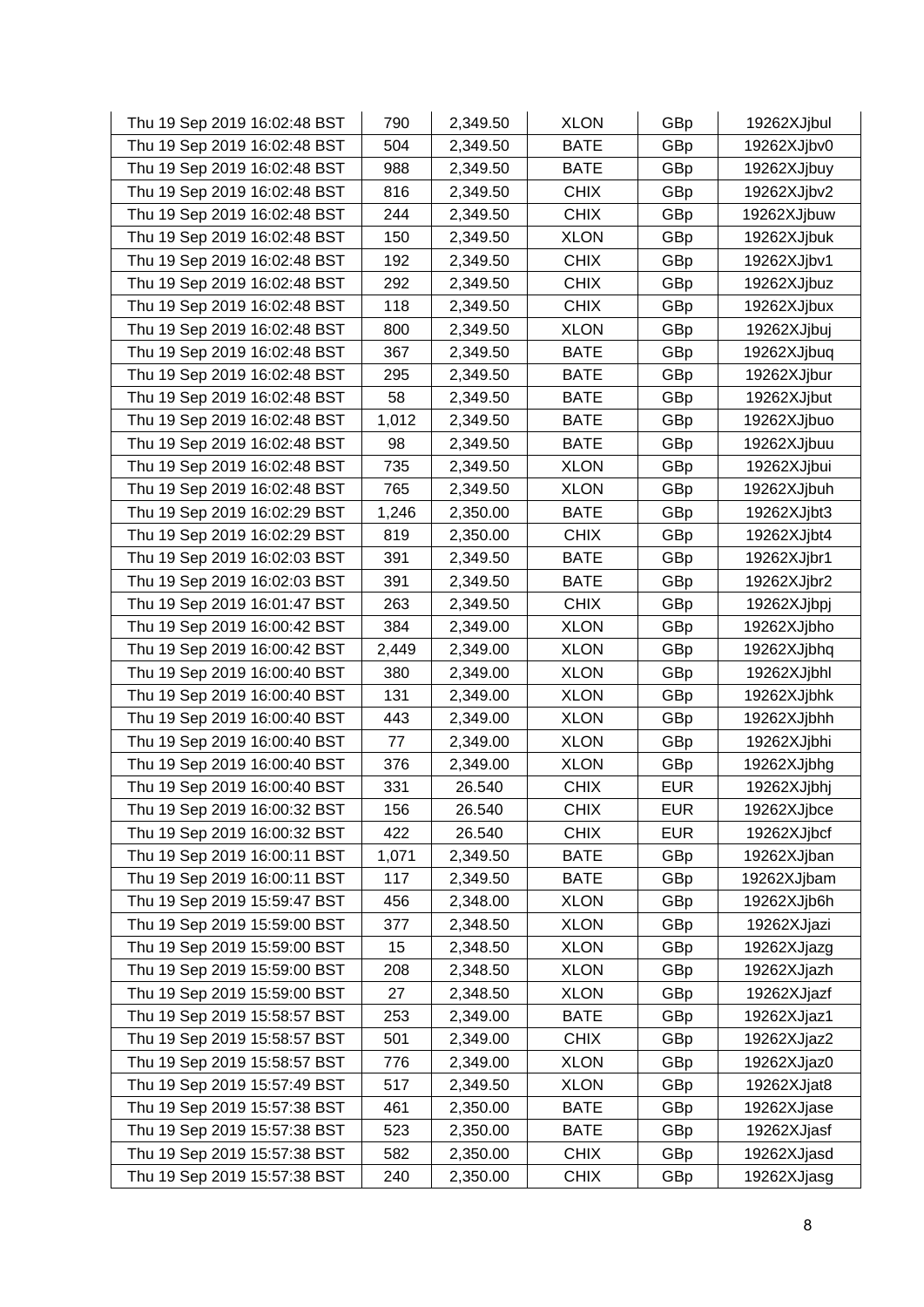| Thu 19 Sep 2019 15:57:38 BST | 239   | 2,350.00 | <b>XLON</b> | GBp        | 19262XJjasc |
|------------------------------|-------|----------|-------------|------------|-------------|
| Thu 19 Sep 2019 15:57:12 BST | 1,298 | 26.555   | <b>BATE</b> | <b>EUR</b> | 19262XJjaqm |
| Thu 19 Sep 2019 15:56:49 BST | 734   | 26.550   | <b>BATE</b> | <b>EUR</b> | 19262XJjap8 |
| Thu 19 Sep 2019 15:56:27 BST | 17    | 26.555   | <b>BATE</b> | <b>EUR</b> | 19262XJjan6 |
| Thu 19 Sep 2019 15:56:27 BST | 19    | 26.555   | <b>BATE</b> | <b>EUR</b> | 19262XJjan5 |
| Thu 19 Sep 2019 15:56:27 BST | 45    | 26.555   | <b>BATE</b> | <b>EUR</b> | 19262XJjan4 |
| Thu 19 Sep 2019 15:56:27 BST | 8     | 26.555   | <b>BATE</b> | <b>EUR</b> | 19262XJjan3 |
| Thu 19 Sep 2019 15:56:27 BST | 23    | 26.555   | <b>BATE</b> | <b>EUR</b> | 19262XJjan2 |
| Thu 19 Sep 2019 15:56:27 BST | 10    | 26.555   | <b>BATE</b> | <b>EUR</b> | 19262XJjan1 |
| Thu 19 Sep 2019 15:55:58 BST | 285   | 2,351.00 | <b>BATE</b> | GBp        | 19262XJjaiz |
| Thu 19 Sep 2019 15:55:58 BST | 2,158 | 2,351.00 | <b>BATE</b> | GBp        | 19262XJjaiv |
| Thu 19 Sep 2019 15:55:58 BST | 16    | 2,351.00 | <b>BATE</b> | GBp        | 19262XJjaix |
| Thu 19 Sep 2019 15:55:58 BST | 311   | 2,351.00 | <b>BATE</b> | GBp        | 19262XJjaj1 |
| Thu 19 Sep 2019 15:55:58 BST | 44    | 2,351.00 | <b>CHIX</b> | GBp        | 19262XJjaj0 |
| Thu 19 Sep 2019 15:55:58 BST | 1,394 | 2,351.00 | <b>XLON</b> | GBp        | 19262XJjaiy |
| Thu 19 Sep 2019 15:55:58 BST | 1,250 | 2,351.00 | <b>XLON</b> | GBp        | 19262XJjaiw |
| Thu 19 Sep 2019 15:55:58 BST | 1     | 2,351.00 | <b>XLON</b> | GBp        | 19262XJjaiu |
| Thu 19 Sep 2019 15:55:48 BST | 379   | 2,351.50 | <b>XLON</b> | GBp        | 19262XJjahe |
| Thu 19 Sep 2019 15:55:48 BST | 1,470 | 2,351.50 | <b>XLON</b> | GBp        | 19262XJjahd |
| Thu 19 Sep 2019 15:55:48 BST | 457   | 2,351.50 | <b>XLON</b> | GBp        | 19262XJjaha |
| Thu 19 Sep 2019 15:55:48 BST | 285   | 2,351.50 | <b>XLON</b> | GBp        | 19262XJjah9 |
| Thu 19 Sep 2019 15:55:48 BST | 602   | 2,351.50 | <b>BATE</b> | GBp        | 19262XJjahf |
| Thu 19 Sep 2019 15:55:48 BST | 176   | 2,351.50 | <b>BATE</b> | GBp        | 19262XJjahm |
| Thu 19 Sep 2019 15:55:48 BST | 46    | 2,351.50 | <b>BATE</b> | GBp        | 19262XJjaho |
| Thu 19 Sep 2019 15:55:48 BST | 1,983 | 2,351.50 | <b>BATE</b> | GBp        | 19262XJjahi |
| Thu 19 Sep 2019 15:55:48 BST | 181   | 2,351.50 | <b>BATE</b> | GBp        | 19262XJjahk |
| Thu 19 Sep 2019 15:55:48 BST | 28    | 2,351.50 | <b>BATE</b> | GBp        | 19262XJjahq |
| Thu 19 Sep 2019 15:55:48 BST | 13    | 2,351.50 | <b>BATE</b> | GBp        | 19262XJjahr |
| Thu 19 Sep 2019 15:55:48 BST | 37    | 2,351.50 | <b>BATE</b> | GBp        | 19262XJjaht |
| Thu 19 Sep 2019 15:55:48 BST | 50    | 2,351.50 | <b>BATE</b> | GBp        | 19262XJjahc |
| Thu 19 Sep 2019 15:55:48 BST | 412   | 2,351.50 | <b>CHIX</b> | GBp        | 19262XJjahh |
| Thu 19 Sep 2019 15:55:48 BST | 400   | 2,351.50 | <b>BATE</b> | GBp        | 19262XJjahb |
| Thu 19 Sep 2019 15:55:00 BST | 500   | 26.565   | <b>CHIX</b> | <b>EUR</b> | 19262XJjacq |
| Thu 19 Sep 2019 15:55:00 BST | 169   | 26.565   | <b>CHIX</b> | <b>EUR</b> | 19262XJjacr |
| Thu 19 Sep 2019 15:54:29 BST | 249   | 2,351.50 | <b>CHIX</b> | GBp        | 19262XJja9j |
| Thu 19 Sep 2019 15:54:29 BST | 370   | 2,351.50 | <b>XLON</b> | GBp        | 19262XJja9i |
| Thu 19 Sep 2019 15:53:44 BST | 22    | 2,351.50 | <b>BATE</b> | GBp        | 19262XJja36 |
| Thu 19 Sep 2019 15:53:44 BST | 170   | 2,351.50 | <b>XLON</b> | GBp        | 19262XJja2x |
| Thu 19 Sep 2019 15:53:44 BST | 188   | 2,351.50 | <b>XLON</b> | GBp        | 19262XJja2u |
| Thu 19 Sep 2019 15:53:44 BST | 3     | 2,351.50 | <b>BATE</b> | GBp        | 19262XJja35 |
| Thu 19 Sep 2019 15:53:44 BST | $\,6$ | 2,351.50 | <b>BATE</b> | GBp        | 19262XJja34 |
| Thu 19 Sep 2019 15:53:44 BST | 759   | 2,351.50 | <b>XLON</b> | GBp        | 19262XJja2v |
| Thu 19 Sep 2019 15:53:44 BST | 1,800 | 2,351.50 | <b>XLON</b> | GBp        | 19262XJja2s |
| Thu 19 Sep 2019 15:53:44 BST | 69    | 2,351.50 | <b>BATE</b> | GBp        | 19262XJja33 |
| Thu 19 Sep 2019 15:53:44 BST | 108   | 2,351.50 | <b>BATE</b> | GBp        | 19262XJja32 |
| Thu 19 Sep 2019 15:53:44 BST | 867   | 2,351.50 | <b>BATE</b> | GBp        | 19262XJja2z |
| Thu 19 Sep 2019 15:53:44 BST | 1,133 | 2,351.50 | BATE        | GBp        | 19262XJja2t |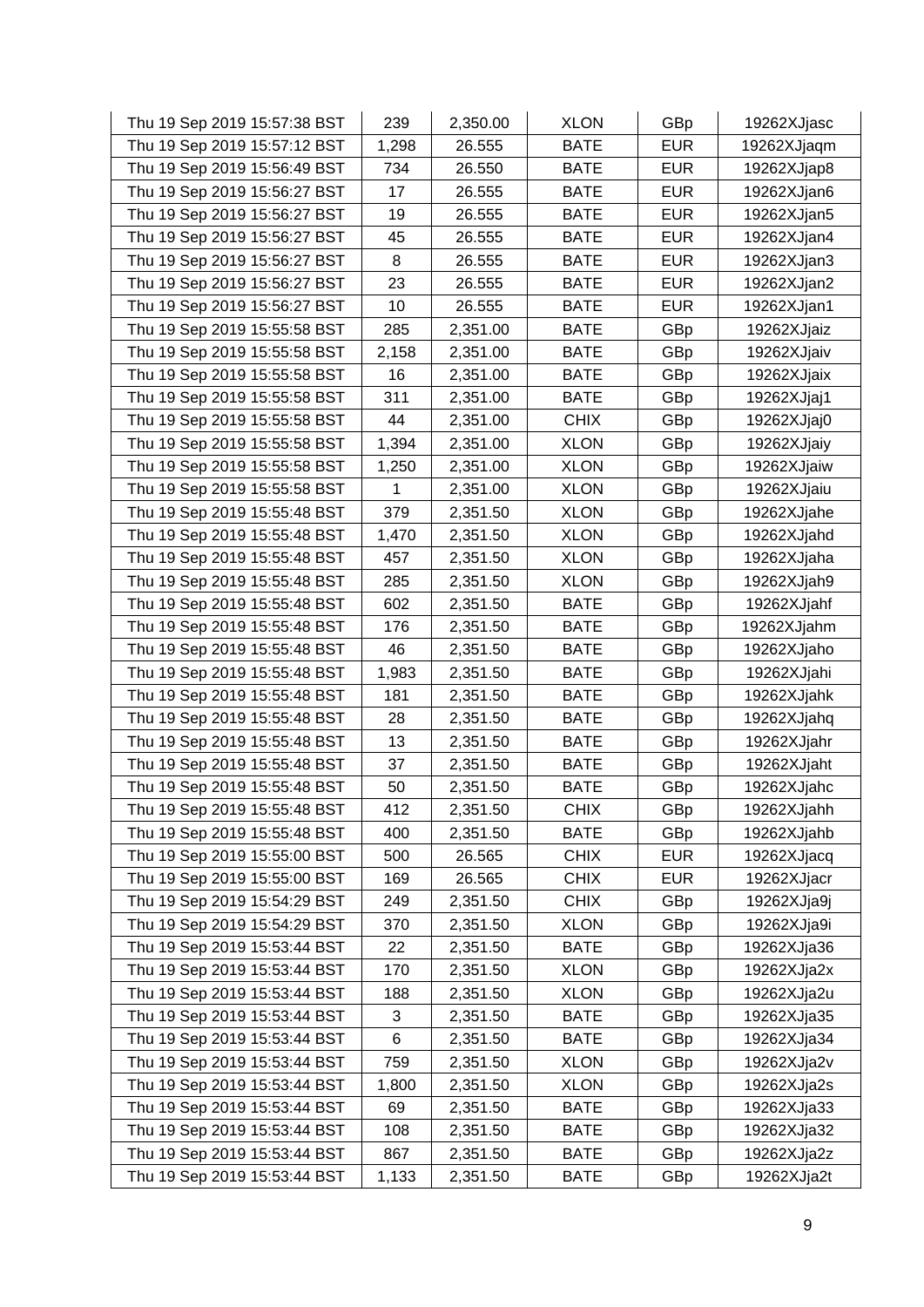| Thu 19 Sep 2019 15:53:44 BST | 90    | 2,351.50 | <b>CHIX</b> | GBp        | 19262XJja31 |
|------------------------------|-------|----------|-------------|------------|-------------|
| Thu 19 Sep 2019 15:53:44 BST | 162   | 2,351.50 | <b>CHIX</b> | GBp        | 19262XJja2w |
| Thu 19 Sep 2019 15:53:44 BST | 396   | 2,351.50 | <b>CHIX</b> | GBp        | 19262XJja30 |
| Thu 19 Sep 2019 15:53:42 BST | 1,086 | 2,351.50 | <b>XLON</b> | GBp        | 19262XJja2o |
| Thu 19 Sep 2019 15:53:42 BST | 270   | 2,351.50 | <b>XLON</b> | GBp        | 19262XJja2n |
| Thu 19 Sep 2019 15:53:42 BST | 200   | 2,351.50 | <b>XLON</b> | GBp        | 19262XJja2m |
| Thu 19 Sep 2019 15:53:42 BST | 15    | 2,351.50 | <b>BATE</b> | GBp        | 19262XJja2l |
| Thu 19 Sep 2019 15:53:42 BST | 10    | 2,351.50 | <b>XLON</b> | GBp        | 19262XJja2h |
| Thu 19 Sep 2019 15:53:42 BST | 422   | 2,351.50 | <b>XLON</b> | GBp        | 19262XJja2k |
| Thu 19 Sep 2019 15:53:42 BST | 289   | 2,351.50 | <b>XLON</b> | GBp        | 19262XJja2i |
| Thu 19 Sep 2019 15:53:42 BST | 94    | 2,351.50 | <b>XLON</b> | GBp        | 19262XJja2g |
| Thu 19 Sep 2019 15:53:06 BST | 600   | 26.560   | <b>CHIX</b> | <b>EUR</b> | 19262XJj9z0 |
| Thu 19 Sep 2019 15:52:07 BST | 86    | 26.555   | <b>CHIX</b> | <b>EUR</b> | 19262XJj9to |
| Thu 19 Sep 2019 15:51:28 BST | 825   | 2,351.50 | <b>BATE</b> | GBp        | 19262XJj9pe |
| Thu 19 Sep 2019 15:51:28 BST | 214   | 2,351.50 | <b>CHIX</b> | GBp        | 19262XJj9pd |
| Thu 19 Sep 2019 15:51:28 BST | 583   | 2,351.50 | <b>XLON</b> | GBp        | 19262XJj9pf |
| Thu 19 Sep 2019 15:51:28 BST | 2,098 | 2,351.50 | <b>XLON</b> | GBp        | 19262XJj9pc |
| Thu 19 Sep 2019 15:51:13 BST | 65    | 2,351.50 | <b>XLON</b> | GBp        | 19262XJj9nz |
| Thu 19 Sep 2019 15:51:01 BST | 74    | 2,351.50 | <b>BATE</b> | GBp        | 19262XJj9mi |
| Thu 19 Sep 2019 15:51:01 BST | 1,887 | 2,352.00 | <b>XLON</b> | GBp        | 19262XJj9m9 |
| Thu 19 Sep 2019 15:51:01 BST | 132   | 2,352.00 | <b>XLON</b> | GBp        | 19262XJj9ma |
| Thu 19 Sep 2019 15:51:01 BST | 691   | 2,352.00 | <b>XLON</b> | GBp        | 19262XJj9mb |
| Thu 19 Sep 2019 15:51:01 BST | 213   | 2,352.00 | <b>BATE</b> | GBp        | 19262XJj9mh |
| Thu 19 Sep 2019 15:51:01 BST | 1,382 | 2,352.00 | <b>BATE</b> | GBp        | 19262XJj9mg |
| Thu 19 Sep 2019 15:51:01 BST | 642   | 2,352.00 | <b>BATE</b> | GBp        | 19262XJj9mf |
| Thu 19 Sep 2019 15:51:01 BST | 126   | 2,352.00 | <b>CHIX</b> | GBp        | 19262XJj9me |
| Thu 19 Sep 2019 15:51:01 BST | 1,105 | 2,352.00 | <b>CHIX</b> | GBp        | 19262XJj9mc |
| Thu 19 Sep 2019 15:51:01 BST | 10    | 2,352.00 | <b>BATE</b> | GBp        | 19262XJj9md |
| Thu 19 Sep 2019 15:50:13 BST | 77    | 2,352.50 | <b>XLON</b> | GBp        | 19262XJj9ht |
| Thu 19 Sep 2019 15:50:13 BST | 380   | 2,352.50 | <b>XLON</b> | GBp        | 19262XJj9hu |
| Thu 19 Sep 2019 15:50:13 BST | 368   | 2,352.50 | <b>CHIX</b> | GBp        | 19262XJj9hw |
| Thu 19 Sep 2019 15:50:13 BST | 1,026 | 2,352.50 | <b>BATE</b> | GBp        | 19262XJj9hp |
| Thu 19 Sep 2019 15:50:13 BST | 343   | 2,352.50 | <b>CHIX</b> | GBp        | 19262XJj9hv |
| Thu 19 Sep 2019 15:50:13 BST | 690   | 2,352.50 | <b>XLON</b> | GBp        | 19262XJj9hs |
| Thu 19 Sep 2019 15:50:13 BST | 226   | 2,352.50 | <b>XLON</b> | GBp        | 19262XJj9hr |
| Thu 19 Sep 2019 15:50:13 BST | 635   | 2,352.50 | <b>XLON</b> | GBp        | 19262XJj9hq |
| Thu 19 Sep 2019 15:50:13 BST | 185   | 2,352.50 | <b>XLON</b> | GBp        | 19262XJj9ho |
| Thu 19 Sep 2019 15:49:40 BST | 1,206 | 2,352.50 | <b>BATE</b> | GBp        | 19262XJj9dj |
| Thu 19 Sep 2019 15:49:11 BST | 280   | 2,352.50 | <b>BATE</b> | GBp        | 19262XJj985 |
| Thu 19 Sep 2019 15:49:11 BST | 12    | 2,352.50 | <b>BATE</b> | GBp        | 19262XJj984 |
| Thu 19 Sep 2019 15:48:24 BST | 242   | 2,352.00 | <b>CHIX</b> | GBp        | 19262XJj92n |
| Thu 19 Sep 2019 15:48:24 BST | 423   | 2,352.00 | <b>CHIX</b> | GBp        | 19262XJj92p |
| Thu 19 Sep 2019 15:48:24 BST | 295   | 2,352.00 | <b>XLON</b> | GBp        | 19262XJj92m |
| Thu 19 Sep 2019 15:48:24 BST | 1,454 | 2,352.00 | <b>XLON</b> | GBp        | 19262XJj92I |
| Thu 19 Sep 2019 15:48:24 BST | 525   | 2,352.00 | <b>XLON</b> | GBp        | 19262XJj92o |
| Thu 19 Sep 2019 15:48:24 BST | 986   | 2,352.00 | <b>XLON</b> | GBp        | 19262XJj92k |
| Thu 19 Sep 2019 15:48:20 BST | 168   | 26.560   | <b>CHIX</b> | <b>EUR</b> | 19262XJj91w |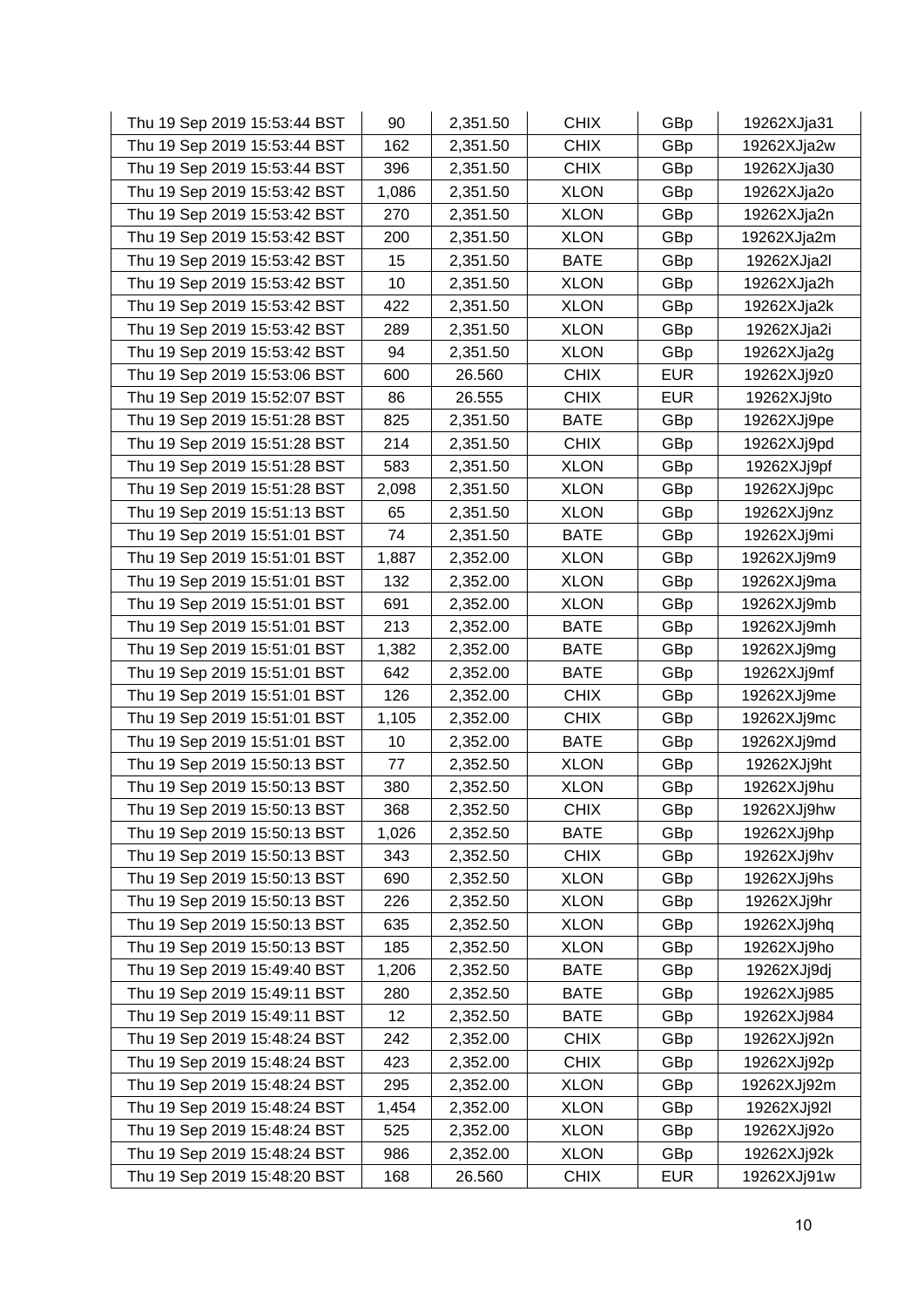| Thu 19 Sep 2019 15:48:20 BST | 216   | 26.560   | <b>CHIX</b> | <b>EUR</b> | 19262XJj91v |
|------------------------------|-------|----------|-------------|------------|-------------|
| Thu 19 Sep 2019 15:47:51 BST | 1,234 | 2,351.50 | <b>BATE</b> | GBp        | 19262XJj8xq |
| Thu 19 Sep 2019 15:47:51 BST | 1,110 | 2,351.50 | <b>BATE</b> | GBp        | 19262XJj8xo |
| Thu 19 Sep 2019 15:47:51 BST | 58    | 2,351.50 | <b>XLON</b> | GBp        | 19262XJj8xr |
| Thu 19 Sep 2019 15:47:51 BST | 962   | 2,351.50 | <b>XLON</b> | GBp        | 19262XJj8xp |
| Thu 19 Sep 2019 15:47:51 BST | 761   | 2,351.50 | <b>XLON</b> | GBp        | 19262XJj8xn |
| Thu 19 Sep 2019 15:47:51 BST | 405   | 2,351.50 | <b>XLON</b> | GBp        | 19262XJj8xm |
| Thu 19 Sep 2019 15:47:31 BST | 88    | 2,351.50 | <b>BATE</b> | GBp        | 19262XJj8um |
| Thu 19 Sep 2019 15:47:03 BST | 157   | 26.550   | <b>CHIX</b> | <b>EUR</b> | 19262XJj8qa |
| Thu 19 Sep 2019 15:47:03 BST | 362   | 26.550   | <b>CHIX</b> | <b>EUR</b> | 19262XJj8q9 |
| Thu 19 Sep 2019 15:47:03 BST | 17    | 26.550   | <b>BATE</b> | <b>EUR</b> | 19262XJj8q8 |
| Thu 19 Sep 2019 15:47:03 BST | 427   | 26.550   | <b>BATE</b> | <b>EUR</b> | 19262XJj8q7 |
| Thu 19 Sep 2019 15:47:03 BST | 137   | 26.550   | <b>BATE</b> | <b>EUR</b> | 19262XJj8q6 |
| Thu 19 Sep 2019 15:46:58 BST | 231   | 2,351.50 | <b>XLON</b> | GBp        | 19262XJj8o6 |
| Thu 19 Sep 2019 15:46:58 BST | 229   | 2,351.50 | <b>XLON</b> | GBp        | 19262XJj8o5 |
| Thu 19 Sep 2019 15:46:58 BST | 200   | 2,351.50 | <b>XLON</b> | GBp        | 19262XJj8o4 |
| Thu 19 Sep 2019 15:46:58 BST | 647   | 2,351.50 | <b>BATE</b> | GBp        | 19262XJj8o3 |
| Thu 19 Sep 2019 15:46:58 BST | 617   | 2,351.50 | <b>BATE</b> | GBp        | 19262XJj8o1 |
| Thu 19 Sep 2019 15:46:58 BST | 966   | 2,351.50 | <b>XLON</b> | GBp        | 19262XJj8o2 |
| Thu 19 Sep 2019 15:46:58 BST | 273   | 2,351.50 | <b>XLON</b> | GBp        | 19262XJj8o0 |
| Thu 19 Sep 2019 15:46:33 BST | 287   | 2,351.50 | <b>XLON</b> | GBp        | 19262XJj8jj |
| Thu 19 Sep 2019 15:46:20 BST | 917   | 2,351.00 | <b>XLON</b> | GBp        | 19262XJj8hy |
| Thu 19 Sep 2019 15:46:20 BST | 55    | 2,351.00 | <b>XLON</b> | GBp        | 19262XJj8hz |
| Thu 19 Sep 2019 15:46:00 BST | 533   | 26.545   | <b>BATE</b> | <b>EUR</b> | 19262XJj8d0 |
| Thu 19 Sep 2019 15:46:00 BST | 663   | 26.545   | <b>BATE</b> | <b>EUR</b> | 19262XJj8cy |
| Thu 19 Sep 2019 15:46:00 BST | 32    | 26.545   | <b>BATE</b> | <b>EUR</b> | 19262XJj8cw |
| Thu 19 Sep 2019 15:45:54 BST | 596   | 2,351.00 | <b>XLON</b> | GBp        | 19262XJj8cb |
| Thu 19 Sep 2019 15:45:54 BST | 139   | 2,351.00 | <b>XLON</b> | GBp        | 19262XJj8c9 |
| Thu 19 Sep 2019 15:45:54 BST | 154   | 2,351.00 | <b>XLON</b> | GBp        | 19262XJj8ca |
| Thu 19 Sep 2019 15:45:54 BST | 207   | 2,351.00 | <b>XLON</b> | GBp        | 19262XJj8c8 |
| Thu 19 Sep 2019 15:45:31 BST | 193   | 2,351.00 | <b>XLON</b> | GBp        | 19262XJj894 |
| Thu 19 Sep 2019 15:45:31 BST | 279   | 2,351.00 | <b>CHIX</b> | GBp        | 19262XJj88o |
| Thu 19 Sep 2019 15:45:31 BST | 177   | 2,351.00 | <b>XLON</b> | GBp        | 19262XJj88n |
| Thu 19 Sep 2019 15:45:31 BST | 251   | 2,351.00 | <b>XLON</b> | GBp        | 19262XJj88m |
| Thu 19 Sep 2019 15:45:31 BST | 72    | 2,351.00 | <b>XLON</b> | GBp        | 19262XJj88k |
| Thu 19 Sep 2019 15:45:31 BST | 60    | 2,351.00 | <b>XLON</b> | GBp        | 19262XJj88p |
| Thu 19 Sep 2019 15:45:31 BST | 59    | 2,351.00 | <b>XLON</b> | GBp        | 19262XJj88j |
| Thu 19 Sep 2019 15:45:15 BST | 61    | 2,351.00 | <b>XLON</b> | GBp        | 19262XJj85n |
| Thu 19 Sep 2019 15:45:15 BST | 164   | 2,351.00 | <b>XLON</b> | GBp        | 19262XJj85m |
| Thu 19 Sep 2019 15:45:15 BST | 181   | 2,351.00 | <b>XLON</b> | GBp        | 19262XJj85I |
| Thu 19 Sep 2019 15:45:15 BST | 113   | 2,351.00 | <b>XLON</b> | GBp        | 19262XJj85k |
| Thu 19 Sep 2019 15:44:50 BST | 782   | 2,351.00 | <b>BATE</b> | GBp        | 19262XJj83c |
| Thu 19 Sep 2019 15:44:50 BST | 400   | 2,351.00 | <b>BATE</b> | GBp        | 19262XJj83b |
| Thu 19 Sep 2019 15:44:50 BST | 48    | 2,351.00 | <b>BATE</b> | GBp        | 19262XJj83a |
| Thu 19 Sep 2019 15:44:50 BST | 1,176 | 2,351.00 | <b>BATE</b> | GBp        | 19262XJj837 |
| Thu 19 Sep 2019 15:44:50 BST | 529   | 2,351.00 | <b>BATE</b> | GBp        | 19262XJj836 |
| Thu 19 Sep 2019 15:44:50 BST | 125   | 2,351.00 | BATE        | GBp        | 19262XJj839 |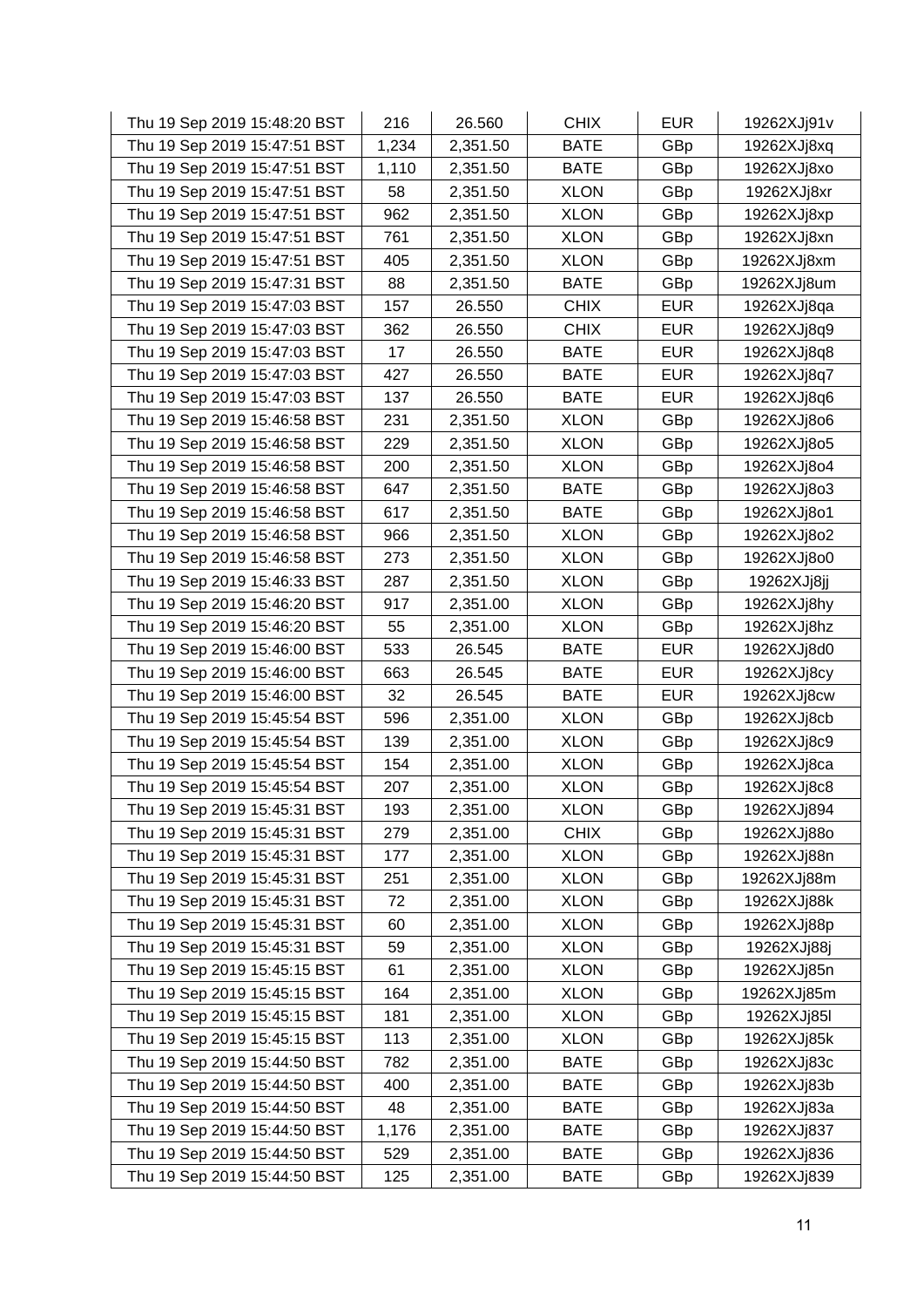| Thu 19 Sep 2019 15:44:50 BST | 142            | 2,351.00 | <b>BATE</b> | GBp        | 19262XJj834 |
|------------------------------|----------------|----------|-------------|------------|-------------|
| Thu 19 Sep 2019 15:44:50 BST | 162            | 2,351.00 | <b>BATE</b> | GBp        | 19262XJj831 |
| Thu 19 Sep 2019 15:44:50 BST | 5              | 2,351.00 | <b>BATE</b> | GBp        | 19262XJj82y |
| Thu 19 Sep 2019 15:44:50 BST | 51             | 2,351.00 | <b>BATE</b> | GBp        | 19262XJj82v |
| Thu 19 Sep 2019 15:44:50 BST | 795            | 2,351.00 | <b>CHIX</b> | GBp        | 19262XJj838 |
| Thu 19 Sep 2019 15:44:50 BST | 448            | 2,351.00 | <b>CHIX</b> | GBp        | 19262XJj82t |
| Thu 19 Sep 2019 15:44:50 BST | 426            | 2,351.00 | <b>XLON</b> | GBp        | 19262XJj832 |
| Thu 19 Sep 2019 15:44:50 BST | 398            | 2,351.00 | <b>XLON</b> | GBp        | 19262XJj833 |
| Thu 19 Sep 2019 15:44:50 BST | 249            | 2,351.00 | <b>XLON</b> | GBp        | 19262XJj835 |
| Thu 19 Sep 2019 15:44:50 BST | 52             | 2,351.00 | <b>XLON</b> | GBp        | 19262XJj830 |
| Thu 19 Sep 2019 15:44:50 BST | 218            | 2,351.00 | <b>XLON</b> | GBp        | 19262XJj82z |
| Thu 19 Sep 2019 15:44:50 BST | 233            | 2,351.00 | <b>XLON</b> | GBp        | 19262XJj82x |
| Thu 19 Sep 2019 15:44:50 BST | 244            | 2,351.00 | <b>XLON</b> | GBp        | 19262XJj82w |
| Thu 19 Sep 2019 15:44:50 BST | 20             | 2,351.00 | <b>XLON</b> | GBp        | 19262XJj82u |
| Thu 19 Sep 2019 15:44:04 BST | 159            | 2,351.50 | <b>XLON</b> | GBp        | 19262XJj7ua |
| Thu 19 Sep 2019 15:42:21 BST | 1,203          | 2,350.00 | <b>BATE</b> | GBp        | 19262XJj7hg |
| Thu 19 Sep 2019 15:42:00 BST | 50             | 26.525   | <b>CHIX</b> | <b>EUR</b> | 19262XJj7dv |
| Thu 19 Sep 2019 15:42:00 BST | 500            | 26.525   | <b>CHIX</b> | <b>EUR</b> | 19262XJj7du |
| Thu 19 Sep 2019 15:42:00 BST | $\overline{7}$ | 26.525   | <b>CHIX</b> | <b>EUR</b> | 19262XJj7dt |
| Thu 19 Sep 2019 15:41:34 BST | 159            | 2,349.00 | <b>XLON</b> | GBp        | 19262XJj79t |
| Thu 19 Sep 2019 15:41:34 BST | 343            | 2,349.00 | <b>XLON</b> | GBp        | 19262XJj79p |
| Thu 19 Sep 2019 15:41:34 BST | 143            | 2,349.00 | <b>XLON</b> | GBp        | 19262XJj79r |
| Thu 19 Sep 2019 15:41:31 BST | 500            | 2,349.50 | <b>XLON</b> | GBp        | 19262XJj797 |
| Thu 19 Sep 2019 15:41:31 BST | 326            | 2,349.50 | <b>XLON</b> | GBp        | 19262XJj798 |
| Thu 19 Sep 2019 15:41:17 BST | 83             | 26.525   | <b>CHIX</b> | <b>EUR</b> | 19262XJj77j |
| Thu 19 Sep 2019 15:41:17 BST | 300            | 26.525   | <b>CHIX</b> | <b>EUR</b> | 19262XJj77g |
| Thu 19 Sep 2019 15:40:39 BST | 152            | 2,349.50 | <b>BATE</b> | GBp        | 19262XJj73f |
| Thu 19 Sep 2019 15:40:39 BST | 500            | 2,349.50 | <b>BATE</b> | GBp        | 19262XJj73e |
| Thu 19 Sep 2019 15:40:39 BST | 77             | 2,349.50 | <b>BATE</b> | GBp        | 19262XJj73d |
| Thu 19 Sep 2019 15:40:39 BST | 1,566          | 2,349.50 | <b>BATE</b> | GBp        | 19262XJj73b |
| Thu 19 Sep 2019 15:40:39 BST | 288            | 2,349.50 | <b>CHIX</b> | GBp        | 19262XJj73a |
| Thu 19 Sep 2019 15:40:39 BST | 247            | 2,349.50 | <b>CHIX</b> | GBp        | 19262XJj73c |
| Thu 19 Sep 2019 15:40:39 BST | 188            | 2,349.50 | <b>XLON</b> | GBp        | 19262XJj739 |
| Thu 19 Sep 2019 15:40:26 BST | 642            | 26.525   | <b>BATE</b> | <b>EUR</b> | 19262XJj721 |
| Thu 19 Sep 2019 15:39:36 BST | 112            | 2,348.00 | <b>XLON</b> | GBp        | 19262XJj6un |
| Thu 19 Sep 2019 15:39:36 BST | 151            | 2,348.00 | <b>XLON</b> | GBp        | 19262XJj6ul |
| Thu 19 Sep 2019 15:39:36 BST | 1,649          | 2,348.00 | <b>XLON</b> | GBp        | 19262XJj6um |
| Thu 19 Sep 2019 15:39:36 BST | 834            | 2,348.00 | <b>CHIX</b> | GBp        | 19262XJj6uo |
| Thu 19 Sep 2019 15:39:36 BST | 100            | 2,348.00 | <b>XLON</b> | GBp        | 19262XJj6uk |
| Thu 19 Sep 2019 15:39:04 BST | 242            | 2,348.50 | <b>BATE</b> | GBp        | 19262XJj6qc |
| Thu 19 Sep 2019 15:39:04 BST | 287            | 2,348.50 | <b>CHIX</b> | GBp        | 19262XJj6qg |
| Thu 19 Sep 2019 15:39:04 BST | 234            | 2,348.50 | <b>CHIX</b> | GBp        | 19262XJj6qe |
| Thu 19 Sep 2019 15:39:04 BST | 170            | 2,348.50 | <b>XLON</b> | GBp        | 19262XJj6qd |
| Thu 19 Sep 2019 15:39:04 BST | 1,368          | 2,348.50 | <b>XLON</b> | GBp        | 19262XJj6qf |
| Thu 19 Sep 2019 15:39:04 BST | 747            | 2,348.50 | <b>XLON</b> | GBp        | 19262XJj6qb |
| Thu 19 Sep 2019 15:39:04 BST | 899            | 2,348.50 | <b>XLON</b> | GBp        | 19262XJj6qa |
| Thu 19 Sep 2019 15:39:01 BST | 997            | 2,348.50 | <b>BATE</b> | GBp        | 19262XJj6ps |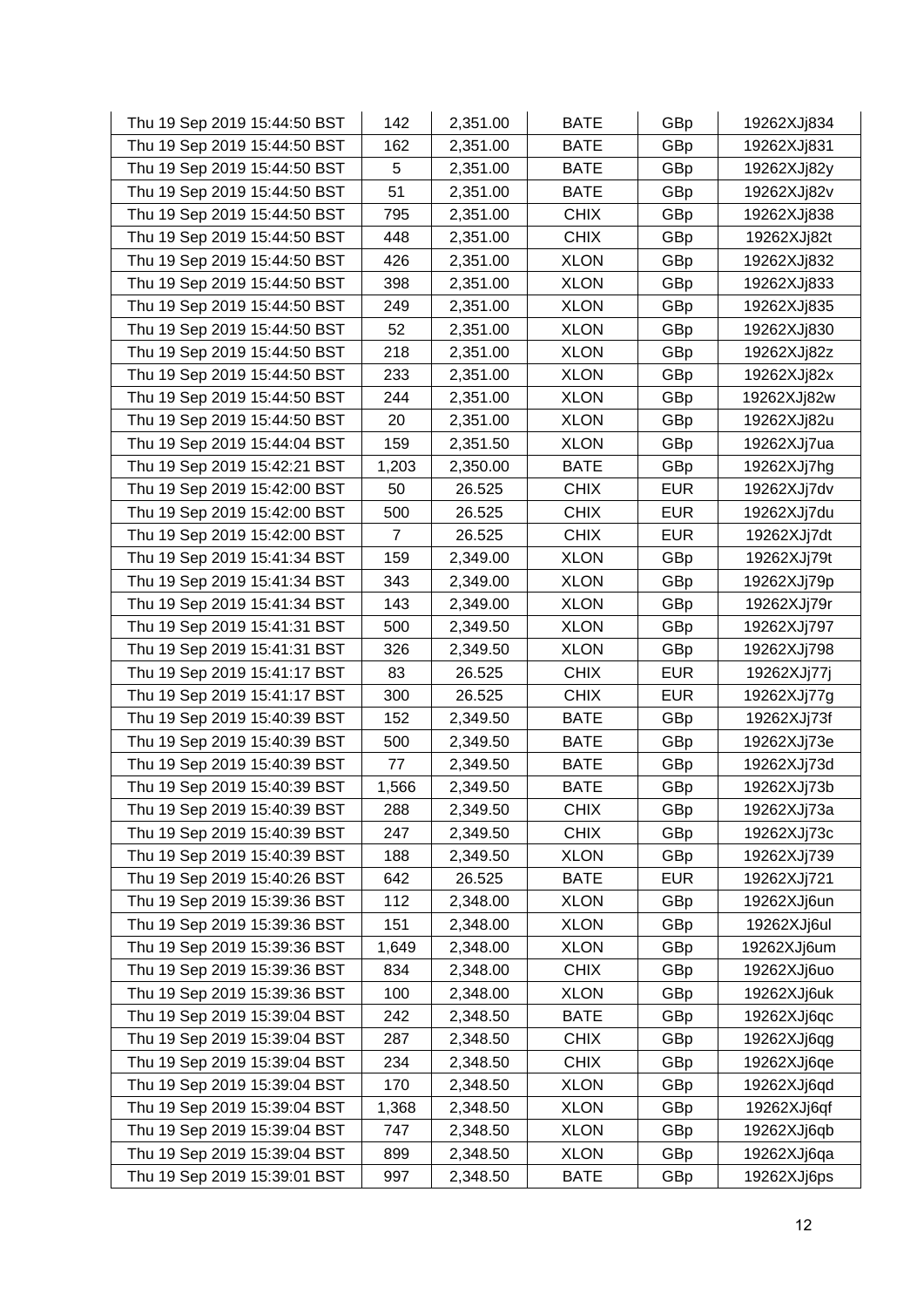| Thu 19 Sep 2019 15:39:01 BST | 498   | 2,348.50 | <b>BATE</b> | GBp        | 19262XJj6pt |
|------------------------------|-------|----------|-------------|------------|-------------|
| Thu 19 Sep 2019 15:38:41 BST | 800   | 2,349.50 | <b>XLON</b> | GBp        | 19262XJj6ne |
| Thu 19 Sep 2019 15:38:41 BST | 483   | 2,349.50 | <b>XLON</b> | GBp        | 19262XJj6nd |
| Thu 19 Sep 2019 15:38:41 BST | 49    | 2,349.50 | <b>XLON</b> | GBp        | 19262XJj6ng |
| Thu 19 Sep 2019 15:38:41 BST | 250   | 2,349.50 | <b>XLON</b> | GBp        | 19262XJj6nf |
| Thu 19 Sep 2019 15:38:41 BST | 17    | 2,349.50 | <b>XLON</b> | GBp        | 19262XJj6nc |
| Thu 19 Sep 2019 15:38:41 BST | 1,239 | 2,349.50 | <b>BATE</b> | GBp        | 19262XJj6na |
| Thu 19 Sep 2019 15:38:41 BST | 157   | 2,349.50 | <b>BATE</b> | GBp        | 19262XJj6n9 |
| Thu 19 Sep 2019 15:38:41 BST | 792   | 2,349.50 | <b>XLON</b> | GBp        | 19262XJj6n7 |
| Thu 19 Sep 2019 15:38:41 BST | 2,018 | 2,349.50 | <b>XLON</b> | GBp        | 19262XJj6nb |
| Thu 19 Sep 2019 15:38:41 BST | 157   | 2,349.50 | <b>XLON</b> | GBp        | 19262XJj6n8 |
| Thu 19 Sep 2019 15:38:16 BST | 141   | 26.530   | <b>BATE</b> | <b>EUR</b> | 19262XJj6k2 |
| Thu 19 Sep 2019 15:38:16 BST | 49    | 26.530   | <b>BATE</b> | <b>EUR</b> | 19262XJj6k1 |
| Thu 19 Sep 2019 15:38:16 BST | 110   | 26.530   | <b>BATE</b> | <b>EUR</b> | 19262XJj6k0 |
| Thu 19 Sep 2019 15:37:05 BST | 440   | 26.520   | <b>CHIX</b> | <b>EUR</b> | 19262XJj6ci |
| Thu 19 Sep 2019 15:36:33 BST | 256   | 2,348.50 | <b>XLON</b> | GBp        | 19262XJj68n |
| Thu 19 Sep 2019 15:36:33 BST | 668   | 2,348.50 | <b>XLON</b> | GBp        | 19262XJj68p |
| Thu 19 Sep 2019 15:36:33 BST | 2,496 | 2,348.50 | <b>BATE</b> | GBp        | 19262XJj68o |
| Thu 19 Sep 2019 15:36:33 BST | 592   | 2,348.50 | <b>BATE</b> | GBp        | 19262XJj68s |
| Thu 19 Sep 2019 15:36:33 BST | 894   | 2,348.50 | <b>CHIX</b> | GBp        | 19262XJj68r |
| Thu 19 Sep 2019 15:36:33 BST | 243   | 2,348.50 | <b>CHIX</b> | GBp        | 19262XJj68q |
| Thu 19 Sep 2019 15:36:23 BST | 80    | 2,349.00 | <b>XLON</b> | GBp        | 19262XJj675 |
| Thu 19 Sep 2019 15:36:23 BST | 92    | 2,349.00 | <b>XLON</b> | GBp        | 19262XJj674 |
| Thu 19 Sep 2019 15:36:23 BST | 1,548 | 2,349.00 | <b>XLON</b> | GBp        | 19262XJj673 |
| Thu 19 Sep 2019 15:36:23 BST | 895   | 2,349.00 | <b>XLON</b> | GBp        | 19262XJj672 |
| Thu 19 Sep 2019 15:36:00 BST | 697   | 26.520   | <b>BATE</b> | <b>EUR</b> | 19262XJj63I |
| Thu 19 Sep 2019 15:35:03 BST | 74    | 2,348.50 | <b>XLON</b> | GBp        | 19262XJj5z7 |
| Thu 19 Sep 2019 15:35:03 BST | 181   | 2,348.50 | <b>XLON</b> | GBp        | 19262XJj5z6 |
| Thu 19 Sep 2019 15:34:56 BST | 789   | 2,349.00 | <b>XLON</b> | GBp        | 19262XJj5yg |
| Thu 19 Sep 2019 15:34:56 BST | 33    | 2,349.00 | <b>XLON</b> | GBp        | 19262XJj5ye |
| Thu 19 Sep 2019 15:34:56 BST | 363   | 2,349.00 | <b>XLON</b> | GBp        | 19262XJj5yf |
| Thu 19 Sep 2019 15:34:56 BST | 1,149 | 2,349.00 | <b>XLON</b> | GBp        | 19262XJj5yd |
| Thu 19 Sep 2019 15:34:56 BST | 11    | 2,349.00 | <b>XLON</b> | GBp        | 19262XJj5yc |
| Thu 19 Sep 2019 15:34:56 BST | 51    | 2,349.00 | <b>XLON</b> | GBp        | 19262XJj5yb |
| Thu 19 Sep 2019 15:33:56 BST | 420   | 2,348.00 | <b>BATE</b> | GBp        | 19262XJj5pn |
| Thu 19 Sep 2019 15:33:56 BST | 912   | 2,348.00 | <b>BATE</b> | GBp        | 19262XJj5pm |
| Thu 19 Sep 2019 15:33:49 BST | 255   | 2,348.50 | <b>BATE</b> | GBp        | 19262XJj5nv |
| Thu 19 Sep 2019 15:33:49 BST | 60    | 2,348.50 | <b>BATE</b> | GBp        | 19262XJj5nu |
| Thu 19 Sep 2019 15:33:49 BST | 24    | 2,348.50 | <b>BATE</b> | GBp        | 19262XJj5nt |
| Thu 19 Sep 2019 15:33:49 BST | 292   | 2,348.50 | <b>BATE</b> | GBp        | 19262XJj5ny |
| Thu 19 Sep 2019 15:33:49 BST | 3     | 2,348.50 | <b>BATE</b> | GBp        | 19262XJj5nx |
| Thu 19 Sep 2019 15:33:49 BST | 94    | 2,348.50 | <b>BATE</b> | GBp        | 19262XJj5nw |
| Thu 19 Sep 2019 15:33:49 BST | 157   | 2,348.50 | <b>BATE</b> | GBp        | 19262XJj5nr |
| Thu 19 Sep 2019 15:33:49 BST | 883   | 2,348.50 | <b>BATE</b> | GBp        | 19262XJj5nq |
| Thu 19 Sep 2019 15:33:49 BST | 960   | 2,348.50 | <b>BATE</b> | GBp        | 19262XJj5ns |
| Thu 19 Sep 2019 15:33:49 BST | 234   | 2,348.50 | <b>CHIX</b> | GBp        | 19262XJj5np |
| Thu 19 Sep 2019 15:33:49 BST | 16    | 2,348.50 | <b>XLON</b> | GBp        | 19262XJj5no |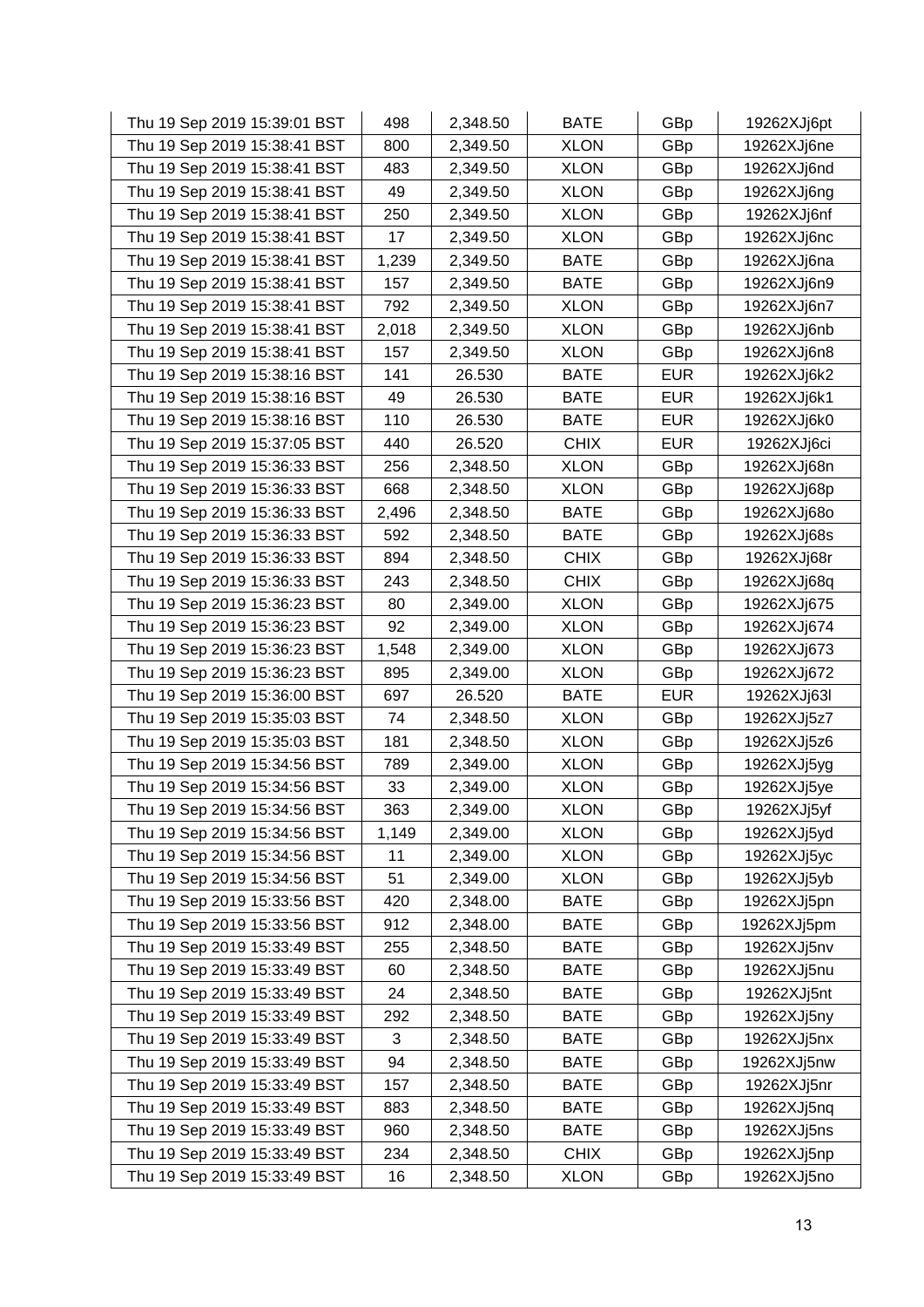| Thu 19 Sep 2019 15:33:38 BST | 1,152 | 2,349.00 | <b>CHIX</b> | GBp        | 19262XJj5mu |
|------------------------------|-------|----------|-------------|------------|-------------|
| Thu 19 Sep 2019 15:33:38 BST | 430   | 2,349.00 | <b>CHIX</b> | GBp        | 19262XJj5mt |
| Thu 19 Sep 2019 15:33:38 BST | 130   | 2,349.00 | <b>XLON</b> | GBp        | 19262XJj5ms |
| Thu 19 Sep 2019 15:33:29 BST | 430   | 2,349.00 | <b>XLON</b> | GBp        | 19262XJj5lp |
| Thu 19 Sep 2019 15:33:29 BST | 154   | 2,349.00 | <b>XLON</b> | GBp        | 19262XJj5ls |
| Thu 19 Sep 2019 15:33:29 BST | 485   | 2,349.00 | <b>XLON</b> | GBp        | 19262XJj5lr |
| Thu 19 Sep 2019 15:33:29 BST | 2,274 | 2,349.00 | <b>XLON</b> | GBp        | 19262XJj5lq |
| Thu 19 Sep 2019 15:33:13 BST | 152   | 26.520   | <b>CHIX</b> | <b>EUR</b> | 19262XJj5k3 |
| Thu 19 Sep 2019 15:33:13 BST | 153   | 26.520   | <b>CHIX</b> | <b>EUR</b> | 19262XJj5k2 |
| Thu 19 Sep 2019 15:32:38 BST | 138   | 2,349.00 | <b>CHIX</b> | GBp        | 19262XJj5gk |
| Thu 19 Sep 2019 15:32:38 BST | 251   | 2,349.00 | <b>CHIX</b> | GBp        | 19262XJj5gj |
| Thu 19 Sep 2019 15:32:38 BST | 46    | 2,349.00 | <b>CHIX</b> | GBp        | 19262XJj5gm |
| Thu 19 Sep 2019 15:32:38 BST | 1,563 | 2,349.00 | <b>BATE</b> | GBp        | 19262XJj5gi |
| Thu 19 Sep 2019 15:32:38 BST | 1,578 | 2,349.00 | <b>BATE</b> | GBp        | 19262XJj5gl |
| Thu 19 Sep 2019 15:32:31 BST | 1,243 | 2,349.00 | <b>BATE</b> | GBp        | 19262XJj5f6 |
| Thu 19 Sep 2019 15:32:31 BST | 296   | 2,349.00 | <b>BATE</b> | GBp        | 19262XJj5f8 |
| Thu 19 Sep 2019 15:32:30 BST | 139   | 2,349.00 | <b>BATE</b> | GBp        | 19262XJj5er |
| Thu 19 Sep 2019 15:31:20 BST | 239   | 2,348.00 | <b>XLON</b> | GBp        | 19262XJj577 |
| Thu 19 Sep 2019 15:31:20 BST | 2,830 | 2,348.00 | <b>XLON</b> | GBp        | 19262XJj576 |
| Thu 19 Sep 2019 15:30:54 BST | 36    | 2,348.50 | <b>BATE</b> | GBp        | 19262XJj54u |
| Thu 19 Sep 2019 15:30:54 BST | 344   | 2,348.50 | <b>BATE</b> | GBp        | 19262XJj54t |
| Thu 19 Sep 2019 15:30:54 BST | 144   | 2,348.50 | <b>BATE</b> | GBp        | 19262XJj54s |
| Thu 19 Sep 2019 15:30:54 BST | 858   | 2,348.50 | <b>BATE</b> | GBp        | 19262XJj54r |
| Thu 19 Sep 2019 15:30:54 BST | 86    | 2,348.50 | <b>BATE</b> | GBp        | 19262XJj54q |
| Thu 19 Sep 2019 15:30:54 BST | 576   | 2,348.50 | <b>XLON</b> | GBp        | 19262XJj54p |
| Thu 19 Sep 2019 15:30:54 BST | 263   | 2,348.50 | <b>XLON</b> | GBp        | 19262XJj54o |
| Thu 19 Sep 2019 15:30:10 BST | 684   | 2,348.50 | <b>CHIX</b> | GBp        | 19262XJj4yo |
| Thu 19 Sep 2019 15:30:00 BST | 254   | 26.520   | <b>CHIX</b> | <b>EUR</b> | 19262XJj4wl |
| Thu 19 Sep 2019 15:30:00 BST | 400   | 26.520   | <b>CHIX</b> | <b>EUR</b> | 19262XJj4wk |
| Thu 19 Sep 2019 15:29:53 BST | 351   | 2,348.00 | <b>XLON</b> | GBp        | 19262XJj4uf |
| Thu 19 Sep 2019 15:29:53 BST | 1,039 | 2,348.00 | <b>XLON</b> | GBp        | 19262XJj4ue |
| Thu 19 Sep 2019 15:29:53 BST | 59    | 2,348.00 | <b>XLON</b> | GBp        | 19262XJj4ud |
| Thu 19 Sep 2019 15:29:42 BST | 199   | 2,348.50 | <b>CHIX</b> | GBp        | 19262XJj4se |
| Thu 19 Sep 2019 15:29:42 BST | 202   | 2,348.50 | <b>BATE</b> | GBp        | 19262XJj4sd |
| Thu 19 Sep 2019 15:29:42 BST | 25    | 2,348.50 | <b>BATE</b> | GBp        | 19262XJj4sh |
| Thu 19 Sep 2019 15:29:42 BST | 331   | 2,348.50 | <b>BATE</b> | GBp        | 19262XJj4sg |
| Thu 19 Sep 2019 15:29:42 BST | 358   | 2,348.50 | <b>BATE</b> | GBp        | 19262XJj4sf |
| Thu 19 Sep 2019 15:29:42 BST | 128   | 2,348.50 | <b>BATE</b> | GBp        | 19262XJj4si |
| Thu 19 Sep 2019 15:29:11 BST | 355   | 2,348.00 | <b>BATE</b> | GBp        | 19262XJj4oy |
| Thu 19 Sep 2019 15:28:46 BST | 230   | 2,348.00 | <b>BATE</b> | GBp        | 19262XJj4jj |
| Thu 19 Sep 2019 15:28:44 BST | 167   | 2,348.50 | <b>XLON</b> | GBp        | 19262XJj4jb |
| Thu 19 Sep 2019 15:28:44 BST | 631   | 2,348.50 | <b>XLON</b> | GBp        | 19262XJj4ja |
| Thu 19 Sep 2019 15:28:32 BST | 597   | 26.525   | <b>BATE</b> | <b>EUR</b> | 19262XJj4h4 |
| Thu 19 Sep 2019 15:28:32 BST | 166   | 26.525   | <b>BATE</b> | <b>EUR</b> | 19262XJj4h3 |
| Thu 19 Sep 2019 15:28:32 BST | 283   | 26.525   | <b>BATE</b> | <b>EUR</b> | 19262XJj4h2 |
| Thu 19 Sep 2019 15:28:32 BST | 89    | 26.525   | <b>BATE</b> | <b>EUR</b> | 19262XJj4h1 |
| Thu 19 Sep 2019 15:27:03 BST | 228   | 26.515   | <b>CHIX</b> | <b>EUR</b> | 19262XJj44p |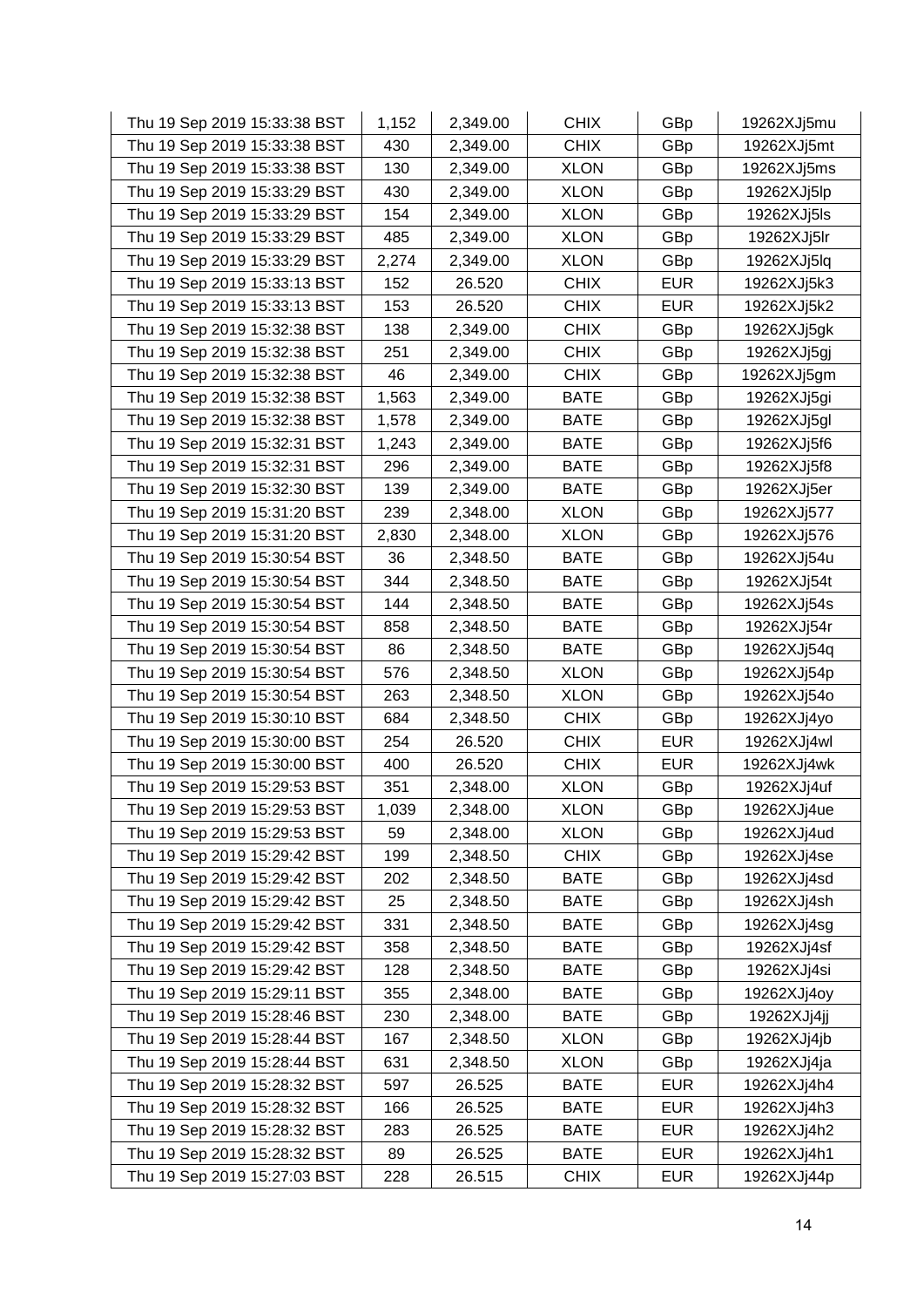| Thu 19 Sep 2019 15:27:03 BST | 125   | 26.515   | <b>CHIX</b> | <b>EUR</b> | 19262XJj44o |
|------------------------------|-------|----------|-------------|------------|-------------|
| Thu 19 Sep 2019 15:27:03 BST | 155   | 26.515   | <b>CHIX</b> | <b>EUR</b> | 19262XJj44n |
| Thu 19 Sep 2019 15:26:50 BST | 218   | 2,346.00 | <b>BATE</b> | GBp        | 19262XJj42k |
| Thu 19 Sep 2019 15:26:50 BST | 552   | 2,346.00 | <b>BATE</b> | GBp        | 19262XJj42j |
| Thu 19 Sep 2019 15:26:45 BST | 63    | 2,346.00 | <b>BATE</b> | GBp        | 19262XJj41t |
| Thu 19 Sep 2019 15:26:45 BST | 220   | 2,346.00 | <b>BATE</b> | GBp        | 19262XJj41s |
| Thu 19 Sep 2019 15:26:34 BST | 782   | 2,346.00 | <b>XLON</b> | GBp        | 19262XJj3zm |
| Thu 19 Sep 2019 15:26:34 BST | 177   | 2,346.00 | <b>XLON</b> | GBp        | 19262XJj3zl |
| Thu 19 Sep 2019 15:26:34 BST | 1,005 | 2,346.00 | <b>XLON</b> | GBp        | 19262XJj3zj |
| Thu 19 Sep 2019 15:26:34 BST | 189   | 2,346.00 | <b>XLON</b> | GBp        | 19262XJj3zh |
| Thu 19 Sep 2019 15:26:32 BST | 29    | 2,346.00 | <b>BATE</b> | GBp        | 19262XJj3y9 |
| Thu 19 Sep 2019 15:26:32 BST | 142   | 2,346.00 | <b>CHIX</b> | GBp        | 19262XJj3yb |
| Thu 19 Sep 2019 15:26:32 BST | 253   | 2,346.00 | <b>CHIX</b> | GBp        | 19262XJj3ya |
| Thu 19 Sep 2019 15:26:24 BST | 524   | 2,346.50 | <b>XLON</b> | GBp        | 19262XJj3wm |
| Thu 19 Sep 2019 15:26:24 BST | 365   | 2,346.50 | <b>XLON</b> | GBp        | 19262XJj3wq |
| Thu 19 Sep 2019 15:26:24 BST | 1,324 | 2,346.50 | <b>XLON</b> | GBp        | 19262XJj3wp |
| Thu 19 Sep 2019 15:26:24 BST | 441   | 2,346.50 | <b>XLON</b> | GBp        | 19262XJj3wn |
| Thu 19 Sep 2019 15:26:24 BST | 743   | 2,346.50 | <b>BATE</b> | GBp        | 19262XJj3wo |
| Thu 19 Sep 2019 15:26:24 BST | 227   | 2,346.50 | <b>CHIX</b> | GBp        | 19262XJj3wr |
| Thu 19 Sep 2019 15:26:17 BST | 188   | 2,346.50 | <b>XLON</b> | GBp        | 19262XJj3uj |
| Thu 19 Sep 2019 15:26:17 BST | 516   | 2,346.50 | <b>XLON</b> | GBp        | 19262XJj3ue |
| Thu 19 Sep 2019 15:26:17 BST | 1,124 | 2,346.50 | <b>XLON</b> | GBp        | 19262XJj3ua |
| Thu 19 Sep 2019 15:25:20 BST | 1,048 | 2,347.00 | <b>BATE</b> | GBp        | 19262XJj3ia |
| Thu 19 Sep 2019 15:25:00 BST | 419   | 26.510   | <b>BATE</b> | <b>EUR</b> | 19262XJj3fb |
| Thu 19 Sep 2019 15:25:00 BST | 300   | 26.510   | <b>BATE</b> | <b>EUR</b> | 19262XJj3fa |
| Thu 19 Sep 2019 15:24:36 BST | 139   | 2,347.00 | <b>XLON</b> | GBp        | 19262XJj3c2 |
| Thu 19 Sep 2019 15:24:36 BST | 9     | 2,347.00 | <b>XLON</b> | GBp        | 19262XJj3c1 |
| Thu 19 Sep 2019 15:24:36 BST | 49    | 2,347.00 | <b>XLON</b> | GBp        | 19262XJj3c0 |
| Thu 19 Sep 2019 15:24:36 BST | 8     | 2,347.00 | <b>XLON</b> | GBp        | 19262XJj3bz |
| Thu 19 Sep 2019 15:24:36 BST | 131   | 2,347.00 | <b>XLON</b> | GBp        | 19262XJj3by |
| Thu 19 Sep 2019 15:24:21 BST | 84    | 2,347.50 | <b>XLON</b> | GBp        | 19262XJj39v |
| Thu 19 Sep 2019 15:22:56 BST | 220   | 2,346.50 | <b>CHIX</b> | GBp        | 19262XJj2ze |
| Thu 19 Sep 2019 15:22:56 BST | 588   | 2,346.50 | <b>CHIX</b> | GBp        | 19262XJj2zb |
| Thu 19 Sep 2019 15:22:56 BST | 737   | 2,346.50 | <b>BATE</b> | GBp        | 19262XJj2za |
| Thu 19 Sep 2019 15:22:56 BST | 51    | 2,346.50 | <b>BATE</b> | GBp        | 19262XJj2zc |
| Thu 19 Sep 2019 15:22:56 BST | 867   | 2,346.50 | <b>XLON</b> | GBp        | 19262XJj2z9 |
| Thu 19 Sep 2019 15:22:55 BST | 972   | 2,346.50 | <b>BATE</b> | GBp        | 19262XJj2z1 |
| Thu 19 Sep 2019 15:22:55 BST | 701   | 2,346.50 | <b>BATE</b> | GBp        | 19262XJj2z2 |
| Thu 19 Sep 2019 15:22:53 BST | 266   | 2,347.00 | <b>BATE</b> | GBp        | 19262XJj2yp |
| Thu 19 Sep 2019 15:22:53 BST | 482   | 2,347.00 | <b>BATE</b> | GBp        | 19262XJj2yq |
| Thu 19 Sep 2019 15:22:53 BST | 293   | 2,347.00 | <b>XLON</b> | GBp        | 19262XJj2yd |
| Thu 19 Sep 2019 15:22:53 BST | 363   | 2,347.00 | <b>XLON</b> | GBp        | 19262XJj2yh |
| Thu 19 Sep 2019 15:22:53 BST | 861   | 2,347.00 | <b>XLON</b> | GBp        | 19262XJj2yi |
| Thu 19 Sep 2019 15:22:53 BST | 15    | 2,347.00 | <b>CHIX</b> | GBp        | 19262XJj2yk |
| Thu 19 Sep 2019 15:22:53 BST | 125   | 2,347.00 | <b>CHIX</b> | GBp        | 19262XJj2yn |
| Thu 19 Sep 2019 15:22:53 BST | 356   | 2,347.00 | <b>XLON</b> | GBp        | 19262XJj2ye |
| Thu 19 Sep 2019 15:22:53 BST | 196   | 2,347.00 | <b>XLON</b> | GBp        | 19262XJj2yc |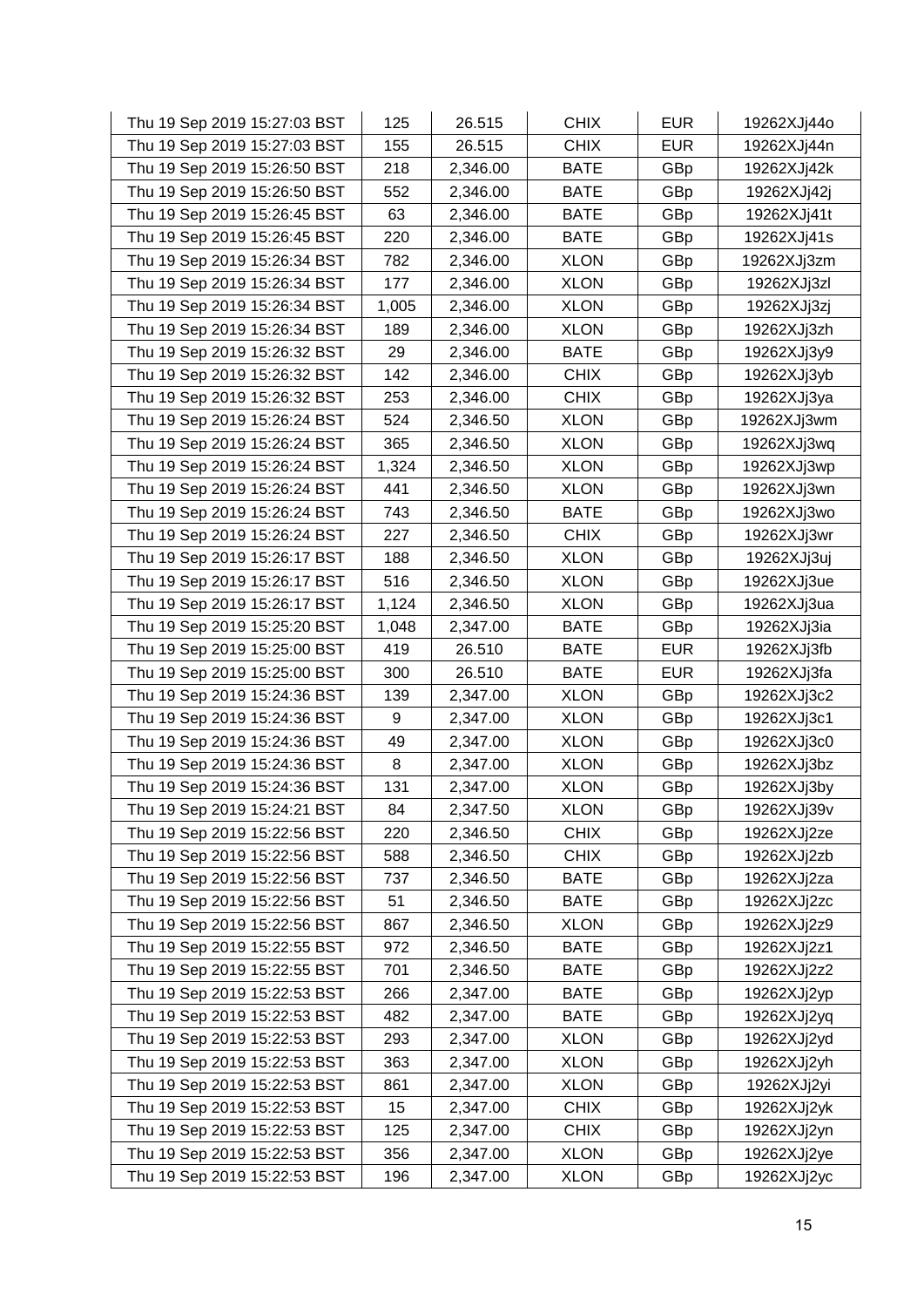| Thu 19 Sep 2019 15:22:53 BST | 75             | 2,347.00 | <b>BATE</b> | GBp        | 19262XJj2yj |
|------------------------------|----------------|----------|-------------|------------|-------------|
| Thu 19 Sep 2019 15:22:53 BST | 71             | 2,347.00 | <b>BATE</b> | GBp        | 19262XJj2yo |
| Thu 19 Sep 2019 15:22:53 BST | 71             | 2,347.00 | <b>BATE</b> | GBp        | 19262XJj2ym |
| Thu 19 Sep 2019 15:22:53 BST | 171            | 2,347.00 | <b>BATE</b> | GBp        | 19262XJj2yg |
| Thu 19 Sep 2019 15:22:53 BST | 20             | 2,347.00 | <b>BATE</b> | GBp        | 19262XJj2yf |
| Thu 19 Sep 2019 15:22:53 BST | 202            | 2,347.00 | <b>CHIX</b> | GBp        | 19262XJj2yl |
| Thu 19 Sep 2019 15:21:34 BST | 290            | 2,347.50 | <b>XLON</b> | GBp        | 19262XJj2pi |
| Thu 19 Sep 2019 15:21:34 BST | 675            | 2,347.50 | <b>XLON</b> | GBp        | 19262XJj2pm |
| Thu 19 Sep 2019 15:21:34 BST | 906            | 2,347.50 | <b>BATE</b> | GBp        | 19262XJj2pe |
| Thu 19 Sep 2019 15:21:34 BST | 809            | 2,347.50 | <b>CHIX</b> | GBp        | 19262XJj2pn |
| Thu 19 Sep 2019 15:21:34 BST | 23             | 2,347.50 | <b>XLON</b> | GBp        | 19262XJj2pk |
| Thu 19 Sep 2019 15:21:34 BST | 842            | 2,347.50 | <b>XLON</b> | GBp        | 19262XJj2pl |
| Thu 19 Sep 2019 15:21:34 BST | 73             | 2,347.50 | <b>XLON</b> | GBp        | 19262XJj2pj |
| Thu 19 Sep 2019 15:21:34 BST | 78             | 2,347.50 | <b>XLON</b> | GBp        | 19262XJj2ph |
| Thu 19 Sep 2019 15:21:34 BST | 1,480          | 2,347.50 | <b>XLON</b> | GBp        | 19262XJj2pg |
| Thu 19 Sep 2019 15:21:34 BST | 72             | 2,347.50 | <b>XLON</b> | GBp        | 19262XJj2pf |
| Thu 19 Sep 2019 15:21:34 BST | 226            | 2,347.50 | <b>XLON</b> | GBp        | 19262XJj2pd |
| Thu 19 Sep 2019 15:21:34 BST | 80             | 2,347.50 | <b>XLON</b> | GBp        | 19262XJj2pc |
| Thu 19 Sep 2019 15:20:58 BST | 902            | 2,348.00 | <b>BATE</b> | GBp        | 19262XJj2le |
| Thu 19 Sep 2019 15:20:58 BST | 305            | 2,348.00 | <b>BATE</b> | GBp        | 19262XJj2ld |
| Thu 19 Sep 2019 15:20:58 BST | 40             | 2,348.00 | <b>BATE</b> | GBp        | 19262XJj2lc |
| Thu 19 Sep 2019 15:20:58 BST | 251            | 2,348.00 | <b>CHIX</b> | GBp        | 19262XJj2l0 |
| Thu 19 Sep 2019 15:20:58 BST | 393            | 2,348.00 | <b>XLON</b> | GBp        | 19262XJj2kx |
| Thu 19 Sep 2019 15:20:58 BST | 63             | 2,348.00 | <b>XLON</b> | GBp        | 19262XJj2l1 |
| Thu 19 Sep 2019 15:20:58 BST | 120            | 2,348.00 | <b>XLON</b> | GBp        | 19262XJj2kz |
| Thu 19 Sep 2019 15:20:31 BST | 75             | 2,348.50 | <b>BATE</b> | GBp        | 19262XJj2fo |
| Thu 19 Sep 2019 15:20:31 BST | 63             | 2,348.50 | <b>BATE</b> | GBp        | 19262XJj2fn |
| Thu 19 Sep 2019 15:20:26 BST | 140            | 2,348.50 | <b>BATE</b> | GBp        | 19262XJj2ej |
| Thu 19 Sep 2019 15:19:04 BST | 1              | 26.510   | <b>CHIX</b> | <b>EUR</b> | 19262XJj24r |
| Thu 19 Sep 2019 15:19:04 BST | 697            | 26.510   | <b>CHIX</b> | <b>EUR</b> | 19262XJj24q |
| Thu 19 Sep 2019 15:19:04 BST | 238            | 2,347.00 | <b>XLON</b> | GBp        | 19262XJj24p |
| Thu 19 Sep 2019 15:18:34 BST | 253            | 2,348.50 | <b>XLON</b> | GBp        | 19262XJj21b |
| Thu 19 Sep 2019 15:18:32 BST | 936            | 2,349.00 | <b>BATE</b> | GBp        | 19262XJj20u |
| Thu 19 Sep 2019 15:18:32 BST | 2,313          | 2,349.00 | <b>BATE</b> | GBp        | 19262XJj20z |
| Thu 19 Sep 2019 15:18:32 BST | 3              | 2,349.00 | <b>BATE</b> | GBp        | 19262XJj214 |
| Thu 19 Sep 2019 15:18:32 BST | $\overline{c}$ | 2,349.00 | <b>BATE</b> | GBp        | 19262XJj213 |
| Thu 19 Sep 2019 15:18:32 BST | 35             | 2,349.00 | <b>BATE</b> | GBp        | 19262XJj211 |
| Thu 19 Sep 2019 15:18:32 BST | 62             | 2,349.00 | <b>CHIX</b> | GBp        | 19262XJj20w |
| Thu 19 Sep 2019 15:18:32 BST | 1,188          | 2,349.00 | <b>CHIX</b> | GBp        | 19262XJj212 |
| Thu 19 Sep 2019 15:18:32 BST | 43             | 2,349.00 | <b>XLON</b> | GBp        | 19262XJj20t |
| Thu 19 Sep 2019 15:18:32 BST | 1,877          | 2,349.00 | <b>XLON</b> | GBp        | 19262XJj210 |
| Thu 19 Sep 2019 15:18:32 BST | 13             | 2,349.00 | <b>XLON</b> | GBp        | 19262XJj20y |
| Thu 19 Sep 2019 15:18:32 BST | 1,046          | 2,349.00 | <b>XLON</b> | GBp        | 19262XJj20v |
| Thu 19 Sep 2019 15:18:32 BST | 1,419          | 2,349.00 | <b>XLON</b> | GBp        | 19262XJj20x |
| Thu 19 Sep 2019 15:18:32 BST | 463            | 2,349.00 | <b>XLON</b> | GBp        | 19262XJj20s |
| Thu 19 Sep 2019 15:17:40 BST | 758            | 2,349.50 | <b>XLON</b> | GBp        | 19262XJj1sd |
| Thu 19 Sep 2019 15:17:00 BST | 386            | 26.535   | <b>BATE</b> | <b>EUR</b> | 19262XJj1mo |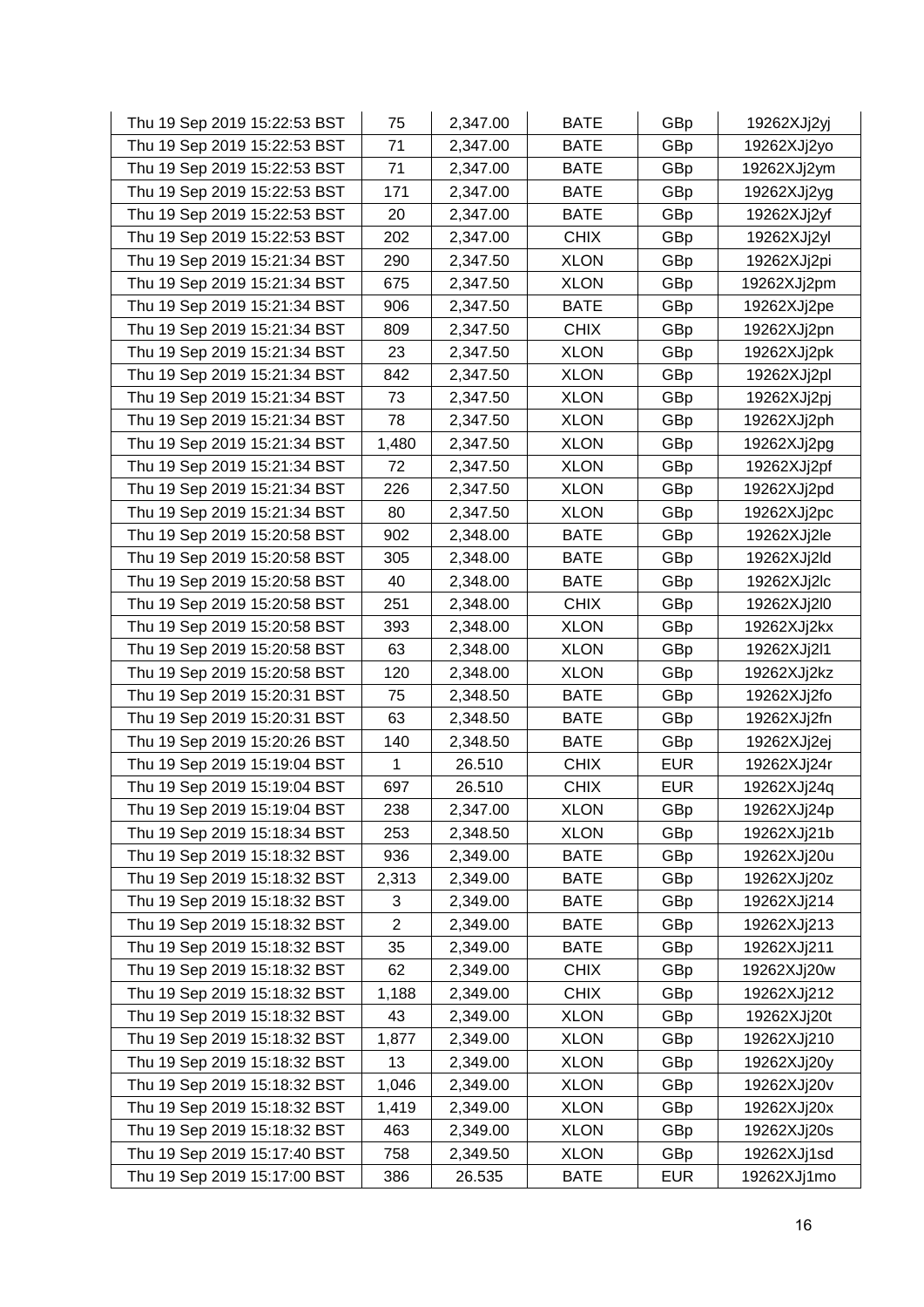| Thu 19 Sep 2019 15:17:00 BST | 500            | 26.535   | <b>BATE</b> | <b>EUR</b> | 19262XJj1mn |
|------------------------------|----------------|----------|-------------|------------|-------------|
| Thu 19 Sep 2019 15:17:00 BST | 400            | 26.535   | <b>BATE</b> | <b>EUR</b> | 19262XJj1mm |
| Thu 19 Sep 2019 15:16:17 BST | 168            | 2,349.00 | <b>XLON</b> | GBp        | 19262XJj1g3 |
| Thu 19 Sep 2019 15:16:17 BST | 381            | 2,349.00 | <b>BATE</b> | GBp        | 19262XJj1g5 |
| Thu 19 Sep 2019 15:16:17 BST | 239            | 2,349.00 | <b>BATE</b> | GBp        | 19262XJj1g4 |
| Thu 19 Sep 2019 15:16:17 BST | 328            | 2,349.00 | <b>BATE</b> | GBp        | 19262XJj1g2 |
| Thu 19 Sep 2019 15:16:17 BST | 66             | 2,349.00 | <b>XLON</b> | GBp        | 19262XJj1g1 |
| Thu 19 Sep 2019 15:16:17 BST | 166            | 2,349.00 | <b>XLON</b> | GBp        | 19262XJj1g0 |
| Thu 19 Sep 2019 15:16:07 BST | 1,375          | 2,349.50 | <b>BATE</b> | GBp        | 19262XJj1de |
| Thu 19 Sep 2019 15:16:07 BST | 905            | 26.535   | <b>CHIX</b> | <b>EUR</b> | 19262XJj1dg |
| Thu 19 Sep 2019 15:15:36 BST | 172            | 2,349.00 | <b>XLON</b> | GBp        | 19262XJj176 |
| Thu 19 Sep 2019 15:15:36 BST | 142            | 2,349.00 | <b>XLON</b> | GBp        | 19262XJj175 |
| Thu 19 Sep 2019 15:15:05 BST | 1,365          | 2,349.50 | <b>XLON</b> | GBp        | 19262XJj130 |
| Thu 19 Sep 2019 15:15:05 BST | 256            | 2,349.50 | <b>CHIX</b> | GBp        | 19262XJj12z |
| Thu 19 Sep 2019 15:14:28 BST | 17             | 2,349.50 | <b>BATE</b> | GBp        | 19262XJj0x9 |
| Thu 19 Sep 2019 15:14:28 BST | 735            | 2,349.50 | <b>BATE</b> | GBp        | 19262XJj0x8 |
| Thu 19 Sep 2019 15:14:28 BST | 57             | 2,349.50 | <b>BATE</b> | GBp        | 19262XJj0x7 |
| Thu 19 Sep 2019 15:14:28 BST | 121            | 2,349.50 | <b>BATE</b> | GBp        | 19262XJj0x6 |
| Thu 19 Sep 2019 15:14:28 BST | 96             | 2,349.50 | <b>BATE</b> | GBp        | 19262XJj0x5 |
| Thu 19 Sep 2019 15:14:28 BST | 6              | 2,349.50 | <b>BATE</b> | GBp        | 19262XJj0x4 |
| Thu 19 Sep 2019 15:14:28 BST | 28             | 2,349.50 | <b>BATE</b> | GBp        | 19262XJj0x3 |
| Thu 19 Sep 2019 15:14:28 BST | 9              | 2,349.50 | <b>BATE</b> | GBp        | 19262XJj0x2 |
| Thu 19 Sep 2019 15:14:28 BST | 11             | 2,349.50 | <b>BATE</b> | GBp        | 19262XJj0x1 |
| Thu 19 Sep 2019 15:14:28 BST | 5              | 2,349.50 | <b>BATE</b> | GBp        | 19262XJj0x0 |
| Thu 19 Sep 2019 15:14:28 BST | $\overline{7}$ | 2,349.50 | <b>BATE</b> | GBp        | 19262XJj0wz |
| Thu 19 Sep 2019 15:14:28 BST | 3              | 2,349.50 | <b>BATE</b> | GBp        | 19262XJj0wy |
| Thu 19 Sep 2019 15:14:28 BST | 22             | 2,349.50 | <b>BATE</b> | GBp        | 19262XJj0wx |
| Thu 19 Sep 2019 15:14:28 BST | 125            | 2,349.50 | <b>BATE</b> | GBp        | 19262XJj0ww |
| Thu 19 Sep 2019 15:14:28 BST | 5              | 2,349.50 | <b>BATE</b> | GBp        | 19262XJj0wv |
| Thu 19 Sep 2019 15:14:28 BST | 132            | 2,349.50 | <b>BATE</b> | GBp        | 19262XJj0wu |
| Thu 19 Sep 2019 15:14:28 BST | 300            | 2,349.50 | <b>BATE</b> | GBp        | 19262XJj0wt |
| Thu 19 Sep 2019 15:14:28 BST | 72             | 2,349.50 | <b>BATE</b> | GBp        | 19262XJj0ws |
| Thu 19 Sep 2019 15:14:28 BST | 79             | 2,349.50 | <b>BATE</b> | GBp        | 19262XJj0wr |
| Thu 19 Sep 2019 15:14:28 BST | 404            | 2,349.50 | <b>BATE</b> | GBp        | 19262XJj0wp |
| Thu 19 Sep 2019 15:14:28 BST | 96             | 2,349.50 | <b>BATE</b> | GBp        | 19262XJj0wq |
| Thu 19 Sep 2019 15:14:00 BST | 30             | 26.535   | <b>BATE</b> | <b>EUR</b> | 19262XJj0tz |
| Thu 19 Sep 2019 15:14:00 BST | 100            | 26.535   | <b>BATE</b> | <b>EUR</b> | 19262XJj0ty |
| Thu 19 Sep 2019 15:14:00 BST | 300            | 26.535   | <b>BATE</b> | <b>EUR</b> | 19262XJj0tw |
| Thu 19 Sep 2019 15:14:00 BST | 300            | 26.535   | <b>BATE</b> | <b>EUR</b> | 19262XJj0ts |
| Thu 19 Sep 2019 15:13:54 BST | 254            | 2,349.50 | <b>BATE</b> | GBp        | 19262XJj0rj |
| Thu 19 Sep 2019 15:13:54 BST | 4              | 2,349.50 | <b>BATE</b> | GBp        | 19262XJj0rh |
| Thu 19 Sep 2019 15:13:54 BST | 483            | 2,349.50 | <b>BATE</b> | GBp        | 19262XJj0rf |
| Thu 19 Sep 2019 15:13:54 BST | 949            | 2,349.50 | <b>CHIX</b> | GBp        | 19262XJj0ri |
| Thu 19 Sep 2019 15:13:54 BST | 1,225          | 2,349.50 | <b>XLON</b> | GBp        | 19262XJj0rg |
| Thu 19 Sep 2019 15:13:54 BST | 753            | 2,349.50 | <b>XLON</b> | GBp        | 19262XJj0re |
| Thu 19 Sep 2019 15:13:54 BST | 1,510          | 2,349.50 | <b>XLON</b> | GBp        | 19262XJj0rd |
| Thu 19 Sep 2019 15:12:09 BST | 1,050          | 2,348.00 | <b>BATE</b> | GBp        | 19262XJj0en |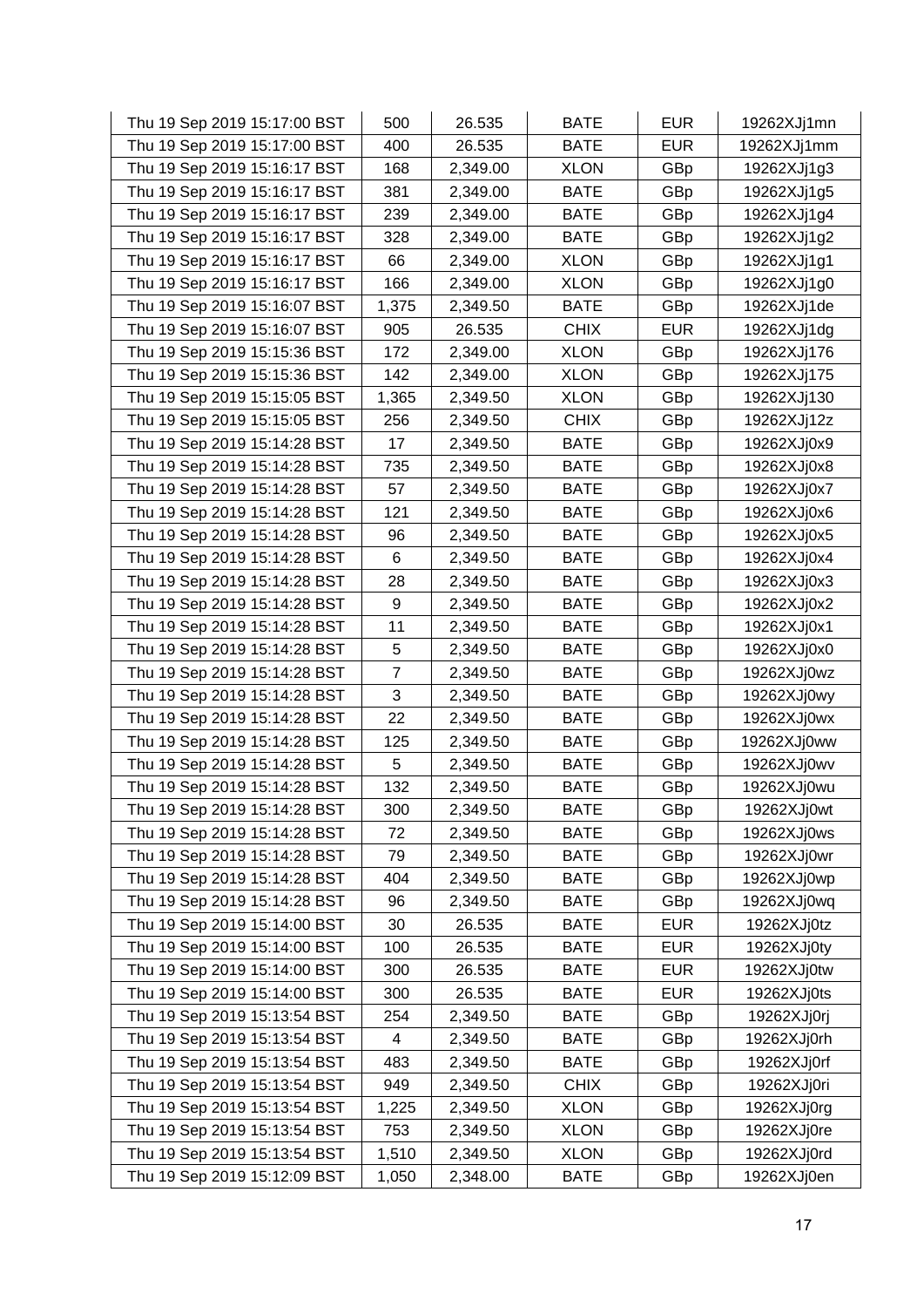| Thu 19 Sep 2019 15:12:09 BST | 676            | 2,348.00 | <b>BATE</b> | GBp        | 19262XJj0ek |
|------------------------------|----------------|----------|-------------|------------|-------------|
| Thu 19 Sep 2019 15:12:09 BST | 237            | 2,348.00 | <b>CHIX</b> | GBp        | 19262XJj0em |
| Thu 19 Sep 2019 15:12:09 BST | 253            | 2,348.00 | <b>CHIX</b> | GBp        | 19262XJj0eo |
| Thu 19 Sep 2019 15:12:09 BST | 246            | 2,348.00 | <b>XLON</b> | GBp        | 19262XJj0ei |
| Thu 19 Sep 2019 15:12:09 BST | 469            | 2,348.00 | <b>XLON</b> | GBp        | 19262XJj0el |
| Thu 19 Sep 2019 15:12:09 BST | 1,092          | 2,348.00 | <b>XLON</b> | GBp        | 19262XJj0ej |
| Thu 19 Sep 2019 15:12:09 BST | 81             | 2,348.00 | <b>XLON</b> | GBp        | 19262XJj0eh |
| Thu 19 Sep 2019 15:11:38 BST | 129            | 2,348.50 | <b>XLON</b> | GBp        | 19262XJj0aw |
| Thu 19 Sep 2019 15:11:38 BST | 976            | 2,348.50 | <b>XLON</b> | GBp        | 19262XJj0av |
| Thu 19 Sep 2019 15:11:38 BST | 129            | 2,348.50 | <b>XLON</b> | GBp        | 19262XJj0au |
| Thu 19 Sep 2019 15:11:27 BST | 2,359          | 2,349.00 | <b>XLON</b> | GBp        | 19262XJj09j |
| Thu 19 Sep 2019 15:11:27 BST | 422            | 2,349.00 | <b>XLON</b> | GBp        | 19262XJj09i |
| Thu 19 Sep 2019 15:10:18 BST | 241            | 2,349.50 | <b>CHIX</b> | GBp        | 19262XJj016 |
| Thu 19 Sep 2019 15:10:18 BST | 237            | 2,349.50 | <b>CHIX</b> | GBp        | 19262XJj015 |
| Thu 19 Sep 2019 15:10:18 BST | 281            | 2,349.50 | <b>XLON</b> | GBp        | 19262XJj014 |
| Thu 19 Sep 2019 15:10:12 BST | 459            | 2,350.00 | <b>BATE</b> | GBp        | 19262XJj00u |
| Thu 19 Sep 2019 15:10:12 BST | 549            | 2,350.00 | <b>BATE</b> | GBp        | 19262XJj00t |
| Thu 19 Sep 2019 15:10:12 BST | 548            | 2,350.00 | <b>BATE</b> | GBp        | 19262XJj00v |
| Thu 19 Sep 2019 15:10:12 BST | 288            | 2,350.00 | <b>XLON</b> | GBp        | 19262XJj00s |
| Thu 19 Sep 2019 15:10:12 BST | 356            | 2,350.00 | <b>XLON</b> | GBp        | 19262XJj00r |
| Thu 19 Sep 2019 15:10:01 BST | 153            | 2,350.50 | <b>XLON</b> | GBp        | 19262XJizyo |
| Thu 19 Sep 2019 15:10:01 BST | 270            | 2,350.50 | <b>XLON</b> | GBp        | 19262XJizyn |
| Thu 19 Sep 2019 15:10:01 BST | 406            | 2,350.50 | <b>XLON</b> | GBp        | 19262XJizym |
| Thu 19 Sep 2019 15:10:01 BST | 550            | 26.545   | <b>CHIX</b> | <b>EUR</b> | 19262XJizyj |
| Thu 19 Sep 2019 15:09:36 BST | 269            | 2,350.50 | <b>BATE</b> | GBp        | 19262XJizvx |
| Thu 19 Sep 2019 15:09:36 BST | 215            | 2,350.50 | <b>BATE</b> | GBp        | 19262XJizvz |
| Thu 19 Sep 2019 15:08:17 BST | 808            | 2,349.50 | <b>CHIX</b> | GBp        | 19262XJizkm |
| Thu 19 Sep 2019 15:08:17 BST | 403            | 2,349.50 | <b>CHIX</b> | GBp        | 19262XJizkl |
| Thu 19 Sep 2019 15:08:11 BST | 646            | 26.535   | <b>CHIX</b> | <b>EUR</b> | 19262XJizk9 |
| Thu 19 Sep 2019 15:07:10 BST | 272            | 2,350.00 | <b>XLON</b> | GBp        | 19262XJizbm |
| Thu 19 Sep 2019 15:07:02 BST | $\overline{2}$ | 2,350.50 | <b>BATE</b> | GBp        | 19262XJizai |
| Thu 19 Sep 2019 15:07:02 BST | 1,073          | 2,350.50 | <b>BATE</b> | GBp        | 19262XJizah |
| Thu 19 Sep 2019 15:07:02 BST | 111            | 2,350.50 | <b>CHIX</b> | GBp        | 19262XJizae |
| Thu 19 Sep 2019 15:07:02 BST | 125            | 2,350.50 | <b>XLON</b> | GBp        | 19262XJizaf |
| Thu 19 Sep 2019 15:07:02 BST | 516            | 2,350.50 | <b>XLON</b> | GBp        | 19262XJizac |
| Thu 19 Sep 2019 15:07:02 BST | 86             | 2,350.50 | <b>XLON</b> | GBp        | 19262XJizag |
| Thu 19 Sep 2019 15:07:02 BST | 125            | 2,350.50 | <b>XLON</b> | GBp        | 19262XJizad |
| Thu 19 Sep 2019 15:06:31 BST | 1,811          | 2,351.00 | <b>XLON</b> | GBp        | 19262XJiz4l |
| Thu 19 Sep 2019 15:06:31 BST | 3              | 2,351.00 | <b>BATE</b> | GBp        | 19262XJiz4r |
| Thu 19 Sep 2019 15:06:31 BST | 1,395          | 2,351.00 | <b>XLON</b> | GBp        | 19262XJiz4j |
| Thu 19 Sep 2019 15:06:31 BST | 83             | 2,351.00 | <b>XLON</b> | GBp        | 19262XJiz4h |
| Thu 19 Sep 2019 15:06:31 BST | 17             | 2,351.00 | <b>BATE</b> | GBp        | 19262XJiz4q |
| Thu 19 Sep 2019 15:06:31 BST | $\overline{7}$ | 2,351.00 | <b>BATE</b> | GBp        | 19262XJiz4p |
| Thu 19 Sep 2019 15:06:31 BST | 146            | 2,351.00 | <b>BATE</b> | GBp        | 19262XJiz4n |
| Thu 19 Sep 2019 15:06:31 BST | 157            | 2,351.00 | <b>BATE</b> | GBp        | 19262XJiz4m |
| Thu 19 Sep 2019 15:06:31 BST | 9              | 2,351.00 | <b>BATE</b> | GBp        | 19262XJiz4k |
| Thu 19 Sep 2019 15:06:31 BST | 2,314          | 2,351.00 | <b>BATE</b> | GBp        | 19262XJiz4i |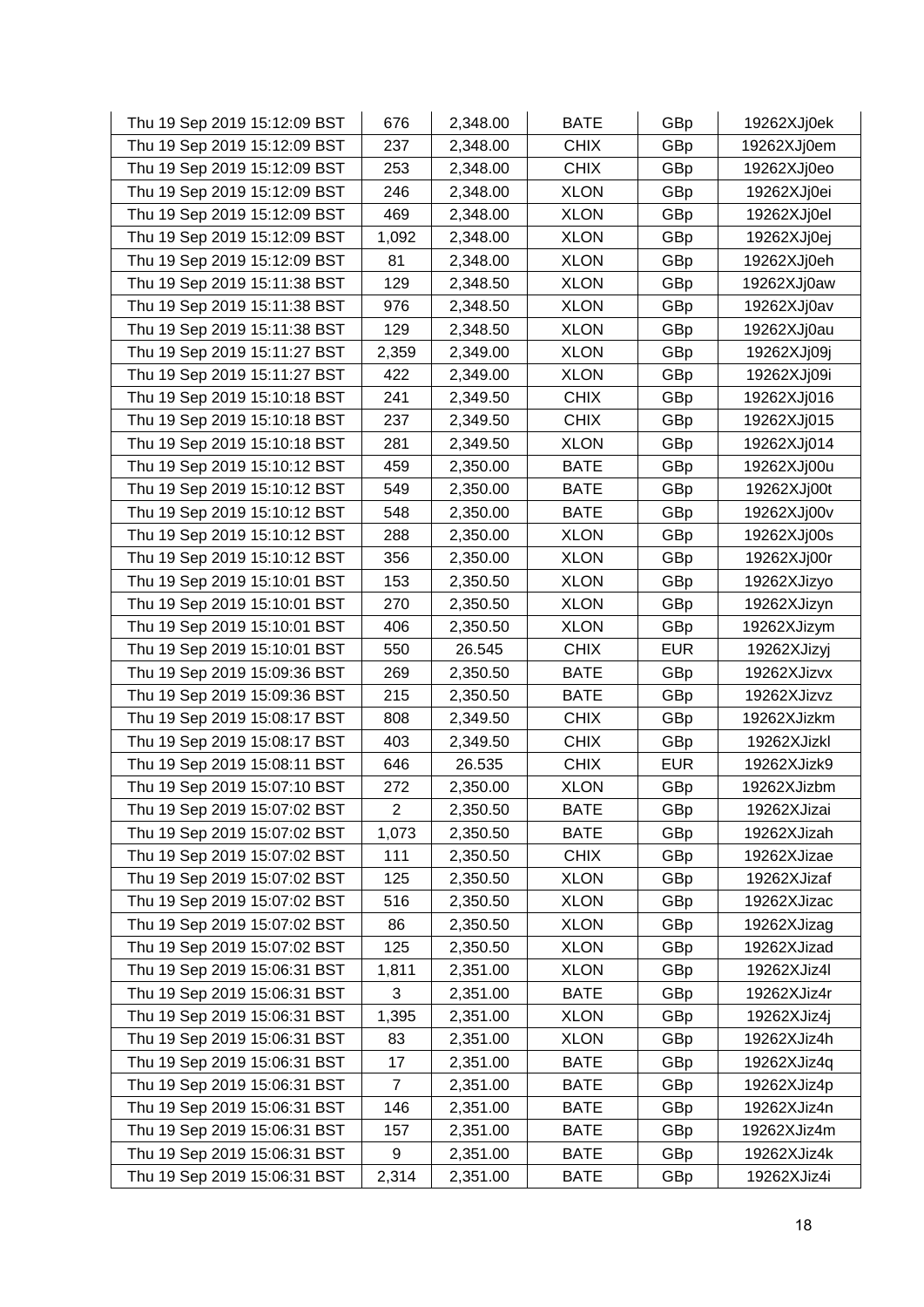| Thu 19 Sep 2019 15:06:31 BST | 314            | 2,351.00 | <b>CHIX</b> | GBp        | 19262XJiz4o |
|------------------------------|----------------|----------|-------------|------------|-------------|
| Thu 19 Sep 2019 15:06:10 BST | 203            | 2,351.50 | <b>BATE</b> | GBp        | 19262XJiz0a |
| Thu 19 Sep 2019 15:06:10 BST | 898            | 2,351.50 | <b>BATE</b> | GBp        | 19262XJiz09 |
| Thu 19 Sep 2019 15:06:10 BST | 140            | 2,351.50 | <b>CHIX</b> | GBp        | 19262XJiz05 |
| Thu 19 Sep 2019 15:06:10 BST | $\overline{2}$ | 2,351.50 | <b>BATE</b> | GBp        | 19262XJiz07 |
| Thu 19 Sep 2019 15:06:10 BST | 380            | 2,351.50 | <b>BATE</b> | GBp        | 19262XJiz06 |
| Thu 19 Sep 2019 15:06:10 BST | 1,297          | 26.555   | <b>BATE</b> | <b>EUR</b> | 19262XJiz08 |
| Thu 19 Sep 2019 15:06:09 BST | 260            | 2,351.50 | <b>XLON</b> | GBp        | 19262XJiyzx |
| Thu 19 Sep 2019 15:06:09 BST | 702            | 2,351.50 | <b>XLON</b> | GBp        | 19262XJiyzz |
| Thu 19 Sep 2019 15:06:09 BST | 929            | 2,351.50 | <b>BATE</b> | GBp        | 19262XJiyzy |
| Thu 19 Sep 2019 15:05:40 BST | 349            | 2,351.50 | <b>CHIX</b> | GBp        | 19262XJiyrx |
| Thu 19 Sep 2019 15:05:40 BST | 349            | 2,351.50 | <b>BATE</b> | GBp        | 19262XJiyrw |
| Thu 19 Sep 2019 15:05:40 BST | 287            | 2,351.50 | <b>XLON</b> | GBp        | 19262XJiyrv |
| Thu 19 Sep 2019 15:04:26 BST | 250            | 2,349.50 | <b>XLON</b> | GBp        | 19262XJiyh5 |
| Thu 19 Sep 2019 15:04:26 BST | 205            | 2,350.00 | <b>BATE</b> | GBp        | 19262XJiyh1 |
| Thu 19 Sep 2019 15:04:26 BST | 2,787          | 2,350.00 | <b>XLON</b> | GBp        | 19262XJiyh2 |
| Thu 19 Sep 2019 15:04:26 BST | 44             | 2,350.00 | <b>XLON</b> | GBp        | 19262XJiyh0 |
| Thu 19 Sep 2019 15:04:26 BST | 1,190          | 2,350.00 | <b>XLON</b> | GBp        | 19262XJiygz |
| Thu 19 Sep 2019 15:04:04 BST | 550            | 26.540   | <b>CHIX</b> | <b>EUR</b> | 19262XJiyf7 |
| Thu 19 Sep 2019 15:03:53 BST | 336            | 2,350.50 | <b>XLON</b> | GBp        | 19262XJiybq |
| Thu 19 Sep 2019 15:03:53 BST | 176            | 2,350.50 | <b>XLON</b> | GBp        | 19262XJiybp |
| Thu 19 Sep 2019 15:03:23 BST | 84             | 2,350.00 | <b>XLON</b> | GBp        | 19262XJiy78 |
| Thu 19 Sep 2019 15:03:23 BST | 63             | 2,350.00 | <b>XLON</b> | GBp        | 19262XJiy77 |
| Thu 19 Sep 2019 15:03:23 BST | 925            | 2,350.00 | <b>BATE</b> | GBp        | 19262XJiy7a |
| Thu 19 Sep 2019 15:03:23 BST | 119            | 2,350.00 | <b>BATE</b> | GBp        | 19262XJiy79 |
| Thu 19 Sep 2019 15:03:00 BST | 234            | 26.550   | <b>BATE</b> | <b>EUR</b> | 19262XJiy4d |
| Thu 19 Sep 2019 15:03:00 BST | 511            | 26.550   | <b>BATE</b> | <b>EUR</b> | 19262XJiy4c |
| Thu 19 Sep 2019 15:02:44 BST | 209            | 2,349.50 | <b>CHIX</b> | GBp        | 19262XJiy1t |
| Thu 19 Sep 2019 15:02:44 BST | 748            | 2,349.50 | <b>XLON</b> | GBp        | 19262XJiy1s |
| Thu 19 Sep 2019 15:02:44 BST | 141            | 2,349.50 | <b>XLON</b> | GBp        | 19262XJiy1r |
| Thu 19 Sep 2019 15:01:15 BST | 252            | 2,347.00 | <b>XLON</b> | GBp        | 19262XJixku |
| Thu 19 Sep 2019 15:01:15 BST | 1,474          | 2,347.00 | <b>XLON</b> | GBp        | 19262XJixkt |
| Thu 19 Sep 2019 15:01:06 BST | 236            | 26.505   | <b>CHIX</b> | <b>EUR</b> | 19262XJixir |
| Thu 19 Sep 2019 15:01:06 BST | 277            | 26.505   | <b>CHIX</b> | <b>EUR</b> | 19262XJixiq |
| Thu 19 Sep 2019 15:00:50 BST | 217            | 2,347.00 | <b>XLON</b> | GBp        | 19262XJixex |
| Thu 19 Sep 2019 15:00:45 BST | 137            | 2,347.50 | <b>XLON</b> | GBp        | 19262XJixdi |
| Thu 19 Sep 2019 15:00:45 BST | 127            | 2,347.50 | <b>BATE</b> | GBp        | 19262XJixdj |
| Thu 19 Sep 2019 15:00:45 BST | 167            | 2,347.50 | <b>BATE</b> | GBp        | 19262XJixdh |
| Thu 19 Sep 2019 15:00:44 BST | 209            | 2,348.00 | <b>BATE</b> | GBp        | 19262XJixdc |
| Thu 19 Sep 2019 15:00:44 BST | 238            | 2,348.00 | <b>BATE</b> | GBp        | 19262XJixdb |
| Thu 19 Sep 2019 15:00:44 BST | 234            | 2,348.00 | <b>CHIX</b> | GBp        | 19262XJixda |
| Thu 19 Sep 2019 15:00:44 BST | 31             | 2,349.00 | <b>CHIX</b> | GBp        | 19262XJixd9 |
| Thu 19 Sep 2019 15:00:44 BST | 61             | 2,349.00 | <b>BATE</b> | GBp        | 19262XJixd8 |
| Thu 19 Sep 2019 15:00:44 BST | 1              | 2,349.00 | <b>BATE</b> | GBp        | 19262XJixd7 |
| Thu 19 Sep 2019 15:00:44 BST | 93             | 2,349.00 | <b>BATE</b> | GBp        | 19262XJixd6 |
| Thu 19 Sep 2019 15:00:44 BST | 600            | 2,349.00 | <b>BATE</b> | GBp        | 19262XJixd5 |
| Thu 19 Sep 2019 15:00:44 BST | 99             | 2,349.00 | <b>BATE</b> | GBp        | 19262XJixd4 |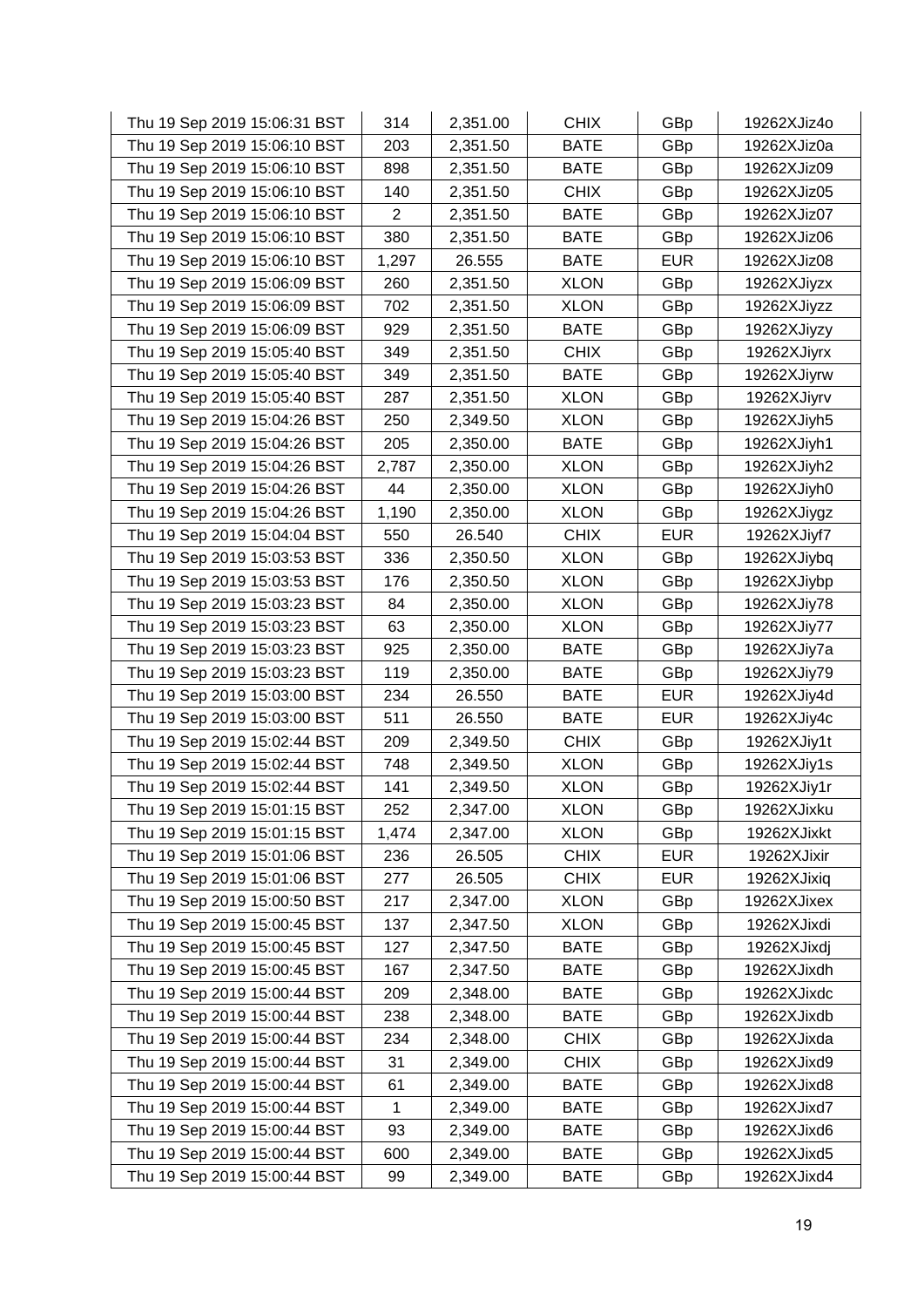| Thu 19 Sep 2019 15:00:44 BST | 9     | 2,349.00 | <b>BATE</b> | GBp        | 19262XJixd2 |
|------------------------------|-------|----------|-------------|------------|-------------|
| Thu 19 Sep 2019 15:00:44 BST | 270   | 2,349.00 | <b>CHIX</b> | GBp        | 19262XJixd3 |
| Thu 19 Sep 2019 15:00:33 BST | 777   | 2,350.00 | <b>BATE</b> | GBp        | 19262XJixbu |
| Thu 19 Sep 2019 15:00:33 BST | 48    | 2,350.00 | <b>BATE</b> | GBp        | 19262XJixbt |
| Thu 19 Sep 2019 15:00:33 BST | 173   | 2,350.00 | <b>CHIX</b> | GBp        | 19262XJixbr |
| Thu 19 Sep 2019 15:00:33 BST | 84    | 2,350.00 | <b>BATE</b> | GBp        | 19262XJixbs |
| Thu 19 Sep 2019 15:00:33 BST | 197   | 2,350.00 | <b>BATE</b> | GBp        | 19262XJixbq |
| Thu 19 Sep 2019 15:00:33 BST | 261   | 2,350.00 | <b>XLON</b> | GBp        | 19262XJixbp |
| Thu 19 Sep 2019 15:00:33 BST | 202   | 2,350.50 | <b>XLON</b> | GBp        | 19262XJixbn |
| Thu 19 Sep 2019 15:00:33 BST | 338   | 2,350.50 | <b>XLON</b> | GBp        | 19262XJixbo |
| Thu 19 Sep 2019 15:00:01 BST | 310   | 2,350.00 | <b>BATE</b> | GBp        | 19262XJix6j |
| Thu 19 Sep 2019 14:59:57 BST | 319   | 2,350.50 | <b>CHIX</b> | GBp        | 19262XJix43 |
| Thu 19 Sep 2019 14:59:57 BST | 364   | 2,350.50 | <b>XLON</b> | GBp        | 19262XJix42 |
| Thu 19 Sep 2019 14:59:53 BST | 442   | 2,351.00 | <b>BATE</b> | GBp        | 19262XJix33 |
| Thu 19 Sep 2019 14:59:53 BST | 235   | 2,351.00 | <b>CHIX</b> | GBp        | 19262XJix32 |
| Thu 19 Sep 2019 14:59:48 BST | 590   | 2,351.50 | <b>BATE</b> | GBp        | 19262XJix11 |
| Thu 19 Sep 2019 14:59:47 BST | 287   | 2,351.50 | <b>XLON</b> | GBp        | 19262XJix0s |
| Thu 19 Sep 2019 14:59:47 BST | 1,712 | 2,351.50 | <b>XLON</b> | GBp        | 19262XJix0u |
| Thu 19 Sep 2019 14:59:47 BST | 465   | 2,351.50 | <b>XLON</b> | GBp        | 19262XJix0t |
| Thu 19 Sep 2019 14:59:47 BST | 244   | 2,351.50 | <b>XLON</b> | GBp        | 19262XJix0r |
| Thu 19 Sep 2019 14:59:46 BST | 296   | 2,351.50 | <b>BATE</b> | GBp        | 19262XJix0k |
| Thu 19 Sep 2019 14:59:31 BST | 187   | 2,352.00 | <b>XLON</b> | GBp        | 19262XJiww4 |
| Thu 19 Sep 2019 14:59:31 BST | 1,376 | 2,352.00 | <b>XLON</b> | GBp        | 19262XJiww3 |
| Thu 19 Sep 2019 14:59:31 BST | 47    | 2,352.00 | <b>XLON</b> | GBp        | 19262XJiww2 |
| Thu 19 Sep 2019 14:59:31 BST | 235   | 2,352.00 | <b>CHIX</b> | GBp        | 19262XJiww5 |
| Thu 19 Sep 2019 14:59:31 BST | 644   | 2,352.00 | <b>BATE</b> | GBp        | 19262XJiww8 |
| Thu 19 Sep 2019 14:59:31 BST | 250   | 2,352.00 | <b>BATE</b> | GBp        | 19262XJiww7 |
| Thu 19 Sep 2019 14:59:31 BST | 849   | 2,352.00 | <b>BATE</b> | GBp        | 19262XJiww6 |
| Thu 19 Sep 2019 14:59:22 BST | 1,327 | 2,352.00 | <b>XLON</b> | GBp        | 19262XJiwsq |
| Thu 19 Sep 2019 14:58:22 BST | 118   | 2,352.50 | <b>XLON</b> | GBp        | 19262XJiwlh |
| Thu 19 Sep 2019 14:58:22 BST | 236   | 2,352.50 | <b>BATE</b> | GBp        | 19262XJiwlg |
| Thu 19 Sep 2019 14:58:16 BST | 498   | 2,353.00 | <b>XLON</b> | GBp        | 19262XJiwkh |
| Thu 19 Sep 2019 14:58:16 BST | 253   | 2,353.00 | <b>XLON</b> | GBp        | 19262XJiwkg |
| Thu 19 Sep 2019 14:58:16 BST | 133   | 2,353.00 | <b>XLON</b> | GBp        | 19262XJiwkf |
| Thu 19 Sep 2019 14:58:03 BST | 50    | 26.570   | <b>CHIX</b> | <b>EUR</b> | 19262XJiwj7 |
| Thu 19 Sep 2019 14:58:03 BST | 500   | 26.570   | <b>CHIX</b> | <b>EUR</b> | 19262XJiwj6 |
| Thu 19 Sep 2019 14:56:50 BST | 45    | 2,352.50 | <b>XLON</b> | GBp        | 19262XJiw53 |
| Thu 19 Sep 2019 14:56:50 BST | 142   | 2,352.50 | <b>XLON</b> | GBp        | 19262XJiw52 |
| Thu 19 Sep 2019 14:56:37 BST | 126   | 2,353.00 | <b>XLON</b> | GBp        | 19262XJiw2f |
| Thu 19 Sep 2019 14:56:37 BST | 1,024 | 2,353.00 | <b>XLON</b> | GBp        | 19262XJiw2e |
| Thu 19 Sep 2019 14:56:37 BST | 27    | 2,353.00 | <b>XLON</b> | GBp        | 19262XJiw2d |
| Thu 19 Sep 2019 14:56:27 BST | 586   | 2,353.50 | <b>CHIX</b> | GBp        | 19262XJiw11 |
| Thu 19 Sep 2019 14:56:27 BST | 319   | 2,353.50 | <b>BATE</b> | GBp        | 19262XJiw0z |
| Thu 19 Sep 2019 14:56:23 BST | 300   | 2,353.50 | <b>BATE</b> | GBp        | 19262XJiw0p |
| Thu 19 Sep 2019 14:56:23 BST | 394   | 2,353.50 | <b>BATE</b> | GBp        | 19262XJiw0o |
| Thu 19 Sep 2019 14:56:23 BST | 1,288 | 2,353.50 | <b>XLON</b> | GBp        | 19262XJiw0m |
| Thu 19 Sep 2019 14:56:19 BST | 532   | 2,354.00 | <b>CHIX</b> | GBp        | 19262XJiw09 |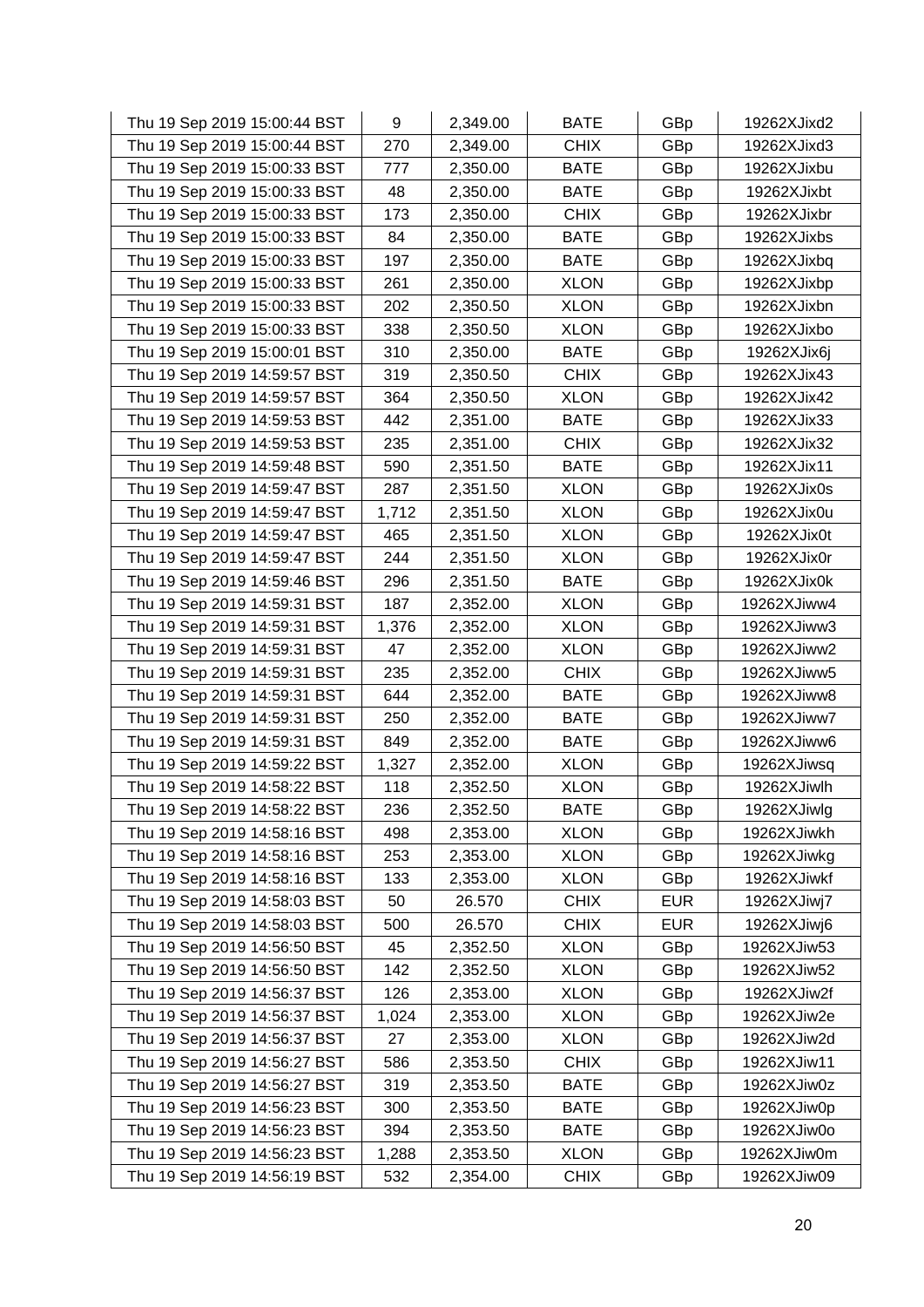| Thu 19 Sep 2019 14:56:19 BST | 277   | 2,354.00 | <b>BATE</b> | GBp        | 19262XJiw08 |
|------------------------------|-------|----------|-------------|------------|-------------|
| Thu 19 Sep 2019 14:56:19 BST | 1,329 | 2,354.00 | <b>BATE</b> | GBp        | 19262XJiw0a |
| Thu 19 Sep 2019 14:56:19 BST | 679   | 2,354.00 | <b>BATE</b> | GBp        | 19262XJiw0b |
| Thu 19 Sep 2019 14:56:17 BST | 48    | 2,354.00 | <b>XLON</b> | GBp        | 19262XJiw01 |
| Thu 19 Sep 2019 14:56:17 BST | 717   | 2,354.00 | <b>CHIX</b> | GBp        | 19262XJivzy |
| Thu 19 Sep 2019 14:56:17 BST | 330   | 2,354.00 | <b>XLON</b> | GBp        | 19262XJivzx |
| Thu 19 Sep 2019 14:56:17 BST | 141   | 2,354.00 | <b>XLON</b> | GBp        | 19262XJivzw |
| Thu 19 Sep 2019 14:56:17 BST | 467   | 2,354.00 | <b>XLON</b> | GBp        | 19262XJivzz |
| Thu 19 Sep 2019 14:56:11 BST | 93    | 2,354.50 | <b>BATE</b> | GBp        | 19262XJivzb |
| Thu 19 Sep 2019 14:56:11 BST | 353   | 2,354.50 | <b>BATE</b> | GBp        | 19262XJivza |
| Thu 19 Sep 2019 14:56:11 BST | 52    | 2,354.50 | <b>BATE</b> | GBp        | 19262XJivz9 |
| Thu 19 Sep 2019 14:56:11 BST | 72    | 2,354.50 | <b>BATE</b> | GBp        | 19262XJivz8 |
| Thu 19 Sep 2019 14:56:06 BST | 450   | 26.570   | <b>BATE</b> | <b>EUR</b> | 19262XJivxl |
| Thu 19 Sep 2019 14:55:10 BST | 322   | 2,354.00 | <b>XLON</b> | GBp        | 19262XJivr7 |
| Thu 19 Sep 2019 14:55:00 BST | 785   | 26.560   | <b>BATE</b> | <b>EUR</b> | 19262XJivpz |
| Thu 19 Sep 2019 14:55:00 BST | 505   | 26.560   | <b>BATE</b> | <b>EUR</b> | 19262XJivpy |
| Thu 19 Sep 2019 14:54:28 BST | 1,143 | 2,353.50 | <b>XLON</b> | GBp        | 19262XJivk4 |
| Thu 19 Sep 2019 14:54:28 BST | 312   | 2,353.50 | <b>XLON</b> | GBp        | 19262XJivk3 |
| Thu 19 Sep 2019 14:53:43 BST | 401   | 2,354.00 | <b>BATE</b> | GBp        | 19262XJivdl |
| Thu 19 Sep 2019 14:53:43 BST | 204   | 2,354.00 | <b>CHIX</b> | GBp        | 19262XJivdm |
| Thu 19 Sep 2019 14:53:43 BST | 302   | 2,354.00 | <b>XLON</b> | GBp        | 19262XJivdk |
| Thu 19 Sep 2019 14:53:39 BST | 520   | 2,354.50 | <b>BATE</b> | GBp        | 19262XJivcg |
| Thu 19 Sep 2019 14:53:15 BST | 152   | 2,355.00 | <b>XLON</b> | GBp        | 19262XJiv9w |
| Thu 19 Sep 2019 14:53:15 BST | 403   | 2,355.00 | <b>CHIX</b> | GBp        | 19262XJiv9x |
| Thu 19 Sep 2019 14:53:05 BST | 141   | 2,355.00 | <b>XLON</b> | GBp        | 19262XJiv8m |
| Thu 19 Sep 2019 14:53:05 BST | 249   | 2,355.00 | <b>BATE</b> | GBp        | 19262XJiv8n |
| Thu 19 Sep 2019 14:52:58 BST | 503   | 2,355.50 | <b>XLON</b> | GBp        | 19262XJiv6p |
| Thu 19 Sep 2019 14:52:58 BST | 2,031 | 2,355.50 | <b>XLON</b> | GBp        | 19262XJiv6o |
| Thu 19 Sep 2019 14:52:50 BST | 209   | 2,356.00 | <b>BATE</b> | GBp        | 19262XJiv5u |
| Thu 19 Sep 2019 14:52:50 BST | 136   | 2,356.00 | <b>XLON</b> | GBp        | 19262XJiv5v |
| Thu 19 Sep 2019 14:52:50 BST | 1,154 | 2,356.00 | <b>XLON</b> | GBp        | 19262XJiv5t |
| Thu 19 Sep 2019 14:52:50 BST | 136   | 2,356.00 | <b>XLON</b> | GBp        | 19262XJiv5s |
| Thu 19 Sep 2019 14:52:20 BST | 89    | 2,356.00 | <b>XLON</b> | GBp        | 19262XJiv17 |
| Thu 19 Sep 2019 14:52:20 BST | 141   | 2,356.00 | <b>XLON</b> | GBp        | 19262XJiv16 |
| Thu 19 Sep 2019 14:52:20 BST | 601   | 2,356.00 | <b>XLON</b> | GBp        | 19262XJiv18 |
| Thu 19 Sep 2019 14:52:20 BST | 687   | 2,356.00 | <b>CHIX</b> | GBp        | 19262XJiv1a |
| Thu 19 Sep 2019 14:52:20 BST | 193   | 2,356.00 | <b>CHIX</b> | GBp        | 19262XJiv19 |
| Thu 19 Sep 2019 14:51:12 BST | 325   | 26.560   | <b>CHIX</b> | <b>EUR</b> | 19262XJiup0 |
| Thu 19 Sep 2019 14:51:12 BST | 225   | 26.560   | <b>CHIX</b> | <b>EUR</b> | 19262XJiuoz |
| Thu 19 Sep 2019 14:51:11 BST | 41    | 26.560   | <b>CHIX</b> | <b>EUR</b> | 19262XJiuos |
| Thu 19 Sep 2019 14:51:11 BST | 171   | 26.560   | <b>CHIX</b> | <b>EUR</b> | 19262XJiuow |
| Thu 19 Sep 2019 14:51:11 BST | 269   | 26.560   | <b>CHIX</b> | <b>EUR</b> | 19262XJiuou |
| Thu 19 Sep 2019 14:51:11 BST | 185   | 26.560   | <b>CHIX</b> | <b>EUR</b> | 19262XJiuor |
| Thu 19 Sep 2019 14:51:11 BST | 8     | 26.560   | <b>BATE</b> | <b>EUR</b> | 19262XJiuox |
| Thu 19 Sep 2019 14:51:11 BST | 53    | 26.560   | <b>BATE</b> | <b>EUR</b> | 19262XJiuov |
| Thu 19 Sep 2019 14:51:11 BST | 28    | 26.560   | <b>BATE</b> | <b>EUR</b> | 19262XJiuot |
| Thu 19 Sep 2019 14:51:11 BST | 222   | 26.560   | <b>BATE</b> | <b>EUR</b> | 19262XJiuoq |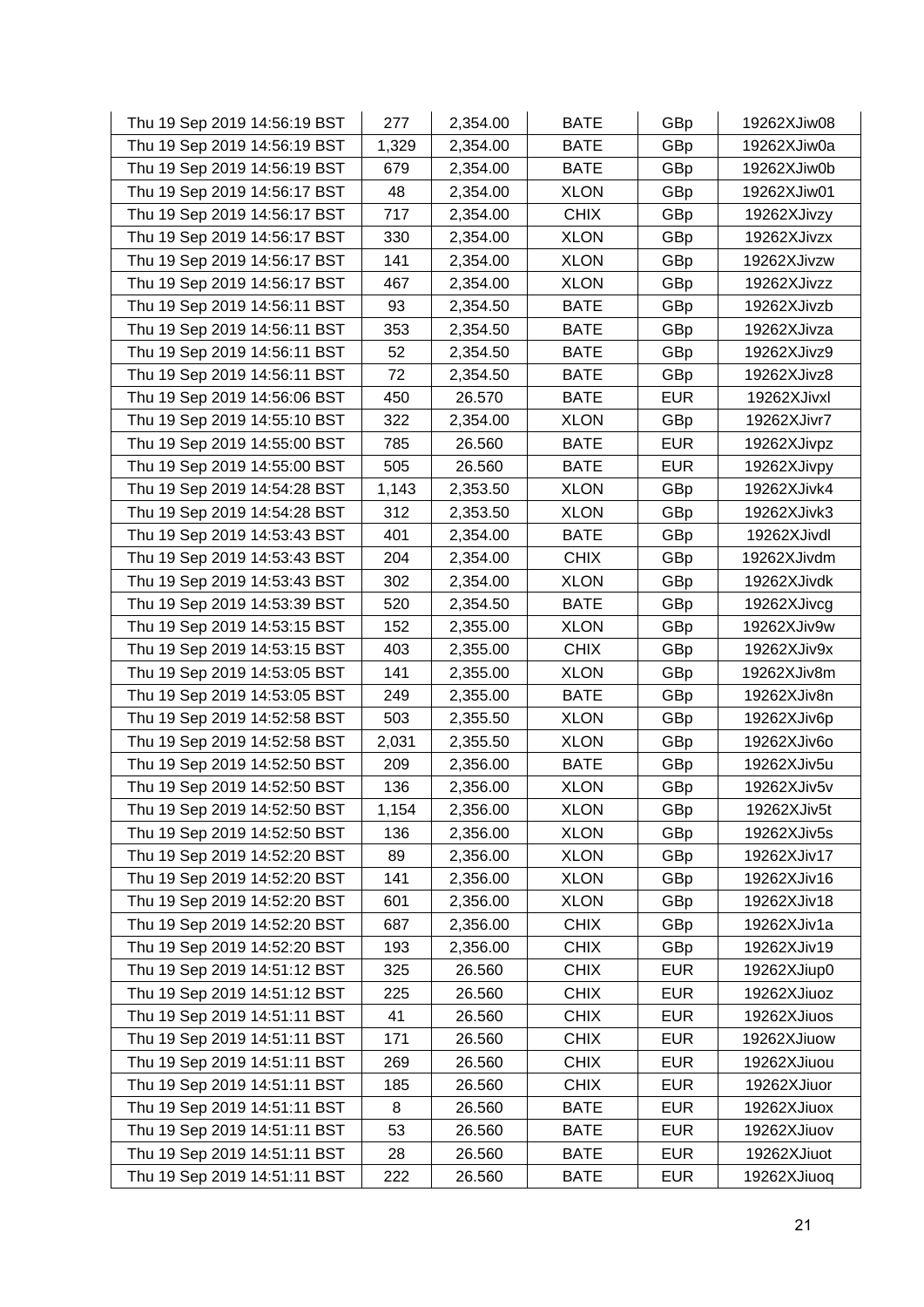| Thu 19 Sep 2019 14:50:53 BST | 1,052 | 2,354.50 | <b>XLON</b> | GBp | 19262XJiun0 |
|------------------------------|-------|----------|-------------|-----|-------------|
| Thu 19 Sep 2019 14:50:48 BST | 324   | 2,355.00 | <b>BATE</b> | GBp | 19262XJiuma |
| Thu 19 Sep 2019 14:50:48 BST | 238   | 2,355.00 | <b>BATE</b> | GBp | 19262XJium9 |
| Thu 19 Sep 2019 14:50:48 BST | 355   | 2,355.00 | <b>BATE</b> | GBp | 19262XJium8 |
| Thu 19 Sep 2019 14:50:47 BST | 142   | 2,355.00 | <b>XLON</b> | GBp | 19262XJium7 |
| Thu 19 Sep 2019 14:50:41 BST | 24    | 2,355.50 | <b>BATE</b> | GBp | 19262XJiuka |
| Thu 19 Sep 2019 14:50:41 BST | 316   | 2,355.50 | <b>BATE</b> | GBp | 19262XJiuk9 |
| Thu 19 Sep 2019 14:50:41 BST | 1,376 | 2,355.50 | <b>BATE</b> | GBp | 19262XJiuk7 |
| Thu 19 Sep 2019 14:50:41 BST | 261   | 2,355.50 | <b>BATE</b> | GBp | 19262XJiuk6 |
| Thu 19 Sep 2019 14:50:41 BST | 6     | 2,355.50 | <b>BATE</b> | GBp | 19262XJiuk5 |
| Thu 19 Sep 2019 14:50:41 BST | 11    | 2,355.50 | <b>BATE</b> | GBp | 19262XJiuk4 |
| Thu 19 Sep 2019 14:50:41 BST | 21    | 2,355.50 | <b>BATE</b> | GBp | 19262XJiuk3 |
| Thu 19 Sep 2019 14:50:41 BST | 248   | 2,355.50 | <b>CHIX</b> | GBp | 19262XJiuk8 |
| Thu 19 Sep 2019 14:50:41 BST | 238   | 2,355.50 | <b>BATE</b> | GBp | 19262XJiuk2 |
| Thu 19 Sep 2019 14:50:41 BST | 185   | 2,355.50 | <b>XLON</b> | GBp | 19262XJiuk1 |
| Thu 19 Sep 2019 14:50:41 BST | 52    | 2,355.50 | <b>XLON</b> | GBp | 19262XJiuk0 |
| Thu 19 Sep 2019 14:50:39 BST | 504   | 2,356.00 | <b>XLON</b> | GBp | 19262XJiuji |
| Thu 19 Sep 2019 14:50:25 BST | 321   | 2,356.50 | <b>BATE</b> | GBp | 19262XJiui0 |
| Thu 19 Sep 2019 14:50:25 BST | 279   | 2,356.50 | <b>BATE</b> | GBp | 19262XJiuhw |
| Thu 19 Sep 2019 14:50:25 BST | 57    | 2,356.50 | <b>BATE</b> | GBp | 19262XJiuhz |
| Thu 19 Sep 2019 14:50:25 BST | 596   | 2,356.50 | <b>BATE</b> | GBp | 19262XJiuhy |
| Thu 19 Sep 2019 14:50:25 BST | 641   | 2,356.50 | <b>BATE</b> | GBp | 19262XJiuhx |
| Thu 19 Sep 2019 14:50:25 BST | 154   | 2,356.50 | <b>XLON</b> | GBp | 19262XJiuhu |
| Thu 19 Sep 2019 14:50:25 BST | 359   | 2,356.50 | <b>XLON</b> | GBp | 19262XJiuhv |
| Thu 19 Sep 2019 14:50:25 BST | 398   | 2,357.00 | <b>CHIX</b> | GBp | 19262XJiuhr |
| Thu 19 Sep 2019 14:50:25 BST | 139   | 2,357.00 | <b>CHIX</b> | GBp | 19262XJiuht |
| Thu 19 Sep 2019 14:50:25 BST | 582   | 2,357.00 | <b>BATE</b> | GBp | 19262XJiuhs |
| Thu 19 Sep 2019 14:50:23 BST | 307   | 2,357.00 | <b>XLON</b> | GBp | 19262XJiuhf |
| Thu 19 Sep 2019 14:50:23 BST | 470   | 2,357.00 | <b>BATE</b> | GBp | 19262XJiuhg |
| Thu 19 Sep 2019 14:50:23 BST | 304   | 2,357.00 | <b>BATE</b> | GBp | 19262XJiuhi |
| Thu 19 Sep 2019 14:50:23 BST | 739   | 2,357.00 | <b>BATE</b> | GBp | 19262XJiuhh |
| Thu 19 Sep 2019 14:50:09 BST | 329   | 2,357.50 | <b>BATE</b> | GBp | 19262XJiuf1 |
| Thu 19 Sep 2019 14:50:09 BST | 11    | 2,357.50 | <b>BATE</b> | GBp | 19262XJiuf0 |
| Thu 19 Sep 2019 14:49:55 BST | 1,185 | 2,356.50 | <b>XLON</b> | GBp | 19262XJiud1 |
| Thu 19 Sep 2019 14:49:55 BST | 74    | 2,356.50 | <b>XLON</b> | GBp | 19262XJiud0 |
| Thu 19 Sep 2019 14:49:55 BST | 404   | 2,357.00 | <b>XLON</b> | GBp | 19262XJiucy |
| Thu 19 Sep 2019 14:49:55 BST | 419   | 2,357.00 | <b>XLON</b> | GBp | 19262XJiucw |
| Thu 19 Sep 2019 14:49:55 BST | 279   | 2,357.00 | <b>BATE</b> | GBp | 19262XJiucx |
| Thu 19 Sep 2019 14:49:23 BST | 911   | 2,356.00 | <b>BATE</b> | GBp | 19262XJiu7l |
| Thu 19 Sep 2019 14:48:07 BST | 248   | 2,354.50 | <b>CHIX</b> | GBp | 19262XJiu12 |
| Thu 19 Sep 2019 14:48:07 BST | 141   | 2,354.50 | <b>XLON</b> | GBp | 19262XJiu10 |
| Thu 19 Sep 2019 14:48:07 BST | 638   | 2,354.50 | <b>XLON</b> | GBp | 19262XJiu11 |
| Thu 19 Sep 2019 14:47:32 BST | 1,717 | 2,354.00 | <b>XLON</b> | GBp | 19262XJitvo |
| Thu 19 Sep 2019 14:47:32 BST | 894   | 2,354.00 | <b>XLON</b> | GBp | 19262XJitvn |
| Thu 19 Sep 2019 14:47:32 BST | 323   | 2,354.00 | <b>XLON</b> | GBp | 19262XJitvm |
| Thu 19 Sep 2019 14:47:32 BST | 128   | 2,354.00 | <b>XLON</b> | GBp | 19262XJitvl |
| Thu 19 Sep 2019 14:47:32 BST | 42    | 2,354.00 | <b>XLON</b> | GBp | 19262XJitvk |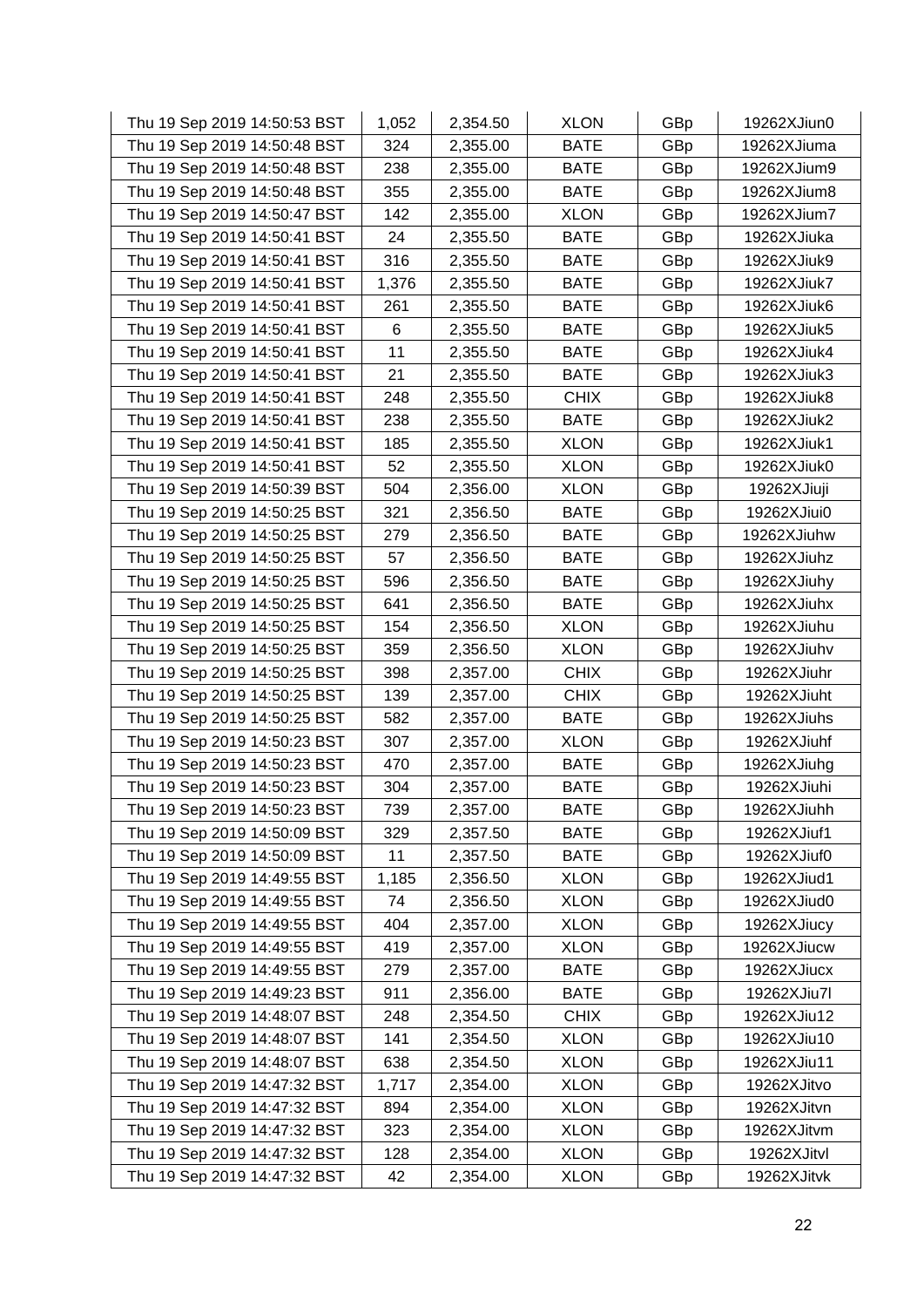| Thu 19 Sep 2019 14:47:25 BST | 805            | 2,354.50 | <b>BATE</b> | GBp        | 19262XJituo |
|------------------------------|----------------|----------|-------------|------------|-------------|
| Thu 19 Sep 2019 14:47:25 BST | 112            | 2,354.50 | <b>BATE</b> | GBp        | 19262XJitun |
| Thu 19 Sep 2019 14:47:25 BST | 1,185          | 2,354.50 | <b>CHIX</b> | GBp        | 19262XJitum |
| Thu 19 Sep 2019 14:47:25 BST | 191            | 2,354.50 | <b>XLON</b> | GBp        | 19262XJitul |
| Thu 19 Sep 2019 14:47:25 BST | 408            | 2,354.50 | <b>XLON</b> | GBp        | 19262XJitui |
| Thu 19 Sep 2019 14:47:25 BST | 229            | 2,354.50 | <b>XLON</b> | GBp        | 19262XJituk |
| Thu 19 Sep 2019 14:47:25 BST | 18             | 2,354.50 | <b>XLON</b> | GBp        | 19262XJituj |
| Thu 19 Sep 2019 14:47:25 BST | 189            | 2,354.50 | <b>XLON</b> | GBp        | 19262XJituh |
| Thu 19 Sep 2019 14:46:20 BST | 14             | 2,354.00 | <b>BATE</b> | GBp        | 19262XJitmi |
| Thu 19 Sep 2019 14:46:20 BST | 33             | 2,354.00 | <b>BATE</b> | GBp        | 19262XJitmh |
| Thu 19 Sep 2019 14:46:20 BST | 822            | 2,354.00 | <b>BATE</b> | GBp        | 19262XJitmf |
| Thu 19 Sep 2019 14:46:20 BST | 18             | 2,354.00 | <b>BATE</b> | GBp        | 19262XJitme |
| Thu 19 Sep 2019 14:46:20 BST | 9              | 2,354.00 | <b>BATE</b> | GBp        | 19262XJitmc |
| Thu 19 Sep 2019 14:46:20 BST | 11             | 2,354.00 | <b>BATE</b> | GBp        | 19262XJitmb |
| Thu 19 Sep 2019 14:46:20 BST | 6              | 2,354.00 | <b>BATE</b> | GBp        | 19262XJitma |
| Thu 19 Sep 2019 14:46:20 BST | 27             | 2,354.00 | <b>BATE</b> | GBp        | 19262XJitm9 |
| Thu 19 Sep 2019 14:46:20 BST | 5              | 2,354.00 | <b>BATE</b> | GBp        | 19262XJitm8 |
| Thu 19 Sep 2019 14:46:20 BST | 199            | 2,354.00 | <b>XLON</b> | GBp        | 19262XJitm3 |
| Thu 19 Sep 2019 14:46:20 BST | $\overline{2}$ | 2,354.00 | <b>BATE</b> | GBp        | 19262XJitm7 |
| Thu 19 Sep 2019 14:46:20 BST | 317            | 2,354.00 | <b>BATE</b> | GBp        | 19262XJitm5 |
| Thu 19 Sep 2019 14:46:20 BST | 13             | 2,354.00 | <b>BATE</b> | GBp        | 19262XJitm6 |
| Thu 19 Sep 2019 14:46:20 BST | 2,000          | 2,354.00 | <b>BATE</b> | GBp        | 19262XJitm4 |
| Thu 19 Sep 2019 14:46:14 BST | 379            | 26.560   | <b>BATE</b> | <b>EUR</b> | 19262XJitkn |
| Thu 19 Sep 2019 14:45:31 BST | 251            | 2,353.50 | <b>CHIX</b> | GBp        | 19262XJitdw |
| Thu 19 Sep 2019 14:45:31 BST | 890            | 2,353.50 | <b>XLON</b> | GBp        | 19262XJitdu |
| Thu 19 Sep 2019 14:45:31 BST | 1,150          | 2,353.50 | <b>XLON</b> | GBp        | 19262XJitds |
| Thu 19 Sep 2019 14:45:31 BST | 136            | 2,353.50 | <b>XLON</b> | GBp        | 19262XJitdv |
| Thu 19 Sep 2019 14:45:31 BST | 99             | 2,353.50 | <b>XLON</b> | GBp        | 19262XJitdt |
| Thu 19 Sep 2019 14:45:31 BST | 175            | 2,354.00 | <b>XLON</b> | GBp        | 19262XJitdo |
| Thu 19 Sep 2019 14:45:00 BST | 101            | 26.575   | <b>BATE</b> | <b>EUR</b> | 19262XJit99 |
| Thu 19 Sep 2019 14:45:00 BST | 300            | 26.575   | <b>BATE</b> | <b>EUR</b> | 19262XJit98 |
| Thu 19 Sep 2019 14:45:00 BST | 169            | 26.575   | <b>BATE</b> | <b>EUR</b> | 19262XJit97 |
| Thu 19 Sep 2019 14:45:00 BST | 130            | 26.575   | <b>BATE</b> | <b>EUR</b> | 19262XJit96 |
| Thu 19 Sep 2019 14:45:00 BST | 65             | 26.575   | <b>BATE</b> | <b>EUR</b> | 19262XJit95 |
| Thu 19 Sep 2019 14:45:00 BST | 141            | 26.575   | <b>BATE</b> | <b>EUR</b> | 19262XJit94 |
| Thu 19 Sep 2019 14:45:00 BST | 300            | 26.575   | <b>BATE</b> | <b>EUR</b> | 19262XJit93 |
| Thu 19 Sep 2019 14:44:52 BST | 449            | 2,354.50 | <b>BATE</b> | GBp        | 19262XJit8c |
| Thu 19 Sep 2019 14:44:52 BST | 1,026          | 2,354.50 | <b>XLON</b> | GBp        | 19262XJit8d |
| Thu 19 Sep 2019 14:44:51 BST | 348            | 2,354.50 | <b>XLON</b> | GBp        | 19262XJit88 |
| Thu 19 Sep 2019 14:44:45 BST | 63             | 2,355.00 | <b>XLON</b> | GBp        | 19262XJit7g |
| Thu 19 Sep 2019 14:44:45 BST | 491            | 2,355.00 | <b>XLON</b> | GBp        | 19262XJit7h |
| Thu 19 Sep 2019 14:44:34 BST | 65             | 2,355.50 | <b>XLON</b> | GBp        | 19262XJit6f |
| Thu 19 Sep 2019 14:43:11 BST | 255            | 2,352.00 | <b>BATE</b> | GBp        | 19262XJiswu |
| Thu 19 Sep 2019 14:43:03 BST | 1,184          | 2,352.00 | <b>XLON</b> | GBp        | 19262XJisuc |
| Thu 19 Sep 2019 14:42:25 BST | 143            | 2,353.00 | <b>BATE</b> | GBp        | 19262XJisn6 |
| Thu 19 Sep 2019 14:42:25 BST | 246            | 2,353.00 | <b>BATE</b> | GBp        | 19262XJisn9 |
| Thu 19 Sep 2019 14:42:25 BST | 480            | 2,353.00 | <b>BATE</b> | GBp        | 19262XJisnb |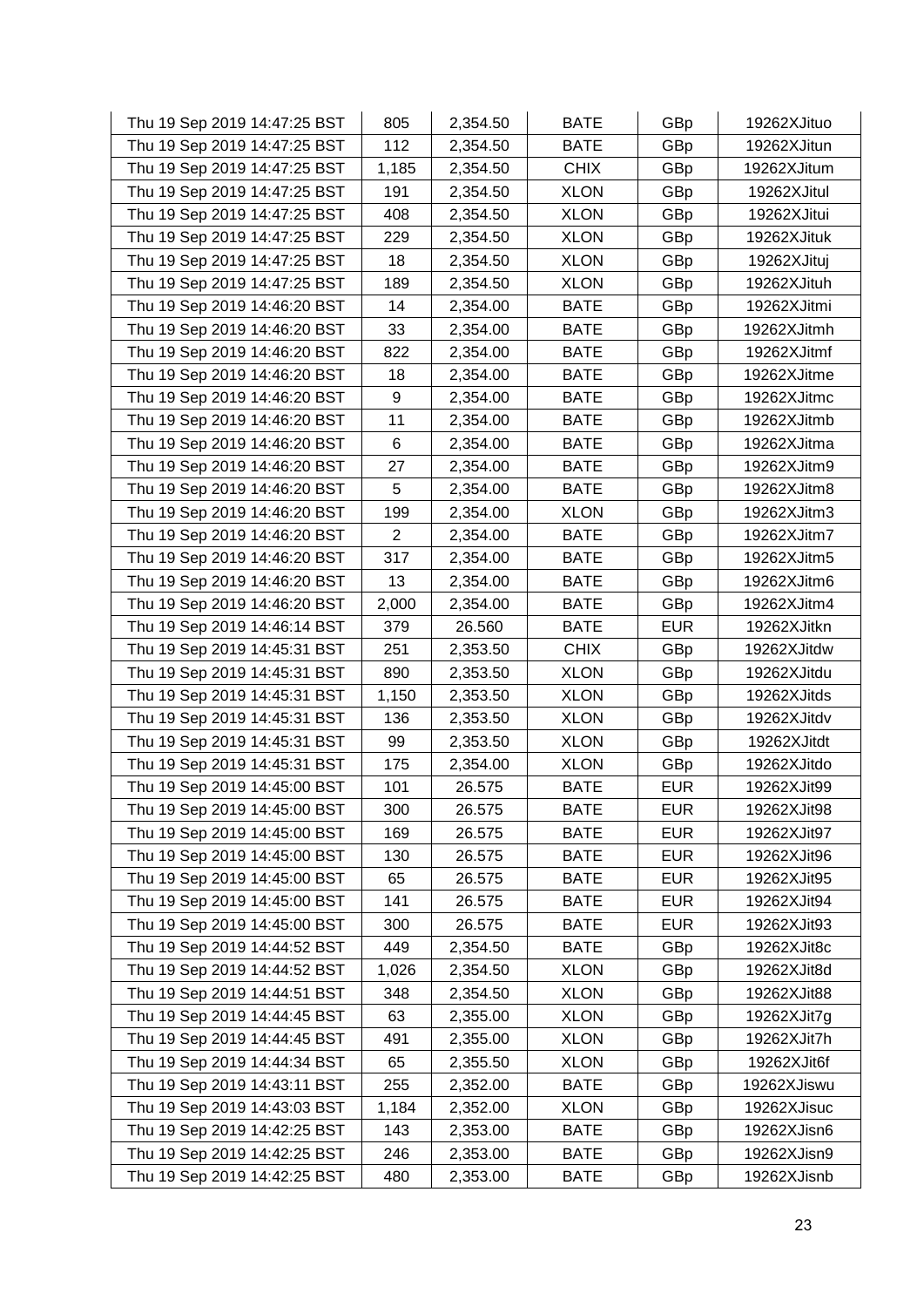| Thu 19 Sep 2019 14:42:25 BST | 75             | 2,353.00 | <b>BATE</b> | GBp        | 19262XJisn5 |
|------------------------------|----------------|----------|-------------|------------|-------------|
| Thu 19 Sep 2019 14:42:25 BST | 19             | 2,353.00 | <b>BATE</b> | GBp        | 19262XJisn2 |
| Thu 19 Sep 2019 14:42:25 BST | 237            | 2,353.00 | <b>CHIX</b> | GBp        | 19262XJisn3 |
| Thu 19 Sep 2019 14:42:23 BST | 243            | 2,353.00 | <b>XLON</b> | GBp        | 19262XJismn |
| Thu 19 Sep 2019 14:42:23 BST | 8              | 2,353.50 | <b>BATE</b> | GBp        | 19262XJismi |
| Thu 19 Sep 2019 14:42:23 BST | 104            | 2,353.50 | <b>BATE</b> | GBp        | 19262XJismh |
| Thu 19 Sep 2019 14:42:23 BST | 5              | 2,353.50 | <b>BATE</b> | GBp        | 19262XJismg |
| Thu 19 Sep 2019 14:42:23 BST | 6              | 2,353.50 | <b>BATE</b> | GBp        | 19262XJismf |
| Thu 19 Sep 2019 14:42:23 BST | $\overline{7}$ | 2,353.50 | <b>BATE</b> | GBp        | 19262XJisme |
| Thu 19 Sep 2019 14:42:23 BST | 8              | 2,353.50 | <b>BATE</b> | GBp        | 19262XJismd |
| Thu 19 Sep 2019 14:42:18 BST | 14             | 2,354.00 | <b>BATE</b> | GBp        | 19262XJislk |
| Thu 19 Sep 2019 14:42:18 BST | 4              | 2,354.00 | <b>BATE</b> | GBp        | 19262XJislj |
| Thu 19 Sep 2019 14:42:18 BST | 153            | 2,354.00 | <b>BATE</b> | GBp        | 19262XJisli |
| Thu 19 Sep 2019 14:42:18 BST | 4              | 2,354.00 | <b>BATE</b> | GBp        | 19262XJislh |
| Thu 19 Sep 2019 14:42:07 BST | 254            | 2,354.00 | <b>XLON</b> | GBp        | 19262XJisjg |
| Thu 19 Sep 2019 14:41:10 BST | 216            | 2,354.50 | <b>CHIX</b> | GBp        | 19262XJisfb |
| Thu 19 Sep 2019 14:41:10 BST | 26             | 2,354.50 | <b>CHIX</b> | GBp        | 19262XJisfa |
| Thu 19 Sep 2019 14:41:09 BST | 922            | 2,354.50 | <b>XLON</b> | GBp        | 19262XJisf4 |
| Thu 19 Sep 2019 14:41:07 BST | 371            | 2,355.00 | <b>BATE</b> | GBp        | 19262XJisez |
| Thu 19 Sep 2019 14:41:07 BST | 639            | 2,355.00 | <b>BATE</b> | GBp        | 19262XJisey |
| Thu 19 Sep 2019 14:41:07 BST | 383            | 2,355.00 | <b>CHIX</b> | GBp        | 19262XJisex |
| Thu 19 Sep 2019 14:41:07 BST | 203            | 2,355.00 | <b>CHIX</b> | GBp        | 19262XJisew |
| Thu 19 Sep 2019 14:41:07 BST | 111            | 2,355.00 | <b>BATE</b> | GBp        | 19262XJisev |
| Thu 19 Sep 2019 14:41:07 BST | 732            | 2,355.00 | <b>XLON</b> | GBp        | 19262XJiseu |
| Thu 19 Sep 2019 14:41:07 BST | 269            | 2,355.00 | <b>XLON</b> | GBp        | 19262XJiset |
| Thu 19 Sep 2019 14:41:07 BST | 580            | 2,355.00 | <b>XLON</b> | GBp        | 19262XJises |
| Thu 19 Sep 2019 14:41:06 BST | 934            | 2,355.50 | <b>BATE</b> | GBp        | 19262XJiser |
| Thu 19 Sep 2019 14:41:06 BST | 380            | 2,355.50 | <b>CHIX</b> | GBp        | 19262XJisep |
| Thu 19 Sep 2019 14:41:06 BST | 1,300          | 2,355.50 | <b>BATE</b> | GBp        | 19262XJiseq |
| Thu 19 Sep 2019 14:41:01 BST | 523            | 26.600   | <b>CHIX</b> | <b>EUR</b> | 19262XJisdx |
| Thu 19 Sep 2019 14:41:01 BST | 781            | 26.600   | <b>CHIX</b> | <b>EUR</b> | 19262XJisdw |
| Thu 19 Sep 2019 14:41:01 BST | 96             | 26.600   | <b>CHIX</b> | <b>EUR</b> | 19262XJisdv |
| Thu 19 Sep 2019 14:41:01 BST | 181            | 26.600   | <b>CHIX</b> | <b>EUR</b> | 19262XJisdu |
| Thu 19 Sep 2019 14:40:58 BST | 53             | 2,356.00 | <b>XLON</b> | GBp        | 19262XJisdc |
| Thu 19 Sep 2019 14:40:58 BST | 1,065          | 2,356.00 | <b>XLON</b> | GBp        | 19262XJisdb |
| Thu 19 Sep 2019 14:40:58 BST | 283            | 2,356.00 | <b>XLON</b> | GBp        | 19262XJisda |
| Thu 19 Sep 2019 14:39:52 BST | 304            | 2,355.50 | <b>CHIX</b> | GBp        | 19262XJis6i |
| Thu 19 Sep 2019 14:39:39 BST | 252            | 2,356.50 | <b>XLON</b> | GBp        | 19262XJis5r |
| Thu 19 Sep 2019 14:39:39 BST | 302            | 2,356.50 | <b>XLON</b> | GBp        | 19262XJis5s |
| Thu 19 Sep 2019 14:39:39 BST | 1,182          | 2,356.50 | <b>XLON</b> | GBp        | 19262XJis5p |
| Thu 19 Sep 2019 14:39:39 BST | 491            | 2,356.50 | <b>BATE</b> | GBp        | 19262XJis5v |
| Thu 19 Sep 2019 14:39:39 BST | 207            | 2,356.50 | <b>CHIX</b> | GBp        | 19262XJis5u |
| Thu 19 Sep 2019 14:39:39 BST | 242            | 2,356.50 | <b>BATE</b> | GBp        | 19262XJis5t |
| Thu 19 Sep 2019 14:39:39 BST | 258            | 2,356.50 | <b>BATE</b> | GBp        | 19262XJis5q |
| Thu 19 Sep 2019 14:39:39 BST | 15             | 2,356.50 | <b>XLON</b> | GBp        | 19262XJis5n |
| Thu 19 Sep 2019 14:39:09 BST | 361            | 26.605   | <b>BATE</b> | <b>EUR</b> | 19262XJis2a |
| Thu 19 Sep 2019 14:39:09 BST | 142            | 26.605   | <b>BATE</b> | <b>EUR</b> | 19262XJis29 |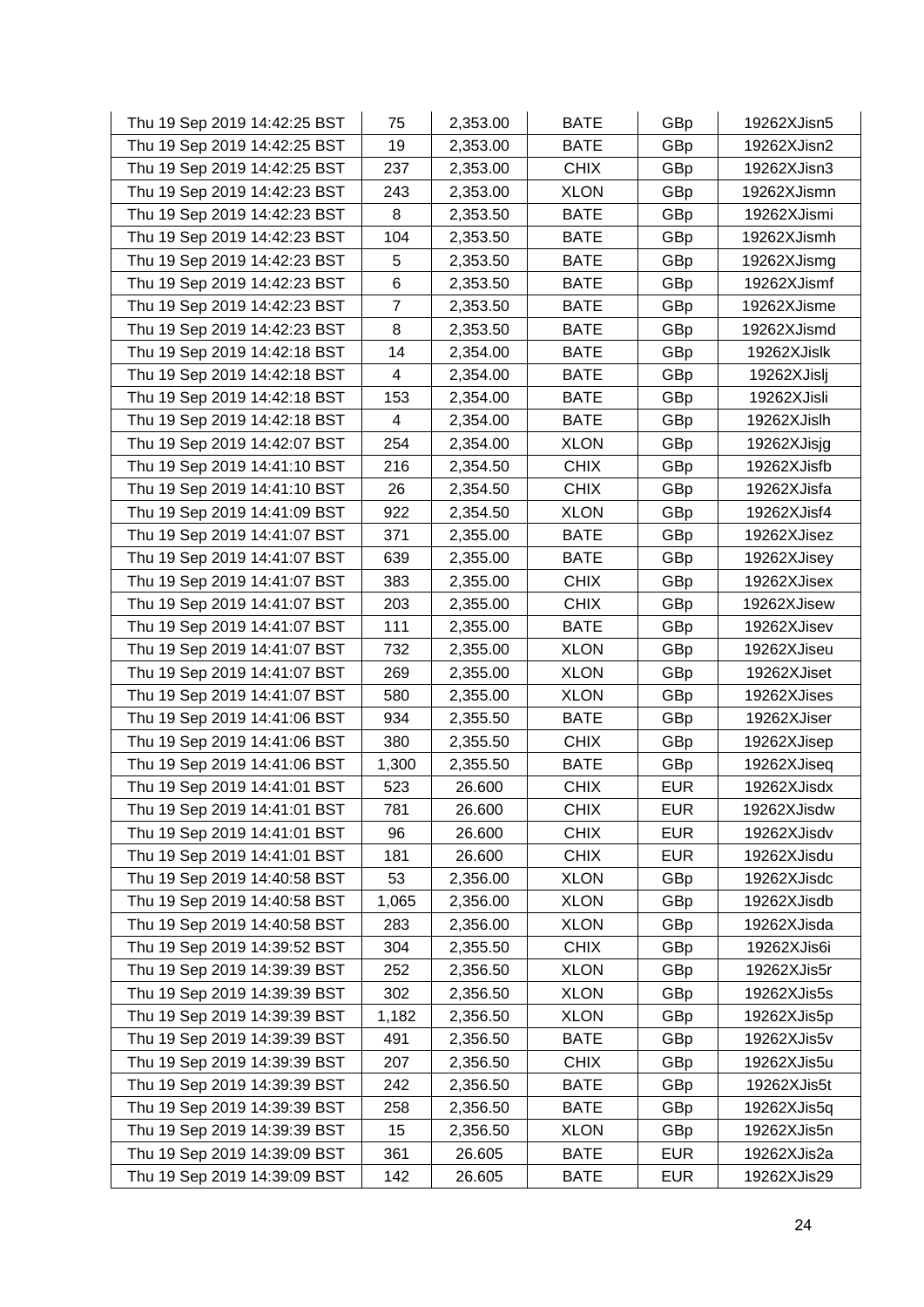| Thu 19 Sep 2019 14:39:00 BST | 263   | 26.605   | <b>BATE</b> | <b>EUR</b> | 19262XJis10 |
|------------------------------|-------|----------|-------------|------------|-------------|
| Thu 19 Sep 2019 14:38:50 BST | 180   | 2,357.00 | <b>XLON</b> | GBp        | 19262XJis0d |
| Thu 19 Sep 2019 14:38:50 BST | 248   | 2,357.00 | <b>XLON</b> | GBp        | 19262XJis0c |
| Thu 19 Sep 2019 14:38:40 BST | 1,489 | 2,356.50 | <b>XLON</b> | GBp        | 19262XJirz3 |
| Thu 19 Sep 2019 14:38:39 BST | 231   | 2,356.50 | <b>XLON</b> | GBp        | 19262XJirxr |
| Thu 19 Sep 2019 14:38:39 BST | 225   | 2,356.50 | <b>XLON</b> | GBp        | 19262XJirxt |
| Thu 19 Sep 2019 14:38:39 BST | 715   | 2,357.00 | <b>BATE</b> | GBp        | 19262XJirx1 |
| Thu 19 Sep 2019 14:38:39 BST | 413   | 2,357.00 | <b>BATE</b> | GBp        | 19262XJirx5 |
| Thu 19 Sep 2019 14:38:39 BST | 204   | 2,357.00 | <b>CHIX</b> | GBp        | 19262XJirxe |
| Thu 19 Sep 2019 14:38:39 BST | 59    | 2,357.00 | <b>XLON</b> | GBp        | 19262XJirwy |
| Thu 19 Sep 2019 14:37:01 BST | 141   | 2,354.50 | <b>BATE</b> | GBp        | 19262XJirkv |
| Thu 19 Sep 2019 14:37:01 BST | 141   | 2,354.50 | <b>CHIX</b> | GBp        | 19262XJirkw |
| Thu 19 Sep 2019 14:36:55 BST | 41    | 2,354.50 | <b>CHIX</b> | GBp        | 19262XJirjy |
| Thu 19 Sep 2019 14:36:55 BST | 82    | 2,354.50 | <b>BATE</b> | GBp        | 19262XJirjz |
| Thu 19 Sep 2019 14:36:54 BST | 104   | 2,354.50 | <b>CHIX</b> | GBp        | 19262XJirjt |
| Thu 19 Sep 2019 14:36:54 BST | 109   | 2,354.50 | <b>CHIX</b> | GBp        | 19262XJirjs |
| Thu 19 Sep 2019 14:36:54 BST | 100   | 2,354.50 | <b>BATE</b> | GBp        | 19262XJirjr |
| Thu 19 Sep 2019 14:36:54 BST | 601   | 2,354.50 | <b>XLON</b> | GBp        | 19262XJirjo |
| Thu 19 Sep 2019 14:36:54 BST | 68    | 2,354.50 | <b>BATE</b> | GBp        | 19262XJirjp |
| Thu 19 Sep 2019 14:36:54 BST | 630   | 2,354.50 | <b>BATE</b> | GBp        | 19262XJirjq |
| Thu 19 Sep 2019 14:36:54 BST | 511   | 2,355.00 | <b>BATE</b> | GBp        | 19262XJirjl |
| Thu 19 Sep 2019 14:36:41 BST | 80    | 2,355.50 | <b>CHIX</b> | GBp        | 19262XJirig |
| Thu 19 Sep 2019 14:36:41 BST | 382   | 2,355.50 | <b>BATE</b> | GBp        | 19262XJirih |
| Thu 19 Sep 2019 14:36:41 BST | 171   | 2,355.50 | <b>BATE</b> | GBp        | 19262XJirif |
| Thu 19 Sep 2019 14:36:41 BST | 35    | 2,355.50 | <b>BATE</b> | GBp        | 19262XJirid |
| Thu 19 Sep 2019 14:36:41 BST | 174   | 2,355.50 | <b>CHIX</b> | GBp        | 19262XJirie |
| Thu 19 Sep 2019 14:36:37 BST | 851   | 2,355.50 | <b>XLON</b> | GBp        | 19262XJiri9 |
| Thu 19 Sep 2019 14:36:37 BST | 253   | 2,355.50 | <b>XLON</b> | GBp        | 19262XJiri8 |
| Thu 19 Sep 2019 14:36:12 BST | 241   | 2,355.00 | <b>BATE</b> | GBp        | 19262XJirg7 |
| Thu 19 Sep 2019 14:36:12 BST | 226   | 2,355.00 | <b>BATE</b> | GBp        | 19262XJirg6 |
| Thu 19 Sep 2019 14:36:12 BST | 470   | 2,355.00 | <b>XLON</b> | GBp        | 19262XJirg5 |
| Thu 19 Sep 2019 14:36:01 BST | 693   | 26.590   | <b>BATE</b> | <b>EUR</b> | 19262XJired |
| Thu 19 Sep 2019 14:36:01 BST | 501   | 26.590   | <b>CHIX</b> | <b>EUR</b> | 19262XJirec |
| Thu 19 Sep 2019 14:35:53 BST | 987   | 2,355.50 | <b>XLON</b> | GBp        | 19262XJirbu |
| Thu 19 Sep 2019 14:35:53 BST | 116   | 2,355.50 | <b>XLON</b> | GBp        | 19262XJirbt |
| Thu 19 Sep 2019 14:35:53 BST | 1,457 | 2,355.50 | <b>XLON</b> | GBp        | 19262XJirbr |
| Thu 19 Sep 2019 14:35:53 BST | 301   | 2,355.50 | <b>BATE</b> | GBp        | 19262XJirbx |
| Thu 19 Sep 2019 14:35:53 BST | 126   | 2,355.50 | <b>XLON</b> | GBp        | 19262XJirbq |
| Thu 19 Sep 2019 14:35:53 BST | 241   | 2,355.50 | <b>CHIX</b> | GBp        | 19262XJirbw |
| Thu 19 Sep 2019 14:35:53 BST | 94    | 2,355.50 | <b>BATE</b> | GBp        | 19262XJirbv |
| Thu 19 Sep 2019 14:35:53 BST | 13    | 2,355.50 | <b>BATE</b> | GBp        | 19262XJirbs |
| Thu 19 Sep 2019 14:35:51 BST | 245   | 2,356.00 | <b>CHIX</b> | GBp        | 19262XJirbc |
| Thu 19 Sep 2019 14:35:51 BST | 255   | 2,356.00 | <b>BATE</b> | GBp        | 19262XJirbb |
| Thu 19 Sep 2019 14:35:51 BST | 1,909 | 2,356.00 | <b>XLON</b> | GBp        | 19262XJirba |
| Thu 19 Sep 2019 14:35:51 BST | 138   | 2,356.00 | <b>XLON</b> | GBp        | 19262XJirb9 |
| Thu 19 Sep 2019 14:35:20 BST | 1,809 | 2,357.00 | <b>XLON</b> | GBp        | 19262XJir75 |
| Thu 19 Sep 2019 14:35:01 BST | 31    | 2,358.00 | <b>BATE</b> | GBp        | 19262XJir3o |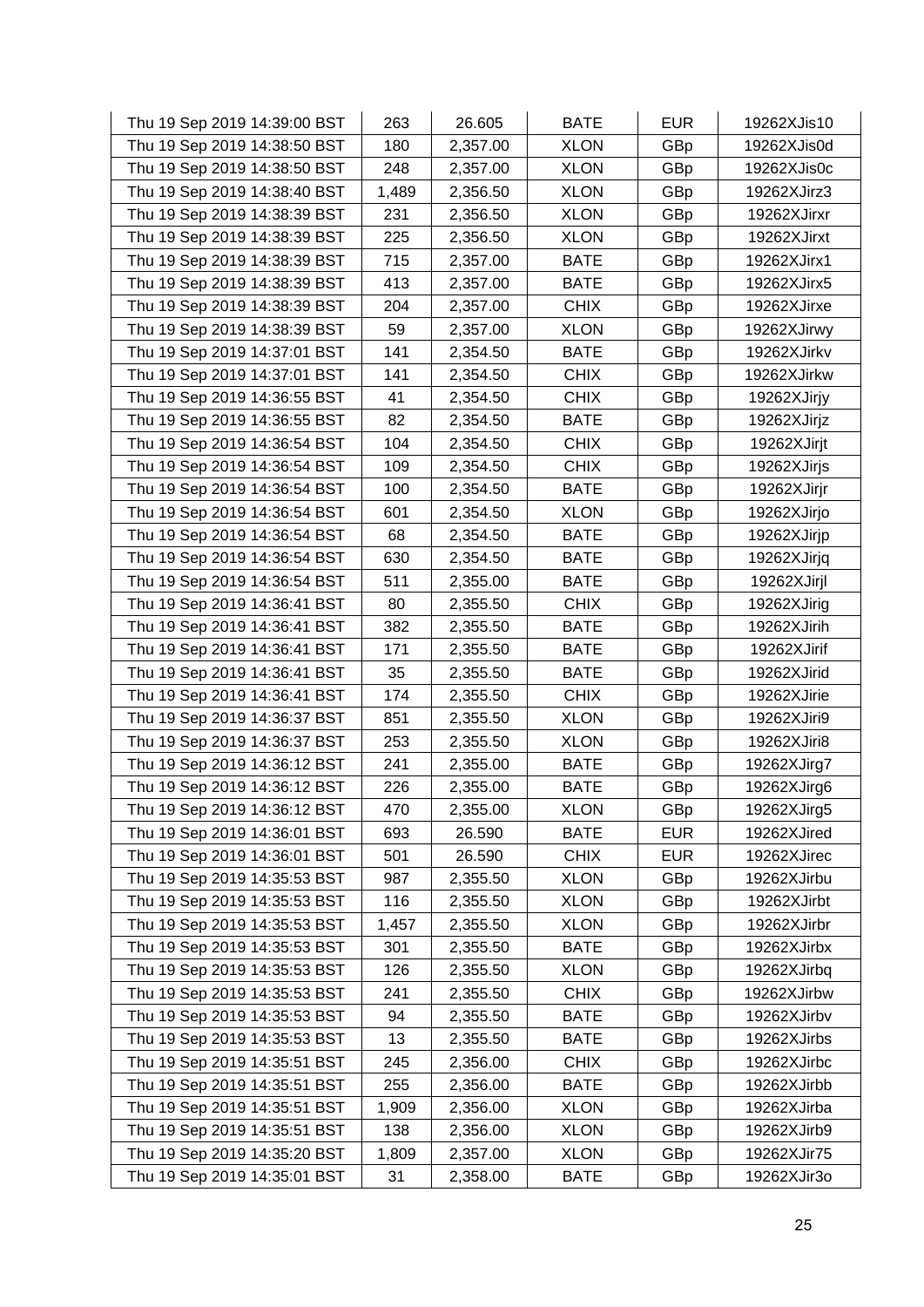| Thu 19 Sep 2019 14:35:01 BST | 30    | 2,358.00 | <b>BATE</b> | GBp        | 19262XJir3l |
|------------------------------|-------|----------|-------------|------------|-------------|
| Thu 19 Sep 2019 14:35:01 BST | 39    | 2,358.00 | <b>CHIX</b> | GBp        | 19262XJir3p |
| Thu 19 Sep 2019 14:35:01 BST | 556   | 2,358.00 | <b>BATE</b> | GBp        | 19262XJir3i |
| Thu 19 Sep 2019 14:35:01 BST | 191   | 2,358.00 | <b>BATE</b> | GBp        | 19262XJir3f |
| Thu 19 Sep 2019 14:35:01 BST | 49    | 2,358.00 | <b>BATE</b> | GBp        | 19262XJir3c |
| Thu 19 Sep 2019 14:35:01 BST | 265   | 2,358.00 | <b>CHIX</b> | GBp        | 19262XJir3m |
| Thu 19 Sep 2019 14:35:01 BST | 273   | 2,358.00 | <b>XLON</b> | GBp        | 19262XJir3j |
| Thu 19 Sep 2019 14:35:01 BST | 54    | 2,358.00 | <b>XLON</b> | GBp        | 19262XJir3d |
| Thu 19 Sep 2019 14:35:01 BST | 568   | 2,358.00 | <b>XLON</b> | GBp        | 19262XJir3g |
| Thu 19 Sep 2019 14:35:01 BST | 653   | 2,358.00 | <b>XLON</b> | GBp        | 19262XJir3a |
| Thu 19 Sep 2019 14:35:01 BST | 61    | 2,358.00 | <b>XLON</b> | GBp        | 19262XJir39 |
| Thu 19 Sep 2019 14:35:01 BST | 17    | 2,358.00 | <b>XLON</b> | GBp        | 19262XJir35 |
| Thu 19 Sep 2019 14:35:01 BST | 256   | 2,358.00 | <b>XLON</b> | GBp        | 19262XJir34 |
| Thu 19 Sep 2019 14:34:59 BST | 861   | 2,358.50 | <b>BATE</b> | GBp        | 19262XJir2h |
| Thu 19 Sep 2019 14:34:59 BST | 197   | 2,358.50 | <b>BATE</b> | GBp        | 19262XJir2j |
| Thu 19 Sep 2019 14:34:59 BST | 30    | 2,358.50 | <b>BATE</b> | GBp        | 19262XJir2i |
| Thu 19 Sep 2019 14:34:56 BST | 27    | 2,359.00 | <b>XLON</b> | GBp        | 19262XJir2a |
| Thu 19 Sep 2019 14:34:56 BST | 250   | 2,359.00 | <b>XLON</b> | GBp        | 19262XJir2c |
| Thu 19 Sep 2019 14:34:56 BST | 412   | 2,359.00 | <b>XLON</b> | GBp        | 19262XJir2e |
| Thu 19 Sep 2019 14:34:56 BST | 906   | 2,359.00 | <b>BATE</b> | GBp        | 19262XJir2d |
| Thu 19 Sep 2019 14:34:56 BST | 966   | 2,359.00 | <b>BATE</b> | GBp        | 19262XJir2b |
| Thu 19 Sep 2019 14:34:56 BST | 500   | 2,359.00 | <b>BATE</b> | GBp        | 19262XJir2f |
| Thu 19 Sep 2019 14:34:56 BST | 419   | 2,359.00 | <b>BATE</b> | GBp        | 19262XJir27 |
| Thu 19 Sep 2019 14:34:56 BST | 145   | 2,359.00 | <b>BATE</b> | GBp        | 19262XJir29 |
| Thu 19 Sep 2019 14:34:56 BST | 484   | 2,359.00 | <b>CHIX</b> | GBp        | 19262XJir28 |
| Thu 19 Sep 2019 14:34:56 BST | 145   | 2,359.00 | <b>CHIX</b> | GBp        | 19262XJir26 |
| Thu 19 Sep 2019 14:34:56 BST | 118   | 2,359.00 | <b>XLON</b> | GBp        | 19262XJir24 |
| Thu 19 Sep 2019 14:34:56 BST | 118   | 2,359.00 | <b>XLON</b> | GBp        | 19262XJir21 |
| Thu 19 Sep 2019 14:34:56 BST | 118   | 2,359.00 | <b>XLON</b> | GBp        | 19262XJir25 |
| Thu 19 Sep 2019 14:34:56 BST | 1,584 | 2,359.00 | <b>XLON</b> | GBp        | 19262XJir20 |
| Thu 19 Sep 2019 14:34:52 BST | 358   | 2,359.50 | <b>BATE</b> | GBp        | 19262XJir1q |
| Thu 19 Sep 2019 14:34:52 BST | 150   | 2,359.50 | <b>BATE</b> | GBp        | 19262XJir1p |
| Thu 19 Sep 2019 14:34:52 BST | 592   | 2,359.50 | <b>BATE</b> | GBp        | 19262XJir1e |
| Thu 19 Sep 2019 14:34:52 BST | 370   | 2,359.50 | <b>BATE</b> | GBp        | 19262XJir1o |
| Thu 19 Sep 2019 14:34:52 BST | 253   | 2,359.50 | <b>BATE</b> | GBp        | 19262XJir1n |
| Thu 19 Sep 2019 14:34:52 BST | 249   | 2,359.50 | <b>CHIX</b> | GBp        | 19262XJir1a |
| Thu 19 Sep 2019 14:34:52 BST | 794   | 2,359.50 | <b>CHIX</b> | GBp        | 19262XJir1d |
| Thu 19 Sep 2019 14:34:52 BST | 96    | 2,359.50 | <b>XLON</b> | GBp        | 19262XJir1m |
| Thu 19 Sep 2019 14:34:52 BST | 365   | 2,359.50 | <b>XLON</b> | GBp        | 19262XJir1l |
| Thu 19 Sep 2019 14:34:52 BST | 370   | 2,359.50 | <b>XLON</b> | GBp        | 19262XJir1b |
| Thu 19 Sep 2019 14:34:03 BST | 337   | 26.610   | <b>BATE</b> | <b>EUR</b> | 19262XJiqum |
| Thu 19 Sep 2019 14:34:03 BST | 314   | 26.610   | <b>BATE</b> | <b>EUR</b> | 19262XJiqul |
| Thu 19 Sep 2019 14:34:03 BST | 133   | 26.610   | <b>BATE</b> | <b>EUR</b> | 19262XJiquk |
| Thu 19 Sep 2019 14:33:57 BST | 155   | 2,357.00 | <b>BATE</b> | GBp        | 19262XJiqti |
| Thu 19 Sep 2019 14:33:57 BST | 459   | 2,357.00 | <b>BATE</b> | GBp        | 19262XJiqth |
| Thu 19 Sep 2019 14:33:51 BST | 165   | 2,357.00 | <b>XLON</b> | GBp        | 19262XJiqsh |
| Thu 19 Sep 2019 14:33:51 BST | 178   | 2,357.00 | <b>XLON</b> | GBp        | 19262XJiqsc |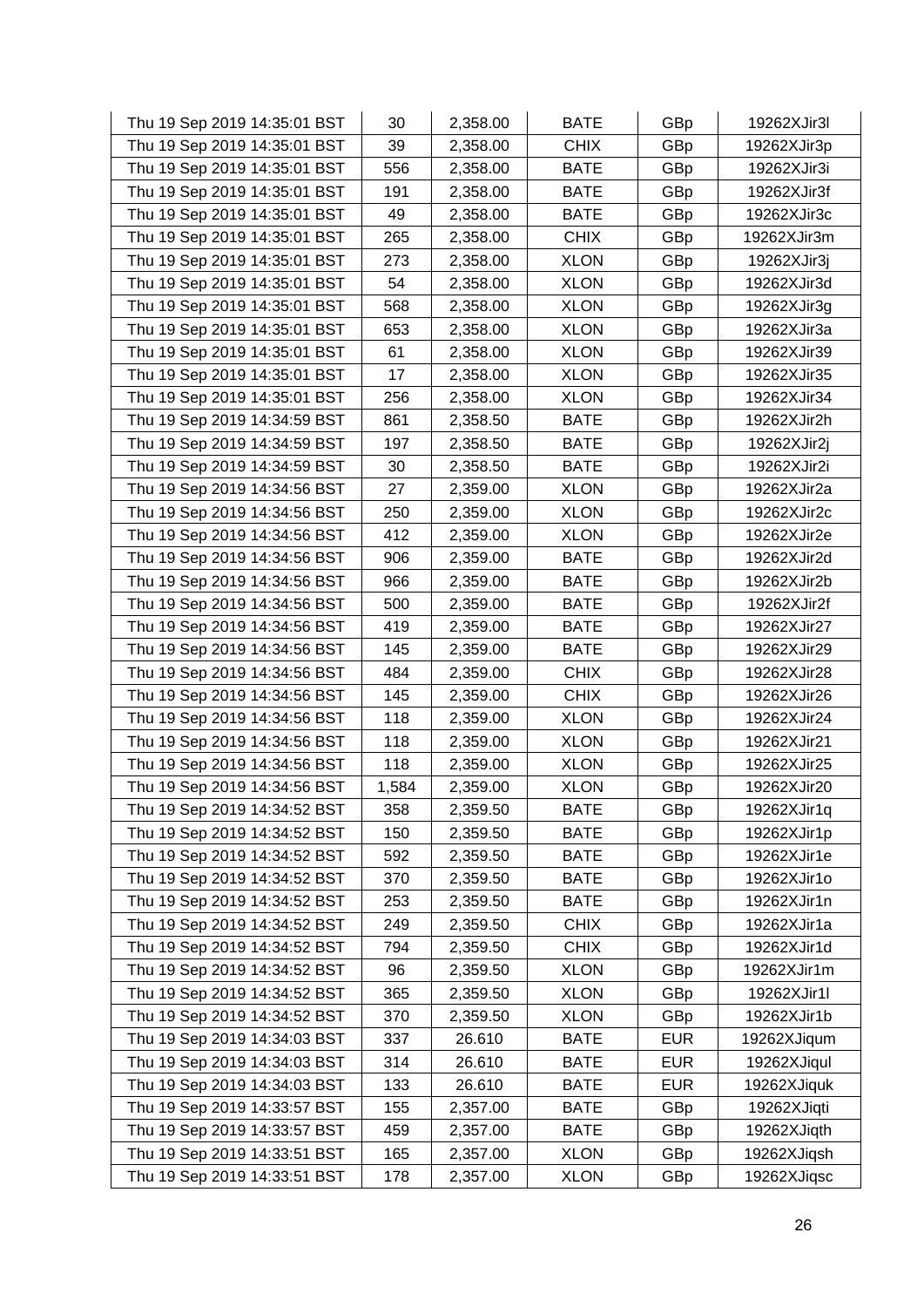| Thu 19 Sep 2019 14:33:51 BST | 95    | 2,357.00 | <b>XLON</b> | GBp        | 19262XJiqs9 |
|------------------------------|-------|----------|-------------|------------|-------------|
| Thu 19 Sep 2019 14:33:51 BST | 112   | 2,357.00 | <b>XLON</b> | GBp        | 19262XJiqs7 |
| Thu 19 Sep 2019 14:33:51 BST | 172   | 2,357.00 | <b>BATE</b> | GBp        | 19262XJiqsa |
| Thu 19 Sep 2019 14:33:51 BST | 46    | 2,357.00 | <b>BATE</b> | GBp        | 19262XJiqsf |
| Thu 19 Sep 2019 14:33:51 BST | 207   | 2,357.00 | <b>BATE</b> | GBp        | 19262XJiqs8 |
| Thu 19 Sep 2019 14:33:05 BST | 372   | 26.595   | <b>CHIX</b> | <b>EUR</b> | 19262XJiqm2 |
| Thu 19 Sep 2019 14:33:05 BST | 321   | 26.595   | <b>CHIX</b> | <b>EUR</b> | 19262XJiqm1 |
| Thu 19 Sep 2019 14:32:25 BST | 549   | 2,354.00 | <b>XLON</b> | GBp        | 19262XJiqg7 |
| Thu 19 Sep 2019 14:32:04 BST | 450   | 26.570   | <b>BATE</b> | <b>EUR</b> | 19262XJiqcu |
| Thu 19 Sep 2019 14:31:52 BST | 73    | 2,353.50 | <b>BATE</b> | GBp        | 19262XJiqb1 |
| Thu 19 Sep 2019 14:31:52 BST | 65    | 2,353.50 | <b>BATE</b> | GBp        | 19262XJiqaz |
| Thu 19 Sep 2019 14:31:52 BST | 138   | 2,353.50 | <b>BATE</b> | GBp        | 19262XJiqay |
| Thu 19 Sep 2019 14:31:52 BST | 75    | 2,353.50 | <b>XLON</b> | GBp        | 19262XJiqan |
| Thu 19 Sep 2019 14:31:50 BST | 324   | 2,354.00 | <b>XLON</b> | GBp        | 19262XJiqa4 |
| Thu 19 Sep 2019 14:31:50 BST | 241   | 2,354.00 | <b>XLON</b> | GBp        | 19262XJiqa3 |
| Thu 19 Sep 2019 14:31:50 BST | 479   | 2,354.00 | <b>BATE</b> | GBp        | 19262XJiqa5 |
| Thu 19 Sep 2019 14:31:50 BST | 40    | 2,354.00 | <b>CHIX</b> | GBp        | 19262XJiqa1 |
| Thu 19 Sep 2019 14:31:50 BST | 141   | 2,354.00 | <b>CHIX</b> | GBp        | 19262XJiqa6 |
| Thu 19 Sep 2019 14:31:46 BST | 506   | 2,354.50 | <b>BATE</b> | GBp        | 19262XJiq93 |
| Thu 19 Sep 2019 14:31:46 BST | 241   | 2,354.50 | <b>CHIX</b> | GBp        | 19262XJiq92 |
| Thu 19 Sep 2019 14:31:34 BST | 260   | 2,354.50 | <b>XLON</b> | GBp        | 19262XJiq7x |
| Thu 19 Sep 2019 14:31:24 BST | 1,996 | 2,354.50 | <b>XLON</b> | GBp        | 19262XJiq6s |
| Thu 19 Sep 2019 14:31:24 BST | 302   | 2,354.50 | <b>XLON</b> | GBp        | 19262XJiq6q |
| Thu 19 Sep 2019 14:31:24 BST | 73    | 2,354.50 | <b>XLON</b> | GBp        | 19262XJiq6p |
| Thu 19 Sep 2019 14:31:24 BST | 238   | 2,354.50 | <b>XLON</b> | GBp        | 19262XJiq6r |
| Thu 19 Sep 2019 14:31:22 BST | 888   | 2,355.00 | <b>BATE</b> | GBp        | 19262XJiq5v |
| Thu 19 Sep 2019 14:31:22 BST | 735   | 2,355.00 | <b>BATE</b> | GBp        | 19262XJiq5s |
| Thu 19 Sep 2019 14:31:22 BST | 246   | 2,355.00 | <b>CHIX</b> | GBp        | 19262XJiq5x |
| Thu 19 Sep 2019 14:31:22 BST | 195   | 2,355.00 | <b>CHIX</b> | GBp        | 19262XJiq5u |
| Thu 19 Sep 2019 14:31:22 BST | 2,361 | 2,355.00 | <b>XLON</b> | GBp        | 19262XJiq5w |
| Thu 19 Sep 2019 14:31:22 BST | 625   | 2,355.00 | <b>XLON</b> | GBp        | 19262XJiq5t |
| Thu 19 Sep 2019 14:31:22 BST | 334   | 2,355.00 | <b>XLON</b> | GBp        | 19262XJiq5r |
| Thu 19 Sep 2019 14:30:46 BST | 21    | 2,355.50 | <b>XLON</b> | GBp        | 19262XJiq03 |
| Thu 19 Sep 2019 14:30:46 BST | 30    | 2,355.50 | <b>XLON</b> | GBp        | 19262XJiq02 |
| Thu 19 Sep 2019 14:30:46 BST | 754   | 2,355.50 | <b>XLON</b> | GBp        | 19262XJiq04 |
| Thu 19 Sep 2019 14:30:07 BST | 501   | 2,355.50 | <b>BATE</b> | GBp        | 19262XJipv1 |
| Thu 19 Sep 2019 14:30:07 BST | 951   | 2,355.50 | <b>BATE</b> | GBp        | 19262XJipv0 |
| Thu 19 Sep 2019 14:30:07 BST | 1,181 | 2,355.50 | <b>CHIX</b> | GBp        | 19262XJipuy |
| Thu 19 Sep 2019 14:30:07 BST | 1,197 | 2,355.50 | <b>BATE</b> | GBp        | 19262XJipux |
| Thu 19 Sep 2019 14:30:07 BST | 803   | 2,355.50 | <b>BATE</b> | GBp        | 19262XJipuz |
| Thu 19 Sep 2019 14:30:07 BST | 432   | 2,355.50 | <b>XLON</b> | GBp        | 19262XJipuw |
| Thu 19 Sep 2019 14:28:00 BST | 451   | 26.575   | <b>CHIX</b> | <b>EUR</b> | 19262XJipfv |
| Thu 19 Sep 2019 14:28:00 BST | 500   | 26.575   | <b>CHIX</b> | <b>EUR</b> | 19262XJipfu |
| Thu 19 Sep 2019 14:27:57 BST | 363   | 2,354.50 | <b>XLON</b> | GBp        | 19262XJipfn |
| Thu 19 Sep 2019 14:27:14 BST | 1,206 | 2,355.50 | <b>BATE</b> | GBp        | 19262XJip9i |
| Thu 19 Sep 2019 14:27:14 BST | 250   | 2,355.50 | <b>CHIX</b> | GBp        | 19262XJip9j |
| Thu 19 Sep 2019 14:26:49 BST | 1,699 | 2,356.00 | <b>XLON</b> | GBp        | 19262XJip6e |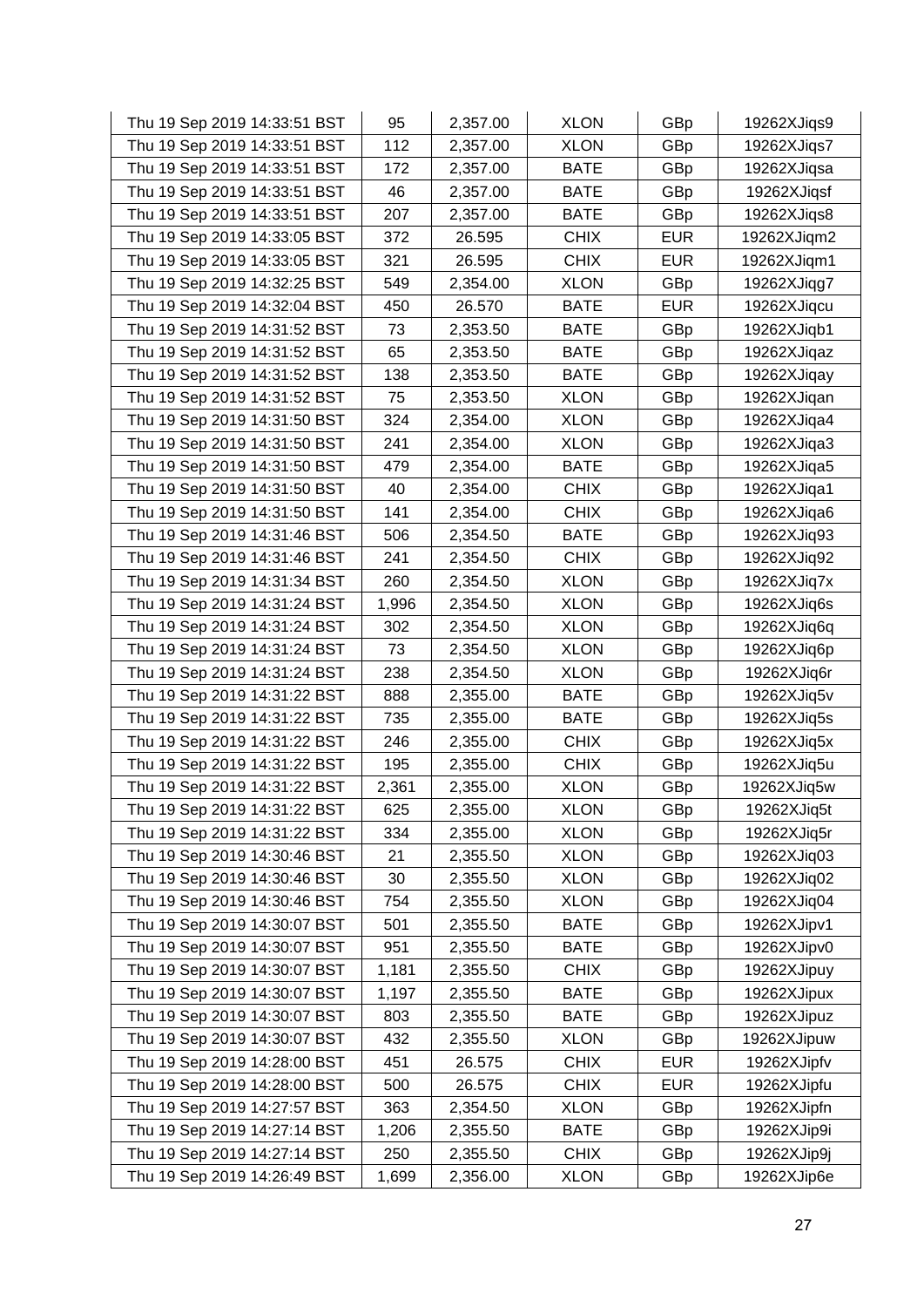| Thu 19 Sep 2019 14:26:49 BST | 1,194 | 2,356.00 | <b>XLON</b> | GBp        | 19262XJip6d |
|------------------------------|-------|----------|-------------|------------|-------------|
| Thu 19 Sep 2019 14:26:49 BST | 600   | 2,356.00 | <b>XLON</b> | GBp        | 19262XJip6c |
| Thu 19 Sep 2019 14:26:49 BST | 460   | 2,356.00 | <b>BATE</b> | GBp        | 19262XJip6a |
| Thu 19 Sep 2019 14:26:49 BST | 28    | 2,356.00 | <b>XLON</b> | GBp        | 19262XJip69 |
| Thu 19 Sep 2019 14:26:49 BST | 336   | 2,356.00 | <b>XLON</b> | GBp        | 19262XJip68 |
| Thu 19 Sep 2019 14:25:52 BST | 636   | 2,356.00 | <b>BATE</b> | GBp        | 19262XJioz6 |
| Thu 19 Sep 2019 14:24:34 BST | 359   | 2,354.50 | <b>XLON</b> | GBp        | 19262XJiook |
| Thu 19 Sep 2019 14:23:28 BST | 1,205 | 2,354.50 | <b>XLON</b> | GBp        | 19262XJiofn |
| Thu 19 Sep 2019 14:23:28 BST | 76    | 2,354.50 | <b>XLON</b> | GBp        | 19262XJiofl |
| Thu 19 Sep 2019 14:23:28 BST | 236   | 2,354.50 | <b>BATE</b> | GBp        | 19262XJiofm |
| Thu 19 Sep 2019 14:23:27 BST | 700   | 26.575   | <b>BATE</b> | <b>EUR</b> | 19262XJioeq |
| Thu 19 Sep 2019 14:23:27 BST | 500   | 26.575   | <b>BATE</b> | <b>EUR</b> | 19262XJioep |
| Thu 19 Sep 2019 14:23:27 BST | 30    | 2,355.00 | <b>BATE</b> | GBp        | 19262XJioen |
| Thu 19 Sep 2019 14:23:27 BST | 140   | 2,355.00 | <b>XLON</b> | GBp        | 19262XJioem |
| Thu 19 Sep 2019 14:23:27 BST | 361   | 2,355.00 | <b>XLON</b> | GBp        | 19262XJioeo |
| Thu 19 Sep 2019 14:21:24 BST | 331   | 2,354.00 | <b>BATE</b> | GBp        | 19262XJio2j |
| Thu 19 Sep 2019 14:21:24 BST | 96    | 2,354.00 | <b>BATE</b> | GBp        | 19262XJio2i |
| Thu 19 Sep 2019 14:21:24 BST | 447   | 2,354.00 | <b>BATE</b> | GBp        | 19262XJio2h |
| Thu 19 Sep 2019 14:21:24 BST | 106   | 2,354.00 | <b>BATE</b> | GBp        | 19262XJio2g |
| Thu 19 Sep 2019 14:21:07 BST | 107   | 2,355.00 | <b>XLON</b> | GBp        | 19262XJio1o |
| Thu 19 Sep 2019 14:21:07 BST | 738   | 2,355.00 | <b>XLON</b> | GBp        | 19262XJio1n |
| Thu 19 Sep 2019 14:21:07 BST | 133   | 2,355.00 | <b>XLON</b> | GBp        | 19262XJio1m |
| Thu 19 Sep 2019 14:21:07 BST | 161   | 2,355.00 | <b>XLON</b> | GBp        | 19262XJio1l |
| Thu 19 Sep 2019 14:21:07 BST | 138   | 2,355.00 | <b>XLON</b> | GBp        | 19262XJio1k |
| Thu 19 Sep 2019 14:21:07 BST | 24    | 2,355.00 | <b>XLON</b> | GBp        | 19262XJio1j |
| Thu 19 Sep 2019 14:20:23 BST | 312   | 2,356.00 | <b>BATE</b> | GBp        | 19262XJinxo |
| Thu 19 Sep 2019 14:20:23 BST | 29    | 2,356.00 | <b>BATE</b> | GBp        | 19262XJinxn |
| Thu 19 Sep 2019 14:20:23 BST | 1     | 2,356.00 | <b>BATE</b> | GBp        | 19262XJinxm |
| Thu 19 Sep 2019 14:20:23 BST | 257   | 2,356.00 | <b>BATE</b> | GBp        | 19262XJinxj |
| Thu 19 Sep 2019 14:20:23 BST | 143   | 2,356.00 | <b>BATE</b> | GBp        | 19262XJinxl |
| Thu 19 Sep 2019 14:20:23 BST | 140   | 2,356.00 | <b>CHIX</b> | GBp        | 19262XJinxg |
| Thu 19 Sep 2019 14:20:23 BST | 82    | 2,356.00 | <b>CHIX</b> | GBp        | 19262XJinxk |
| Thu 19 Sep 2019 14:20:23 BST | 174   | 2,356.00 | <b>XLON</b> | GBp        | 19262XJinxi |
| Thu 19 Sep 2019 14:20:23 BST | 62    | 2,356.00 | <b>XLON</b> | GBp        | 19262XJinxh |
| Thu 19 Sep 2019 14:20:00 BST | 649   | 26.600   | <b>CHIX</b> | <b>EUR</b> | 19262XJinua |
| Thu 19 Sep 2019 14:19:08 BST | 519   | 2,357.00 | <b>BATE</b> | GBp        | 19262XJinp4 |
| Thu 19 Sep 2019 14:17:40 BST | 963   | 2,356.50 | <b>XLON</b> | GBp        | 19262XJinh2 |
| Thu 19 Sep 2019 14:17:40 BST | 240   | 2,356.50 | <b>XLON</b> | GBp        | 19262XJinh1 |
| Thu 19 Sep 2019 14:17:39 BST | 3     | 2,357.00 | <b>BATE</b> | GBp        | 19262XJinh0 |
| Thu 19 Sep 2019 14:17:39 BST | 245   | 2,357.00 | <b>XLON</b> | GBp        | 19262XJingz |
| Thu 19 Sep 2019 14:17:00 BST | 691   | 26.615   | <b>BATE</b> | <b>EUR</b> | 19262XJinfd |
| Thu 19 Sep 2019 14:16:22 BST | 490   | 2,358.50 | <b>BATE</b> | GBp        | 19262XJincw |
| Thu 19 Sep 2019 14:16:22 BST | 284   | 2,358.50 | <b>XLON</b> | GBp        | 19262XJincu |
| Thu 19 Sep 2019 14:16:21 BST | 708   | 2,359.00 | <b>XLON</b> | GBp        | 19262XJinco |
| Thu 19 Sep 2019 14:16:21 BST | 257   | 2,359.00 | <b>XLON</b> | GBp        | 19262XJincs |
| Thu 19 Sep 2019 14:16:21 BST | 207   | 2,359.00 | <b>BATE</b> | GBp        | 19262XJincr |
| Thu 19 Sep 2019 14:16:21 BST | 54    | 2,359.00 | <b>BATE</b> | GBp        | 19262XJincq |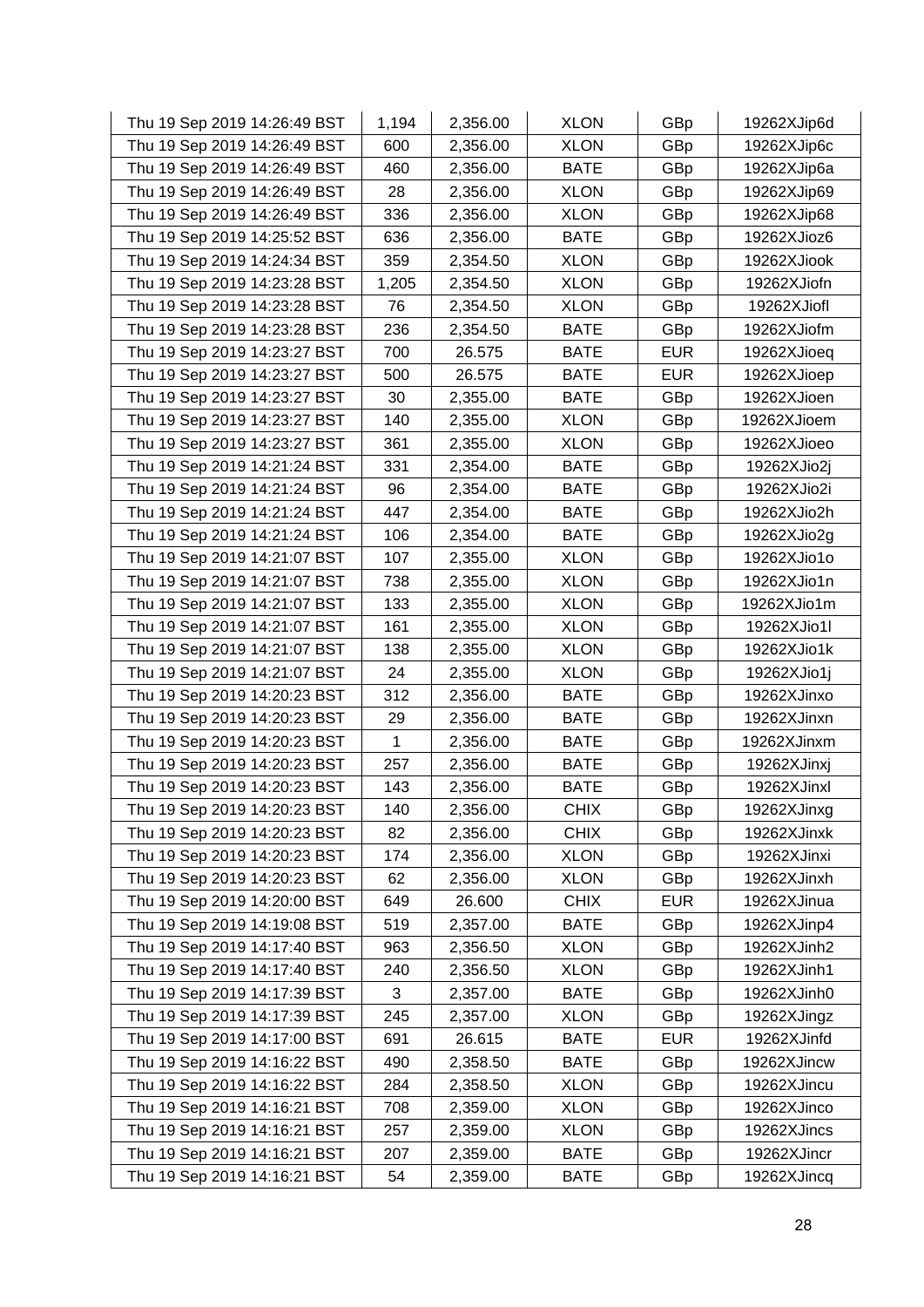| Thu 19 Sep 2019 14:16:21 BST | 246   | 2,359.00 | <b>BATE</b> | GBp        | 19262XJincp |
|------------------------------|-------|----------|-------------|------------|-------------|
| Thu 19 Sep 2019 14:16:18 BST | 310   | 2,359.50 | <b>BATE</b> | GBp        | 19262XJincf |
| Thu 19 Sep 2019 14:16:17 BST | 829   | 2,360.00 | <b>CHIX</b> | GBp        | 19262XJince |
| Thu 19 Sep 2019 14:16:17 BST | 291   | 2,360.00 | <b>CHIX</b> | GBp        | 19262XJincc |
| Thu 19 Sep 2019 14:16:17 BST | 111   | 2,360.00 | <b>BATE</b> | GBp        | 19262XJinca |
| Thu 19 Sep 2019 14:16:17 BST | 224   | 2,360.00 | <b>BATE</b> | GBp        | 19262XJincd |
| Thu 19 Sep 2019 14:16:17 BST | 110   | 2,360.00 | <b>XLON</b> | GBp        | 19262XJincb |
| Thu 19 Sep 2019 14:16:17 BST | 141   | 2,360.00 | <b>XLON</b> | GBp        | 19262XJinc9 |
| Thu 19 Sep 2019 14:16:17 BST | 1,737 | 2,360.00 | <b>XLON</b> | GBp        | 19262XJinc8 |
| Thu 19 Sep 2019 14:16:11 BST | 567   | 2,360.50 | <b>CHIX</b> | GBp        | 19262XJinbl |
| Thu 19 Sep 2019 14:16:11 BST | 272   | 2,360.50 | <b>CHIX</b> | GBp        | 19262XJinbk |
| Thu 19 Sep 2019 14:16:11 BST | 193   | 2,360.50 | <b>CHIX</b> | GBp        | 19262XJinbi |
| Thu 19 Sep 2019 14:16:11 BST | 549   | 2,360.50 | <b>BATE</b> | GBp        | 19262XJinbf |
| Thu 19 Sep 2019 14:16:11 BST | 15    | 2,360.50 | <b>BATE</b> | GBp        | 19262XJinbj |
| Thu 19 Sep 2019 14:16:11 BST | 209   | 2,360.50 | <b>CHIX</b> | GBp        | 19262XJinbh |
| Thu 19 Sep 2019 14:16:11 BST | 254   | 2,360.50 | <b>CHIX</b> | GBp        | 19262XJinbg |
| Thu 19 Sep 2019 14:16:11 BST | 405   | 2,360.50 | <b>XLON</b> | GBp        | 19262XJinbe |
| Thu 19 Sep 2019 14:16:09 BST | 497   | 26.640   | <b>BATE</b> | <b>EUR</b> | 19262XJinbb |
| Thu 19 Sep 2019 14:14:18 BST | 2,219 | 2,361.00 | <b>XLON</b> | GBp        | 19262XJin0x |
| Thu 19 Sep 2019 14:14:18 BST | 44    | 2,361.00 | <b>XLON</b> | GBp        | 19262XJin0v |
| Thu 19 Sep 2019 14:14:18 BST | 1,359 | 2,361.00 | <b>XLON</b> | GBp        | 19262XJin0w |
| Thu 19 Sep 2019 14:13:59 BST | 583   | 2,361.50 | <b>BATE</b> | GBp        | 19262XJimzl |
| Thu 19 Sep 2019 14:13:59 BST | 783   | 2,361.50 | <b>XLON</b> | GBp        | 19262XJimzi |
| Thu 19 Sep 2019 14:13:59 BST | 68    | 2,361.50 | <b>BATE</b> | GBp        | 19262XJimzk |
| Thu 19 Sep 2019 14:13:59 BST | 273   | 2,361.50 | <b>BATE</b> | GBp        | 19262XJimzj |
| Thu 19 Sep 2019 14:13:15 BST | 340   | 2,362.00 | <b>XLON</b> | GBp        | 19262XJimws |
| Thu 19 Sep 2019 14:09:34 BST | 803   | 2,361.00 | <b>BATE</b> | GBp        | 19262XJimgf |
| Thu 19 Sep 2019 14:09:34 BST | 140   | 2,361.00 | <b>CHIX</b> | GBp        | 19262XJimge |
| Thu 19 Sep 2019 14:09:34 BST | 54    | 2,361.00 | <b>CHIX</b> | GBp        | 19262XJimgg |
| Thu 19 Sep 2019 14:09:32 BST | 10    | 2,361.50 | <b>BATE</b> | GBp        | 19262XJimg6 |
| Thu 19 Sep 2019 14:09:32 BST | 237   | 2,361.50 | <b>BATE</b> | GBp        | 19262XJimg5 |
| Thu 19 Sep 2019 14:09:32 BST | 2,207 | 2,361.50 | <b>BATE</b> | GBp        | 19262XJimg4 |
| Thu 19 Sep 2019 14:09:32 BST | 220   | 2,361.50 | <b>XLON</b> | GBp        | 19262XJimg2 |
| Thu 19 Sep 2019 14:09:32 BST | 67    | 2,361.50 | <b>XLON</b> | GBp        | 19262XJimg1 |
| Thu 19 Sep 2019 14:09:32 BST | 4,667 | 2,361.50 | <b>XLON</b> | GBp        | 19262XJimg3 |
| Thu 19 Sep 2019 14:09:02 BST | 1,204 | 2,362.00 | <b>BATE</b> | GBp        | 19262XJimcw |
| Thu 19 Sep 2019 14:09:02 BST | 665   | 2,362.00 | <b>BATE</b> | GBp        | 19262XJimd1 |
| Thu 19 Sep 2019 14:09:02 BST | 1,702 | 2,362.00 | <b>BATE</b> | GBp        | 19262XJimd0 |
| Thu 19 Sep 2019 14:09:02 BST | 1,326 | 2,362.00 | <b>CHIX</b> | GBp        | 19262XJimcz |
| Thu 19 Sep 2019 14:09:02 BST | 242   | 2,362.00 | <b>CHIX</b> | GBp        | 19262XJimcy |
| Thu 19 Sep 2019 14:09:02 BST | 1,373 | 2,362.00 | <b>XLON</b> | GBp        | 19262XJimcv |
| Thu 19 Sep 2019 14:09:02 BST | 105   | 2,362.00 | <b>XLON</b> | GBp        | 19262XJimcx |
| Thu 19 Sep 2019 14:09:02 BST | 191   | 2,362.00 | <b>XLON</b> | GBp        | 19262XJimcu |
| Thu 19 Sep 2019 14:09:00 BST | 932   | 26.645   | <b>CHIX</b> | <b>EUR</b> | 19262XJimcm |
| Thu 19 Sep 2019 14:08:43 BST | 441   | 2,362.50 | <b>BATE</b> | GBp        | 19262XJimbq |
| Thu 19 Sep 2019 14:07:26 BST | 792   | 2,362.00 | <b>XLON</b> | GBp        | 19262XJim68 |
| Thu 19 Sep 2019 14:07:26 BST | 349   | 2,362.00 | <b>BATE</b> | GBp        | 19262XJim69 |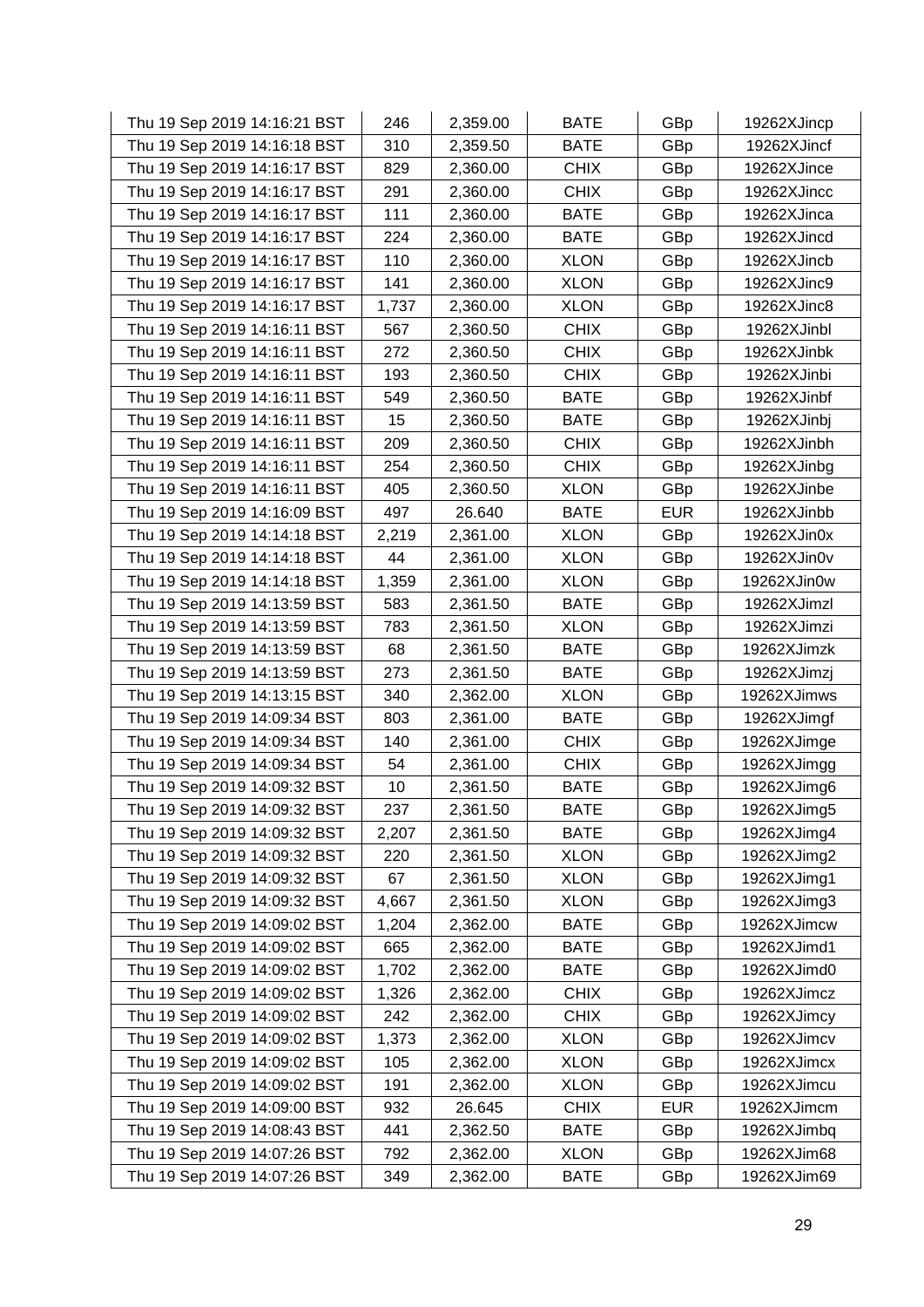| Thu 19 Sep 2019 14:06:31 BST | 102   | 2,361.50 | <b>BATE</b> | GBp        | 19262XJim32 |
|------------------------------|-------|----------|-------------|------------|-------------|
| Thu 19 Sep 2019 14:06:31 BST | 127   | 2,361.50 | <b>BATE</b> | GBp        | 19262XJim31 |
| Thu 19 Sep 2019 14:06:31 BST | 150   | 2,361.50 | <b>BATE</b> | GBp        | 19262XJim30 |
| Thu 19 Sep 2019 14:03:57 BST | 42    | 2,361.00 | <b>BATE</b> | GBp        | 19262XJilv3 |
| Thu 19 Sep 2019 14:03:57 BST | 346   | 2,361.00 | <b>XLON</b> | GBp        | 19262XJilv4 |
| Thu 19 Sep 2019 14:03:24 BST | 119   | 2,361.50 | <b>XLON</b> | GBp        | 19262XJiltt |
| Thu 19 Sep 2019 14:02:07 BST | 245   | 2,361.50 | <b>BATE</b> | GBp        | 19262XJilp3 |
| Thu 19 Sep 2019 14:02:07 BST | 40    | 2,361.50 | <b>XLON</b> | GBp        | 19262XJilp2 |
| Thu 19 Sep 2019 14:02:07 BST | 605   | 2,361.50 | <b>XLON</b> | GBp        | 19262XJilp1 |
| Thu 19 Sep 2019 14:02:00 BST | 605   | 26.660   | <b>CHIX</b> | <b>EUR</b> | 19262XJilnv |
| Thu 19 Sep 2019 14:02:00 BST | 82    | 26.660   | <b>CHIX</b> | <b>EUR</b> | 19262XJilnu |
| Thu 19 Sep 2019 14:00:19 BST | 166   | 2,361.50 | <b>BATE</b> | GBp        | 19262XJile3 |
| Thu 19 Sep 2019 14:00:19 BST | 243   | 2,361.50 | <b>CHIX</b> | GBp        | 19262XJile4 |
| Thu 19 Sep 2019 14:00:19 BST | 82    | 2,361.50 | <b>BATE</b> | GBp        | 19262XJile1 |
| Thu 19 Sep 2019 14:00:19 BST | 505   | 2,361.50 | <b>XLON</b> | GBp        | 19262XJile0 |
| Thu 19 Sep 2019 14:00:14 BST | 614   | 2,362.00 | <b>BATE</b> | GBp        | 19262XJildq |
| Thu 19 Sep 2019 14:00:14 BST | 240   | 2,362.00 | <b>XLON</b> | GBp        | 19262XJildm |
| Thu 19 Sep 2019 14:00:14 BST | 247   | 2,362.00 | <b>BATE</b> | GBp        | 19262XJildl |
| Thu 19 Sep 2019 14:00:14 BST | 720   | 2,362.00 | <b>BATE</b> | GBp        | 19262XJildk |
| Thu 19 Sep 2019 14:00:14 BST | 251   | 2,362.50 | <b>BATE</b> | GBp        | 19262XJildi |
| Thu 19 Sep 2019 14:00:14 BST | 325   | 2,362.50 | <b>BATE</b> | GBp        | 19262XJildg |
| Thu 19 Sep 2019 14:00:14 BST | 1,336 | 2,362.00 | <b>XLON</b> | GBp        | 19262XJildh |
| Thu 19 Sep 2019 14:00:14 BST | 242   | 2,362.50 | <b>XLON</b> | GBp        | 19262XJildf |
| Thu 19 Sep 2019 14:00:14 BST | 364   | 2,362.00 | <b>CHIX</b> | GBp        | 19262XJildj |
| Thu 19 Sep 2019 14:00:14 BST | 245   | 2,362.50 | <b>CHIX</b> | GBp        | 19262XJilde |
| Thu 19 Sep 2019 13:59:45 BST | 669   | 2,363.50 | <b>BATE</b> | GBp        | 19262XJilb7 |
| Thu 19 Sep 2019 13:59:41 BST | 404   | 2,363.50 | <b>BATE</b> | GBp        | 19262XJilb0 |
| Thu 19 Sep 2019 13:59:41 BST | 207   | 2,363.50 | <b>XLON</b> | GBp        | 19262XJilaz |
| Thu 19 Sep 2019 13:59:41 BST | 12    | 2,363.50 | <b>BATE</b> | GBp        | 19262XJilay |
| Thu 19 Sep 2019 13:59:41 BST | 160   | 2,363.50 | <b>XLON</b> | GBp        | 19262XJilax |
| Thu 19 Sep 2019 13:59:22 BST | 244   | 2,364.00 | <b>XLON</b> | GBp        | 19262XJil7t |
| Thu 19 Sep 2019 13:59:18 BST | 245   | 2,364.50 | <b>BATE</b> | GBp        | 19262XJil6y |
| Thu 19 Sep 2019 13:59:01 BST | 109   | 26.655   | <b>BATE</b> | <b>EUR</b> | 19262XJil54 |
| Thu 19 Sep 2019 13:59:01 BST | 20    | 26.655   | <b>BATE</b> | <b>EUR</b> | 19262XJil50 |
| Thu 19 Sep 2019 13:59:01 BST | 476   | 2,365.00 | <b>BATE</b> | GBp        | 19262XJil4v |
| Thu 19 Sep 2019 13:59:01 BST | 167   | 2,365.00 | <b>BATE</b> | GBp        | 19262XJil52 |
| Thu 19 Sep 2019 13:59:01 BST | 330   | 2,365.00 | <b>CHIX</b> | GBp        | 19262XJil4y |
| Thu 19 Sep 2019 13:59:01 BST | 255   | 2,365.00 | <b>XLON</b> | GBp        | 19262XJil4t |
| Thu 19 Sep 2019 13:59:01 BST | 179   | 26.655   | <b>BATE</b> | <b>EUR</b> | 19262XJil4w |
| Thu 19 Sep 2019 13:59:01 BST | 388   | 26.655   | <b>BATE</b> | <b>EUR</b> | 19262XJil4r |
| Thu 19 Sep 2019 13:58:09 BST | 988   | 2,365.50 | <b>XLON</b> | GBp        | 19262XJil1l |
| Thu 19 Sep 2019 13:58:09 BST | 166   | 2,365.50 | <b>XLON</b> | GBp        | 19262XJil1k |
| Thu 19 Sep 2019 13:58:09 BST | 216   | 2,365.50 | <b>XLON</b> | GBp        | 19262XJil1j |
| Thu 19 Sep 2019 13:58:05 BST | 1,220 | 26.655   | <b>BATE</b> | <b>EUR</b> | 19262XJil1f |
| Thu 19 Sep 2019 13:57:44 BST | 234   | 2,366.00 | <b>BATE</b> | GBp        | 19262XJil0o |
| Thu 19 Sep 2019 13:57:44 BST | 567   | 2,366.00 | <b>XLON</b> | GBp        | 19262XJil0n |
| Thu 19 Sep 2019 13:57:37 BST | 568   | 2,366.50 | <b>XLON</b> | GBp        | 19262XJil0h |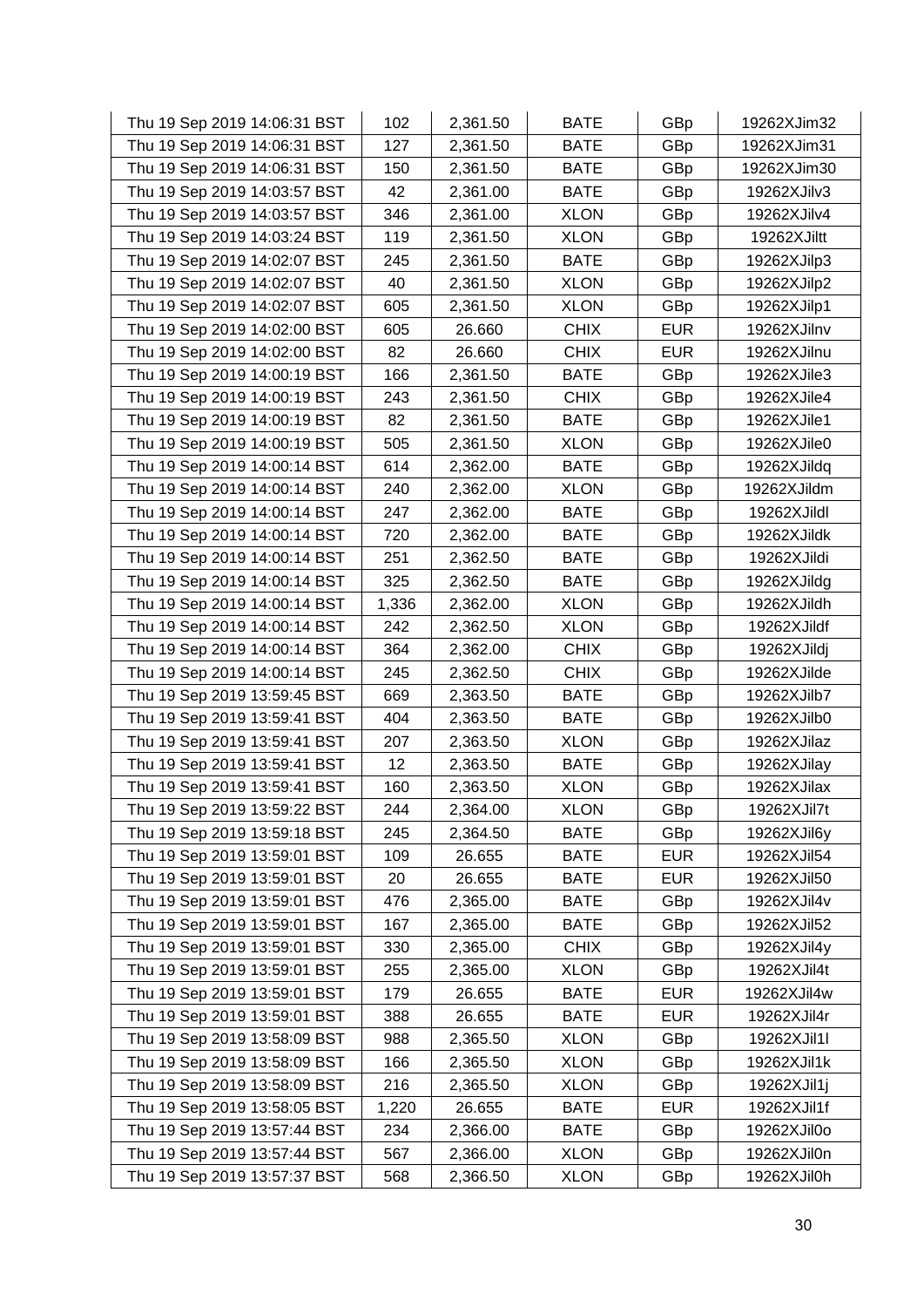| Thu 19 Sep 2019 13:57:37 BST | 597   | 2,366.50 | <b>XLON</b> | GBp        | 19262XJil0g |
|------------------------------|-------|----------|-------------|------------|-------------|
| Thu 19 Sep 2019 13:57:37 BST | 18    | 2,366.50 | <b>XLON</b> | GBp        | 19262XJil0f |
| Thu 19 Sep 2019 13:56:45 BST | 235   | 2,367.00 | <b>XLON</b> | GBp        | 19262XJikw4 |
| Thu 19 Sep 2019 13:56:45 BST | 280   | 2,367.00 | <b>XLON</b> | GBp        | 19262XJikw3 |
| Thu 19 Sep 2019 13:56:45 BST | 1,900 | 2,367.00 | <b>XLON</b> | GBp        | 19262XJikw2 |
| Thu 19 Sep 2019 13:55:31 BST | 447   | 2,366.50 | <b>BATE</b> | GBp        | 19262XJikr1 |
| Thu 19 Sep 2019 13:55:31 BST | 116   | 2,366.50 | <b>CHIX</b> | GBp        | 19262XJikr0 |
| Thu 19 Sep 2019 13:55:31 BST | 56    | 2,366.50 | <b>XLON</b> | GBp        | 19262XJikr2 |
| Thu 19 Sep 2019 13:55:31 BST | 170   | 2,366.50 | <b>XLON</b> | GBp        | 19262XJikqz |
| Thu 19 Sep 2019 13:54:37 BST | 254   | 2,366.50 | <b>BATE</b> | GBp        | 19262XJikng |
| Thu 19 Sep 2019 13:54:37 BST | 974   | 2,366.50 | <b>BATE</b> | GBp        | 19262XJiknf |
| Thu 19 Sep 2019 13:54:37 BST | 409   | 2,366.50 | <b>BATE</b> | GBp        | 19262XJikni |
| Thu 19 Sep 2019 13:54:37 BST | 920   | 2,366.50 | <b>BATE</b> | GBp        | 19262XJiknh |
| Thu 19 Sep 2019 13:54:37 BST | 46    | 2,366.50 | <b>BATE</b> | GBp        | 19262XJikne |
| Thu 19 Sep 2019 13:54:37 BST | 1,112 | 2,366.50 | <b>CHIX</b> | GBp        | 19262XJiknc |
| Thu 19 Sep 2019 13:54:37 BST | 181   | 2,366.50 | <b>CHIX</b> | GBp        | 19262XJiknb |
| Thu 19 Sep 2019 13:54:37 BST | 216   | 2,366.50 | <b>BATE</b> | GBp        | 19262XJikna |
| Thu 19 Sep 2019 13:54:37 BST | 534   | 2,366.50 | <b>BATE</b> | GBp        | 19262XJiknd |
| Thu 19 Sep 2019 13:54:37 BST | 312   | 2,366.50 | <b>XLON</b> | GBp        | 19262XJikn9 |
| Thu 19 Sep 2019 13:54:37 BST | 181   | 2,366.50 | <b>XLON</b> | GBp        | 19262XJikn8 |
| Thu 19 Sep 2019 13:52:25 BST | 277   | 2,366.00 | <b>XLON</b> | GBp        | 19262XJikcv |
| Thu 19 Sep 2019 13:51:56 BST | 61    | 2,365.50 | <b>BATE</b> | GBp        | 19262XJik7q |
| Thu 19 Sep 2019 13:51:56 BST | 133   | 2,365.50 | <b>BATE</b> | GBp        | 19262XJik7p |
| Thu 19 Sep 2019 13:51:00 BST | 943   | 26.645   | <b>CHIX</b> | <b>EUR</b> | 19262XJik54 |
| Thu 19 Sep 2019 13:50:14 BST | 864   | 2,365.00 | <b>BATE</b> | GBp        | 19262XJik31 |
| Thu 19 Sep 2019 13:50:14 BST | 277   | 2,365.00 | <b>CHIX</b> | GBp        | 19262XJik32 |
| Thu 19 Sep 2019 13:50:14 BST | 3,450 | 2,365.00 | <b>XLON</b> | GBp        | 19262XJik30 |
| Thu 19 Sep 2019 13:49:20 BST | 1,354 | 2,365.50 | <b>BATE</b> | GBp        | 19262XJijye |
| Thu 19 Sep 2019 13:49:20 BST | 139   | 2,365.50 | <b>CHIX</b> | GBp        | 19262XJijyh |
| Thu 19 Sep 2019 13:49:20 BST | 436   | 2,365.50 | <b>XLON</b> | GBp        | 19262XJijyc |
| Thu 19 Sep 2019 13:49:20 BST | 1,085 | 2,365.50 | <b>XLON</b> | GBp        | 19262XJijyg |
| Thu 19 Sep 2019 13:49:20 BST | 438   | 2,365.50 | <b>XLON</b> | GBp        | 19262XJijyf |
| Thu 19 Sep 2019 13:49:20 BST | 1,835 | 2,365.50 | <b>XLON</b> | GBp        | 19262XJijyd |
| Thu 19 Sep 2019 13:46:35 BST | 357   | 2,364.50 | <b>BATE</b> | GBp        | 19262XJijnk |
| Thu 19 Sep 2019 13:46:35 BST | 86    | 2,364.50 | <b>BATE</b> | GBp        | 19262XJijnn |
| Thu 19 Sep 2019 13:46:35 BST | 2,000 | 2,364.50 | <b>BATE</b> | GBp        | 19262XJijnh |
| Thu 19 Sep 2019 13:46:35 BST | 837   | 2,364.50 | <b>CHIX</b> | GBp        | 19262XJijnp |
| Thu 19 Sep 2019 13:46:35 BST | 252   | 2,364.50 | <b>CHIX</b> | GBp        | 19262XJijno |
| Thu 19 Sep 2019 13:46:35 BST | 189   | 2,364.50 | <b>XLON</b> | GBp        | 19262XJijnl |
| Thu 19 Sep 2019 13:46:35 BST | 59    | 2,364.50 | <b>CHIX</b> | GBp        | 19262XJijnm |
| Thu 19 Sep 2019 13:46:35 BST | 112   | 2,364.50 | <b>XLON</b> | GBp        | 19262XJijni |
| Thu 19 Sep 2019 13:46:35 BST | 376   | 2,364.50 | <b>XLON</b> | GBp        | 19262XJijng |
| Thu 19 Sep 2019 13:46:35 BST | 282   | 2,364.50 | <b>XLON</b> | GBp        | 19262XJijnf |
| Thu 19 Sep 2019 13:43:09 BST | 1,350 | 2,364.50 | <b>BATE</b> | GBp        | 19262XJijcj |
| Thu 19 Sep 2019 13:43:09 BST | 243   | 2,364.50 | <b>CHIX</b> | GBp        | 19262XJijch |
| Thu 19 Sep 2019 13:43:09 BST | 2,228 | 2,364.50 | <b>XLON</b> | GBp        | 19262XJijcm |
| Thu 19 Sep 2019 13:43:09 BST | 216   | 2,364.50 | <b>XLON</b> | GBp        | 19262XJijcd |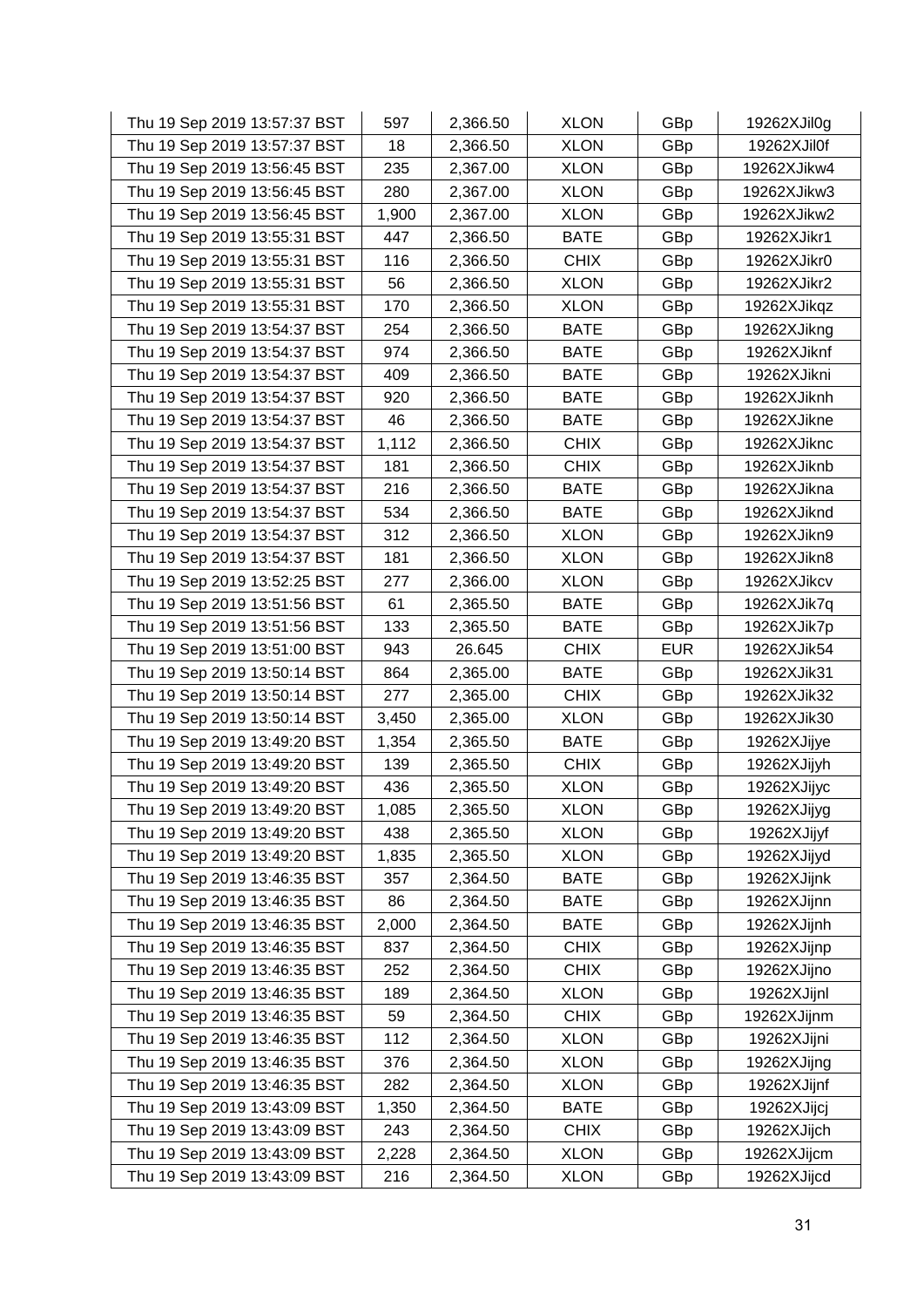| Thu 19 Sep 2019 13:43:09 BST | 75    | 2,364.50 | <b>XLON</b> | GBp        | 19262XJijcf |
|------------------------------|-------|----------|-------------|------------|-------------|
| Thu 19 Sep 2019 13:42:12 BST | 399   | 2,365.00 | <b>XLON</b> | GBp        | 19262XJij8f |
| Thu 19 Sep 2019 13:42:12 BST | 956   | 2,365.00 | <b>XLON</b> | GBp        | 19262XJij8g |
| Thu 19 Sep 2019 13:42:12 BST | 137   | 2,365.00 | <b>XLON</b> | GBp        | 19262XJij8e |
| Thu 19 Sep 2019 13:42:00 BST | 546   | 26.650   | <b>CHIX</b> | <b>EUR</b> | 19262XJij7a |
| Thu 19 Sep 2019 13:42:00 BST | 118   | 26.650   | <b>CHIX</b> | <b>EUR</b> | 19262XJij79 |
| Thu 19 Sep 2019 13:40:04 BST | 655   | 26.655   | <b>BATE</b> | <b>EUR</b> | 19262XJiizl |
| Thu 19 Sep 2019 13:39:55 BST | 44    | 2,365.00 | <b>XLON</b> | GBp        | 19262XJiiz2 |
| Thu 19 Sep 2019 13:38:56 BST | 370   | 2,365.50 | <b>XLON</b> | GBp        | 19262XJiiua |
| Thu 19 Sep 2019 13:38:56 BST | 255   | 2,365.50 | <b>XLON</b> | GBp        | 19262XJiiu9 |
| Thu 19 Sep 2019 13:38:56 BST | 55    | 2,365.50 | <b>BATE</b> | GBp        | 19262XJiiuc |
| Thu 19 Sep 2019 13:38:56 BST | 61    | 2,365.50 | <b>BATE</b> | GBp        | 19262XJiiub |
| Thu 19 Sep 2019 13:38:48 BST | 754   | 2,366.00 | <b>CHIX</b> | GBp        | 19262XJiitn |
| Thu 19 Sep 2019 13:38:48 BST | 141   | 2,366.00 | <b>CHIX</b> | GBp        | 19262XJiitl |
| Thu 19 Sep 2019 13:38:48 BST | 113   | 2,366.00 | <b>CHIX</b> | GBp        | 19262XJiitq |
| Thu 19 Sep 2019 13:38:48 BST | 973   | 2,366.00 | <b>BATE</b> | GBp        | 19262XJiitj |
| Thu 19 Sep 2019 13:38:48 BST | 2,383 | 2,366.00 | <b>BATE</b> | GBp        | 19262XJiito |
| Thu 19 Sep 2019 13:38:48 BST | 36    | 2,366.00 | <b>BATE</b> | GBp        | 19262XJiits |
| Thu 19 Sep 2019 13:38:48 BST | 68    | 2,366.00 | <b>BATE</b> | GBp        | 19262XJiitr |
| Thu 19 Sep 2019 13:38:48 BST | 8     | 2,366.00 | <b>BATE</b> | GBp        | 19262XJiitt |
| Thu 19 Sep 2019 13:38:48 BST | 469   | 2,366.00 | <b>XLON</b> | GBp        | 19262XJiitk |
| Thu 19 Sep 2019 13:38:48 BST | 181   | 2,366.00 | <b>XLON</b> | GBp        | 19262XJiiti |
| Thu 19 Sep 2019 13:38:07 BST | 673   | 26.660   | <b>BATE</b> | <b>EUR</b> | 19262XJiiqm |
| Thu 19 Sep 2019 13:38:07 BST | 546   | 26.660   | <b>BATE</b> | <b>EUR</b> | 19262XJiiql |
| Thu 19 Sep 2019 13:35:22 BST | 1,000 | 2,365.00 | <b>XLON</b> | GBp        | 19262XJiifk |
| Thu 19 Sep 2019 13:35:01 BST | 607   | 2,365.50 | <b>BATE</b> | GBp        | 19262XJiief |
| Thu 19 Sep 2019 13:35:01 BST | 1,992 | 2,365.50 | <b>XLON</b> | GBp        | 19262XJiieh |
| Thu 19 Sep 2019 13:35:01 BST | 423   | 2,365.50 | <b>XLON</b> | GBp        | 19262XJiieg |
| Thu 19 Sep 2019 13:34:33 BST | 168   | 2,366.00 | <b>CHIX</b> | GBp        | 19262XJiicb |
| Thu 19 Sep 2019 13:34:33 BST | 36    | 2,366.00 | <b>CHIX</b> | GBp        | 19262XJiic6 |
| Thu 19 Sep 2019 13:34:33 BST | 182   | 2,366.00 | <b>CHIX</b> | GBp        | 19262XJiic9 |
| Thu 19 Sep 2019 13:34:33 BST | 226   | 2,366.00 | <b>CHIX</b> | GBp        | 19262XJiic7 |
| Thu 19 Sep 2019 13:34:33 BST | 577   | 2,366.00 | <b>BATE</b> | GBp        | 19262XJiic3 |
| Thu 19 Sep 2019 13:34:33 BST | 428   | 2,366.00 | <b>XLON</b> | GBp        | 19262XJiic4 |
| Thu 19 Sep 2019 13:32:24 BST | 282   | 2,365.00 | <b>BATE</b> | GBp        | 19262XJii0c |
| Thu 19 Sep 2019 13:32:14 BST | 302   | 2,365.50 | <b>CHIX</b> | GBp        | 19262XJihz0 |
| Thu 19 Sep 2019 13:32:11 BST | 1,201 | 2,365.50 | <b>XLON</b> | GBp        | 19262XJihyw |
| Thu 19 Sep 2019 13:32:11 BST | 411   | 2,365.50 | <b>XLON</b> | GBp        | 19262XJihyv |
| Thu 19 Sep 2019 13:31:10 BST | 112   | 2,366.00 | <b>CHIX</b> | GBp        | 19262XJihu4 |
| Thu 19 Sep 2019 13:31:10 BST | 134   | 2,366.00 | <b>CHIX</b> | GBp        | 19262XJihu2 |
| Thu 19 Sep 2019 13:31:10 BST | 222   | 2,366.00 | <b>XLON</b> | GBp        | 19262XJihu6 |
| Thu 19 Sep 2019 13:31:10 BST | 223   | 2,366.00 | <b>XLON</b> | GBp        | 19262XJihu5 |
| Thu 19 Sep 2019 13:31:10 BST | 334   | 2,366.00 | <b>XLON</b> | GBp        | 19262XJihu1 |
| Thu 19 Sep 2019 13:31:10 BST | 592   | 2,366.00 | <b>XLON</b> | GBp        | 19262XJihu0 |
| Thu 19 Sep 2019 13:31:10 BST | 982   | 2,366.00 | <b>XLON</b> | GBp        | 19262XJihu3 |
| Thu 19 Sep 2019 13:30:00 BST | 809   | 26.655   | <b>CHIX</b> | <b>EUR</b> | 19262XJihm8 |
| Thu 19 Sep 2019 13:30:00 BST | 79    | 26.655   | <b>CHIX</b> | <b>EUR</b> | 19262XJihm7 |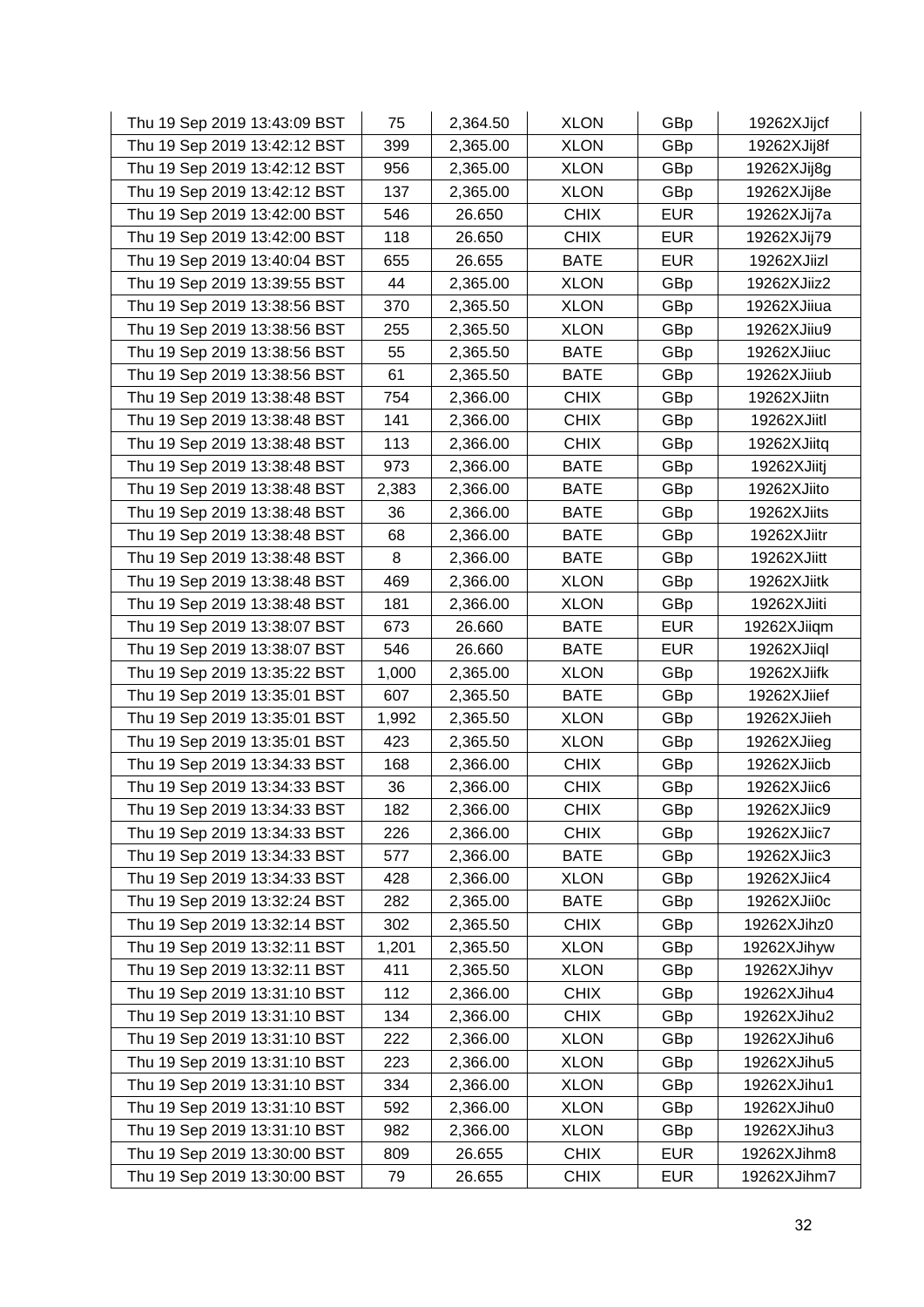| Thu 19 Sep 2019 13:30:00 BST | 48    | 26.655   | <b>CHIX</b> | <b>EUR</b> | 19262XJihm6 |
|------------------------------|-------|----------|-------------|------------|-------------|
| Thu 19 Sep 2019 13:29:04 BST | 368   | 2,365.00 | <b>XLON</b> | GBp        | 19262XJihfz |
| Thu 19 Sep 2019 13:29:04 BST | 398   | 2,365.00 | <b>XLON</b> | GBp        | 19262XJihfw |
| Thu 19 Sep 2019 13:29:04 BST | 20    | 2,365.00 | <b>BATE</b> | GBp        | 19262XJihfy |
| Thu 19 Sep 2019 13:29:04 BST | 1,812 | 2,365.00 | <b>BATE</b> | GBp        | 19262XJihfx |
| Thu 19 Sep 2019 13:29:04 BST | 296   | 2,365.00 | <b>BATE</b> | GBp        | 19262XJihg3 |
| Thu 19 Sep 2019 13:29:04 BST | 1,238 | 2,365.00 | <b>BATE</b> | GBp        | 19262XJihg2 |
| Thu 19 Sep 2019 13:29:04 BST | 109   | 2,365.00 | <b>BATE</b> | GBp        | 19262XJihg1 |
| Thu 19 Sep 2019 13:29:04 BST | 65    | 2,365.00 | <b>BATE</b> | GBp        | 19262XJihg0 |
| Thu 19 Sep 2019 13:26:39 BST | 893   | 2,364.50 | <b>BATE</b> | GBp        | 19262XJih05 |
| Thu 19 Sep 2019 13:26:39 BST | 139   | 2,364.50 | <b>BATE</b> | GBp        | 19262XJih04 |
| Thu 19 Sep 2019 13:26:39 BST | 164   | 2,364.50 | XLON        | GBp        | 19262XJih03 |
| Thu 19 Sep 2019 13:26:10 BST | 746   | 2,364.00 | <b>XLON</b> | GBp        | 19262XJigyp |
| Thu 19 Sep 2019 13:26:10 BST | 257   | 2,364.00 | <b>XLON</b> | GBp        | 19262XJigyo |
| Thu 19 Sep 2019 13:26:10 BST | 1,028 | 2,364.00 | <b>XLON</b> | GBp        | 19262XJigyn |
| Thu 19 Sep 2019 13:25:58 BST | 185   | 2,364.50 | <b>XLON</b> | GBp        | 19262XJigwr |
| Thu 19 Sep 2019 13:25:58 BST | 244   | 2,364.50 | <b>XLON</b> | GBp        | 19262XJigwu |
| Thu 19 Sep 2019 13:25:58 BST | 653   | 2,364.50 | <b>XLON</b> | GBp        | 19262XJigx5 |
| Thu 19 Sep 2019 13:25:58 BST | 2,250 | 2,364.50 | <b>XLON</b> | GBp        | 19262XJigx3 |
| Thu 19 Sep 2019 13:25:58 BST | 1     | 2,364.50 | <b>BATE</b> | GBp        | 19262XJigxi |
| Thu 19 Sep 2019 13:25:58 BST | 24    | 2,364.50 | <b>BATE</b> | GBp        | 19262XJigxm |
| Thu 19 Sep 2019 13:25:58 BST | 51    | 2,364.50 | <b>BATE</b> | GBp        | 19262XJigxk |
| Thu 19 Sep 2019 13:25:58 BST | 6     | 2,364.50 | <b>BATE</b> | GBp        | 19262XJigxn |
| Thu 19 Sep 2019 13:25:58 BST | 1,158 | 2,364.50 | <b>CHIX</b> | GBp        | 19262XJigxd |
| Thu 19 Sep 2019 13:25:58 BST | 239   | 2,364.50 | <b>CHIX</b> | GBp        | 19262XJigxa |
| Thu 19 Sep 2019 13:25:58 BST | 615   | 2,364.50 | <b>BATE</b> | GBp        | 19262XJigxg |
| Thu 19 Sep 2019 13:25:58 BST | 30    | 2,364.50 | <b>BATE</b> | GBp        | 19262XJigxf |
| Thu 19 Sep 2019 13:25:58 BST | 333   | 2,364.50 | <b>BATE</b> | GBp        | 19262XJigww |
| Thu 19 Sep 2019 13:25:58 BST | 504   | 2,364.50 | <b>BATE</b> | GBp        | 19262XJigwz |
| Thu 19 Sep 2019 13:25:58 BST | 518   | 2,364.50 | <b>BATE</b> | GBp        | 19262XJigx7 |
| Thu 19 Sep 2019 13:23:37 BST | 238   | 26.645   | <b>CHIX</b> | <b>EUR</b> | 19262XJiglq |
| Thu 19 Sep 2019 13:23:13 BST | 600   | 2,364.50 | <b>XLON</b> | GBp        | 19262XJigki |
| Thu 19 Sep 2019 13:20:35 BST | 145   | 2,364.00 | <b>XLON</b> | GBp        | 19262XJig6v |
| Thu 19 Sep 2019 13:20:00 BST | 320   | 26.645   | <b>CHIX</b> | <b>EUR</b> | 19262XJig4c |
| Thu 19 Sep 2019 13:20:00 BST | 335   | 26.645   | <b>CHIX</b> | <b>EUR</b> | 19262XJig4b |
| Thu 19 Sep 2019 13:19:48 BST | 37    | 2,364.00 | <b>BATE</b> | GBp        | 19262XJig38 |
| Thu 19 Sep 2019 13:19:48 BST | 186   | 2,364.00 | <b>BATE</b> | GBp        | 19262XJig36 |
| Thu 19 Sep 2019 13:19:48 BST | 670   | 2,364.00 | <b>BATE</b> | GBp        | 19262XJig35 |
| Thu 19 Sep 2019 13:19:48 BST | 1,557 | 2,364.00 | <b>BATE</b> | GBp        | 19262XJig34 |
| Thu 19 Sep 2019 13:19:48 BST | 605   | 2,364.00 | <b>CHIX</b> | GBp        | 19262XJig39 |
| Thu 19 Sep 2019 13:19:48 BST | 1,342 | 2,364.00 | <b>XLON</b> | GBp        | 19262XJig33 |
| Thu 19 Sep 2019 13:19:48 BST | 35    | 2,364.00 | <b>XLON</b> | GBp        | 19262XJig32 |
| Thu 19 Sep 2019 13:19:48 BST | 1,366 | 2,364.00 | <b>XLON</b> | GBp        | 19262XJig37 |
| Thu 19 Sep 2019 13:18:27 BST | 702   | 26.640   | <b>BATE</b> | <b>EUR</b> | 19262XJifwv |
| Thu 19 Sep 2019 13:16:33 BST | 22    | 2,363.00 | <b>BATE</b> | GBp        | 19262XJif68 |
| Thu 19 Sep 2019 13:16:33 BST | 1,445 | 2,363.00 | <b>BATE</b> | GBp        | 19262XJif69 |
| Thu 19 Sep 2019 13:16:33 BST | 382   | 2,363.00 | <b>XLON</b> | GBp        | 19262XJif67 |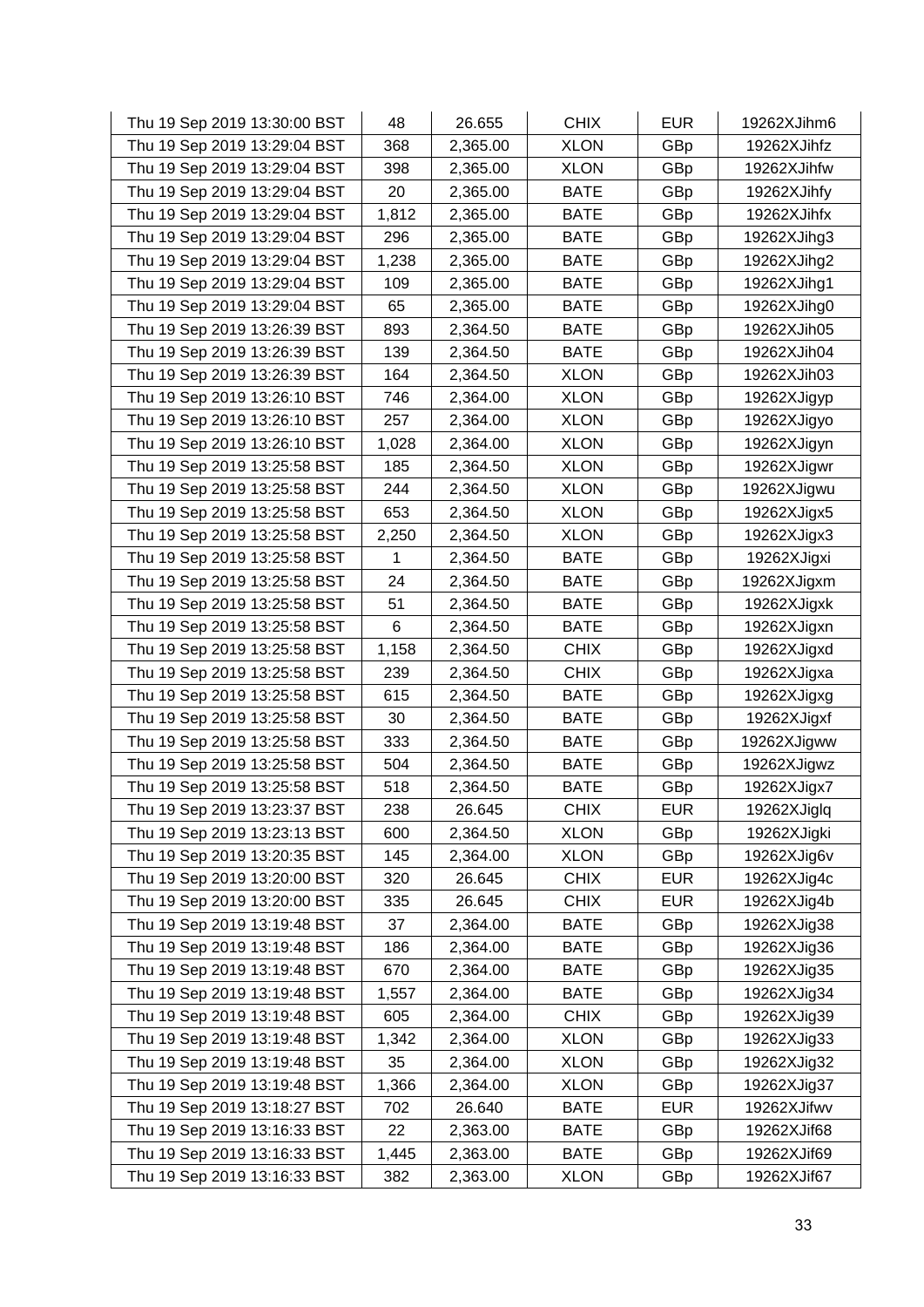| Thu 19 Sep 2019 13:16:33 BST | 77    | 2,363.00 | <b>XLON</b> | GBp        | 19262XJif66 |
|------------------------------|-------|----------|-------------|------------|-------------|
| Thu 19 Sep 2019 13:16:00 BST | 474   | 26.630   | <b>BATE</b> | <b>EUR</b> | 19262XJif45 |
| Thu 19 Sep 2019 13:16:00 BST | 753   | 26.630   | <b>BATE</b> | <b>EUR</b> | 19262XJif44 |
| Thu 19 Sep 2019 13:14:34 BST | 234   | 2,362.50 | <b>CHIX</b> | GBp        | 19262XJif03 |
| Thu 19 Sep 2019 13:14:34 BST | 880   | 2,362.50 | <b>XLON</b> | GBp        | 19262XJif02 |
| Thu 19 Sep 2019 13:14:09 BST | 206   | 2,363.00 | <b>BATE</b> | GBp        | 19262XJiexx |
| Thu 19 Sep 2019 13:14:09 BST | 805   | 2,363.00 | <b>BATE</b> | GBp        | 19262XJiey3 |
| Thu 19 Sep 2019 13:14:09 BST | 276   | 2,363.00 | <b>XLON</b> | GBp        | 19262XJiey1 |
| Thu 19 Sep 2019 13:14:04 BST | 102   | 26.630   | <b>BATE</b> | <b>EUR</b> | 19262XJiexb |
| Thu 19 Sep 2019 13:12:58 BST | 313   | 2,363.50 | <b>XLON</b> | GBp        | 19262XJieup |
| Thu 19 Sep 2019 13:12:58 BST | 725   | 2,363.50 | <b>XLON</b> | GBp        | 19262XJieuo |
| Thu 19 Sep 2019 13:12:58 BST | 174   | 2,363.50 | <b>XLON</b> | GBp        | 19262XJieun |
| Thu 19 Sep 2019 13:12:22 BST | 248   | 2,364.00 | <b>CHIX</b> | GBp        | 19262XJieor |
| Thu 19 Sep 2019 13:12:22 BST | 173   | 2,364.00 | <b>XLON</b> | GBp        | 19262XJieoq |
| Thu 19 Sep 2019 13:12:22 BST | 102   | 2,364.00 | <b>XLON</b> | GBp        | 19262XJieop |
| Thu 19 Sep 2019 13:09:17 BST | 27    | 2,361.50 | <b>XLON</b> | GBp        | 19262XJieev |
| Thu 19 Sep 2019 13:09:17 BST | 1,919 | 2,361.50 | <b>XLON</b> | GBp        | 19262XJieeu |
| Thu 19 Sep 2019 13:08:46 BST | 100   | 2,362.50 | <b>BATE</b> | GBp        | 19262XJieds |
| Thu 19 Sep 2019 13:08:46 BST | 340   | 2,362.50 | <b>BATE</b> | GBp        | 19262XJiedq |
| Thu 19 Sep 2019 13:08:46 BST | 2,022 | 2,362.50 | <b>BATE</b> | GBp        | 19262XJiedn |
| Thu 19 Sep 2019 13:08:46 BST | 594   | 2,362.50 | <b>CHIX</b> | GBp        | 19262XJiedw |
| Thu 19 Sep 2019 13:08:46 BST | 409   | 2,362.50 | <b>CHIX</b> | GBp        | 19262XJiedv |
| Thu 19 Sep 2019 13:08:46 BST | 206   | 2,362.50 | <b>CHIX</b> | GBp        | 19262XJiedu |
| Thu 19 Sep 2019 13:08:46 BST | 14    | 2,362.50 | <b>CHIX</b> | GBp        | 19262XJiedt |
| Thu 19 Sep 2019 13:08:46 BST | 222   | 2,362.50 | <b>CHIX</b> | GBp        | 19262XJiedr |
| Thu 19 Sep 2019 13:08:46 BST | 1,375 | 2,362.50 | <b>XLON</b> | GBp        | 19262XJiedp |
| Thu 19 Sep 2019 13:08:46 BST | 508   | 2,362.50 | <b>XLON</b> | GBp        | 19262XJiedo |
| Thu 19 Sep 2019 13:08:46 BST | 2,094 | 2,362.50 | <b>XLON</b> | GBp        | 19262XJiedm |
| Thu 19 Sep 2019 13:08:46 BST | 290   | 2,362.50 | <b>XLON</b> | GBp        | 19262XJiedl |
| Thu 19 Sep 2019 13:08:42 BST | 1,570 | 2,363.00 | <b>BATE</b> | GBp        | 19262XJiedf |
| Thu 19 Sep 2019 13:08:42 BST | 51    | 26.610   | <b>CHIX</b> | <b>EUR</b> | 19262XJiedg |
| Thu 19 Sep 2019 13:08:42 BST | 536   | 26.610   | <b>CHIX</b> | <b>EUR</b> | 19262XJiedi |
| Thu 19 Sep 2019 13:08:42 BST | 1     | 26.610   | <b>CHIX</b> | <b>EUR</b> | 19262XJiedh |
| Thu 19 Sep 2019 13:06:41 BST | 821   | 2,363.00 | <b>CHIX</b> | GBp        | 19262XJie7r |
| Thu 19 Sep 2019 13:06:41 BST | 872   | 2,363.00 | <b>BATE</b> | GBp        | 19262XJie7q |
| Thu 19 Sep 2019 13:06:41 BST | 1,702 | 2,363.00 | <b>XLON</b> | GBp        | 19262XJie7p |
| Thu 19 Sep 2019 13:04:09 BST | 23    | 2,361.00 | <b>XLON</b> | GBp        | 19262XJidze |
| Thu 19 Sep 2019 13:03:45 BST | 639   | 2,361.00 | <b>XLON</b> | GBp        | 19262XJidxa |
| Thu 19 Sep 2019 13:03:45 BST | 361   | 2,361.00 | <b>XLON</b> | GBp        | 19262XJidx9 |
| Thu 19 Sep 2019 13:03:01 BST | 1,360 | 2,361.50 | <b>BATE</b> | GBp        | 19262XJidul |
| Thu 19 Sep 2019 13:03:01 BST | 50    | 2,361.50 | <b>BATE</b> | GBp        | 19262XJiduk |
| Thu 19 Sep 2019 13:03:01 BST | 176   | 2,361.50 | <b>BATE</b> | GBp        | 19262XJiduj |
| Thu 19 Sep 2019 13:03:01 BST | 106   | 2,361.50 | <b>CHIX</b> | GBp        | 19262XJidui |
| Thu 19 Sep 2019 13:03:01 BST | 140   | 2,361.50 | <b>CHIX</b> | GBp        | 19262XJidug |
| Thu 19 Sep 2019 13:03:01 BST | 182   | 2,361.50 | <b>BATE</b> | GBp        | 19262XJiduh |
| Thu 19 Sep 2019 13:03:01 BST | 243   | 2,361.50 | <b>XLON</b> | GBp        | 19262XJidum |
| Thu 19 Sep 2019 13:03:01 BST | 317   | 2,361.50 | <b>XLON</b> | GBp        | 19262XJidue |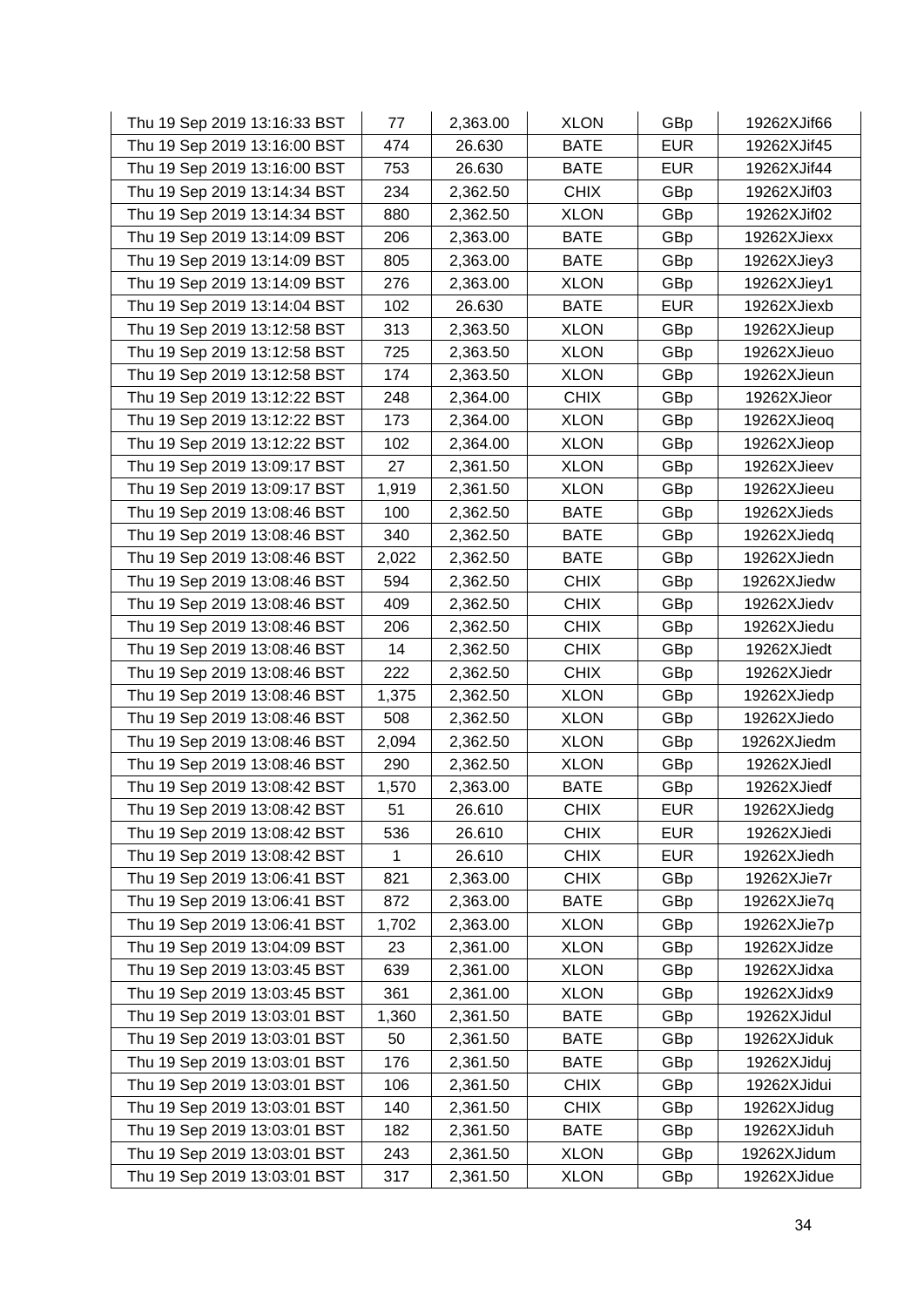| Thu 19 Sep 2019 13:03:01 BST | 233            | 2,361.50 | <b>XLON</b> | GBp        | 19262XJiduf |
|------------------------------|----------------|----------|-------------|------------|-------------|
| Thu 19 Sep 2019 13:02:02 BST | 192            | 2,362.00 | <b>XLON</b> | GBp        | 19262XJidru |
| Thu 19 Sep 2019 13:02:02 BST | $\overline{2}$ | 2,362.00 | <b>XLON</b> | GBp        | 19262XJidrw |
| Thu 19 Sep 2019 12:59:37 BST | 311            | 2,361.00 | <b>XLON</b> | GBp        | 19262XJidl1 |
| Thu 19 Sep 2019 12:59:05 BST | 34             | 2,361.50 | <b>XLON</b> | GBp        | 19262XJidcg |
| Thu 19 Sep 2019 12:59:05 BST | 934            | 2,361.50 | <b>XLON</b> | GBp        | 19262XJidcd |
| Thu 19 Sep 2019 12:59:05 BST | 114            | 2,361.50 | <b>XLON</b> | GBp        | 19262XJidca |
| Thu 19 Sep 2019 12:59:05 BST | 495            | 2,361.50 | <b>BATE</b> | GBp        | 19262XJidce |
| Thu 19 Sep 2019 12:59:05 BST | 244            | 2,361.50 | <b>BATE</b> | GBp        | 19262XJidch |
| Thu 19 Sep 2019 12:59:05 BST | 327            | 2,361.50 | <b>CHIX</b> | GBp        | 19262XJidcj |
| Thu 19 Sep 2019 12:59:05 BST | 300            | 2,361.50 | <b>BATE</b> | GBp        | 19262XJidcb |
| Thu 19 Sep 2019 12:57:00 BST | 212            | 26.610   | <b>CHIX</b> | <b>EUR</b> | 19262XJid0s |
| Thu 19 Sep 2019 12:57:00 BST | 236            | 26.610   | <b>CHIX</b> | <b>EUR</b> | 19262XJid0r |
| Thu 19 Sep 2019 12:57:00 BST | 212            | 26.610   | <b>CHIX</b> | <b>EUR</b> | 19262XJid0q |
| Thu 19 Sep 2019 12:56:48 BST | 158            | 2,362.50 | <b>BATE</b> | GBp        | 19262XJiczz |
| Thu 19 Sep 2019 12:56:48 BST | 500            | 2,362.50 | <b>BATE</b> | GBp        | 19262XJiczy |
| Thu 19 Sep 2019 12:56:48 BST | 111            | 2,362.50 | <b>BATE</b> | GBp        | 19262XJiczv |
| Thu 19 Sep 2019 12:56:48 BST | 252            | 2,362.50 | <b>BATE</b> | GBp        | 19262XJiczx |
| Thu 19 Sep 2019 12:56:48 BST | 21             | 2,362.50 | <b>BATE</b> | GBp        | 19262XJiczu |
| Thu 19 Sep 2019 12:56:48 BST | 82             | 2,362.50 | <b>XLON</b> | GBp        | 19262XJiczw |
| Thu 19 Sep 2019 12:56:48 BST | 249            | 2,362.50 | <b>XLON</b> | GBp        | 19262XJiczr |
| Thu 19 Sep 2019 12:56:48 BST | 42             | 2,362.50 | <b>XLON</b> | GBp        | 19262XJiczo |
| Thu 19 Sep 2019 12:56:48 BST | 70             | 2,362.50 | <b>BATE</b> | GBp        | 19262XJiczt |
| Thu 19 Sep 2019 12:56:48 BST | 35             | 2,362.50 | <b>CHIX</b> | GBp        | 19262XJiczp |
| Thu 19 Sep 2019 12:56:48 BST | 317            | 2,362.50 | <b>BATE</b> | GBp        | 19262XJiczs |
| Thu 19 Sep 2019 12:56:48 BST | 21             | 2,362.50 | <b>BATE</b> | GBp        | 19262XJiczq |
| Thu 19 Sep 2019 12:55:39 BST | 343            | 2,363.50 | <b>BATE</b> | GBp        | 19262XJicv6 |
| Thu 19 Sep 2019 12:55:39 BST | 247            | 2,363.50 | <b>BATE</b> | GBp        | 19262XJicv4 |
| Thu 19 Sep 2019 12:55:39 BST | 247            | 2,363.50 | <b>CHIX</b> | GBp        | 19262XJicv5 |
| Thu 19 Sep 2019 12:55:39 BST | 1,751          | 2,363.50 | <b>XLON</b> | GBp        | 19262XJicv3 |
| Thu 19 Sep 2019 12:55:27 BST | 253            | 2,364.00 | <b>XLON</b> | GBp        | 19262XJictv |
| Thu 19 Sep 2019 12:55:27 BST | 587            | 2,364.00 | <b>XLON</b> | GBp        | 19262XJictu |
| Thu 19 Sep 2019 12:55:27 BST | 27             | 2,364.00 | <b>XLON</b> | GBp        | 19262XJictt |
| Thu 19 Sep 2019 12:54:19 BST | 600            | 26.610   | <b>CHIX</b> | <b>EUR</b> | 19262XJicqe |
| Thu 19 Sep 2019 12:54:19 BST | 269            | 26.610   | <b>BATE</b> | <b>EUR</b> | 19262XJicqf |
| Thu 19 Sep 2019 12:54:19 BST | 425            | 26.610   | <b>BATE</b> | <b>EUR</b> | 19262XJicqd |
| Thu 19 Sep 2019 12:52:17 BST | 299            | 2,362.50 | <b>XLON</b> | GBp        | 19262XJickt |
| Thu 19 Sep 2019 12:52:17 BST | 317            | 2,362.50 | <b>XLON</b> | GBp        | 19262XJicks |
| Thu 19 Sep 2019 12:52:17 BST | 287            | 2,362.50 | <b>XLON</b> | GBp        | 19262XJickr |
| Thu 19 Sep 2019 12:52:17 BST | 456            | 2,362.50 | <b>XLON</b> | GBp        | 19262XJickq |
| Thu 19 Sep 2019 12:51:49 BST | 520            | 2,363.50 | <b>XLON</b> | GBp        | 19262XJicjk |
| Thu 19 Sep 2019 12:51:49 BST | 111            | 2,363.50 | <b>XLON</b> | GBp        | 19262XJicjj |
| Thu 19 Sep 2019 12:51:49 BST | 520            | 2,363.50 | <b>XLON</b> | GBp        | 19262XJicji |
| Thu 19 Sep 2019 12:51:27 BST | 193            | 2,364.00 | <b>CHIX</b> | GBp        | 19262XJicj1 |
| Thu 19 Sep 2019 12:51:27 BST | 47             | 2,364.00 | <b>CHIX</b> | GBp        | 19262XJicj0 |
| Thu 19 Sep 2019 12:51:27 BST | 40             | 2,364.00 | <b>BATE</b> | GBp        | 19262XJiciz |
| Thu 19 Sep 2019 12:51:27 BST | 200            | 2,364.00 | <b>BATE</b> | <b>GBp</b> | 19262XJiciy |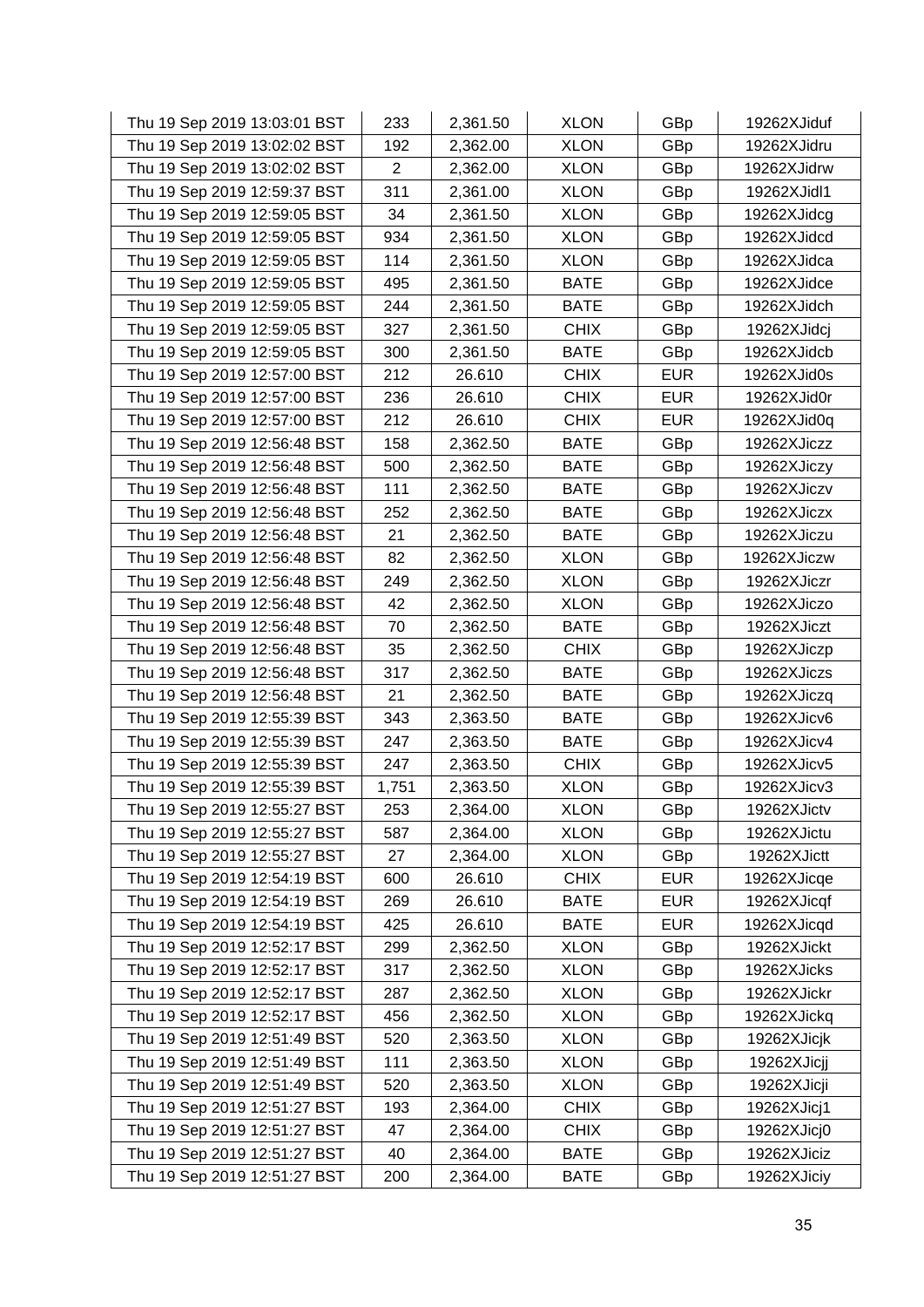| Thu 19 Sep 2019 12:51:27 BST | 163   | 2,364.00 | <b>BATE</b> | GBp        | 19262XJicix |
|------------------------------|-------|----------|-------------|------------|-------------|
| Thu 19 Sep 2019 12:51:27 BST | 250   | 2,364.00 | <b>CHIX</b> | GBp        | 19262XJiciv |
| Thu 19 Sep 2019 12:51:27 BST | 153   | 2,364.00 | <b>CHIX</b> | GBp        | 19262XJiciw |
| Thu 19 Sep 2019 12:51:27 BST | 240   | 2,364.00 | <b>BATE</b> | GBp        | 19262XJiciu |
| Thu 19 Sep 2019 12:51:27 BST | 163   | 2,364.00 | <b>BATE</b> | GBp        | 19262XJicis |
| Thu 19 Sep 2019 12:51:27 BST | 500   | 2,364.00 | <b>XLON</b> | GBp        | 19262XJicir |
| Thu 19 Sep 2019 12:51:27 BST | 204   | 2,364.00 | <b>XLON</b> | GBp        | 19262XJicip |
| Thu 19 Sep 2019 12:51:27 BST | 105   | 2,364.00 | <b>XLON</b> | GBp        | 19262XJicit |
| Thu 19 Sep 2019 12:51:27 BST | 296   | 2,364.00 | <b>XLON</b> | GBp        | 19262XJiciq |
| Thu 19 Sep 2019 12:51:27 BST | 132   | 2,364.00 | <b>CHIX</b> | GBp        | 19262XJicij |
| Thu 19 Sep 2019 12:51:27 BST | 82    | 2,364.00 | <b>CHIX</b> | GBp        | 19262XJicin |
| Thu 19 Sep 2019 12:51:27 BST | 394   | 2,364.00 | <b>BATE</b> | GBp        | 19262XJicim |
| Thu 19 Sep 2019 12:51:27 BST | 520   | 2,364.00 | <b>BATE</b> | GBp        | 19262XJicio |
| Thu 19 Sep 2019 12:51:27 BST | 632   | 2,364.00 | <b>XLON</b> | GBp        | 19262XJicil |
| Thu 19 Sep 2019 12:51:27 BST | 156   | 2,364.00 | <b>XLON</b> | GBp        | 19262XJicik |
| Thu 19 Sep 2019 12:50:14 BST | 500   | 26.610   | <b>BATE</b> | <b>EUR</b> | 19262XJicdp |
| Thu 19 Sep 2019 12:50:14 BST | 75    | 26.610   | <b>BATE</b> | <b>EUR</b> | 19262XJicdo |
| Thu 19 Sep 2019 12:50:14 BST | 302   | 26.610   | <b>BATE</b> | <b>EUR</b> | 19262XJicdn |
| Thu 19 Sep 2019 12:50:14 BST | 339   | 26.610   | <b>BATE</b> | <b>EUR</b> | 19262XJicdm |
| Thu 19 Sep 2019 12:49:39 BST | 944   | 2,364.00 | <b>BATE</b> | GBp        | 19262XJicb2 |
| Thu 19 Sep 2019 12:49:39 BST | 172   | 2,364.00 | <b>BATE</b> | GBp        | 19262XJicb4 |
| Thu 19 Sep 2019 12:49:39 BST | 308   | 2,364.00 | <b>CHIX</b> | GBp        | 19262XJicb3 |
| Thu 19 Sep 2019 12:49:39 BST | 818   | 2,364.00 | <b>XLON</b> | GBp        | 19262XJicb1 |
| Thu 19 Sep 2019 12:49:39 BST | 327   | 2,364.00 | <b>XLON</b> | GBp        | 19262XJicb0 |
| Thu 19 Sep 2019 12:48:48 BST | 10    | 2,364.50 | <b>XLON</b> | GBp        | 19262XJic6v |
| Thu 19 Sep 2019 12:48:48 BST | 1,378 | 2,364.50 | <b>XLON</b> | GBp        | 19262XJic6x |
| Thu 19 Sep 2019 12:48:48 BST | 25    | 2,364.50 | <b>XLON</b> | GBp        | 19262XJic6t |
| Thu 19 Sep 2019 12:48:02 BST | 190   | 2,365.00 | <b>CHIX</b> | GBp        | 19262XJic4i |
| Thu 19 Sep 2019 12:48:02 BST | 94    | 2,365.00 | <b>CHIX</b> | GBp        | 19262XJic4g |
| Thu 19 Sep 2019 12:48:02 BST | 436   | 2,365.00 | <b>BATE</b> | GBp        | 19262XJic4h |
| Thu 19 Sep 2019 12:48:02 BST | 1,946 | 2,365.00 | <b>BATE</b> | GBp        | 19262XJic4f |
| Thu 19 Sep 2019 12:48:02 BST | 916   | 2,365.00 | <b>BATE</b> | GBp        | 19262XJic4j |
| Thu 19 Sep 2019 12:48:02 BST | 343   | 2,365.00 | <b>CHIX</b> | GBp        | 19262XJic4e |
| Thu 19 Sep 2019 12:48:02 BST | 96    | 2,365.00 | <b>XLON</b> | GBp        | 19262XJic4d |
| Thu 19 Sep 2019 12:48:02 BST | 437   | 2,365.00 | <b>XLON</b> | GBp        | 19262XJic4b |
| Thu 19 Sep 2019 12:48:02 BST | 908   | 2,365.00 | <b>XLON</b> | GBp        | 19262XJic4c |
| Thu 19 Sep 2019 12:44:05 BST | 416   | 2,364.00 | <b>BATE</b> | GBp        | 19262XJibky |
| Thu 19 Sep 2019 12:44:05 BST | 416   | 2,364.00 | <b>CHIX</b> | GBp        | 19262XJibkx |
| Thu 19 Sep 2019 12:44:05 BST | 18    | 2,364.00 | <b>XLON</b> | GBp        | 19262XJibkw |
| Thu 19 Sep 2019 12:44:05 BST | 322   | 2,364.00 | <b>XLON</b> | GBp        | 19262XJibkv |
| Thu 19 Sep 2019 12:42:56 BST | 78    | 2,363.50 | <b>BATE</b> | GBp        | 19262XJibgs |
| Thu 19 Sep 2019 12:42:55 BST | 133   | 2,363.50 | <b>BATE</b> | GBp        | 19262XJibgr |
| Thu 19 Sep 2019 12:40:37 BST | 286   | 2,364.00 | <b>BATE</b> | GBp        | 19262XJib86 |
| Thu 19 Sep 2019 12:40:37 BST | 3,119 | 2,364.00 | <b>XLON</b> | GBp        | 19262XJib85 |
| Thu 19 Sep 2019 12:40:06 BST | 240   | 2,365.00 | <b>XLON</b> | GBp        | 19262XJib5d |
| Thu 19 Sep 2019 12:40:06 BST | 361   | 2,365.00 | <b>XLON</b> | GBp        | 19262XJib5c |
| Thu 19 Sep 2019 12:40:03 BST | 181   | 2,365.50 | <b>CHIX</b> | <b>GBp</b> | 19262XJib4p |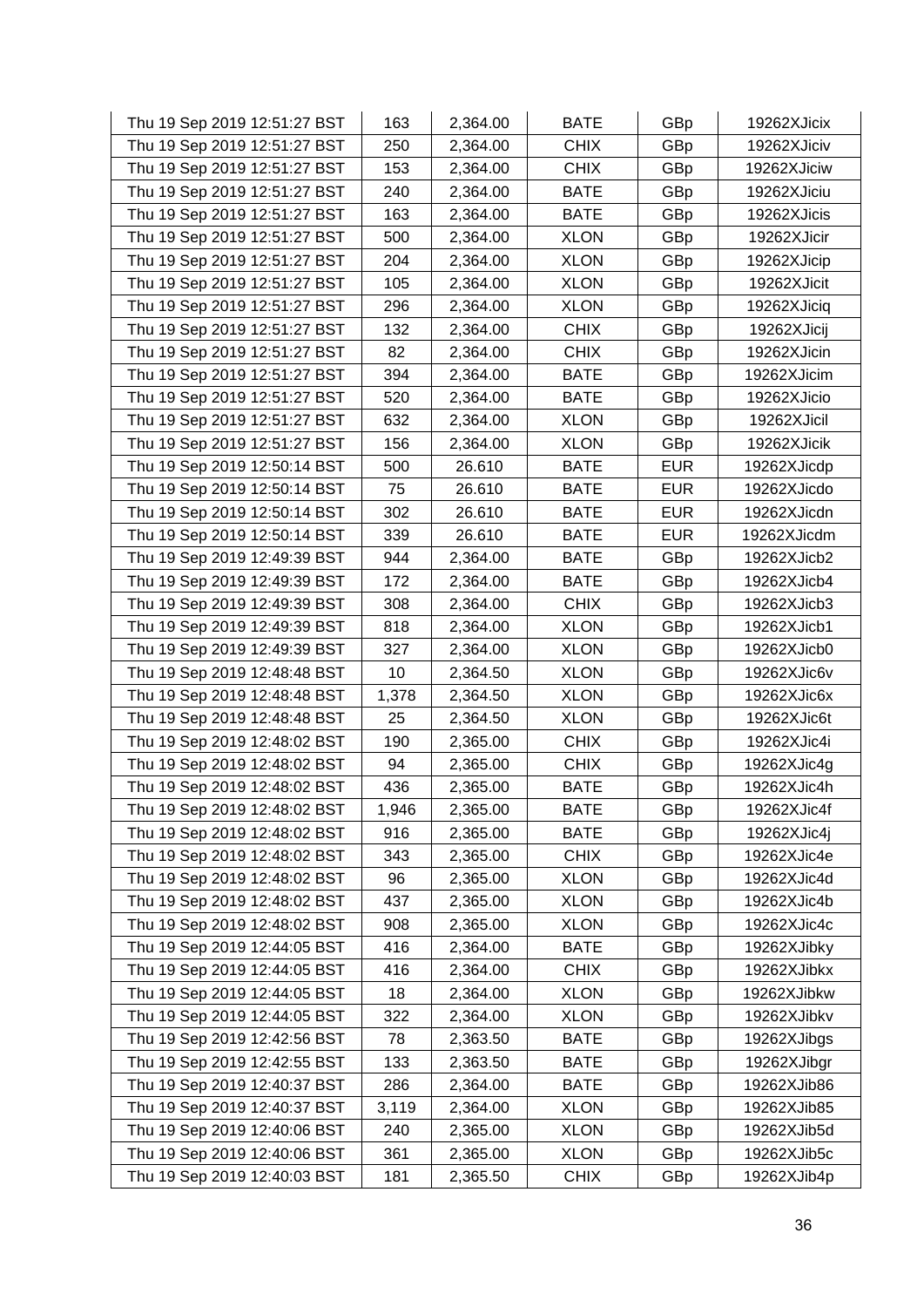| Thu 19 Sep 2019 12:40:03 BST | 493         | 2,365.50 | <b>CHIX</b> | GBp        | 19262XJib4s |
|------------------------------|-------------|----------|-------------|------------|-------------|
| Thu 19 Sep 2019 12:40:03 BST | 964         | 2,365.50 | <b>BATE</b> | GBp        | 19262XJib4r |
| Thu 19 Sep 2019 12:40:03 BST | 602         | 2,365.50 | <b>BATE</b> | GBp        | 19262XJib4q |
| Thu 19 Sep 2019 12:40:03 BST | 378         | 2,365.50 | <b>BATE</b> | GBp        | 19262XJib4o |
| Thu 19 Sep 2019 12:40:03 BST | 800         | 2,365.50 | <b>BATE</b> | GBp        | 19262XJib4n |
| Thu 19 Sep 2019 12:40:03 BST | 16          | 2,365.50 | <b>XLON</b> | GBp        | 19262XJib4m |
| Thu 19 Sep 2019 12:40:00 BST | 413         | 2,365.50 | <b>BATE</b> | GBp        | 19262XJib4g |
| Thu 19 Sep 2019 12:40:00 BST | 937         | 2,365.50 | <b>XLON</b> | GBp        | 19262XJib4h |
| Thu 19 Sep 2019 12:39:28 BST | 59          | 2,365.50 | <b>BATE</b> | GBp        | 19262XJib2z |
| Thu 19 Sep 2019 12:38:23 BST | 72          | 2,365.50 | <b>XLON</b> | GBp        | 19262XJiazp |
| Thu 19 Sep 2019 12:37:08 BST | $\mathbf 1$ | 2,366.00 | <b>BATE</b> | GBp        | 19262XJiauy |
| Thu 19 Sep 2019 12:37:08 BST | 429         | 2,366.00 | <b>BATE</b> | GBp        | 19262XJiauw |
| Thu 19 Sep 2019 12:37:08 BST | 900         | 2,366.00 | <b>XLON</b> | GBp        | 19262XJiaux |
| Thu 19 Sep 2019 12:35:31 BST | 121         | 2,367.00 | <b>XLON</b> | GBp        | 19262XJiaqd |
| Thu 19 Sep 2019 12:35:31 BST | 125         | 2,367.00 | <b>XLON</b> | GBp        | 19262XJiaqc |
| Thu 19 Sep 2019 12:35:31 BST | 165         | 2,367.00 | <b>XLON</b> | GBp        | 19262XJiaqb |
| Thu 19 Sep 2019 12:35:31 BST | 600         | 2,367.00 | <b>XLON</b> | GBp        | 19262XJiaqa |
| Thu 19 Sep 2019 12:33:48 BST | 678         | 2,367.50 | <b>BATE</b> | GBp        | 19262XJiaku |
| Thu 19 Sep 2019 12:33:48 BST | 416         | 2,367.50 | <b>XLON</b> | GBp        | 19262XJiaky |
| Thu 19 Sep 2019 12:33:48 BST | 947         | 2,367.50 | <b>XLON</b> | GBp        | 19262XJiakw |
| Thu 19 Sep 2019 12:33:18 BST | 765         | 2,368.50 | <b>XLON</b> | GBp        | 19262XJiai6 |
| Thu 19 Sep 2019 12:33:18 BST | 684         | 2,368.50 | <b>XLON</b> | GBp        | 19262XJiai4 |
| Thu 19 Sep 2019 12:33:18 BST | 1,342       | 2,368.50 | <b>XLON</b> | GBp        | 19262XJiai5 |
| Thu 19 Sep 2019 12:33:18 BST | 547         | 2,368.50 | <b>XLON</b> | GBp        | 19262XJiai3 |
| Thu 19 Sep 2019 12:33:18 BST | 77          | 2,368.50 | <b>XLON</b> | GBp        | 19262XJiai2 |
| Thu 19 Sep 2019 12:33:15 BST | 1,146       | 2,368.50 | <b>CHIX</b> | GBp        | 19262XJiahx |
| Thu 19 Sep 2019 12:33:15 BST | 1,004       | 2,368.50 | <b>BATE</b> | GBp        | 19262XJiahw |
| Thu 19 Sep 2019 12:31:45 BST | 1,538       | 2,367.50 | <b>XLON</b> | GBp        | 19262XJiact |
| Thu 19 Sep 2019 12:31:45 BST | 57          | 2,367.50 | <b>XLON</b> | GBp        | 19262XJiacr |
| Thu 19 Sep 2019 12:31:45 BST | 620         | 2,367.50 | <b>XLON</b> | GBp        | 19262XJiacp |
| Thu 19 Sep 2019 12:31:45 BST | 248         | 2,367.50 | <b>CHIX</b> | GBp        | 19262XJiacq |
| Thu 19 Sep 2019 12:31:45 BST | 763         | 2,367.50 | <b>BATE</b> | GBp        | 19262XJiacs |
| Thu 19 Sep 2019 12:31:01 BST | 550         | 26.635   | <b>CHIX</b> | <b>EUR</b> | 19262XJiaat |
| Thu 19 Sep 2019 12:31:00 BST | 107         | 26.635   | <b>CHIX</b> | <b>EUR</b> | 19262XJiaan |
| Thu 19 Sep 2019 12:28:42 BST | 72          | 26.625   | <b>BATE</b> | <b>EUR</b> | 19262XJia3n |
| Thu 19 Sep 2019 12:28:42 BST | 163         | 26.625   | <b>BATE</b> | <b>EUR</b> | 19262XJia3m |
| Thu 19 Sep 2019 12:28:02 BST | 450         | 26.630   | <b>BATE</b> | <b>EUR</b> | 19262XJia11 |
| Thu 19 Sep 2019 12:27:54 BST | 298         | 2,367.00 | <b>XLON</b> | GBp        | 19262XJi9zt |
| Thu 19 Sep 2019 12:27:54 BST | 306         | 2,367.00 | <b>XLON</b> | GBp        | 19262XJi9zr |
| Thu 19 Sep 2019 12:27:54 BST | 605         | 2,367.00 | <b>BATE</b> | GBp        | 19262XJi9zs |
| Thu 19 Sep 2019 12:27:53 BST | 2,362       | 2,367.50 | <b>BATE</b> | GBp        | 19262XJi9zm |
| Thu 19 Sep 2019 12:27:53 BST | 1,347       | 2,367.50 | <b>BATE</b> | GBp        | 19262XJi9zn |
| Thu 19 Sep 2019 12:27:00 BST | 363         | 26.635   | <b>CHIX</b> | <b>EUR</b> | 19262XJi9u4 |
| Thu 19 Sep 2019 12:27:00 BST | 420         | 26.635   | <b>CHIX</b> | <b>EUR</b> | 19262XJi9u3 |
| Thu 19 Sep 2019 12:27:00 BST | 72          | 26.635   | <b>CHIX</b> | <b>EUR</b> | 19262XJi9u2 |
| Thu 19 Sep 2019 12:27:00 BST | 72          | 26.635   | <b>CHIX</b> | <b>EUR</b> | 19262XJi9u1 |
| Thu 19 Sep 2019 12:26:47 BST | 829         | 2,367.00 | <b>XLON</b> | GBp        | 19262XJi9ta |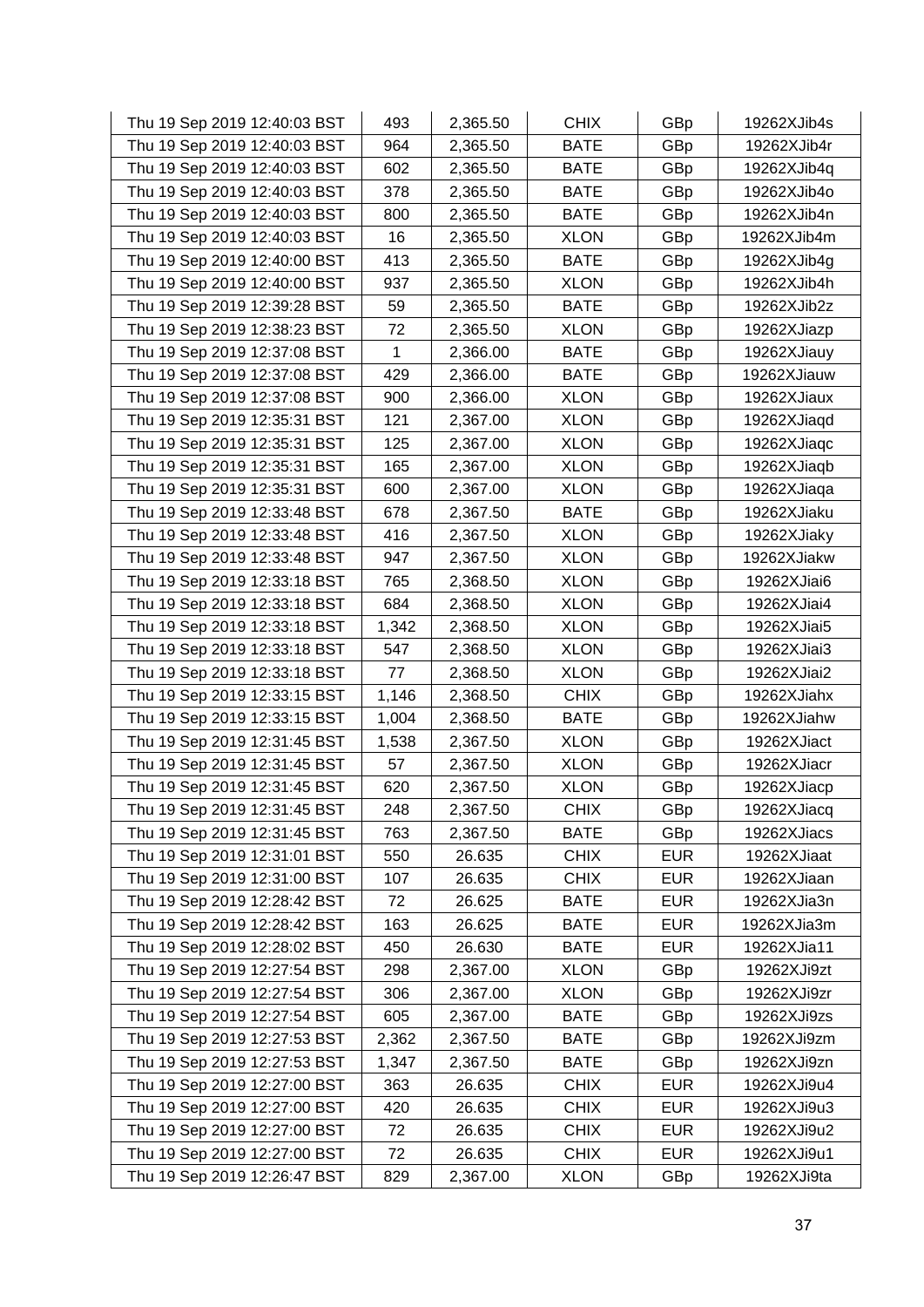| Thu 19 Sep 2019 12:26:47 BST | 639   | 2,367.00 | <b>XLON</b> | GBp        | 19262XJi9t8 |
|------------------------------|-------|----------|-------------|------------|-------------|
| Thu 19 Sep 2019 12:26:47 BST | 300   | 2,367.00 | <b>BATE</b> | GBp        | 19262XJi9t6 |
| Thu 19 Sep 2019 12:26:47 BST | 278   | 2,367.00 | <b>XLON</b> | GBp        | 19262XJi9t7 |
| Thu 19 Sep 2019 12:26:47 BST | 500   | 2,367.00 | <b>BATE</b> | GBp        | 19262XJi9t4 |
| Thu 19 Sep 2019 12:26:47 BST | 322   | 2,367.00 | <b>XLON</b> | GBp        | 19262XJi9sy |
| Thu 19 Sep 2019 12:26:47 BST | 20    | 2,367.00 | <b>XLON</b> | GBp        | 19262XJi9t3 |
| Thu 19 Sep 2019 12:26:47 BST | 672   | 2,367.00 | <b>XLON</b> | GBp        | 19262XJi9t5 |
| Thu 19 Sep 2019 12:26:47 BST | 656   | 2,367.00 | <b>XLON</b> | GBp        | 19262XJi9t1 |
| Thu 19 Sep 2019 12:26:47 BST | 367   | 2,367.00 | <b>CHIX</b> | GBp        | 19262XJi9t9 |
| Thu 19 Sep 2019 12:26:47 BST | 81    | 2,367.00 | <b>BATE</b> | GBp        | 19262XJi9t2 |
| Thu 19 Sep 2019 12:26:47 BST | 65    | 2,367.00 | <b>BATE</b> | GBp        | 19262XJi9t0 |
| Thu 19 Sep 2019 12:26:47 BST | 85    | 2,367.00 | XLON        | GBp        | 19262XJi9sx |
| Thu 19 Sep 2019 12:26:24 BST | 244   | 2,367.50 | <b>BATE</b> | GBp        | 19262XJi9rx |
| Thu 19 Sep 2019 12:26:24 BST | 282   | 2,367.50 | <b>BATE</b> | GBp        | 19262XJi9ry |
| Thu 19 Sep 2019 12:24:05 BST | 74    | 26.615   | <b>BATE</b> | <b>EUR</b> | 19262XJi9mm |
| Thu 19 Sep 2019 12:24:05 BST | 345   | 26.615   | <b>BATE</b> | <b>EUR</b> | 19262XJi9ml |
| Thu 19 Sep 2019 12:24:00 BST | 66    | 26.620   | <b>BATE</b> | <b>EUR</b> | 19262XJi9m9 |
| Thu 19 Sep 2019 12:24:00 BST | 718   | 26.620   | <b>BATE</b> | <b>EUR</b> | 19262XJi9m8 |
| Thu 19 Sep 2019 12:23:26 BST | 246   | 2,365.00 | <b>CHIX</b> | GBp        | 19262XJi9js |
| Thu 19 Sep 2019 12:23:26 BST | 253   | 2,365.00 | <b>XLON</b> | GBp        | 19262XJi9jr |
| Thu 19 Sep 2019 12:22:14 BST | 206   | 26.610   | <b>CHIX</b> | <b>EUR</b> | 19262XJi9eu |
| Thu 19 Sep 2019 12:21:05 BST | 180   | 2,365.00 | <b>XLON</b> | GBp        | 19262XJi9b5 |
| Thu 19 Sep 2019 12:20:23 BST | 246   | 2,365.50 | <b>CHIX</b> | GBp        | 19262XJi98n |
| Thu 19 Sep 2019 12:20:23 BST | 1,216 | 2,365.50 | <b>CHIX</b> | GBp        | 19262XJi98o |
| Thu 19 Sep 2019 12:20:23 BST | 236   | 2,365.50 | <b>CHIX</b> | GBp        | 19262XJi98m |
| Thu 19 Sep 2019 12:20:23 BST | 1,295 | 2,365.50 | <b>BATE</b> | GBp        | 19262XJi98I |
| Thu 19 Sep 2019 12:20:23 BST | 414   | 2,365.50 | <b>XLON</b> | GBp        | 19262XJi98k |
| Thu 19 Sep 2019 12:20:09 BST | 375   | 2,365.50 | <b>XLON</b> | GBp        | 19262XJi96t |
| Thu 19 Sep 2019 12:20:09 BST | 2,112 | 2,365.50 | <b>XLON</b> | GBp        | 19262XJi96r |
| Thu 19 Sep 2019 12:20:09 BST | 1,069 | 2,365.50 | <b>XLON</b> | GBp        | 19262XJi96s |
| Thu 19 Sep 2019 12:12:46 BST | 2,433 | 2,362.00 | <b>BATE</b> | GBp        | 19262XJi8h3 |
| Thu 19 Sep 2019 12:12:46 BST | 1,250 | 2,362.00 | <b>BATE</b> | GBp        | 19262XJi8h6 |
| Thu 19 Sep 2019 12:12:46 BST | 534   | 2,362.00 | <b>XLON</b> | GBp        | 19262XJi8h1 |
| Thu 19 Sep 2019 12:10:01 BST | 66    | 2,360.50 | <b>BATE</b> | GBp        | 19262XJi89i |
| Thu 19 Sep 2019 12:10:01 BST | 18    | 2,360.50 | <b>BATE</b> | GBp        | 19262XJi89h |
| Thu 19 Sep 2019 12:10:01 BST | 1     | 2,360.50 | <b>BATE</b> | GBp        | 19262XJi89g |
| Thu 19 Sep 2019 12:10:01 BST | 30    | 2,360.50 | <b>BATE</b> | GBp        | 19262XJi89e |
| Thu 19 Sep 2019 12:10:01 BST | 259   | 2,360.50 | <b>BATE</b> | GBp        | 19262XJi89d |
| Thu 19 Sep 2019 12:10:01 BST | 12    | 2,360.50 | <b>BATE</b> | GBp        | 19262XJi899 |
| Thu 19 Sep 2019 12:10:01 BST | 275   | 2,360.50 | <b>BATE</b> | GBp        | 19262XJi897 |
| Thu 19 Sep 2019 12:10:01 BST | 226   | 2,360.50 | <b>CHIX</b> | GBp        | 19262XJi89b |
| Thu 19 Sep 2019 12:10:01 BST | 67    | 2,360.50 | <b>CHIX</b> | GBp        | 19262XJi89c |
| Thu 19 Sep 2019 12:10:01 BST | 408   | 2,360.50 | <b>CHIX</b> | GBp        | 19262XJi89a |
| Thu 19 Sep 2019 12:10:01 BST | 490   | 2,360.50 | <b>XLON</b> | GBp        | 19262XJi895 |
| Thu 19 Sep 2019 12:10:01 BST | 2,950 | 2,360.50 | <b>XLON</b> | GBp        | 19262XJi898 |
| Thu 19 Sep 2019 12:10:01 BST | 551   | 2,360.50 | <b>XLON</b> | GBp        | 19262XJi893 |
| Thu 19 Sep 2019 12:09:05 BST | 600   | 26.590   | <b>CHIX</b> | <b>EUR</b> | 19262XJi85f |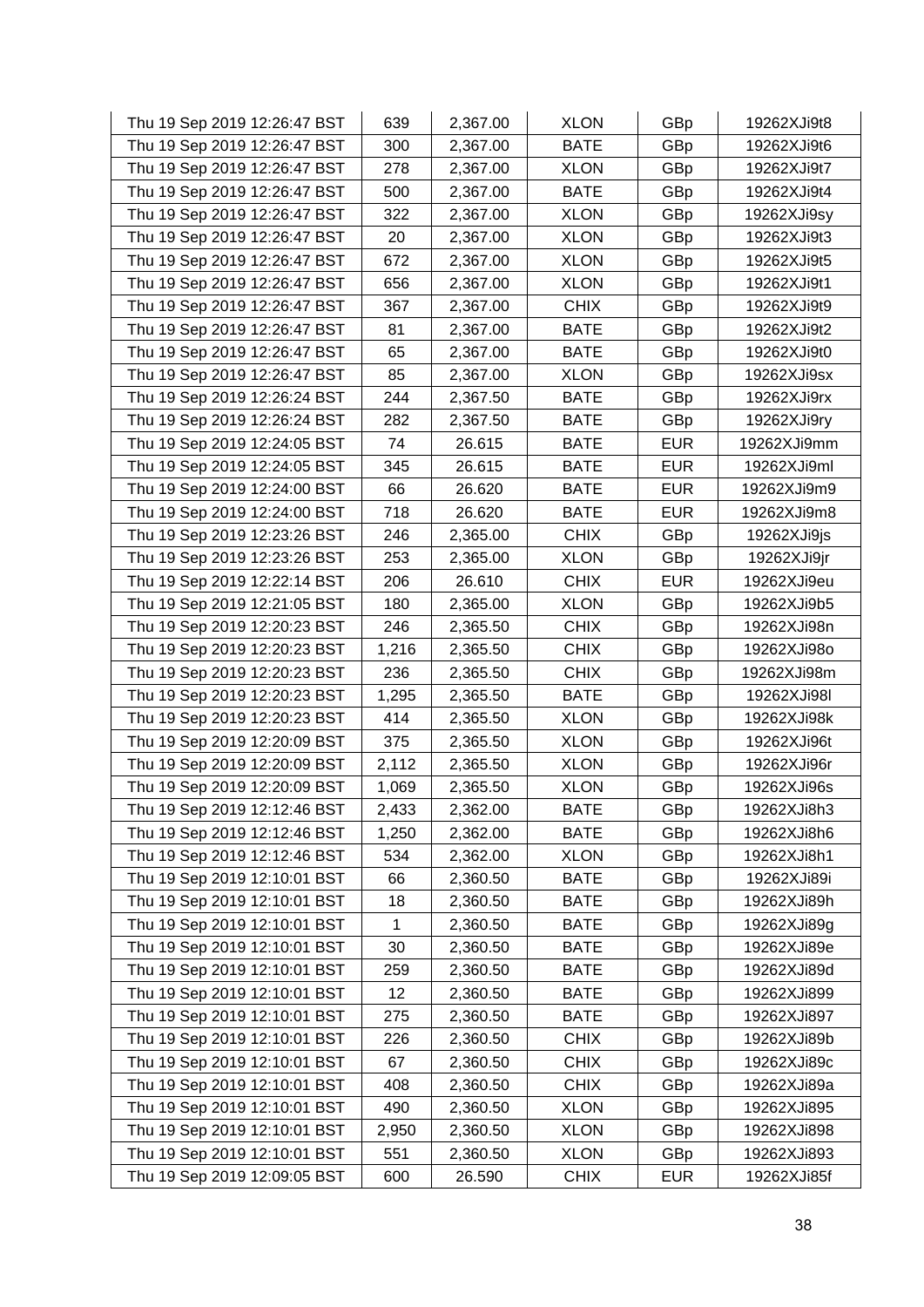| Thu 19 Sep 2019 12:07:31 BST | 198   | 2,358.50 | <b>XLON</b> | GBp        | 19262XJi7zv |
|------------------------------|-------|----------|-------------|------------|-------------|
| Thu 19 Sep 2019 12:05:45 BST | 48    | 2,358.00 | <b>CHIX</b> | GBp        | 19262XJi7uq |
| Thu 19 Sep 2019 12:05:45 BST | 478   | 2,358.00 | <b>BATE</b> | GBp        | 19262XJi7ur |
| Thu 19 Sep 2019 12:05:45 BST | 300   | 2,358.00 | <b>BATE</b> | GBp        | 19262XJi7up |
| Thu 19 Sep 2019 12:05:45 BST | 300   | 2,358.00 | <b>BATE</b> | GBp        | 19262XJi7uo |
| Thu 19 Sep 2019 12:04:58 BST | 13    | 2,358.50 | <b>BATE</b> | GBp        | 19262XJi7qw |
| Thu 19 Sep 2019 12:04:58 BST | 208   | 2,358.50 | <b>XLON</b> | GBp        | 19262XJi7qv |
| Thu 19 Sep 2019 12:04:58 BST | 433   | 2,358.50 | <b>CHIX</b> | GBp        | 19262XJi7qy |
| Thu 19 Sep 2019 12:04:58 BST | 336   | 2,358.50 | <b>CHIX</b> | GBp        | 19262XJi7qx |
| Thu 19 Sep 2019 12:04:58 BST | 1,278 | 2,358.50 | <b>XLON</b> | GBp        | 19262XJi7qt |
| Thu 19 Sep 2019 12:04:58 BST | 1,153 | 2,358.50 | <b>XLON</b> | GBp        | 19262XJi7qn |
| Thu 19 Sep 2019 12:04:58 BST | 168   | 2,358.50 | <b>XLON</b> | GBp        | 19262XJi7qk |
| Thu 19 Sep 2019 12:04:58 BST | 632   | 2,358.50 | <b>BATE</b> | GBp        | 19262XJi7qm |
| Thu 19 Sep 2019 12:04:58 BST | 103   | 2,358.50 | <b>BATE</b> | GBp        | 19262XJi7qr |
| Thu 19 Sep 2019 12:04:58 BST | 565   | 2,358.50 | <b>BATE</b> | GBp        | 19262XJi7qu |
| Thu 19 Sep 2019 12:04:58 BST | 557   | 2,358.50 | <b>XLON</b> | GBp        | 19262XJi7qj |
| Thu 19 Sep 2019 12:04:54 BST | 1,100 | 2,358.50 | <b>XLON</b> | GBp        | 19262XJi7q8 |
| Thu 19 Sep 2019 12:03:09 BST | 183   | 2,359.00 | <b>CHIX</b> | GBp        | 19262XJi7kg |
| Thu 19 Sep 2019 12:03:09 BST | 151   | 2,359.00 | <b>CHIX</b> | GBp        | 19262XJi7kf |
| Thu 19 Sep 2019 12:03:09 BST | 480   | 2,359.00 | <b>XLON</b> | GBp        | 19262XJi7ke |
| Thu 19 Sep 2019 12:02:15 BST | 1,683 | 2,359.00 | <b>BATE</b> | GBp        | 19262XJi79s |
| Thu 19 Sep 2019 12:02:15 BST | 72    | 2,359.00 | <b>BATE</b> | GBp        | 19262XJi79q |
| Thu 19 Sep 2019 12:02:15 BST | 409   | 2,359.00 | <b>XLON</b> | GBp        | 19262XJi79p |
| Thu 19 Sep 2019 12:02:07 BST | 292   | 2,360.00 | <b>BATE</b> | GBp        | 19262XJi78h |
| Thu 19 Sep 2019 12:02:07 BST | 292   | 2,360.00 | <b>BATE</b> | GBp        | 19262XJi78g |
| Thu 19 Sep 2019 12:02:07 BST | 292   | 2,360.00 | <b>XLON</b> | GBp        | 19262XJi78f |
| Thu 19 Sep 2019 12:02:06 BST | 697   | 26.570   | <b>BATE</b> | <b>EUR</b> | 19262XJi78b |
| Thu 19 Sep 2019 11:59:59 BST | 451   | 2,359.50 | <b>XLON</b> | GBp        | 19262XJi71m |
| Thu 19 Sep 2019 11:59:59 BST | 20    | 2,359.50 | <b>XLON</b> | GBp        | 19262XJi71l |
| Thu 19 Sep 2019 11:59:52 BST | 66    | 2,360.00 | <b>BATE</b> | GBp        | 19262XJi71a |
| Thu 19 Sep 2019 11:59:52 BST | 176   | 2,360.00 | <b>BATE</b> | GBp        | 19262XJi71d |
| Thu 19 Sep 2019 11:59:52 BST | 396   | 2,360.00 | <b>XLON</b> | GBp        | 19262XJi71b |
| Thu 19 Sep 2019 11:59:52 BST | 119   | 2,360.00 | <b>XLON</b> | GBp        | 19262XJi71c |
| Thu 19 Sep 2019 11:59:52 BST | 180   | 2,360.00 | <b>CHIX</b> | GBp        | 19262XJi71e |
| Thu 19 Sep 2019 11:59:00 BST | 1,234 | 26.550   | <b>BATE</b> | <b>EUR</b> | 19262XJi6y8 |
| Thu 19 Sep 2019 11:57:00 BST | 163   | 26.545   | <b>CHIX</b> | <b>EUR</b> | 19262XJi6pq |
| Thu 19 Sep 2019 11:57:00 BST | 500   | 26.545   | <b>CHIX</b> | <b>EUR</b> | 19262XJi6pp |
| Thu 19 Sep 2019 11:55:51 BST | 629   | 2,357.50 | <b>XLON</b> | GBp        | 19262XJi6lv |
| Thu 19 Sep 2019 11:55:51 BST | 310   | 2,357.50 | <b>XLON</b> | GBp        | 19262XJi6lu |
| Thu 19 Sep 2019 11:55:51 BST | 323   | 2,357.50 | <b>XLON</b> | GBp        | 19262XJi6lt |
| Thu 19 Sep 2019 11:53:20 BST | 254   | 2,358.50 | <b>XLON</b> | GBp        | 19262XJi6ar |
| Thu 19 Sep 2019 11:53:20 BST | 205   | 2,359.00 | <b>CHIX</b> | GBp        | 19262XJi6ap |
| Thu 19 Sep 2019 11:53:11 BST | 764   | 2,360.50 | <b>XLON</b> | GBp        | 19262XJi69q |
| Thu 19 Sep 2019 11:53:11 BST | 1,045 | 2,360.50 | <b>XLON</b> | GBp        | 19262XJi69p |
| Thu 19 Sep 2019 11:53:11 BST | 237   | 2,361.00 | <b>BATE</b> | GBp        | 19262XJi69n |
| Thu 19 Sep 2019 11:53:11 BST | 787   | 2,361.00 | <b>BATE</b> | GBp        | 19262XJi69I |
| Thu 19 Sep 2019 11:53:11 BST | 1,522 | 2,361.50 | <b>XLON</b> | GBp        | 19262XJi69k |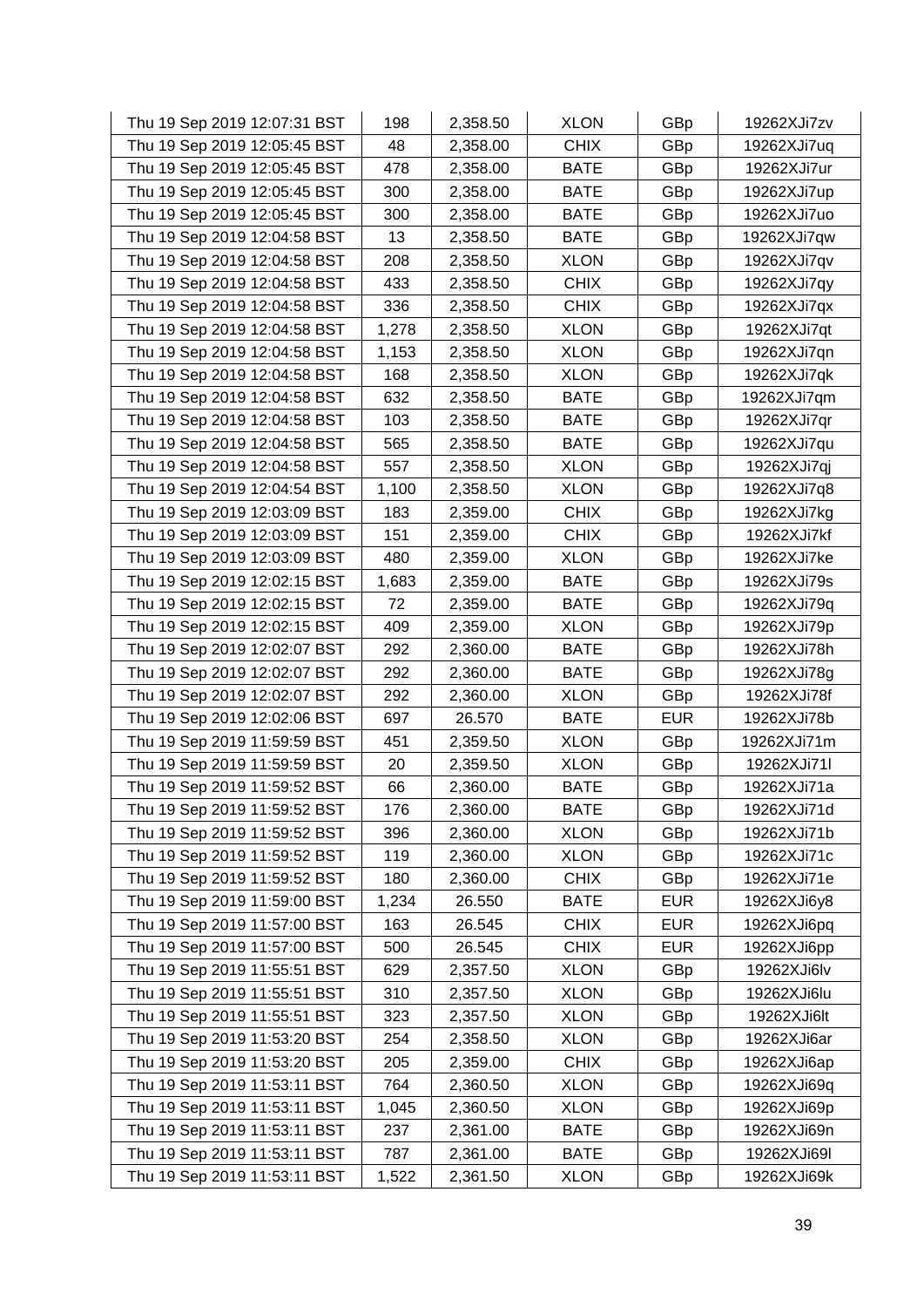| Thu 19 Sep 2019 11:53:11 BST | 11    | 26.560   | <b>BATE</b> | <b>EUR</b> | 19262XJi69o |
|------------------------------|-------|----------|-------------|------------|-------------|
| Thu 19 Sep 2019 11:53:11 BST | 217   | 26.560   | <b>BATE</b> | <b>EUR</b> | 19262XJi69m |
| Thu 19 Sep 2019 11:53:10 BST | 28    | 2,362.00 | <b>BATE</b> | GBp        | 19262XJi69f |
| Thu 19 Sep 2019 11:53:10 BST | 922   | 2,362.00 | <b>XLON</b> | GBp        | 19262XJi69e |
| Thu 19 Sep 2019 11:53:10 BST | 31    | 26.575   | <b>CHIX</b> | <b>EUR</b> | 19262XJi69g |
| Thu 19 Sep 2019 11:53:08 BST | 120   | 2,362.50 | <b>BATE</b> | GBp        | 19262XJi68s |
| Thu 19 Sep 2019 11:53:08 BST | 111   | 2,362.50 | <b>BATE</b> | GBp        | 19262XJi68r |
| Thu 19 Sep 2019 11:53:08 BST | 1,007 | 2,362.50 | <b>CHIX</b> | GBp        | 19262XJi68o |
| Thu 19 Sep 2019 11:53:08 BST | 10    | 2,362.50 | <b>BATE</b> | GBp        | 19262XJi68q |
| Thu 19 Sep 2019 11:53:08 BST | 6     | 2,362.50 | <b>BATE</b> | GBp        | 19262XJi68p |
| Thu 19 Sep 2019 11:53:08 BST | 147   | 2,362.50 | <b>BATE</b> | GBp        | 19262XJi68n |
| Thu 19 Sep 2019 11:53:08 BST | 163   | 2,362.50 | <b>CHIX</b> | GBp        | 19262XJi68m |
| Thu 19 Sep 2019 11:53:08 BST | 37    | 2,362.50 | <b>CHIX</b> | GBp        | 19262XJi68k |
| Thu 19 Sep 2019 11:53:08 BST | 726   | 2,362.50 | <b>BATE</b> | GBp        | 19262XJi68j |
| Thu 19 Sep 2019 11:53:08 BST | 274   | 2,362.50 | <b>BATE</b> | GBp        | 19262XJi68I |
| Thu 19 Sep 2019 11:53:08 BST | 115   | 2,362.50 | <b>XLON</b> | GBp        | 19262XJi68i |
| Thu 19 Sep 2019 11:53:07 BST | 398   | 2,363.50 | <b>XLON</b> | GBp        | 19262XJi68c |
| Thu 19 Sep 2019 11:53:07 BST | 13    | 2,363.50 | <b>XLON</b> | GBp        | 19262XJi68a |
| Thu 19 Sep 2019 11:53:07 BST | 1,702 | 2,363.50 | <b>XLON</b> | GBp        | 19262XJi68b |
| Thu 19 Sep 2019 11:52:52 BST | 1,308 | 2,364.00 | <b>XLON</b> | GBp        | 19262XJi677 |
| Thu 19 Sep 2019 11:52:52 BST | 239   | 2,364.00 | <b>CHIX</b> | GBp        | 19262XJi678 |
| Thu 19 Sep 2019 11:52:52 BST | 331   | 2,364.00 | <b>BATE</b> | GBp        | 19262XJi676 |
| Thu 19 Sep 2019 11:52:29 BST | 345   | 26.590   | <b>BATE</b> | <b>EUR</b> | 19262XJi63j |
| Thu 19 Sep 2019 11:51:55 BST | 868   | 2,363.00 | <b>BATE</b> | GBp        | 19262XJi61i |
| Thu 19 Sep 2019 11:51:55 BST | 363   | 2,363.00 | <b>BATE</b> | GBp        | 19262XJi61g |
| Thu 19 Sep 2019 11:51:53 BST | 125   | 2,363.50 | <b>XLON</b> | GBp        | 19262XJi615 |
| Thu 19 Sep 2019 11:51:53 BST | 859   | 2,363.50 | <b>XLON</b> | GBp        | 19262XJi619 |
| Thu 19 Sep 2019 11:51:53 BST | 250   | 2,363.50 | <b>CHIX</b> | GBp        | 19262XJi60z |
| Thu 19 Sep 2019 11:51:53 BST | 150   | 2,363.50 | <b>BATE</b> | GBp        | 19262XJi60v |
| Thu 19 Sep 2019 11:51:53 BST | 10    | 2,363.50 | <b>BATE</b> | GBp        | 19262XJi61b |
| Thu 19 Sep 2019 11:51:53 BST | 488   | 2,363.50 | <b>BATE</b> | GBp        | 19262XJi61a |
| Thu 19 Sep 2019 11:51:53 BST | 29    | 2,363.50 | <b>BATE</b> | GBp        | 19262XJi61d |
| Thu 19 Sep 2019 11:51:53 BST | 1,325 | 2,363.50 | <b>BATE</b> | GBp        | 19262XJi612 |
| Thu 19 Sep 2019 11:51:53 BST | 519   | 2,363.50 | <b>BATE</b> | GBp        | 19262XJi617 |
| Thu 19 Sep 2019 11:51:53 BST | 1,960 | 2,363.50 | <b>BATE</b> | GBp        | 19262XJi614 |
| Thu 19 Sep 2019 11:51:53 BST | 865   | 2,363.50 | <b>XLON</b> | GBp        | 19262XJi60r |
| Thu 19 Sep 2019 11:51:53 BST | 880   | 2,363.50 | <b>XLON</b> | GBp        | 19262XJi60x |
| Thu 19 Sep 2019 11:51:53 BST | 1,038 | 2,363.50 | <b>XLON</b> | GBp        | 19262XJi610 |
| Thu 19 Sep 2019 11:49:15 BST | 185   | 2,363.00 | <b>XLON</b> | GBp        | 19262XJi5ua |
| Thu 19 Sep 2019 11:49:15 BST | 350   | 2,363.00 | <b>XLON</b> | GBp        | 19262XJi5ub |
| Thu 19 Sep 2019 11:49:15 BST | 340   | 2,363.00 | <b>XLON</b> | GBp        | 19262XJi5u8 |
| Thu 19 Sep 2019 11:49:15 BST | 209   | 2,363.00 | <b>XLON</b> | GBp        | 19262XJi5u9 |
| Thu 19 Sep 2019 11:49:06 BST | 424   | 2,363.00 | <b>CHIX</b> | GBp        | 19262XJi5tq |
| Thu 19 Sep 2019 11:49:06 BST | 480   | 2,363.00 | <b>CHIX</b> | GBp        | 19262XJi5tp |
| Thu 19 Sep 2019 11:47:41 BST | 620   | 2,363.00 | <b>XLON</b> | GBp        | 19262XJi5o3 |
| Thu 19 Sep 2019 11:47:41 BST | 346   | 2,363.00 | <b>XLON</b> | GBp        | 19262XJi5o2 |
| Thu 19 Sep 2019 11:46:01 BST | 11    | 2,362.50 | <b>BATE</b> | GBp        | 19262XJi5ga |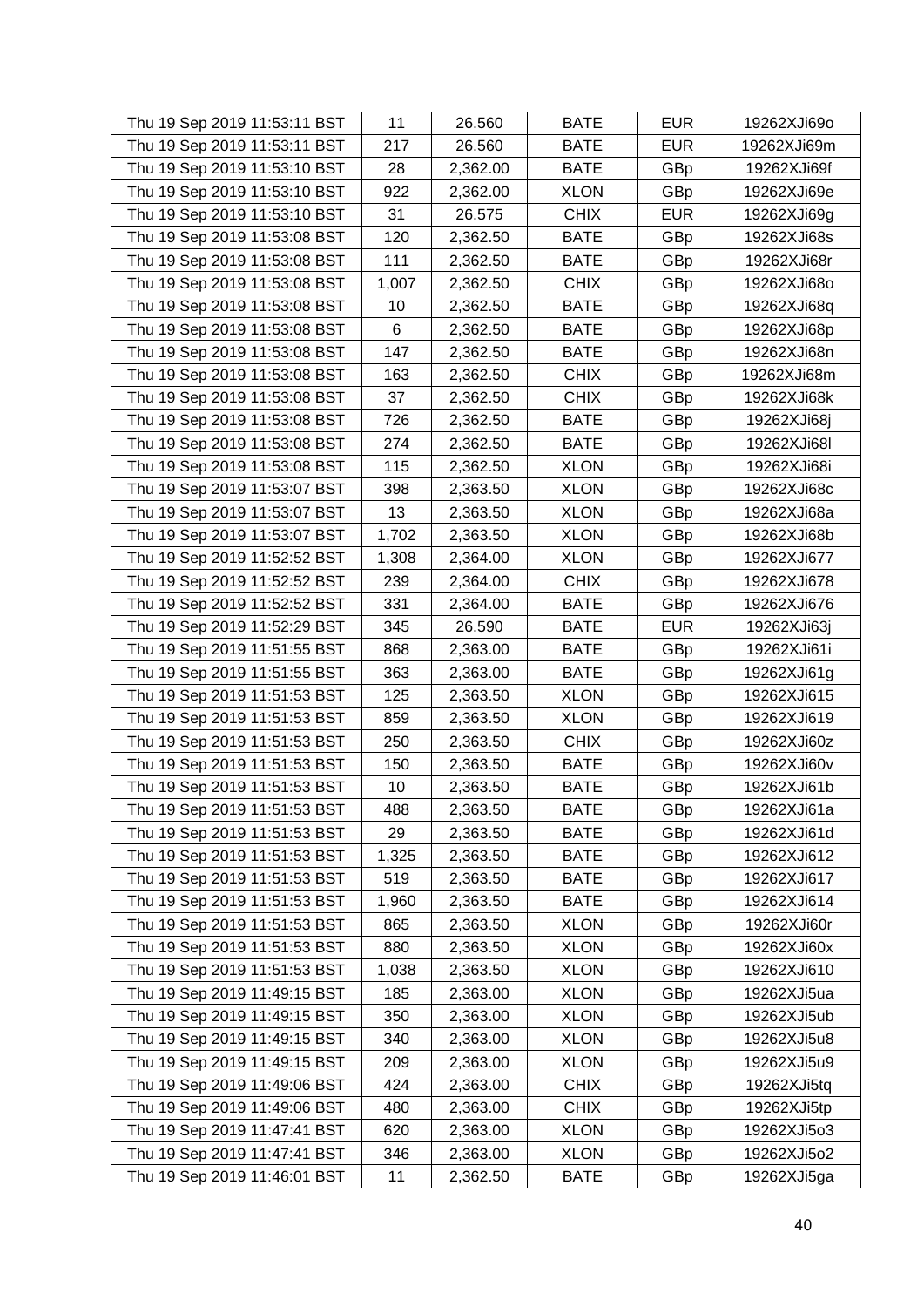| Thu 19 Sep 2019 11:46:01 BST | 786   | 2,362.50 | <b>XLON</b> | GBp        | 19262XJi5gc |
|------------------------------|-------|----------|-------------|------------|-------------|
| Thu 19 Sep 2019 11:46:01 BST | 102   | 2,362.50 | <b>XLON</b> | GBp        | 19262XJi5g8 |
| Thu 19 Sep 2019 11:45:35 BST | 39    | 2,362.50 | <b>BATE</b> | GBp        | 19262XJi5dy |
| Thu 19 Sep 2019 11:45:35 BST | 106   | 2,362.50 | <b>CHIX</b> | GBp        | 19262XJi5dx |
| Thu 19 Sep 2019 11:45:00 BST | 203   | 26.585   | <b>CHIX</b> | <b>EUR</b> | 19262XJi5bu |
| Thu 19 Sep 2019 11:45:00 BST | 206   | 26.585   | <b>CHIX</b> | <b>EUR</b> | 19262XJi5bt |
| Thu 19 Sep 2019 11:45:00 BST | 203   | 26.585   | <b>CHIX</b> | <b>EUR</b> | 19262XJi5bs |
| Thu 19 Sep 2019 11:45:00 BST | 72    | 26.585   | <b>CHIX</b> | <b>EUR</b> | 19262XJi5br |
| Thu 19 Sep 2019 11:45:00 BST | 67    | 26.585   | <b>CHIX</b> | <b>EUR</b> | 19262XJi5bp |
| Thu 19 Sep 2019 11:45:00 BST | 92    | 26.585   | <b>CHIX</b> | <b>EUR</b> | 19262XJi5bq |
| Thu 19 Sep 2019 11:45:00 BST | 72    | 26.585   | <b>CHIX</b> | <b>EUR</b> | 19262XJi5bn |
| Thu 19 Sep 2019 11:44:00 BST | 318   | 26.575   | <b>CHIX</b> | <b>EUR</b> | 19262XJi57m |
| Thu 19 Sep 2019 11:41:43 BST | 96    | 2,360.00 | <b>BATE</b> | GBp        | 19262XJi4zw |
| Thu 19 Sep 2019 11:41:43 BST | 544   | 2,360.00 | <b>BATE</b> | GBp        | 19262XJi4zv |
| Thu 19 Sep 2019 11:41:43 BST | 1,803 | 2,360.00 | <b>BATE</b> | GBp        | 19262XJi4zt |
| Thu 19 Sep 2019 11:38:46 BST | 4     | 2,357.50 | <b>CHIX</b> | GBp        | 19262XJi4r5 |
| Thu 19 Sep 2019 11:38:26 BST | 661   | 2,358.00 | <b>CHIX</b> | GBp        | 19262XJi4q9 |
| Thu 19 Sep 2019 11:38:11 BST | 127   | 2,358.50 | <b>BATE</b> | GBp        | 19262XJi4p0 |
| Thu 19 Sep 2019 11:38:11 BST | 201   | 2,358.50 | <b>CHIX</b> | GBp        | 19262XJi4oz |
| Thu 19 Sep 2019 11:38:11 BST | 555   | 2,358.50 | <b>BATE</b> | GBp        | 19262XJi4oy |
| Thu 19 Sep 2019 11:36:43 BST | 120   | 2,358.00 | <b>XLON</b> | GBp        | 19262XJi4im |
| Thu 19 Sep 2019 11:36:43 BST | 2,194 | 2,358.00 | <b>XLON</b> | GBp        | 19262XJi4ik |
| Thu 19 Sep 2019 11:36:43 BST | 393   | 2,358.00 | <b>XLON</b> | GBp        | 19262XJi4ij |
| Thu 19 Sep 2019 11:36:39 BST | 74    | 2,358.00 | <b>CHIX</b> | GBp        | 19262XJi4i8 |
| Thu 19 Sep 2019 11:36:39 BST | 100   | 2,358.00 | <b>CHIX</b> | GBp        | 19262XJi4i6 |
| Thu 19 Sep 2019 11:36:23 BST | 800   | 2,358.50 | <b>BATE</b> | GBp        | 19262XJi4h1 |
| Thu 19 Sep 2019 11:36:23 BST | 1,200 | 2,358.50 | <b>BATE</b> | GBp        | 19262XJi4h2 |
| Thu 19 Sep 2019 11:36:23 BST | 454   | 2,358.50 | <b>XLON</b> | GBp        | 19262XJi4gy |
| Thu 19 Sep 2019 11:36:23 BST | 247   | 2,358.50 | <b>BATE</b> | GBp        | 19262XJi4gx |
| Thu 19 Sep 2019 11:36:23 BST | 1,157 | 2,358.50 | <b>BATE</b> | GBp        | 19262XJi4h0 |
| Thu 19 Sep 2019 11:36:23 BST | 1,500 | 2,358.50 | <b>XLON</b> | GBp        | 19262XJi4gv |
| Thu 19 Sep 2019 11:36:23 BST | 883   | 2,358.50 | <b>XLON</b> | GBp        | 19262XJi4gw |
| Thu 19 Sep 2019 11:36:23 BST | 1,525 | 2,358.50 | <b>XLON</b> | GBp        | 19262XJi4gz |
| Thu 19 Sep 2019 11:35:28 BST | 1,047 | 2,359.50 | <b>BATE</b> | GBp        | 19262XJi4c5 |
| Thu 19 Sep 2019 11:35:28 BST | 171   | 2,359.50 | <b>CHIX</b> | GBp        | 19262XJi4cd |
| Thu 19 Sep 2019 11:35:28 BST | 184   | 2,359.50 | <b>XLON</b> | GBp        | 19262XJi4cb |
| Thu 19 Sep 2019 11:35:28 BST | 607   | 2,359.50 | <b>XLON</b> | GBp        | 19262XJi4c8 |
| Thu 19 Sep 2019 11:35:28 BST | 55    | 2,359.50 | <b>XLON</b> | GBp        | 19262XJi4c2 |
| Thu 19 Sep 2019 11:35:14 BST | 1,101 | 2,360.00 | <b>CHIX</b> | GBp        | 19262XJi4a0 |
| Thu 19 Sep 2019 11:35:14 BST | 896   | 2,360.00 | <b>XLON</b> | GBp        | 19262XJi49y |
| Thu 19 Sep 2019 11:35:14 BST | 28    | 2,360.00 | <b>XLON</b> | GBp        | 19262XJi49w |
| Thu 19 Sep 2019 11:33:30 BST | 454   | 26.560   | <b>CHIX</b> | <b>EUR</b> | 19262XJi428 |
| Thu 19 Sep 2019 11:31:13 BST | 190   | 2,358.50 | <b>XLON</b> | GBp        | 19262XJi3qr |
| Thu 19 Sep 2019 11:30:14 BST | 112   | 2,359.00 | <b>CHIX</b> | GBp        | 19262XJi3hy |
| Thu 19 Sep 2019 11:29:00 BST | 557   | 26.565   | <b>BATE</b> | <b>EUR</b> | 19262XJi3dh |
| Thu 19 Sep 2019 11:29:00 BST | 138   | 26.565   | <b>BATE</b> | <b>EUR</b> | 19262XJi3dg |
| Thu 19 Sep 2019 11:27:59 BST | 276   | 2,358.50 | <b>BATE</b> | GBp        | 19262XJi37w |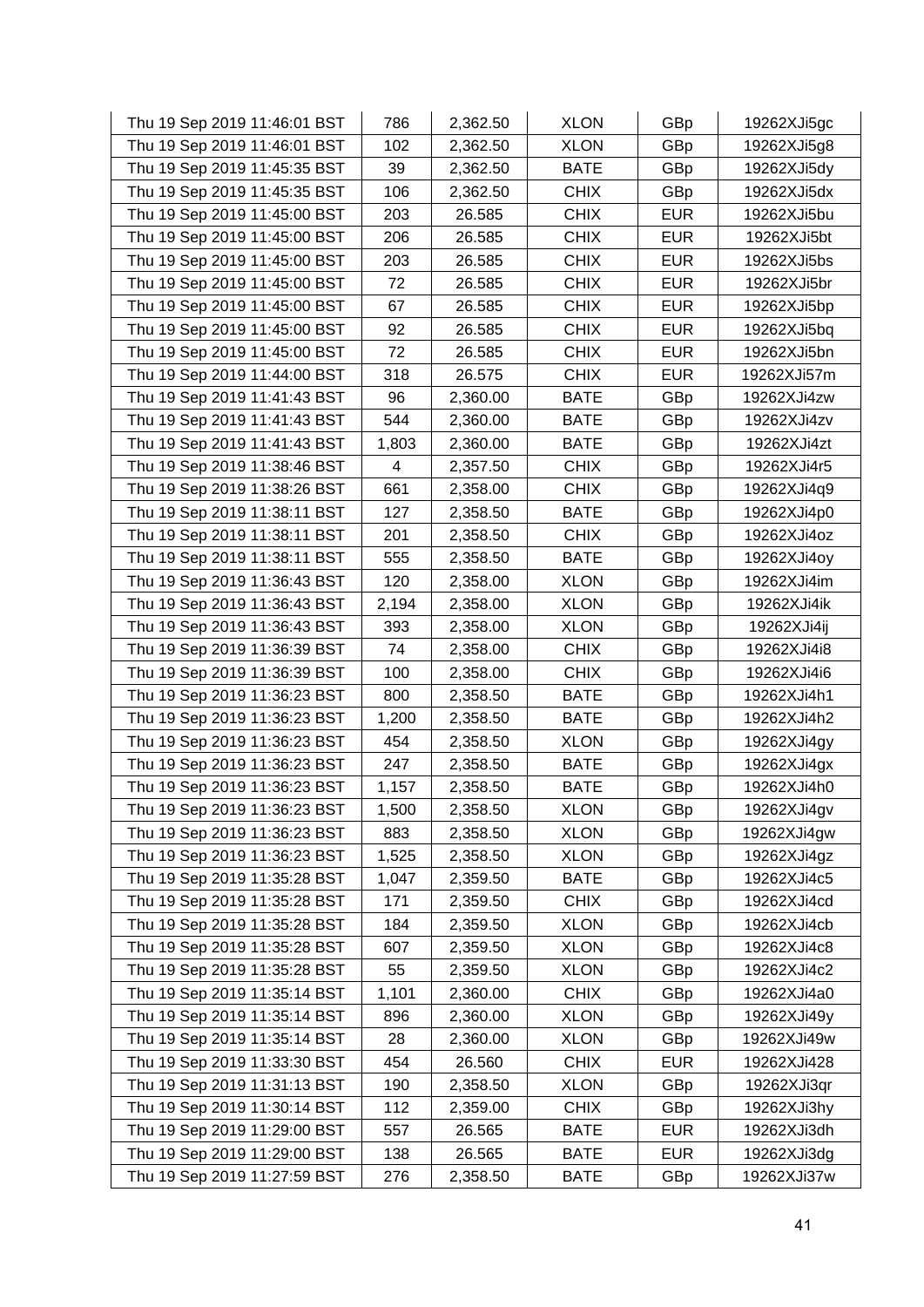| Thu 19 Sep 2019 11:27:59 BST | 865   | 2,358.50 | <b>BATE</b> | GBp        | 19262XJi37u |
|------------------------------|-------|----------|-------------|------------|-------------|
| Thu 19 Sep 2019 11:27:59 BST | 119   | 2,358.50 | <b>BATE</b> | GBp        | 19262XJi37v |
| Thu 19 Sep 2019 11:27:59 BST | 1,231 | 2,358.50 | <b>BATE</b> | GBp        | 19262XJi37t |
| Thu 19 Sep 2019 11:27:59 BST | 491   | 2,358.50 | <b>XLON</b> | GBp        | 19262XJi37s |
| Thu 19 Sep 2019 11:27:59 BST | 991   | 2,358.50 | <b>XLON</b> | GBp        | 19262XJi37q |
| Thu 19 Sep 2019 11:27:59 BST | 671   | 2,358.50 | <b>XLON</b> | GBp        | 19262XJi37r |
| Thu 19 Sep 2019 11:27:59 BST | 317   | 2,358.50 | <b>XLON</b> | GBp        | 19262XJi37p |
| Thu 19 Sep 2019 11:27:00 BST | 702   | 26.565   | <b>BATE</b> | <b>EUR</b> | 19262XJi32p |
| Thu 19 Sep 2019 11:27:00 BST | 500   | 26.565   | <b>BATE</b> | <b>EUR</b> | 19262XJi32o |
| Thu 19 Sep 2019 11:26:29 BST | 1,875 | 2,359.00 | <b>BATE</b> | GBp        | 19262XJi303 |
| Thu 19 Sep 2019 11:26:29 BST | 140   | 2,359.00 | <b>CHIX</b> | GBp        | 19262XJi305 |
| Thu 19 Sep 2019 11:26:29 BST | 743   | 2,359.00 | <b>XLON</b> | GBp        | 19262XJi300 |
| Thu 19 Sep 2019 11:26:29 BST | 898   | 2,359.00 | <b>XLON</b> | GBp        | 19262XJi2zx |
| Thu 19 Sep 2019 11:24:08 BST | 145   | 2,359.50 | <b>BATE</b> | GBp        | 19262XJi2mz |
| Thu 19 Sep 2019 11:22:21 BST | 818   | 2,359.50 | <b>XLON</b> | GBp        | 19262XJi2ef |
| Thu 19 Sep 2019 11:22:21 BST | 67    | 2,359.50 | <b>BATE</b> | GBp        | 19262XJi2eg |
| Thu 19 Sep 2019 11:22:08 BST | 402   | 2,360.50 | <b>BATE</b> | GBp        | 19262XJi2df |
| Thu 19 Sep 2019 11:22:08 BST | 1,088 | 2,360.50 | <b>CHIX</b> | GBp        | 19262XJi2dh |
| Thu 19 Sep 2019 11:22:08 BST | 2,782 | 2,360.50 | <b>XLON</b> | GBp        | 19262XJi2de |
| Thu 19 Sep 2019 11:22:08 BST | 234   | 2,360.50 | <b>XLON</b> | GBp        | 19262XJi2dg |
| Thu 19 Sep 2019 11:21:46 BST | 448   | 26.590   | <b>CHIX</b> | <b>EUR</b> | 19262XJi2bg |
| Thu 19 Sep 2019 11:20:00 BST | 53    | 2,357.50 | <b>XLON</b> | GBp        | 19262XJi21a |
| Thu 19 Sep 2019 11:19:32 BST | 48    | 26.560   | <b>CHIX</b> | <b>EUR</b> | 19262XJi205 |
| Thu 19 Sep 2019 11:19:32 BST | 552   | 26.560   | <b>CHIX</b> | <b>EUR</b> | 19262XJi203 |
| Thu 19 Sep 2019 11:19:32 BST | 60    | 26.560   | <b>CHIX</b> | <b>EUR</b> | 19262XJi204 |
| Thu 19 Sep 2019 11:18:26 BST | 271   | 2,358.00 | <b>XLON</b> | GBp        | 19262XJi1t2 |
| Thu 19 Sep 2019 11:18:26 BST | 1,208 | 2,358.00 | <b>XLON</b> | GBp        | 19262XJi1t0 |
| Thu 19 Sep 2019 11:17:45 BST | 1,638 | 2,358.00 | <b>BATE</b> | GBp        | 19262XJi1q1 |
| Thu 19 Sep 2019 11:17:45 BST | 246   | 2,358.00 | <b>CHIX</b> | GBp        | 19262XJi1q2 |
| Thu 19 Sep 2019 11:17:44 BST | 1,251 | 2,358.50 | <b>BATE</b> | GBp        | 19262XJi1po |
| Thu 19 Sep 2019 11:17:44 BST | 1,215 | 2,358.50 | <b>XLON</b> | GBp        | 19262XJi1pp |
| Thu 19 Sep 2019 11:17:44 BST | 704   | 2,358.50 | <b>XLON</b> | GBp        | 19262XJi1pq |
| Thu 19 Sep 2019 11:17:44 BST | 263   | 2,358.50 | <b>XLON</b> | GBp        | 19262XJi1pn |
| Thu 19 Sep 2019 11:17:44 BST | 36    | 2,358.50 | <b>XLON</b> | GBp        | 19262XJi1pm |
| Thu 19 Sep 2019 11:17:06 BST | 550   | 26.575   | <b>BATE</b> | <b>EUR</b> | 19262XJi1n9 |
| Thu 19 Sep 2019 11:13:32 BST | 730   | 2,356.50 | <b>XLON</b> | GBp        | 19262XJi147 |
| Thu 19 Sep 2019 11:13:32 BST | 69    | 2,356.50 | <b>BATE</b> | GBp        | 19262XJi14b |
| Thu 19 Sep 2019 11:13:32 BST | 170   | 2,356.50 | <b>BATE</b> | GBp        | 19262XJi149 |
| Thu 19 Sep 2019 11:13:29 BST | 1,348 | 2,356.50 | <b>BATE</b> | GBp        | 19262XJi13s |
| Thu 19 Sep 2019 11:13:29 BST | 254   | 2,356.50 | <b>BATE</b> | GBp        | 19262XJi13t |
| Thu 19 Sep 2019 11:13:29 BST | 605   | 2,356.50 | <b>XLON</b> | GBp        | 19262XJi13r |
| Thu 19 Sep 2019 11:13:26 BST | 615   | 2,357.00 | <b>BATE</b> | GBp        | 19262XJi13h |
| Thu 19 Sep 2019 11:13:26 BST | 152   | 2,357.00 | <b>XLON</b> | GBp        | 19262XJi13g |
| Thu 19 Sep 2019 11:13:26 BST | 1,692 | 2,357.00 | <b>XLON</b> | GBp        | 19262XJi13e |
| Thu 19 Sep 2019 11:13:26 BST | 108   | 2,357.00 | <b>XLON</b> | GBp        | 19262XJi13f |
| Thu 19 Sep 2019 11:13:17 BST | 397   | 2,357.00 | <b>BATE</b> | GBp        | 19262XJi12w |
| Thu 19 Sep 2019 11:13:11 BST | 295   | 26.565   | <b>CHIX</b> | <b>EUR</b> | 19262XJi12q |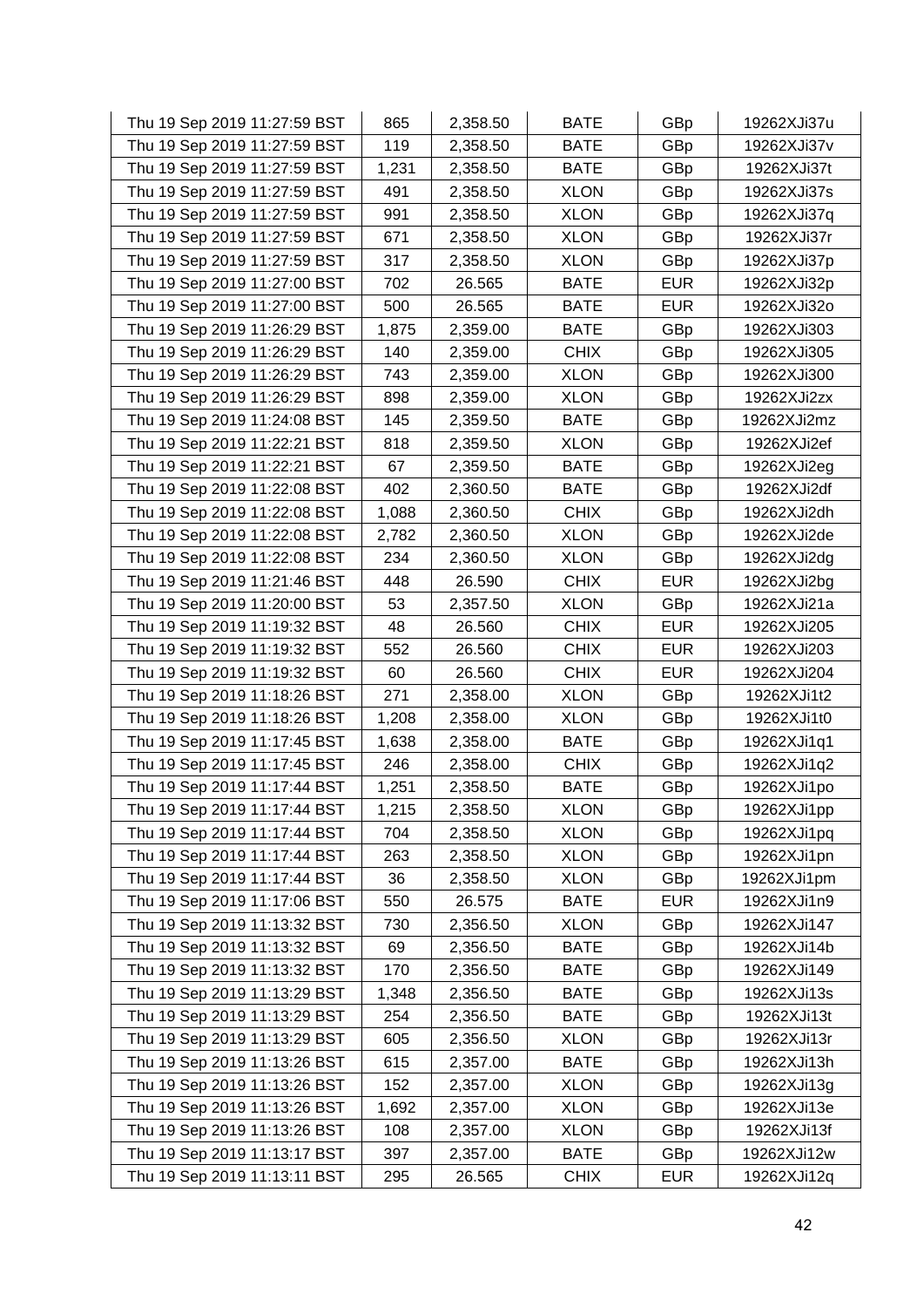| Thu 19 Sep 2019 11:12:54 BST | 215   | 2,357.00 | <b>CHIX</b> | GBp        | 19262XJi11p |
|------------------------------|-------|----------|-------------|------------|-------------|
| Thu 19 Sep 2019 11:12:54 BST | 481   | 2,357.00 | <b>BATE</b> | GBp        | 19262XJi11o |
| Thu 19 Sep 2019 11:07:43 BST | 1     | 2,353.50 | <b>BATE</b> | GBp        | 19262XJi08k |
| Thu 19 Sep 2019 11:07:43 BST | 58    | 2,353.50 | <b>BATE</b> | GBp        | 19262XJi08i |
| Thu 19 Sep 2019 11:07:43 BST | 182   | 2,353.50 | <b>CHIX</b> | GBp        | 19262XJi08j |
| Thu 19 Sep 2019 11:07:43 BST | 1,551 | 2,353.50 | <b>XLON</b> | GBp        | 19262XJi08h |
| Thu 19 Sep 2019 11:07:42 BST | 19    | 2,354.00 | <b>XLON</b> | GBp        | 19262XJi08g |
| Thu 19 Sep 2019 11:07:42 BST | 1,320 | 2,354.00 | <b>XLON</b> | GBp        | 19262XJi08e |
| Thu 19 Sep 2019 11:07:42 BST | 306   | 2,354.00 | <b>XLON</b> | GBp        | 19262XJi08f |
| Thu 19 Sep 2019 11:05:57 BST | 61    | 2,353.50 | <b>CHIX</b> | GBp        | 19262XJi01r |
| Thu 19 Sep 2019 11:05:57 BST | 260   | 2,353.50 | <b>CHIX</b> | GBp        | 19262XJi01s |
| Thu 19 Sep 2019 11:05:57 BST | 1,021 | 2,353.50 | <b>CHIX</b> | GBp        | 19262XJi01q |
| Thu 19 Sep 2019 11:05:57 BST | 462   | 2,353.50 | <b>BATE</b> | GBp        | 19262XJi01p |
| Thu 19 Sep 2019 11:05:57 BST | 2,326 | 2,353.50 | <b>BATE</b> | GBp        | 19262XJi01o |
| Thu 19 Sep 2019 11:05:32 BST | 361   | 2,354.00 | <b>BATE</b> | GBp        | 19262XJhzzu |
| Thu 19 Sep 2019 11:05:32 BST | 759   | 2,354.00 | <b>CHIX</b> | GBp        | 19262XJhzzx |
| Thu 19 Sep 2019 11:05:32 BST | 1,730 | 2,354.00 | <b>XLON</b> | GBp        | 19262XJhzzs |
| Thu 19 Sep 2019 11:05:32 BST | 173   | 2,354.00 | <b>XLON</b> | GBp        | 19262XJhzzw |
| Thu 19 Sep 2019 11:05:32 BST | 1,492 | 2,354.00 | <b>XLON</b> | GBp        | 19262XJhzzv |
| Thu 19 Sep 2019 11:05:10 BST | 57    | 26.525   | <b>BATE</b> | <b>EUR</b> | 19262XJhzxy |
| Thu 19 Sep 2019 11:05:10 BST | 174   | 26.525   | <b>BATE</b> | <b>EUR</b> | 19262XJhzxz |
| Thu 19 Sep 2019 11:05:10 BST | 456   | 26.525   | <b>BATE</b> | <b>EUR</b> | 19262XJhzy0 |
| Thu 19 Sep 2019 11:05:00 BST | 554   | 26.525   | <b>BATE</b> | <b>EUR</b> | 19262XJhzxl |
| Thu 19 Sep 2019 11:05:00 BST | 43    | 26.525   | <b>BATE</b> | <b>EUR</b> | 19262XJhzxk |
| Thu 19 Sep 2019 11:04:05 BST | 428   | 2,352.50 | <b>CHIX</b> | GBp        | 19262XJhzs9 |
| Thu 19 Sep 2019 11:04:05 BST | 486   | 2,352.50 | <b>XLON</b> | GBp        | 19262XJhzs8 |
| Thu 19 Sep 2019 11:04:05 BST | 820   | 2,352.50 | <b>XLON</b> | GBp        | 19262XJhzs7 |
| Thu 19 Sep 2019 11:03:25 BST | 376   | 2,351.50 | <b>BATE</b> | GBp        | 19262XJhzn4 |
| Thu 19 Sep 2019 11:03:25 BST | 774   | 2,351.50 | <b>BATE</b> | GBp        | 19262XJhzn2 |
| Thu 19 Sep 2019 11:03:25 BST | 1,629 | 2,351.50 | <b>BATE</b> | GBp        | 19262XJhzn1 |
| Thu 19 Sep 2019 11:02:45 BST | 322   | 2,352.00 | <b>XLON</b> | GBp        | 19262XJhzjn |
| Thu 19 Sep 2019 11:02:45 BST | 1,137 | 2,352.00 | <b>XLON</b> | GBp        | 19262XJhzjm |
| Thu 19 Sep 2019 11:02:45 BST | 55    | 2,352.00 | <b>CHIX</b> | GBp        | 19262XJhzjq |
| Thu 19 Sep 2019 11:02:45 BST | 251   | 2,352.00 | <b>BATE</b> | GBp        | 19262XJhzjo |
| Thu 19 Sep 2019 11:02:45 BST | 180   | 2,352.00 | <b>CHIX</b> | GBp        | 19262XJhzjp |
| Thu 19 Sep 2019 11:02:03 BST | 45    | 26.505   | <b>BATE</b> | <b>EUR</b> | 19262XJhzgp |
| Thu 19 Sep 2019 11:02:03 BST | 37    | 26.505   | <b>BATE</b> | <b>EUR</b> | 19262XJhzgo |
| Thu 19 Sep 2019 11:02:03 BST | 42    | 26.505   | <b>BATE</b> | <b>EUR</b> | 19262XJhzgn |
| Thu 19 Sep 2019 11:02:03 BST | 62    | 26.505   | <b>BATE</b> | <b>EUR</b> | 19262XJhzgm |
| Thu 19 Sep 2019 11:02:03 BST | 7     | 26.505   | <b>BATE</b> | <b>EUR</b> | 19262XJhzgl |
| Thu 19 Sep 2019 11:01:41 BST | 500   | 26.490   | <b>CHIX</b> | <b>EUR</b> | 19262XJhzf6 |
| Thu 19 Sep 2019 10:58:40 BST | 169   | 2,349.00 | <b>BATE</b> | GBp        | 19262XJhz6x |
| Thu 19 Sep 2019 10:58:40 BST | 195   | 2,349.00 | <b>XLON</b> | GBp        | 19262XJhz6w |
| Thu 19 Sep 2019 10:58:28 BST | 224   | 2,349.50 | <b>CHIX</b> | GBp        | 19262XJhz61 |
| Thu 19 Sep 2019 10:58:27 BST | 85    | 2,349.50 | <b>XLON</b> | GBp        | 19262XJhz60 |
| Thu 19 Sep 2019 10:55:31 BST | 792   | 2,348.00 | <b>XLON</b> | GBp        | 19262XJhyuu |
| Thu 19 Sep 2019 10:55:31 BST | 785   | 2,348.00 | <b>XLON</b> | GBp        | 19262XJhyut |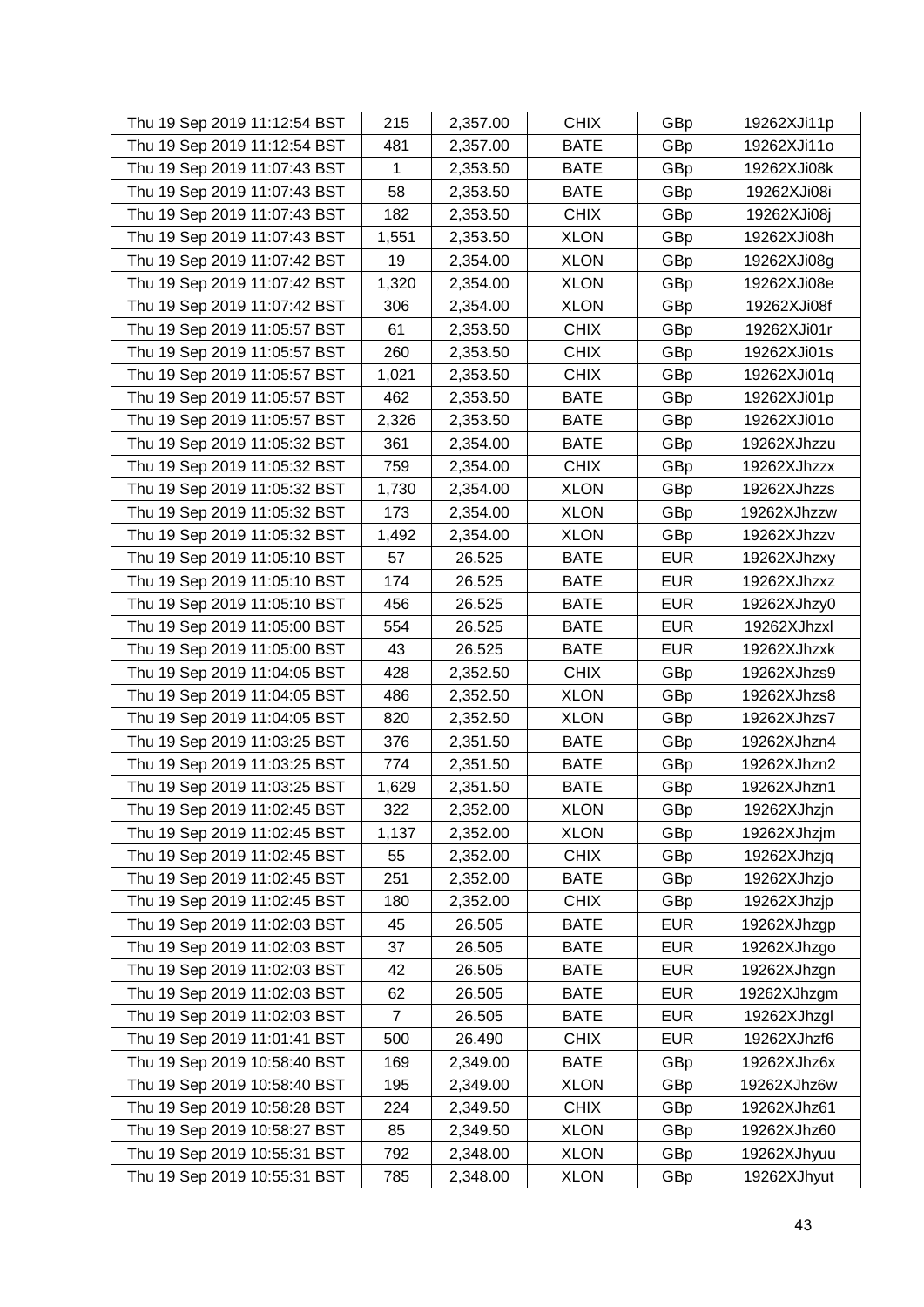| Thu 19 Sep 2019 10:55:27 BST | 43             | 2,348.00 | <b>XLON</b> | GBp        | 19262XJhyu4 |
|------------------------------|----------------|----------|-------------|------------|-------------|
| Thu 19 Sep 2019 10:55:06 BST | 365            | 2,348.50 | <b>XLON</b> | GBp        | 19262XJhyrr |
| Thu 19 Sep 2019 10:54:50 BST | 138            | 2,348.50 | <b>CHIX</b> | GBp        | 19262XJhyq8 |
| Thu 19 Sep 2019 10:54:48 BST | 10             | 2,348.50 | <b>XLON</b> | GBp        | 19262XJhypy |
| Thu 19 Sep 2019 10:52:28 BST | 550            | 26.475   | <b>BATE</b> | <b>EUR</b> | 19262XJhyi7 |
| Thu 19 Sep 2019 10:51:49 BST | 176            | 2,347.50 | <b>CHIX</b> | GBp        | 19262XJhygf |
| Thu 19 Sep 2019 10:51:49 BST | 990            | 2,347.50 | <b>XLON</b> | GBp        | 19262XJhygh |
| Thu 19 Sep 2019 10:51:49 BST | 728            | 2,347.50 | <b>XLON</b> | GBp        | 19262XJhygd |
| Thu 19 Sep 2019 10:51:32 BST | 400            | 2,348.00 | <b>BATE</b> | GBp        | 19262XJhyfj |
| Thu 19 Sep 2019 10:51:32 BST | 54             | 2,348.00 | <b>CHIX</b> | GBp        | 19262XJhyfk |
| Thu 19 Sep 2019 10:51:31 BST | 191            | 2,348.00 | <b>CHIX</b> | GBp        | 19262XJhyfg |
| Thu 19 Sep 2019 10:51:24 BST | 404            | 2,348.50 | <b>XLON</b> | GBp        | 19262XJhyf4 |
| Thu 19 Sep 2019 10:51:24 BST | 800            | 2,348.50 | <b>XLON</b> | GBp        | 19262XJhyf1 |
| Thu 19 Sep 2019 10:51:24 BST | 400            | 2,348.50 | <b>BATE</b> | GBp        | 19262XJhyf7 |
| Thu 19 Sep 2019 10:51:24 BST | 256            | 2,348.50 | <b>BATE</b> | GBp        | 19262XJhyf3 |
| Thu 19 Sep 2019 10:51:24 BST | 254            | 2,348.50 | <b>BATE</b> | GBp        | 19262XJhyf2 |
| Thu 19 Sep 2019 10:51:24 BST | 316            | 2,348.50 | <b>BATE</b> | GBp        | 19262XJhyf6 |
| Thu 19 Sep 2019 10:51:24 BST | 374            | 2,348.50 | <b>BATE</b> | GBp        | 19262XJhyf5 |
| Thu 19 Sep 2019 10:51:22 BST | 95             | 2,349.00 | <b>BATE</b> | GBp        | 19262XJhyez |
| Thu 19 Sep 2019 10:51:22 BST | 38             | 2,349.00 | <b>BATE</b> | GBp        | 19262XJhyf0 |
| Thu 19 Sep 2019 10:51:22 BST | 17             | 2,349.00 | <b>BATE</b> | GBp        | 19262XJhyey |
| Thu 19 Sep 2019 10:51:22 BST | $\overline{2}$ | 2,349.00 | <b>BATE</b> | GBp        | 19262XJhyex |
| Thu 19 Sep 2019 10:51:22 BST | 453            | 2,349.00 | <b>XLON</b> | GBp        | 19262XJhyeq |
| Thu 19 Sep 2019 10:51:22 BST | 539            | 2,349.00 | <b>XLON</b> | GBp        | 19262XJhyew |
| Thu 19 Sep 2019 10:51:22 BST | 342            | 2,349.00 | <b>BATE</b> | GBp        | 19262XJhyev |
| Thu 19 Sep 2019 10:51:22 BST | 616            | 2,349.00 | <b>XLON</b> | GBp        | 19262XJhyeu |
| Thu 19 Sep 2019 10:51:22 BST | 254            | 2,349.00 | <b>BATE</b> | GBp        | 19262XJhyer |
| Thu 19 Sep 2019 10:51:22 BST | 1,746          | 2,349.00 | <b>BATE</b> | GBp        | 19262XJhyet |
| Thu 19 Sep 2019 10:51:22 BST | 112            | 2,349.00 | <b>XLON</b> | GBp        | 19262XJhyes |
| Thu 19 Sep 2019 10:51:22 BST | 40             | 2,349.00 | <b>XLON</b> | GBp        | 19262XJhyep |
| Thu 19 Sep 2019 10:51:00 BST | 427            | 26.480   | <b>CHIX</b> | <b>EUR</b> | 19262XJhydm |
| Thu 19 Sep 2019 10:51:00 BST | 500            | 26.480   | <b>CHIX</b> | <b>EUR</b> | 19262XJhydl |
| Thu 19 Sep 2019 10:50:00 BST | 43             | 2,350.00 | <b>BATE</b> | GBp        | 19262XJhy9x |
| Thu 19 Sep 2019 10:50:00 BST | 312            | 2,350.00 | <b>BATE</b> | GBp        | 19262XJhy9w |
| Thu 19 Sep 2019 10:49:55 BST | 1,801          | 2,349.50 | <b>BATE</b> | GBp        | 19262XJhy93 |
| Thu 19 Sep 2019 10:49:55 BST | 59             | 2,349.50 | <b>BATE</b> | GBp        | 19262XJhy97 |
| Thu 19 Sep 2019 10:49:55 BST | 910            | 2,349.50 | <b>BATE</b> | GBp        | 19262XJhy95 |
| Thu 19 Sep 2019 10:49:55 BST | 44             | 2,349.50 | <b>BATE</b> | GBp        | 19262XJhy91 |
| Thu 19 Sep 2019 10:49:55 BST | 356            | 2,349.50 | <b>BATE</b> | GBp        | 19262XJhy94 |
| Thu 19 Sep 2019 10:49:55 BST | 1,179          | 2,349.50 | <b>CHIX</b> | GBp        | 19262XJhy99 |
| Thu 19 Sep 2019 10:49:55 BST | 109            | 2,349.50 | <b>XLON</b> | GBp        | 19262XJhy98 |
| Thu 19 Sep 2019 10:49:55 BST | 249            | 2,349.50 | <b>XLON</b> | GBp        | 19262XJhy96 |
| Thu 19 Sep 2019 10:49:55 BST | 247            | 2,349.50 | <b>XLON</b> | GBp        | 19262XJhy92 |
| Thu 19 Sep 2019 10:49:55 BST | 109            | 2,349.50 | <b>XLON</b> | GBp        | 19262XJhy90 |
| Thu 19 Sep 2019 10:48:45 BST | 271            | 2,349.50 | <b>BATE</b> | GBp        | 19262XJhy3v |
| Thu 19 Sep 2019 10:48:19 BST | 464            | 2,349.50 | <b>BATE</b> | GBp        | 19262XJhy2x |
| Thu 19 Sep 2019 10:47:55 BST | 666            | 2,349.00 | <b>XLON</b> | GBp        | 19262XJhy1x |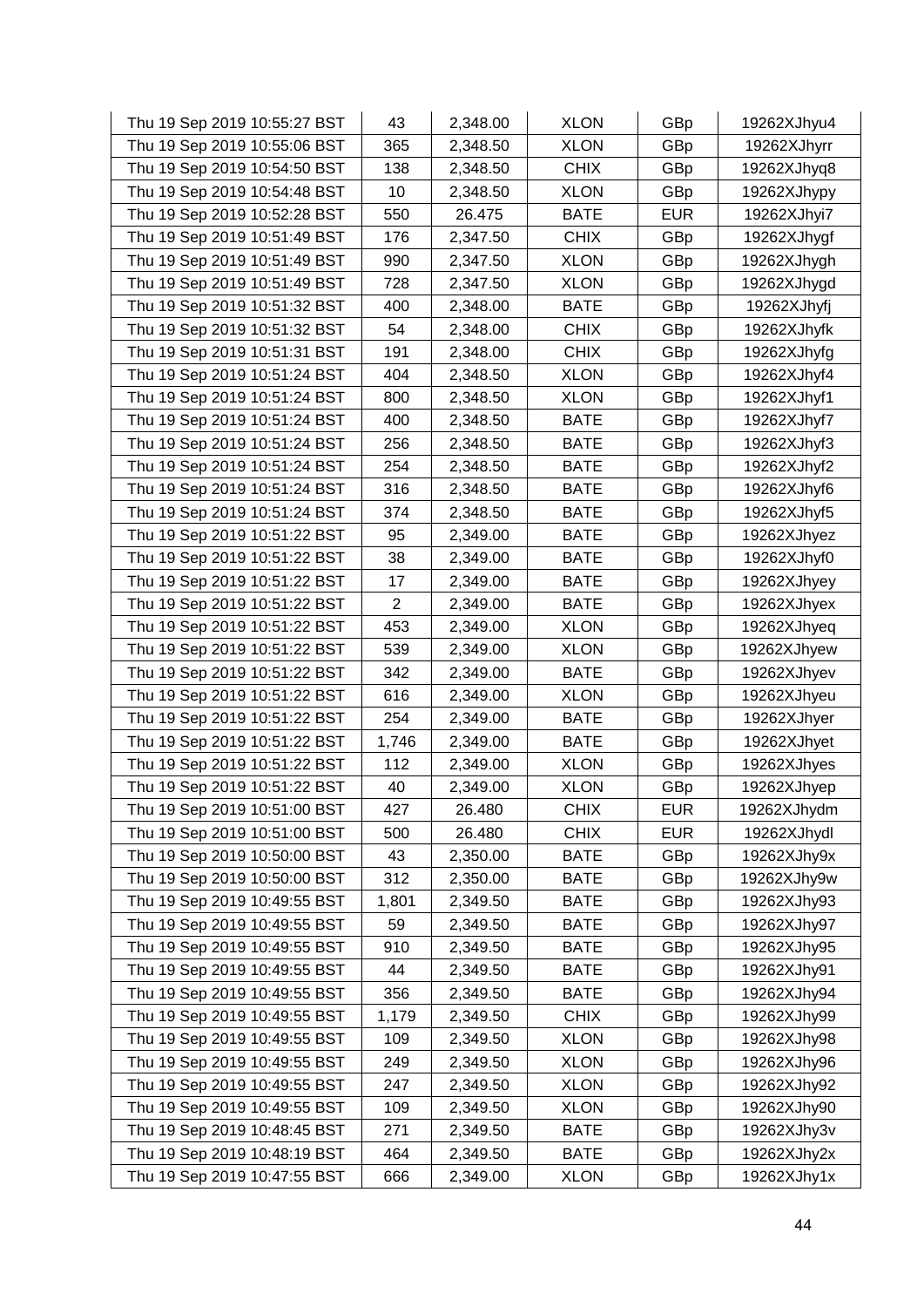| Thu 19 Sep 2019 10:47:26 BST | 30             | 2,349.50 | <b>CHIX</b> | GBp        | 19262XJhy0i |
|------------------------------|----------------|----------|-------------|------------|-------------|
| Thu 19 Sep 2019 10:47:26 BST | 1,000          | 2,349.50 | <b>BATE</b> | GBp        | 19262XJhy0l |
| Thu 19 Sep 2019 10:47:26 BST | 508            | 2,349.50 | <b>XLON</b> | GBp        | 19262XJhy0j |
| Thu 19 Sep 2019 10:47:26 BST | 1              | 2,349.50 | <b>BATE</b> | GBp        | 19262XJhy0k |
| Thu 19 Sep 2019 10:47:26 BST | 554            | 2,349.50 | <b>CHIX</b> | GBp        | 19262XJhy0g |
| Thu 19 Sep 2019 10:47:26 BST | 87             | 2,349.50 | <b>XLON</b> | GBp        | 19262XJhy0h |
| Thu 19 Sep 2019 10:47:26 BST | 1,701          | 2,349.50 | <b>XLON</b> | GBp        | 19262XJhy0f |
| Thu 19 Sep 2019 10:47:26 BST | 178            | 2,349.50 | <b>XLON</b> | GBp        | 19262XJhy0e |
| Thu 19 Sep 2019 10:47:26 BST | 83             | 2,349.50 | <b>XLON</b> | GBp        | 19262XJhy0d |
| Thu 19 Sep 2019 10:41:58 BST | 208            | 2,345.00 | <b>XLON</b> | GBp        | 19262XJhxlm |
| Thu 19 Sep 2019 10:41:58 BST | 355            | 2,345.00 | <b>BATE</b> | GBp        | 19262XJhxlp |
| Thu 19 Sep 2019 10:41:42 BST | 61             | 2,346.00 | <b>BATE</b> | GBp        | 19262XJhxk8 |
| Thu 19 Sep 2019 10:41:42 BST | 804            | 2,346.00 | <b>XLON</b> | GBp        | 19262XJhxk7 |
| Thu 19 Sep 2019 10:41:23 BST | 937            | 2,346.50 | <b>XLON</b> | GBp        | 19262XJhxjg |
| Thu 19 Sep 2019 10:41:23 BST | 948            | 2,346.50 | <b>XLON</b> | GBp        | 19262XJhxjj |
| Thu 19 Sep 2019 10:41:23 BST | 867            | 2,346.50 | <b>XLON</b> | GBp        | 19262XJhxjh |
| Thu 19 Sep 2019 10:41:23 BST | 239            | 2,346.50 | <b>CHIX</b> | GBp        | 19262XJhxji |
| Thu 19 Sep 2019 10:41:23 BST | 143            | 2,346.50 | <b>CHIX</b> | GBp        | 19262XJhxjk |
| Thu 19 Sep 2019 10:41:02 BST | 248            | 2,347.00 | <b>CHIX</b> | GBp        | 19262XJhxis |
| Thu 19 Sep 2019 10:41:02 BST | 1,519          | 2,347.00 | <b>XLON</b> | GBp        | 19262XJhxir |
| Thu 19 Sep 2019 10:41:02 BST | $\overline{2}$ | 2,347.00 | <b>XLON</b> | GBp        | 19262XJhxiq |
| Thu 19 Sep 2019 10:40:01 BST | 18             | 26.455   | <b>CHIX</b> | <b>EUR</b> | 19262XJhxfh |
| Thu 19 Sep 2019 10:40:01 BST | 636            | 26.455   | <b>CHIX</b> | <b>EUR</b> | 19262XJhxfg |
| Thu 19 Sep 2019 10:37:15 BST | 450            | 26.440   | <b>BATE</b> | <b>EUR</b> | 19262XJhx9j |
| Thu 19 Sep 2019 10:37:15 BST | 63             | 26.440   | <b>BATE</b> | <b>EUR</b> | 19262XJhx9i |
| Thu 19 Sep 2019 10:37:15 BST | 36             | 26.440   | <b>BATE</b> | <b>EUR</b> | 19262XJhx9h |
| Thu 19 Sep 2019 10:37:15 BST | 134            | 26.440   | <b>BATE</b> | <b>EUR</b> | 19262XJhx9g |
| Thu 19 Sep 2019 10:37:15 BST | 217            | 26.440   | <b>BATE</b> | <b>EUR</b> | 19262XJhx9f |
| Thu 19 Sep 2019 10:36:32 BST | 1,059          | 2,342.50 | <b>XLON</b> | GBp        | 19262XJhx7r |
| Thu 19 Sep 2019 10:36:32 BST | 644            | 2,342.50 | <b>XLON</b> | GBp        | 19262XJhx7q |
| Thu 19 Sep 2019 10:33:17 BST | 1,205          | 2,342.00 | <b>CHIX</b> | GBp        | 19262XJhwva |
| Thu 19 Sep 2019 10:33:17 BST | 571            | 2,342.00 | <b>XLON</b> | GBp        | 19262XJhwv9 |
| Thu 19 Sep 2019 10:31:08 BST | 68             | 2,341.50 | <b>BATE</b> | GBp        | 19262XJhwni |
| Thu 19 Sep 2019 10:31:08 BST | 1              | 2,341.50 | <b>BATE</b> | GBp        | 19262XJhwnh |
| Thu 19 Sep 2019 10:31:08 BST | 50             | 2,341.50 | <b>BATE</b> | GBp        | 19262XJhwng |
| Thu 19 Sep 2019 10:31:08 BST | 7              | 2,341.50 | <b>BATE</b> | GBp        | 19262XJhwnb |
| Thu 19 Sep 2019 10:31:08 BST | 2,147          | 2,341.50 | <b>BATE</b> | GBp        | 19262XJhwna |
| Thu 19 Sep 2019 10:31:08 BST | 135            | 2,341.50 | <b>BATE</b> | GBp        | 19262XJhwnf |
| Thu 19 Sep 2019 10:31:08 BST | 48             | 2,341.50 | <b>BATE</b> | GBp        | 19262XJhwne |
| Thu 19 Sep 2019 10:31:08 BST | 214            | 2,341.50 | <b>BATE</b> | GBp        | 19262XJhwnc |
| Thu 19 Sep 2019 10:31:08 BST | 243            | 2,341.50 | <b>CHIX</b> | GBp        | 19262XJhwnd |
| Thu 19 Sep 2019 10:31:08 BST | 1,798          | 2,341.50 | <b>BATE</b> | GBp        | 19262XJhwn9 |
| Thu 19 Sep 2019 10:31:08 BST | 79             | 2,341.50 | <b>BATE</b> | GBp        | 19262XJhwn8 |
| Thu 19 Sep 2019 10:31:08 BST | 983            | 2,341.50 | <b>XLON</b> | GBp        | 19262XJhwn6 |
| Thu 19 Sep 2019 10:31:08 BST | 36             | 2,341.50 | <b>XLON</b> | GBp        | 19262XJhwn5 |
| Thu 19 Sep 2019 10:31:08 BST | 1,435          | 2,341.50 | <b>XLON</b> | GBp        | 19262XJhwn7 |
| Thu 19 Sep 2019 10:30:31 BST | 93             | 2,342.00 | <b>BATE</b> | GBp        | 19262XJhwlf |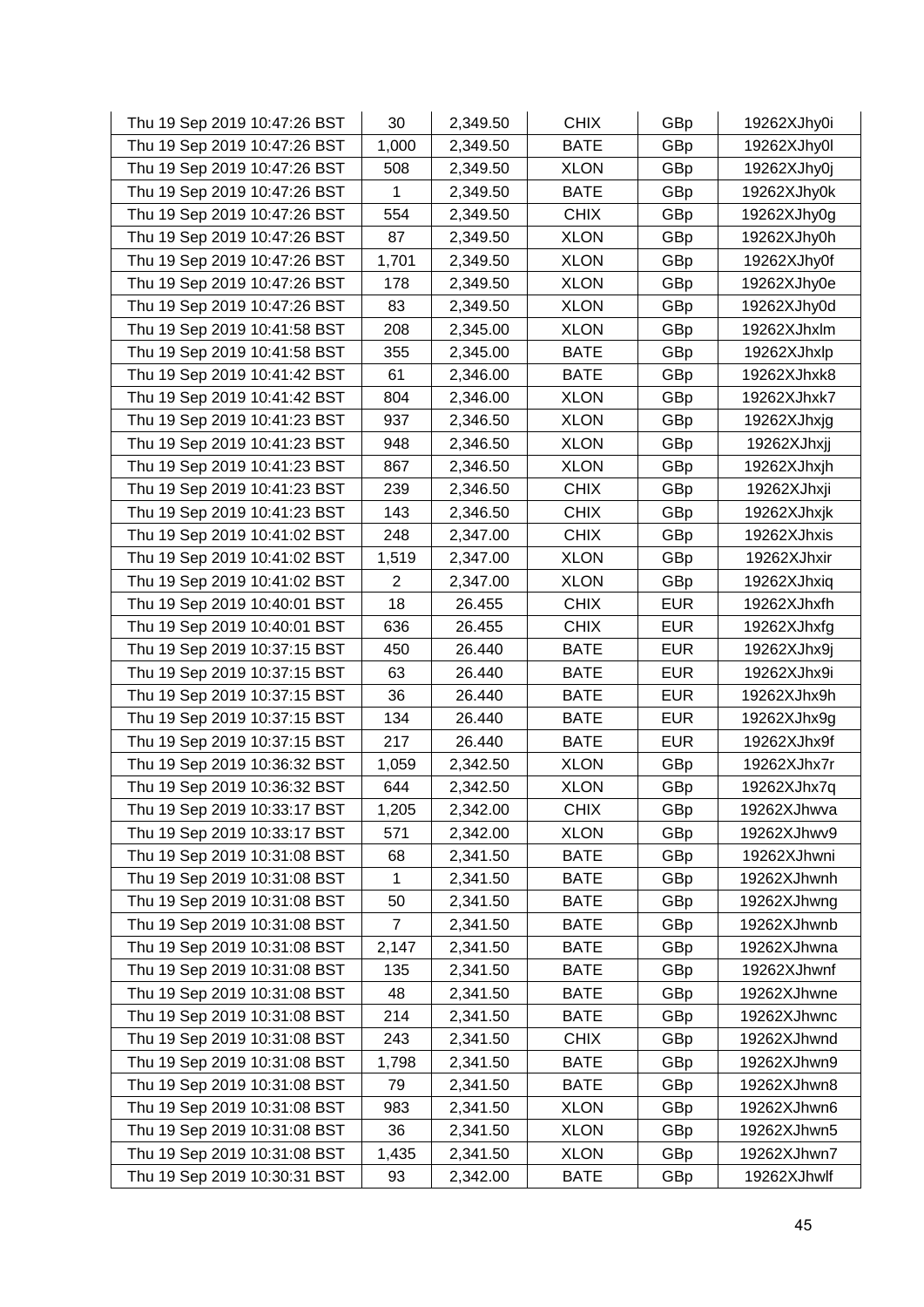| Thu 19 Sep 2019 10:30:30 BST | 1,716 | 2,342.00 | <b>BATE</b> | GBp        | 19262XJhwl4 |
|------------------------------|-------|----------|-------------|------------|-------------|
| Thu 19 Sep 2019 10:30:30 BST | 284   | 2,342.00 | <b>BATE</b> | GBp        | 19262XJhwl6 |
| Thu 19 Sep 2019 10:30:30 BST | 1,026 | 26.430   | <b>BATE</b> | <b>EUR</b> | 19262XJhwl8 |
| Thu 19 Sep 2019 10:30:30 BST | 34    | 26.430   | <b>BATE</b> | <b>EUR</b> | 19262XJhwl7 |
| Thu 19 Sep 2019 10:30:30 BST | 115   | 26.430   | <b>BATE</b> | <b>EUR</b> | 19262XJhwl5 |
| Thu 19 Sep 2019 10:30:30 BST | 30    | 26.430   | <b>BATE</b> | <b>EUR</b> | 19262XJhwl3 |
| Thu 19 Sep 2019 10:30:30 BST | 23    | 26.430   | <b>BATE</b> | <b>EUR</b> | 19262XJhwl2 |
| Thu 19 Sep 2019 10:30:30 BST | 1,036 | 2,342.00 | <b>BATE</b> | GBp        | 19262XJhwl1 |
| Thu 19 Sep 2019 10:29:02 BST | 328   | 26.425   | <b>CHIX</b> | <b>EUR</b> | 19262XJhwhd |
| Thu 19 Sep 2019 10:29:02 BST | 85    | 26.425   | <b>CHIX</b> | <b>EUR</b> | 19262XJhwhf |
| Thu 19 Sep 2019 10:29:02 BST | 515   | 26.425   | <b>CHIX</b> | <b>EUR</b> | 19262XJhwhe |
| Thu 19 Sep 2019 10:28:08 BST | 102   | 26.425   | <b>BATE</b> | <b>EUR</b> | 19262XJhwee |
| Thu 19 Sep 2019 10:28:08 BST | 22    | 26.425   | <b>BATE</b> | <b>EUR</b> | 19262XJhwed |
| Thu 19 Sep 2019 10:26:32 BST | 80    | 2,341.00 | <b>BATE</b> | GBp        | 19262XJhw5t |
| Thu 19 Sep 2019 10:26:32 BST | 96    | 2,341.00 | <b>CHIX</b> | GBp        | 19262XJhw5z |
| Thu 19 Sep 2019 10:26:32 BST | 370   | 2,341.00 | <b>CHIX</b> | GBp        | 19262XJhw5y |
| Thu 19 Sep 2019 10:26:32 BST | 1,070 | 2,341.00 | <b>XLON</b> | GBp        | 19262XJhw5x |
| Thu 19 Sep 2019 10:26:32 BST | 356   | 2,341.00 | <b>XLON</b> | GBp        | 19262XJhw5w |
| Thu 19 Sep 2019 10:26:32 BST | 402   | 2,341.00 | <b>XLON</b> | GBp        | 19262XJhw5u |
| Thu 19 Sep 2019 10:26:32 BST | 2,526 | 2,341.00 | <b>XLON</b> | GBp        | 19262XJhw5v |
| Thu 19 Sep 2019 10:26:10 BST | 424   | 2,341.50 | <b>XLON</b> | GBp        | 19262XJhw4b |
| Thu 19 Sep 2019 10:26:10 BST | 31    | 2,341.50 | <b>XLON</b> | GBp        | 19262XJhw4a |
| Thu 19 Sep 2019 10:26:10 BST | 1,769 | 2,341.50 | <b>XLON</b> | GBp        | 19262XJhw49 |
| Thu 19 Sep 2019 10:26:10 BST | 63    | 2,341.50 | <b>CHIX</b> | GBp        | 19262XJhw4c |
| Thu 19 Sep 2019 10:23:06 BST | 173   | 2,340.00 | <b>XLON</b> | GBp        | 19262XJhvp3 |
| Thu 19 Sep 2019 10:23:06 BST | 352   | 2,340.00 | <b>XLON</b> | GBp        | 19262XJhvp2 |
| Thu 19 Sep 2019 10:21:44 BST | 125   | 2,339.50 | <b>XLON</b> | GBp        | 19262XJhvkp |
| Thu 19 Sep 2019 10:21:44 BST | 125   | 2,339.50 | <b>XLON</b> | GBp        | 19262XJhvko |
| Thu 19 Sep 2019 10:21:44 BST | 14    | 2,339.50 | <b>XLON</b> | GBp        | 19262XJhvkr |
| Thu 19 Sep 2019 10:21:44 BST | 500   | 2,339.50 | <b>XLON</b> | GBp        | 19262XJhvkq |
| Thu 19 Sep 2019 10:21:44 BST | 764   | 2,339.50 | <b>XLON</b> | GBp        | 19262XJhvkn |
| Thu 19 Sep 2019 10:21:44 BST | 559   | 2,339.50 | <b>CHIX</b> | GBp        | 19262XJhvkm |
| Thu 19 Sep 2019 10:21:44 BST | 7     | 2,339.50 | BATE        | GBp        | 19262XJhvkg |
| Thu 19 Sep 2019 10:21:44 BST | 173   | 2,339.50 | <b>BATE</b> | GBp        | 19262XJhvkf |
| Thu 19 Sep 2019 10:21:44 BST | 73    | 2,339.50 | <b>BATE</b> | GBp        | 19262XJhvke |
| Thu 19 Sep 2019 10:21:44 BST | 74    | 2,339.50 | <b>BATE</b> | GBp        | 19262XJhvkk |
| Thu 19 Sep 2019 10:21:44 BST | 90    | 2,339.50 | <b>BATE</b> | GBp        | 19262XJhvki |
| Thu 19 Sep 2019 10:21:44 BST | 166   | 2,339.50 | <b>BATE</b> | GBp        | 19262XJhvkb |
| Thu 19 Sep 2019 10:21:44 BST | 1,722 | 2,339.50 | <b>BATE</b> | GBp        | 19262XJhvk9 |
| Thu 19 Sep 2019 10:21:44 BST | 413   | 2,339.50 | <b>BATE</b> | GBp        | 19262XJhvk6 |
| Thu 19 Sep 2019 10:21:44 BST | 1,587 | 2,339.50 | <b>BATE</b> | GBp        | 19262XJhvkc |
| Thu 19 Sep 2019 10:21:44 BST | 256   | 2,339.50 | <b>CHIX</b> | GBp        | 19262XJhvkl |
| Thu 19 Sep 2019 10:21:44 BST | 444   | 2,339.50 | <b>CHIX</b> | GBp        | 19262XJhvkj |
| Thu 19 Sep 2019 10:21:44 BST | 336   | 2,339.50 | <b>CHIX</b> | GBp        | 19262XJhvka |
| Thu 19 Sep 2019 10:21:44 BST | 151   | 2,339.50 | <b>XLON</b> | GBp        | 19262XJhvk7 |
| Thu 19 Sep 2019 10:21:44 BST | 280   | 2,339.50 | <b>XLON</b> | GBp        | 19262XJhvkh |
| Thu 19 Sep 2019 10:21:44 BST | 239   | 2,339.50 | <b>XLON</b> | GBp        | 19262XJhvk8 |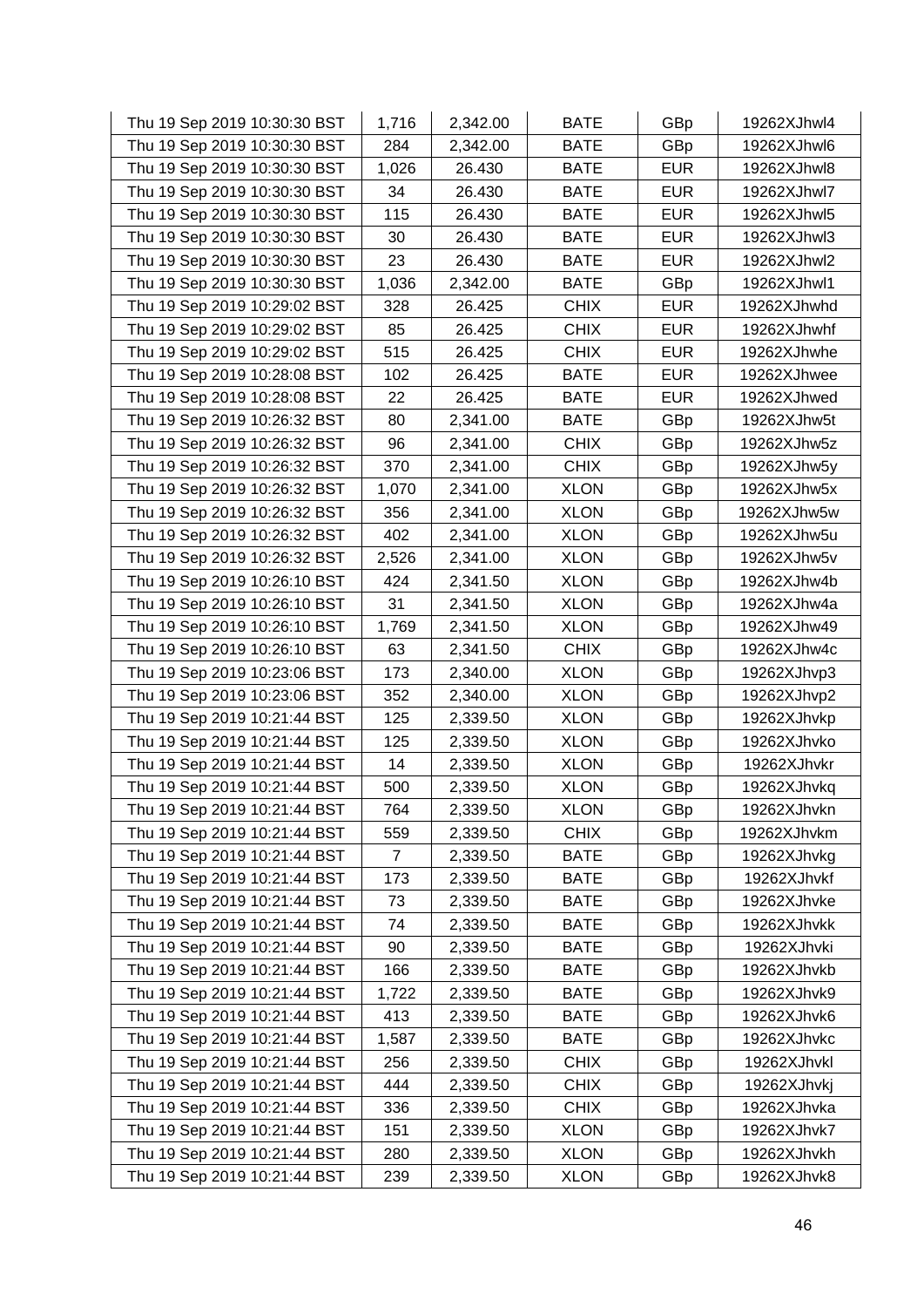| Thu 19 Sep 2019 10:21:44 BST | 410   | 2,339.50 | <b>XLON</b> | GBp        | 19262XJhvkd |
|------------------------------|-------|----------|-------------|------------|-------------|
| Thu 19 Sep 2019 10:21:44 BST | 238   | 2,339.50 | <b>XLON</b> | GBp        | 19262XJhvk5 |
| Thu 19 Sep 2019 10:21:44 BST | 36    | 2,339.50 | <b>XLON</b> | GBp        | 19262XJhvk4 |
| Thu 19 Sep 2019 10:21:44 BST | 1,074 | 2,339.50 | <b>XLON</b> | GBp        | 19262XJhvk3 |
| Thu 19 Sep 2019 10:19:00 BST | 77    | 26.415   | <b>CHIX</b> | <b>EUR</b> | 19262XJhva6 |
| Thu 19 Sep 2019 10:19:00 BST | 319   | 26.415   | <b>CHIX</b> | <b>EUR</b> | 19262XJhva5 |
| Thu 19 Sep 2019 10:19:00 BST | 250   | 26.415   | <b>CHIX</b> | <b>EUR</b> | 19262XJhva4 |
| Thu 19 Sep 2019 10:17:00 BST | 148   | 2,338.50 | <b>CHIX</b> | GBp        | 19262XJhv3l |
| Thu 19 Sep 2019 10:16:33 BST | 61    | 2,339.00 | <b>XLON</b> | GBp        | 19262XJhv2o |
| Thu 19 Sep 2019 10:16:33 BST | 584   | 2,339.00 | <b>XLON</b> | GBp        | 19262XJhv2m |
| Thu 19 Sep 2019 10:16:33 BST | 277   | 2,339.00 | <b>XLON</b> | GBp        | 19262XJhv2l |
| Thu 19 Sep 2019 10:16:33 BST | 166   | 2,339.00 | <b>XLON</b> | GBp        | 19262XJhv2p |
| Thu 19 Sep 2019 10:16:33 BST | 61    | 2,339.00 | <b>XLON</b> | GBp        | 19262XJhv2n |
| Thu 19 Sep 2019 10:16:33 BST | 410   | 2,339.00 | <b>XLON</b> | GBp        | 19262XJhv2k |
| Thu 19 Sep 2019 10:16:29 BST | 602   | 2,339.50 | <b>XLON</b> | GBp        | 19262XJhv2c |
| Thu 19 Sep 2019 10:16:07 BST | 718   | 2,340.00 | <b>BATE</b> | GBp        | 19262XJhv0n |
| Thu 19 Sep 2019 10:16:07 BST | 349   | 2,340.00 | <b>BATE</b> | GBp        | 19262XJhv0m |
| Thu 19 Sep 2019 10:16:07 BST | 600   | 2,340.00 | <b>BATE</b> | GBp        | 19262XJhv0l |
| Thu 19 Sep 2019 10:16:07 BST | 66    | 2,340.00 | <b>XLON</b> | GBp        | 19262XJhv0k |
| Thu 19 Sep 2019 10:16:03 BST | 751   | 26.435   | <b>BATE</b> | <b>EUR</b> | 19262XJhuzz |
| Thu 19 Sep 2019 10:16:03 BST | 696   | 26.435   | <b>BATE</b> | <b>EUR</b> | 19262XJhuzy |
| Thu 19 Sep 2019 10:14:46 BST | 601   | 2,340.50 | <b>BATE</b> | GBp        | 19262XJhutu |
| Thu 19 Sep 2019 10:14:46 BST | 758   | 2,340.50 | <b>BATE</b> | GBp        | 19262XJhutw |
| Thu 19 Sep 2019 10:14:46 BST | 6     | 2,340.50 | <b>CHIX</b> | GBp        | 19262XJhutv |
| Thu 19 Sep 2019 10:14:46 BST | 751   | 2,340.50 | <b>CHIX</b> | GBp        | 19262XJhutx |
| Thu 19 Sep 2019 10:14:46 BST | 344   | 2,340.50 | <b>XLON</b> | GBp        | 19262XJhutt |
| Thu 19 Sep 2019 10:14:46 BST | 694   | 2,340.50 | <b>XLON</b> | GBp        | 19262XJhuts |
| Thu 19 Sep 2019 10:12:34 BST | 723   | 2,339.00 | <b>XLON</b> | GBp        | 19262XJhun1 |
| Thu 19 Sep 2019 10:12:34 BST | 291   | 2,339.00 | <b>XLON</b> | GBp        | 19262XJhumw |
| Thu 19 Sep 2019 10:12:34 BST | 1,466 | 2,339.00 | <b>XLON</b> | GBp        | 19262XJhumz |
| Thu 19 Sep 2019 10:12:34 BST | 43    | 2,339.00 | <b>XLON</b> | GBp        | 19262XJhumx |
| Thu 19 Sep 2019 10:12:34 BST | 105   | 2,339.00 | <b>XLON</b> | GBp        | 19262XJhumv |
| Thu 19 Sep 2019 10:12:34 BST | 729   | 2,339.00 | <b>BATE</b> | GBp        | 19262XJhun0 |
| Thu 19 Sep 2019 10:12:34 BST | 236   | 2,339.00 | <b>CHIX</b> | GBp        | 19262XJhumy |
| Thu 19 Sep 2019 10:12:17 BST | 244   | 2,339.50 | <b>XLON</b> | GBp        | 19262XJhum1 |
| Thu 19 Sep 2019 10:12:17 BST | 166   | 2,339.50 | <b>XLON</b> | GBp        | 19262XJhum0 |
| Thu 19 Sep 2019 10:10:51 BST | 399   | 2,338.50 | <b>CHIX</b> | GBp        | 19262XJhuey |
| Thu 19 Sep 2019 10:10:46 BST | 239   | 2,339.00 | <b>CHIX</b> | GBp        | 19262XJhuem |
| Thu 19 Sep 2019 10:10:46 BST | 29    | 2,339.00 | <b>BATE</b> | GBp        | 19262XJhuek |
| Thu 19 Sep 2019 10:10:46 BST | 1,163 | 2,339.00 | <b>BATE</b> | GBp        | 19262XJhueo |
| Thu 19 Sep 2019 10:10:46 BST | 153   | 2,339.00 | <b>BATE</b> | GBp        | 19262XJhuen |
| Thu 19 Sep 2019 10:10:46 BST | 194   | 2,339.00 | <b>BATE</b> | GBp        | 19262XJhuep |
| Thu 19 Sep 2019 10:10:46 BST | 654   | 2,339.00 | <b>BATE</b> | GBp        | 19262XJhuej |
| Thu 19 Sep 2019 10:10:46 BST | 2,265 | 2,339.00 | <b>BATE</b> | GBp        | 19262XJhuei |
| Thu 19 Sep 2019 10:10:46 BST | 539   | 2,339.00 | <b>XLON</b> | GBp        | 19262XJhueg |
| Thu 19 Sep 2019 10:10:46 BST | 738   | 2,339.00 | <b>XLON</b> | GBp        | 19262XJhueh |
| Thu 19 Sep 2019 10:10:46 BST | 2,858 | 2,339.00 | <b>XLON</b> | GBp        | 19262XJhuel |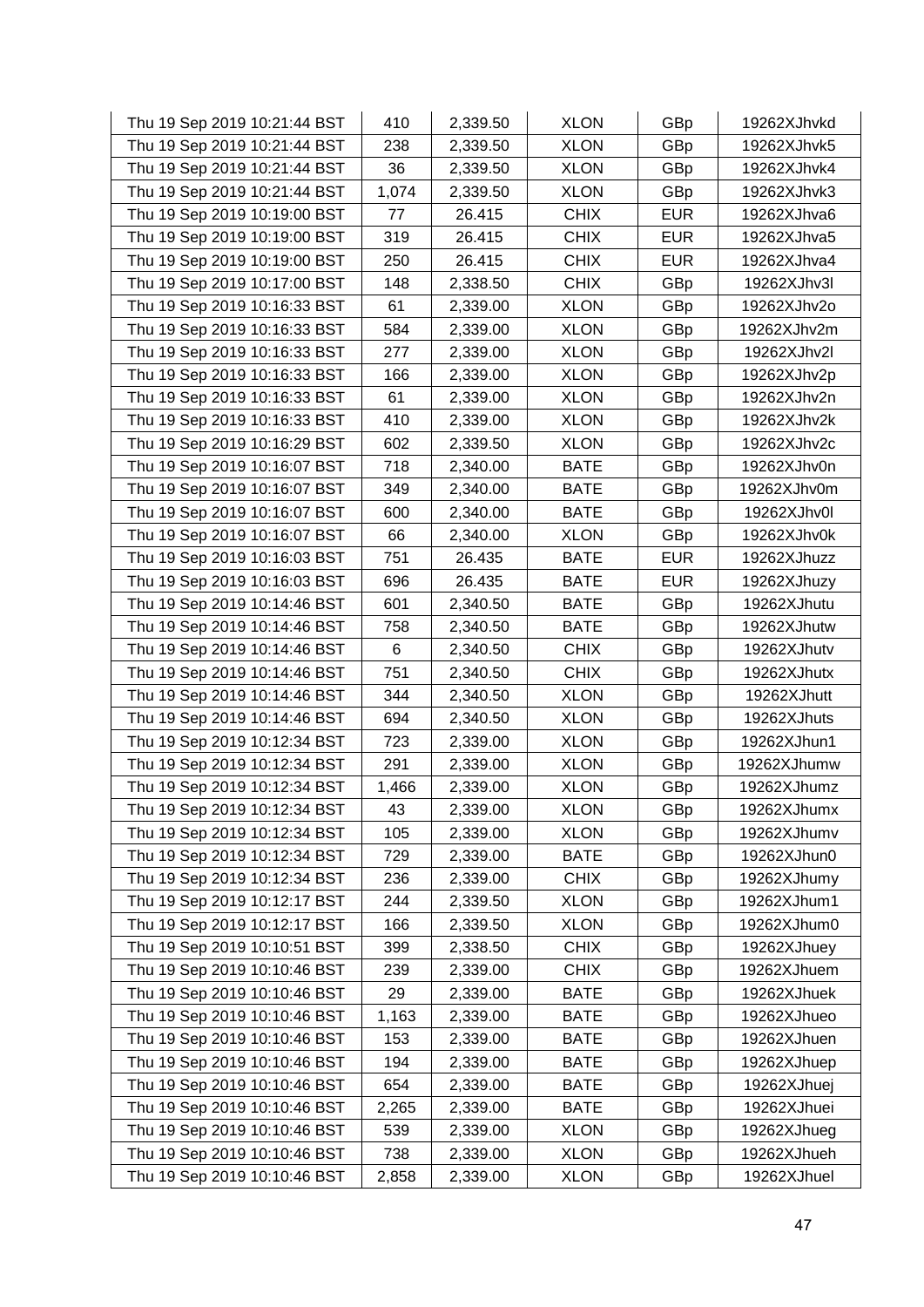| Thu 19 Sep 2019 10:08:28 BST | 280   | 26.425   | <b>CHIX</b> | <b>EUR</b> | 19262XJhu8y |
|------------------------------|-------|----------|-------------|------------|-------------|
| Thu 19 Sep 2019 10:08:00 BST | 173   | 26.425   | <b>CHIX</b> | <b>EUR</b> | 19262XJhu7m |
| Thu 19 Sep 2019 10:08:00 BST | 474   | 26.425   | <b>CHIX</b> | <b>EUR</b> | 19262XJhu7l |
| Thu 19 Sep 2019 10:07:26 BST | 135   | 2,338.50 | <b>XLON</b> | GBp        | 19262XJhu57 |
| Thu 19 Sep 2019 10:07:26 BST | 1,620 | 2,338.50 | <b>XLON</b> | GBp        | 19262XJhu58 |
| Thu 19 Sep 2019 10:06:41 BST | 357   | 2,338.50 | <b>CHIX</b> | GBp        | 19262XJhu2w |
| Thu 19 Sep 2019 10:06:25 BST | 513   | 2,338.50 | <b>XLON</b> | GBp        | 19262XJhu2m |
| Thu 19 Sep 2019 10:05:44 BST | 273   | 2,337.00 | <b>XLON</b> | GBp        | 19262XJhtzg |
| Thu 19 Sep 2019 10:05:26 BST | 763   | 2,337.50 | <b>XLON</b> | GBp        | 19262XJhtyg |
| Thu 19 Sep 2019 10:05:26 BST | 657   | 2,337.50 | <b>XLON</b> | GBp        | 19262XJhtyf |
| Thu 19 Sep 2019 10:05:03 BST | 181   | 26.410   | <b>BATE</b> | <b>EUR</b> | 19262XJhtwo |
| Thu 19 Sep 2019 10:05:03 BST | 3     | 26.410   | <b>BATE</b> | <b>EUR</b> | 19262XJhtwn |
| Thu 19 Sep 2019 10:05:03 BST | 56    | 26.410   | <b>BATE</b> | <b>EUR</b> | 19262XJhtwm |
| Thu 19 Sep 2019 10:05:00 BST | 106   | 26.410   | <b>BATE</b> | <b>EUR</b> | 19262XJhtwb |
| Thu 19 Sep 2019 10:04:17 BST | 342   | 2,337.00 | <b>CHIX</b> | GBp        | 19262XJhts1 |
| Thu 19 Sep 2019 10:03:35 BST | 403   | 2,338.00 | <b>BATE</b> | GBp        | 19262XJhtob |
| Thu 19 Sep 2019 10:03:35 BST | 1,206 | 2,338.00 | <b>XLON</b> | GBp        | 19262XJhtoc |
| Thu 19 Sep 2019 10:03:35 BST | 241   | 2,338.00 | <b>XLON</b> | GBp        | 19262XJhtoa |
| Thu 19 Sep 2019 10:02:33 BST | 174   | 2,337.00 | <b>XLON</b> | GBp        | 19262XJhtiy |
| Thu 19 Sep 2019 10:01:48 BST | 500   | 2,336.50 | <b>XLON</b> | GBp        | 19262XJhtfj |
| Thu 19 Sep 2019 10:01:48 BST | 138   | 2,336.50 | <b>CHIX</b> | GBp        | 19262XJhtfg |
| Thu 19 Sep 2019 10:01:48 BST | 1,081 | 2,336.50 | <b>BATE</b> | GBp        | 19262XJhtfe |
| Thu 19 Sep 2019 10:01:48 BST | 464   | 2,336.50 | <b>BATE</b> | GBp        | 19262XJhtfb |
| Thu 19 Sep 2019 10:01:48 BST | 140   | 2,336.50 | <b>BATE</b> | GBp        | 19262XJhtfi |
| Thu 19 Sep 2019 10:01:48 BST | 1,868 | 2,336.50 | <b>BATE</b> | GBp        | 19262XJhtff |
| Thu 19 Sep 2019 10:01:48 BST | 1,235 | 2,336.50 | <b>XLON</b> | GBp        | 19262XJhtfd |
| Thu 19 Sep 2019 10:01:48 BST | 567   | 2,336.50 | <b>XLON</b> | GBp        | 19262XJhtfh |
| Thu 19 Sep 2019 10:00:50 BST | 266   | 2,337.00 | <b>CHIX</b> | GBp        | 19262XJht9z |
| Thu 19 Sep 2019 10:00:50 BST | 735   | 2,337.00 | <b>CHIX</b> | GBp        | 19262XJhta0 |
| Thu 19 Sep 2019 10:00:50 BST | 108   | 2,337.00 | <b>XLON</b> | GBp        | 19262XJht9x |
| Thu 19 Sep 2019 10:00:50 BST | 835   | 2,337.00 | <b>XLON</b> | GBp        | 19262XJht9y |
| Thu 19 Sep 2019 10:00:47 BST | 73    | 2,337.50 | <b>XLON</b> | GBp        | 19262XJht9b |
| Thu 19 Sep 2019 10:00:47 BST | 303   | 2,337.50 | <b>XLON</b> | GBp        | 19262XJht97 |
| Thu 19 Sep 2019 10:00:47 BST | 1,339 | 2,337.50 | <b>XLON</b> | GBp        | 19262XJht95 |
| Thu 19 Sep 2019 10:00:47 BST | 14    | 2,337.50 | <b>BATE</b> | GBp        | 19262XJht9d |
| Thu 19 Sep 2019 10:00:47 BST | 152   | 2,337.50 | <b>BATE</b> | GBp        | 19262XJht9a |
| Thu 19 Sep 2019 10:00:47 BST | 3     | 2,337.50 | <b>BATE</b> | GBp        | 19262XJht9f |
| Thu 19 Sep 2019 10:00:47 BST | 37    | 2,337.50 | <b>BATE</b> | GBp        | 19262XJht9e |
| Thu 19 Sep 2019 10:00:47 BST | 3     | 2,337.50 | <b>BATE</b> | GBp        | 19262XJht98 |
| Thu 19 Sep 2019 10:00:47 BST | 1,339 | 2,337.50 | <b>BATE</b> | GBp        | 19262XJht93 |
| Thu 19 Sep 2019 10:00:47 BST | 208   | 2,337.50 | <b>CHIX</b> | GBp        | 19262XJht9c |
| Thu 19 Sep 2019 09:59:43 BST | 189   | 26.410   | <b>CHIX</b> | <b>EUR</b> | 19262XJht4a |
| Thu 19 Sep 2019 09:59:43 BST | 467   | 26.410   | <b>CHIX</b> | <b>EUR</b> | 19262XJht48 |
| Thu 19 Sep 2019 09:59:43 BST | 309   | 26.410   | <b>BATE</b> | <b>EUR</b> | 19262XJht4b |
| Thu 19 Sep 2019 09:59:43 BST | 691   | 26.410   | <b>BATE</b> | <b>EUR</b> | 19262XJht49 |
| Thu 19 Sep 2019 09:58:17 BST | 49    | 2,337.00 | <b>CHIX</b> | GBp        | 19262XJhsyf |
| Thu 19 Sep 2019 09:58:17 BST | 444   | 2,337.00 | <b>XLON</b> | GBp        | 19262XJhsya |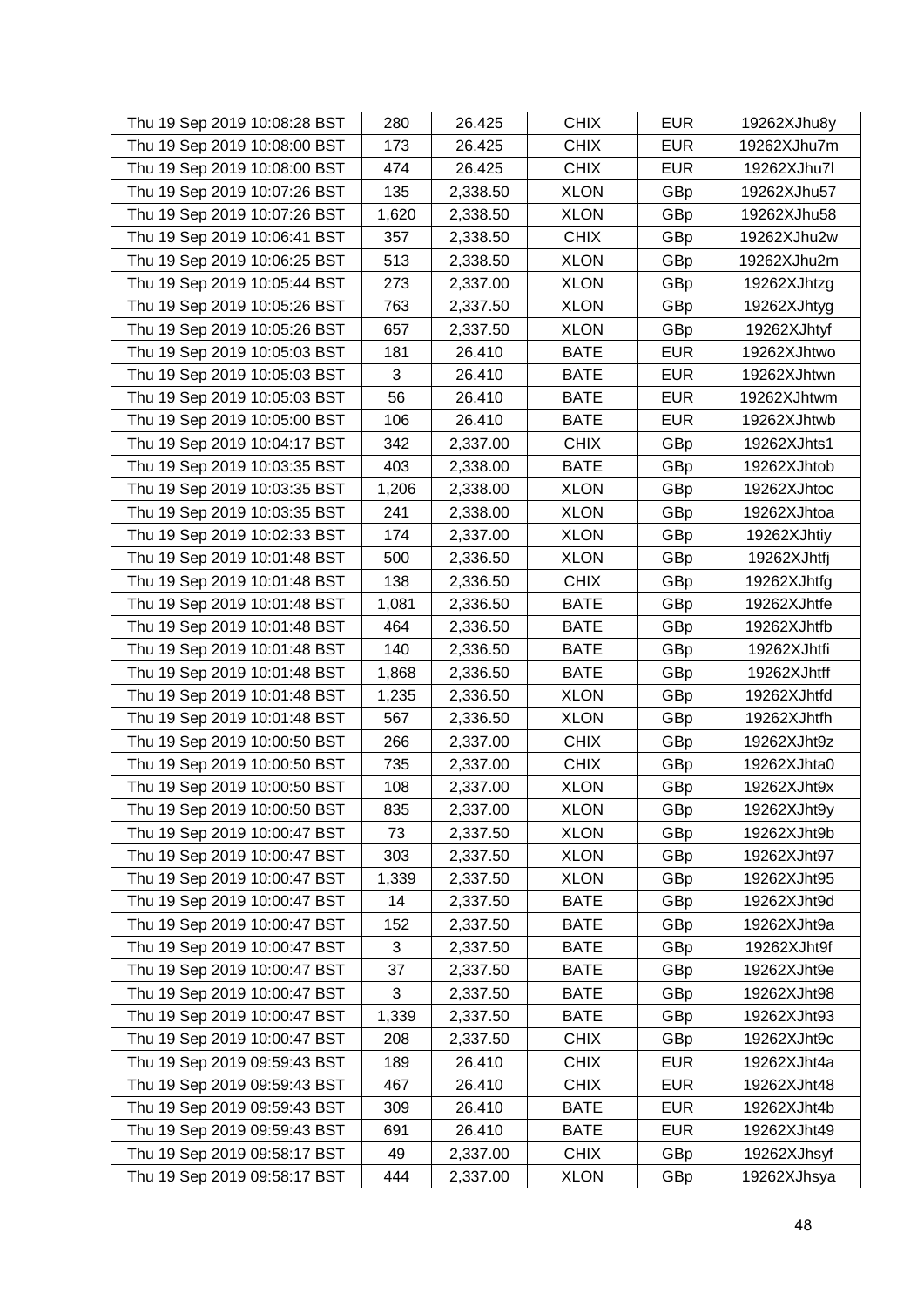| Thu 19 Sep 2019 09:58:17 BST | 388   | 2,337.00 | <b>XLON</b> | GBp        | 19262XJhsyb |
|------------------------------|-------|----------|-------------|------------|-------------|
| Thu 19 Sep 2019 09:58:17 BST | 762   | 2,337.00 | <b>XLON</b> | GBp        | 19262XJhsy9 |
| Thu 19 Sep 2019 09:58:17 BST | 126   | 2,337.00 | <b>CHIX</b> | GBp        | 19262XJhsyd |
| Thu 19 Sep 2019 09:58:17 BST | 60    | 2,337.00 | <b>BATE</b> | GBp        | 19262XJhsye |
| Thu 19 Sep 2019 09:58:17 BST | 1,814 | 2,337.00 | <b>BATE</b> | GBp        | 19262XJhsyc |
| Thu 19 Sep 2019 09:55:04 BST | 252   | 26.405   | <b>BATE</b> | <b>EUR</b> | 19262XJhshz |
| Thu 19 Sep 2019 09:54:19 BST | 2,066 | 2,336.00 | <b>BATE</b> | GBp        | 19262XJhsdj |
| Thu 19 Sep 2019 09:54:19 BST | 74    | 2,336.00 | <b>BATE</b> | GBp        | 19262XJhsdm |
| Thu 19 Sep 2019 09:54:19 BST | 139   | 2,336.00 | <b>CHIX</b> | GBp        | 19262XJhsdl |
| Thu 19 Sep 2019 09:54:19 BST | 206   | 2,336.00 | <b>CHIX</b> | GBp        | 19262XJhsdk |
| Thu 19 Sep 2019 09:54:19 BST | 395   | 2,336.00 | <b>XLON</b> | GBp        | 19262XJhsdh |
| Thu 19 Sep 2019 09:54:19 BST | 500   | 2,336.00 | <b>XLON</b> | GBp        | 19262XJhsdi |
| Thu 19 Sep 2019 09:52:46 BST | 758   | 26.395   | <b>CHIX</b> | <b>EUR</b> | 19262XJhs4l |
| Thu 19 Sep 2019 09:52:44 BST | 771   | 2,336.00 | <b>XLON</b> | GBp        | 19262XJhs4h |
| Thu 19 Sep 2019 09:52:44 BST | 437   | 2,336.00 | <b>XLON</b> | GBp        | 19262XJhs4g |
| Thu 19 Sep 2019 09:52:44 BST | 1,168 | 2,336.00 | <b>XLON</b> | GBp        | 19262XJhs4f |
| Thu 19 Sep 2019 09:52:44 BST | 99    | 2,336.00 | <b>BATE</b> | GBp        | 19262XJhs4e |
| Thu 19 Sep 2019 09:50:52 BST | 835   | 2,336.50 | <b>BATE</b> | GBp        | 19262XJhrts |
| Thu 19 Sep 2019 09:50:52 BST | 615   | 2,336.50 | <b>BATE</b> | GBp        | 19262XJhrtr |
| Thu 19 Sep 2019 09:50:52 BST | 312   | 2,336.50 | <b>XLON</b> | GBp        | 19262XJhrtq |
| Thu 19 Sep 2019 09:50:29 BST | 1,579 | 2,336.50 | <b>XLON</b> | GBp        | 19262XJhrru |
| Thu 19 Sep 2019 09:50:21 BST | 3     | 2,337.00 | <b>BATE</b> | GBp        | 19262XJhrrh |
| Thu 19 Sep 2019 09:50:21 BST | 440   | 2,337.00 | <b>BATE</b> | GBp        | 19262XJhrrf |
| Thu 19 Sep 2019 09:50:21 BST | 248   | 2,337.00 | <b>BATE</b> | GBp        | 19262XJhrre |
| Thu 19 Sep 2019 09:50:21 BST | 27    | 2,337.00 | <b>BATE</b> | GBp        | 19262XJhrrd |
| Thu 19 Sep 2019 09:49:49 BST | 400   | 2,337.50 | <b>CHIX</b> | GBp        | 19262XJhrob |
| Thu 19 Sep 2019 09:49:49 BST | 313   | 2,337.50 | <b>CHIX</b> | GBp        | 19262XJhroa |
| Thu 19 Sep 2019 09:49:49 BST | 300   | 2,337.50 | <b>CHIX</b> | GBp        | 19262XJhro9 |
| Thu 19 Sep 2019 09:49:31 BST | 143   | 2,338.00 | <b>CHIX</b> | GBp        | 19262XJhrnc |
| Thu 19 Sep 2019 09:49:31 BST | 209   | 2,338.00 | <b>CHIX</b> | GBp        | 19262XJhrna |
| Thu 19 Sep 2019 09:49:31 BST | 1,001 | 2,338.00 | <b>XLON</b> | GBp        | 19262XJhrnb |
| Thu 19 Sep 2019 09:49:31 BST | 191   | 2,338.00 | <b>XLON</b> | GBp        | 19262XJhrn9 |
| Thu 19 Sep 2019 09:49:22 BST | 1     | 2,338.50 | <b>BATE</b> | GBp        | 19262XJhrmu |
| Thu 19 Sep 2019 09:49:22 BST | 165   | 2,338.50 | <b>BATE</b> | GBp        | 19262XJhrmt |
| Thu 19 Sep 2019 09:49:22 BST | 150   | 2,338.50 | <b>BATE</b> | GBp        | 19262XJhrms |
| Thu 19 Sep 2019 09:49:22 BST | 876   | 2,338.50 | <b>XLON</b> | GBp        | 19262XJhrmr |
| Thu 19 Sep 2019 09:49:22 BST | 94    | 2,338.50 | <b>XLON</b> | GBp        | 19262XJhrmq |
| Thu 19 Sep 2019 09:49:11 BST | 1,424 | 2,338.50 | <b>XLON</b> | GBp        | 19262XJhrlp |
| Thu 19 Sep 2019 09:48:38 BST | 605   | 2,338.00 | <b>XLON</b> | GBp        | 19262XJhrho |
| Thu 19 Sep 2019 09:47:39 BST | 68    | 2,338.00 | <b>CHIX</b> | GBp        | 19262XJhrer |
| Thu 19 Sep 2019 09:47:39 BST | 72    | 2,338.00 | <b>CHIX</b> | GBp        | 19262XJhreq |
| Thu 19 Sep 2019 09:47:39 BST | 128   | 2,338.00 | <b>CHIX</b> | GBp        | 19262XJhrep |
| Thu 19 Sep 2019 09:47:39 BST | 300   | 2,338.00 | <b>CHIX</b> | GBp        | 19262XJhreo |
| Thu 19 Sep 2019 09:47:37 BST | 656   | 2,338.00 | <b>XLON</b> | GBp        | 19262XJhrel |
| Thu 19 Sep 2019 09:47:37 BST | 634   | 2,338.00 | <b>XLON</b> | GBp        | 19262XJhrek |
| Thu 19 Sep 2019 09:47:15 BST | 815   | 2,338.50 | <b>XLON</b> | GBp        | 19262XJhrd5 |
| Thu 19 Sep 2019 09:47:15 BST | 412   | 2,338.50 | <b>XLON</b> | GBp        | 19262XJhrd4 |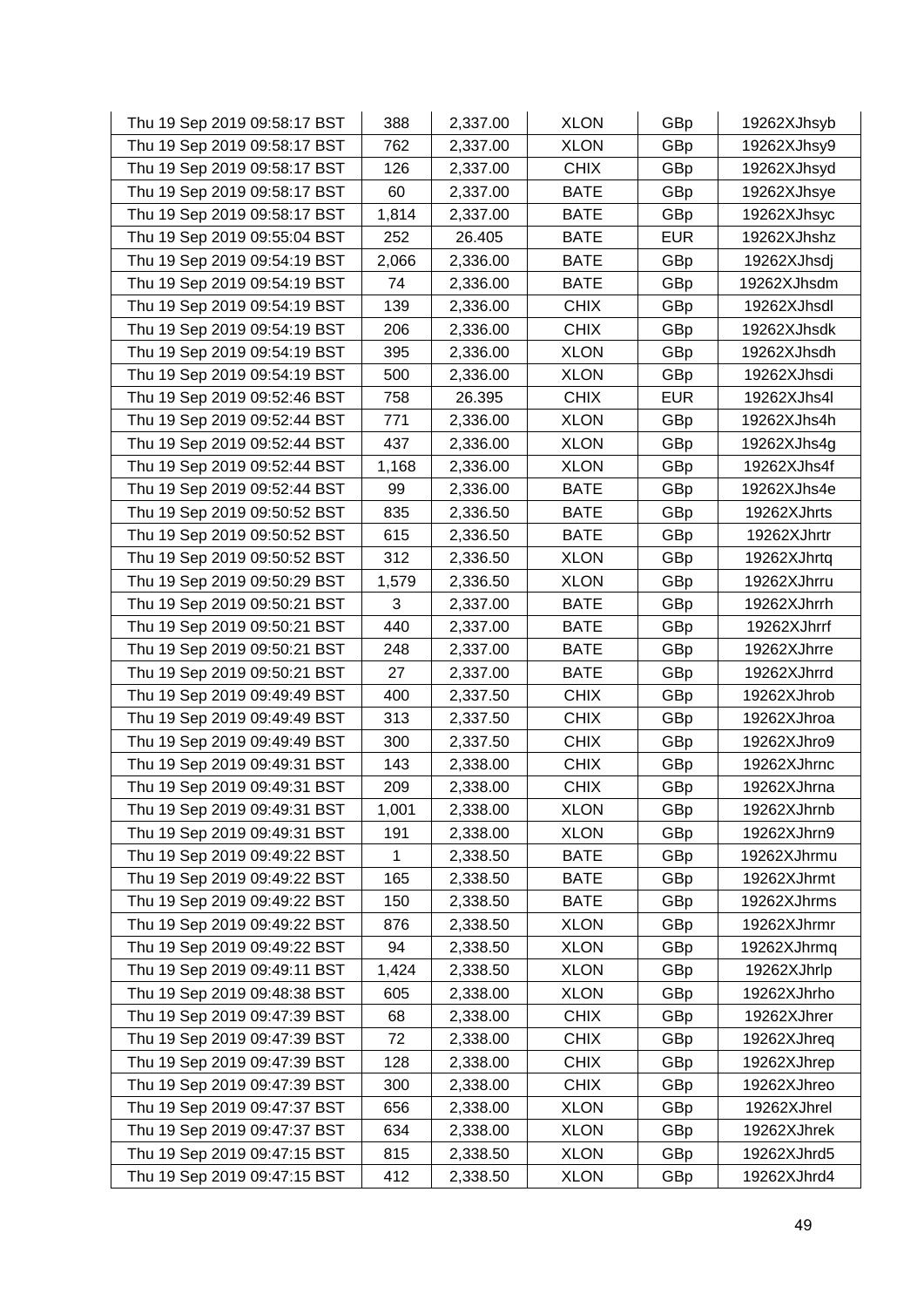| Thu 19 Sep 2019 09:47:15 BST | 542   | 2,338.50 | <b>XLON</b> | GBp        | 19262XJhrd6 |
|------------------------------|-------|----------|-------------|------------|-------------|
| Thu 19 Sep 2019 09:47:15 BST | 742   | 2,338.50 | <b>BATE</b> | GBp        | 19262XJhrd3 |
| Thu 19 Sep 2019 09:47:01 BST | 429   | 26.405   | <b>CHIX</b> | <b>EUR</b> | 19262XJhrcf |
| Thu 19 Sep 2019 09:46:09 BST | 332   | 26.410   | <b>BATE</b> | <b>EUR</b> | 19262XJhr8t |
| Thu 19 Sep 2019 09:46:09 BST | 157   | 26.410   | <b>BATE</b> | <b>EUR</b> | 19262XJhr8s |
| Thu 19 Sep 2019 09:46:09 BST | 210   | 26.410   | <b>BATE</b> | <b>EUR</b> | 19262XJhr8p |
| Thu 19 Sep 2019 09:46:09 BST | 375   | 2,339.00 | <b>XLON</b> | GBp        | 19262XJhr8r |
| Thu 19 Sep 2019 09:46:09 BST | 957   | 2,339.00 | <b>XLON</b> | GBp        | 19262XJhr8q |
| Thu 19 Sep 2019 09:46:09 BST | 15    | 2,339.00 | <b>XLON</b> | GBp        | 19262XJhr8o |
| Thu 19 Sep 2019 09:45:07 BST | 2,154 | 2,338.50 | <b>BATE</b> | GBp        | 19262XJhr2w |
| Thu 19 Sep 2019 09:45:07 BST | 194   | 2,338.50 | <b>BATE</b> | GBp        | 19262XJhr34 |
| Thu 19 Sep 2019 09:45:07 BST | 1,411 | 2,338.50 | <b>BATE</b> | GBp        | 19262XJhr33 |
| Thu 19 Sep 2019 09:45:07 BST | 151   | 2,338.50 | <b>BATE</b> | GBp        | 19262XJhr30 |
| Thu 19 Sep 2019 09:45:07 BST | 43    | 2,338.50 | <b>BATE</b> | GBp        | 19262XJhr31 |
| Thu 19 Sep 2019 09:45:07 BST | 66    | 2,338.50 | <b>BATE</b> | GBp        | 19262XJhr2x |
| Thu 19 Sep 2019 09:45:07 BST | 315   | 2,338.50 | <b>CHIX</b> | GBp        | 19262XJhr2y |
| Thu 19 Sep 2019 09:45:07 BST | 677   | 2,338.50 | <b>CHIX</b> | GBp        | 19262XJhr32 |
| Thu 19 Sep 2019 09:45:07 BST | 299   | 2,338.50 | <b>BATE</b> | GBp        | 19262XJhr2u |
| Thu 19 Sep 2019 09:45:07 BST | 112   | 2,338.50 | <b>XLON</b> | GBp        | 19262XJhr2v |
| Thu 19 Sep 2019 09:45:07 BST | 80    | 2,338.50 | <b>XLON</b> | GBp        | 19262XJhr2s |
| Thu 19 Sep 2019 09:45:07 BST | 660   | 2,338.50 | <b>XLON</b> | GBp        | 19262XJhr2t |
| Thu 19 Sep 2019 09:45:06 BST | 72    | 2,339.00 | <b>CHIX</b> | GBp        | 19262XJhr2j |
| Thu 19 Sep 2019 09:45:06 BST | 105   | 2,339.00 | <b>XLON</b> | GBp        | 19262XJhr2i |
| Thu 19 Sep 2019 09:44:14 BST | 89    | 2,337.50 | <b>BATE</b> | GBp        | 19262XJhqyg |
| Thu 19 Sep 2019 09:42:00 BST | 237   | 2,336.00 | <b>CHIX</b> | GBp        | 19262XJhqh6 |
| Thu 19 Sep 2019 09:42:00 BST | 509   | 2,336.00 | <b>XLON</b> | GBp        | 19262XJhqh5 |
| Thu 19 Sep 2019 09:42:00 BST | 321   | 2,336.00 | <b>XLON</b> | GBp        | 19262XJhqh4 |
| Thu 19 Sep 2019 09:41:42 BST | 253   | 2,336.50 | <b>BATE</b> | GBp        | 19262XJhqg4 |
| Thu 19 Sep 2019 09:41:42 BST | 302   | 2,336.50 | <b>XLON</b> | GBp        | 19262XJhqg3 |
| Thu 19 Sep 2019 09:41:42 BST | 489   | 2,336.50 | <b>XLON</b> | GBp        | 19262XJhqg2 |
| Thu 19 Sep 2019 09:38:41 BST | 953   | 2,334.50 | <b>XLON</b> | GBp        | 19262XJhq33 |
| Thu 19 Sep 2019 09:38:41 BST | 1,469 | 2,335.00 | <b>XLON</b> | GBp        | 19262XJhq2x |
| Thu 19 Sep 2019 09:38:29 BST | 492   | 2,335.50 | <b>BATE</b> | GBp        | 19262XJhq0z |
| Thu 19 Sep 2019 09:38:29 BST | 15    | 2,335.50 | <b>BATE</b> | GBp        | 19262XJhq10 |
| Thu 19 Sep 2019 09:38:29 BST | 1,992 | 2,335.50 | <b>BATE</b> | GBp        | 19262XJhq0y |
| Thu 19 Sep 2019 09:38:29 BST | 1,992 | 2,335.50 | <b>BATE</b> | GBp        | 19262XJhq0x |
| Thu 19 Sep 2019 09:38:29 BST | 270   | 2,335.50 | <b>XLON</b> | GBp        | 19262XJhq0w |
| Thu 19 Sep 2019 09:38:08 BST | 102   | 2,335.50 | <b>XLON</b> | GBp        | 19262XJhpzl |
| Thu 19 Sep 2019 09:38:08 BST | 314   | 2,335.50 | <b>XLON</b> | GBp        | 19262XJhpzj |
| Thu 19 Sep 2019 09:38:08 BST | 238   | 2,335.50 | <b>CHIX</b> | GBp        | 19262XJhpzm |
| Thu 19 Sep 2019 09:38:08 BST | 133   | 2,335.50 | <b>BATE</b> | GBp        | 19262XJhpzk |
| Thu 19 Sep 2019 09:38:05 BST | 251   | 2,336.00 | <b>CHIX</b> | GBp        | 19262XJhpzc |
| Thu 19 Sep 2019 09:38:05 BST | 185   | 2,336.00 | <b>CHIX</b> | GBp        | 19262XJhpzb |
| Thu 19 Sep 2019 09:38:05 BST | 612   | 2,336.00 | <b>XLON</b> | GBp        | 19262XJhpza |
| Thu 19 Sep 2019 09:38:05 BST | 105   | 2,336.00 | <b>XLON</b> | <b>GBp</b> | 19262XJhpz9 |
| Thu 19 Sep 2019 09:37:00 BST | 1,267 | 26.380   | <b>BATE</b> | <b>EUR</b> | 19262XJhpvl |
| Thu 19 Sep 2019 09:35:54 BST | 34    | 2,335.00 | <b>XLON</b> | <b>GBp</b> | 19262XJhps4 |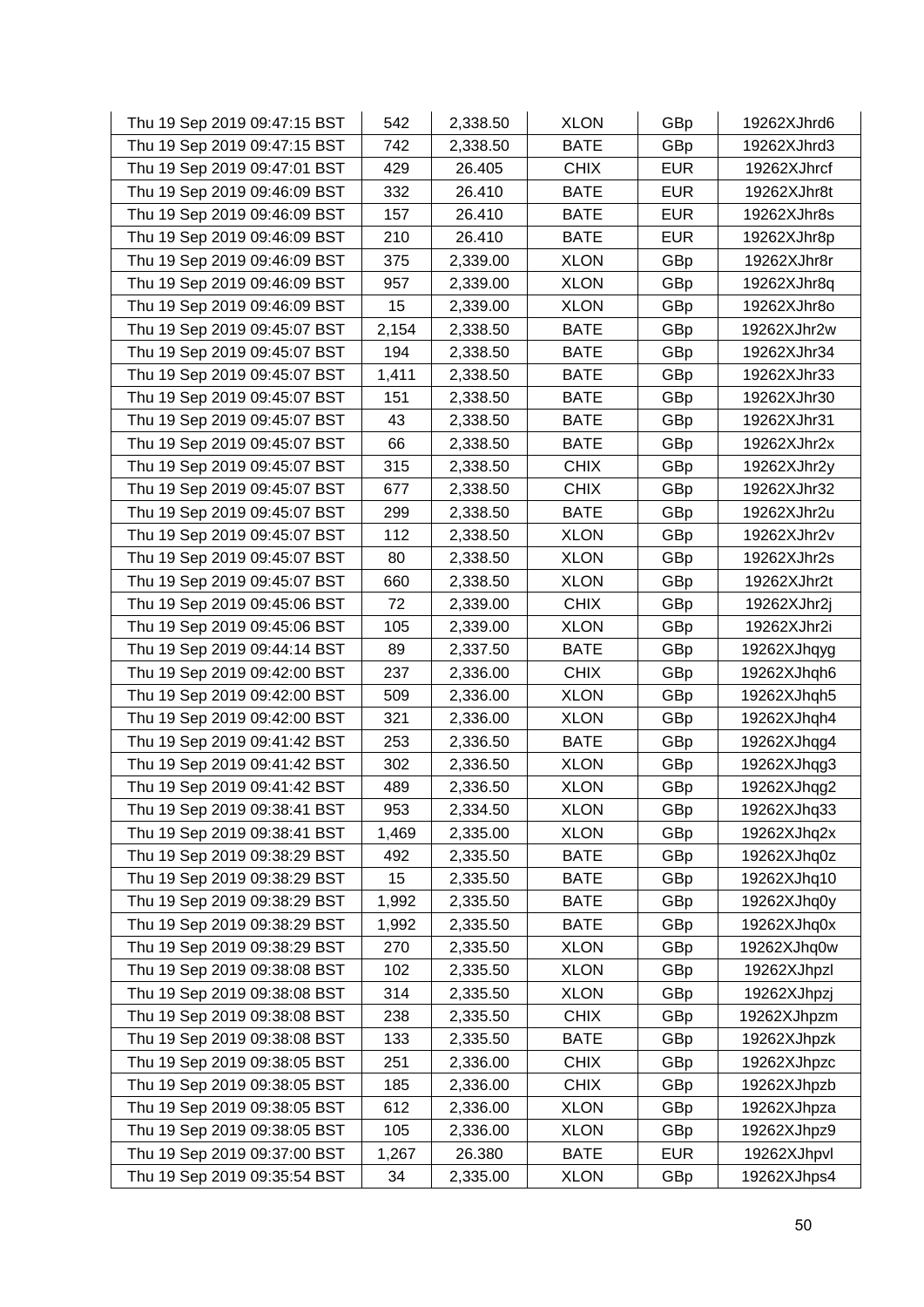| Thu 19 Sep 2019 09:35:54 BST | 9     | 2,335.00 | <b>XLON</b> | GBp        | 19262XJhps3 |
|------------------------------|-------|----------|-------------|------------|-------------|
| Thu 19 Sep 2019 09:35:54 BST | 93    | 2,335.00 | <b>BATE</b> | GBp        | 19262XJhprz |
| Thu 19 Sep 2019 09:35:54 BST | 156   | 2,335.00 | <b>BATE</b> | GBp        | 19262XJhprx |
| Thu 19 Sep 2019 09:35:54 BST | 121   | 2,335.00 | <b>XLON</b> | GBp        | 19262XJhps2 |
| Thu 19 Sep 2019 09:35:54 BST | 548   | 2,335.00 | <b>XLON</b> | GBp        | 19262XJhps1 |
| Thu 19 Sep 2019 09:35:54 BST | 963   | 2,335.00 | <b>XLON</b> | GBp        | 19262XJhps0 |
| Thu 19 Sep 2019 09:35:54 BST | 164   | 2,335.00 | <b>XLON</b> | GBp        | 19262XJhpry |
| Thu 19 Sep 2019 09:35:54 BST | 48    | 2,335.00 | <b>XLON</b> | GBp        | 19262XJhprw |
| Thu 19 Sep 2019 09:35:48 BST | 7     | 2,335.50 | <b>BATE</b> | GBp        | 19262XJhpri |
| Thu 19 Sep 2019 09:35:48 BST | 699   | 2,335.50 | <b>BATE</b> | GBp        | 19262XJhprh |
| Thu 19 Sep 2019 09:35:11 BST | 141   | 26.380   | <b>BATE</b> | <b>EUR</b> | 19262XJhppq |
| Thu 19 Sep 2019 09:34:04 BST | 795   | 2,336.00 | <b>XLON</b> | GBp        | 19262XJhpld |
| Thu 19 Sep 2019 09:34:04 BST | 238   | 2,336.00 | <b>CHIX</b> | GBp        | 19262XJhple |
| Thu 19 Sep 2019 09:34:00 BST | 911   | 26.380   | <b>CHIX</b> | <b>EUR</b> | 19262XJhpkv |
| Thu 19 Sep 2019 09:33:59 BST | 5     | 2,336.50 | <b>XLON</b> | GBp        | 19262XJhpkq |
| Thu 19 Sep 2019 09:33:59 BST | 236   | 2,336.50 | <b>XLON</b> | GBp        | 19262XJhpkp |
| Thu 19 Sep 2019 09:33:59 BST | 125   | 2,336.50 | <b>XLON</b> | GBp        | 19262XJhpko |
| Thu 19 Sep 2019 09:33:55 BST | 37    | 2,337.00 | <b>BATE</b> | GBp        | 19262XJhpkf |
| Thu 19 Sep 2019 09:33:55 BST | 435   | 2,337.00 | <b>BATE</b> | GBp        | 19262XJhpke |
| Thu 19 Sep 2019 09:33:55 BST | 219   | 2,337.00 | <b>BATE</b> | GBp        | 19262XJhpkd |
| Thu 19 Sep 2019 09:33:55 BST | 487   | 2,337.00 | <b>XLON</b> | GBp        | 19262XJhpkb |
| Thu 19 Sep 2019 09:33:55 BST | 256   | 2,337.00 | <b>XLON</b> | GBp        | 19262XJhpkc |
| Thu 19 Sep 2019 09:33:16 BST | 262   | 2,337.50 | <b>XLON</b> | GBp        | 19262XJhpi4 |
| Thu 19 Sep 2019 09:33:04 BST | 505   | 26.395   | <b>BATE</b> | <b>EUR</b> | 19262XJhpha |
| Thu 19 Sep 2019 09:32:11 BST | 976   | 2,336.50 | <b>XLON</b> | GBp        | 19262XJhpbd |
| Thu 19 Sep 2019 09:32:11 BST | 227   | 2,336.50 | <b>XLON</b> | GBp        | 19262XJhpbc |
| Thu 19 Sep 2019 09:31:39 BST | 433   | 2,337.00 | <b>XLON</b> | GBp        | 19262XJhp9p |
| Thu 19 Sep 2019 09:31:39 BST | 413   | 2,337.00 | <b>BATE</b> | GBp        | 19262XJhp9n |
| Thu 19 Sep 2019 09:31:39 BST | 101   | 2,337.00 | <b>XLON</b> | GBp        | 19262XJhp9o |
| Thu 19 Sep 2019 09:29:58 BST | 5     | 2,334.00 | <b>XLON</b> | GBp        | 19262XJhp18 |
| Thu 19 Sep 2019 09:29:58 BST | 55    | 2,334.00 | <b>XLON</b> | GBp        | 19262XJhp17 |
| Thu 19 Sep 2019 09:29:58 BST | 247   | 2,334.00 | <b>BATE</b> | GBp        | 19262XJhp1d |
| Thu 19 Sep 2019 09:29:58 BST | 314   | 2,334.00 | <b>BATE</b> | GBp        | 19262XJhp1a |
| Thu 19 Sep 2019 09:29:58 BST | 237   | 2,334.00 | <b>CHIX</b> | GBp        | 19262XJhp1c |
| Thu 19 Sep 2019 09:29:52 BST | 267   | 2,334.50 | <b>BATE</b> | GBp        | 19262XJhp11 |
| Thu 19 Sep 2019 09:29:52 BST | 139   | 2,334.50 | <b>CHIX</b> | GBp        | 19262XJhp0z |
| Thu 19 Sep 2019 09:29:52 BST | 324   | 2,334.50 | <b>BATE</b> | GBp        | 19262XJhp0y |
| Thu 19 Sep 2019 09:29:52 BST | 733   | 2,334.50 | <b>BATE</b> | GBp        | 19262XJhp10 |
| Thu 19 Sep 2019 09:29:52 BST | 904   | 2,334.50 | <b>XLON</b> | GBp        | 19262XJhp0x |
| Thu 19 Sep 2019 09:29:00 BST | 4     | 2,334.50 | <b>CHIX</b> | GBp        | 19262XJhovr |
| Thu 19 Sep 2019 09:29:00 BST | 14    | 2,334.50 | <b>BATE</b> | GBp        | 19262XJhovq |
| Thu 19 Sep 2019 09:29:00 BST | 113   | 26.365   | <b>CHIX</b> | <b>EUR</b> | 19262XJhovt |
| Thu 19 Sep 2019 09:29:00 BST | 533   | 26.365   | <b>CHIX</b> | <b>EUR</b> | 19262XJhovs |
| Thu 19 Sep 2019 09:28:51 BST | 383   | 2,335.00 | <b>BATE</b> | GBp        | 19262XJhour |
| Thu 19 Sep 2019 09:28:51 BST | 1,306 | 2,335.00 | <b>CHIX</b> | GBp        | 19262XJhouq |
| Thu 19 Sep 2019 09:28:46 BST | 297   | 2,335.50 | <b>CHIX</b> | GBp        | 19262XJhoua |
| Thu 19 Sep 2019 09:27:04 BST | 29    | 2,336.00 | <b>BATE</b> | GBp        | 19262XJhojo |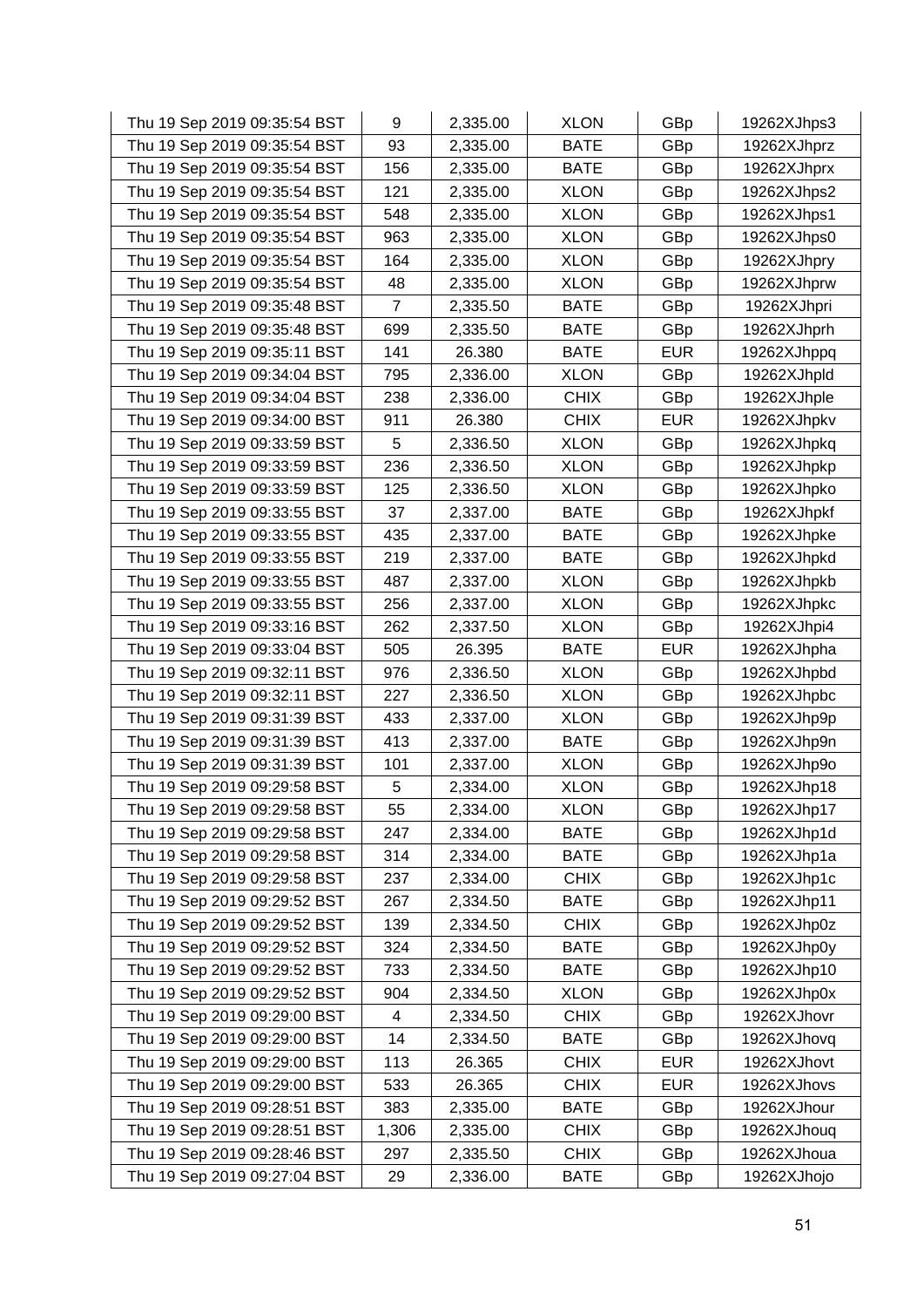| Thu 19 Sep 2019 09:27:04 BST | 10    | 2,336.00 | <b>BATE</b> | GBp | 19262XJhojn |
|------------------------------|-------|----------|-------------|-----|-------------|
| Thu 19 Sep 2019 09:27:04 BST | 200   | 2,336.00 | <b>BATE</b> | GBp | 19262XJhojm |
| Thu 19 Sep 2019 09:27:04 BST | 236   | 2,336.00 | <b>BATE</b> | GBp | 19262XJhojl |
| Thu 19 Sep 2019 09:27:04 BST | 51    | 2,336.00 | <b>BATE</b> | GBp | 19262XJhojj |
| Thu 19 Sep 2019 09:27:04 BST | 101   | 2,336.00 | <b>BATE</b> | GBp | 19262XJhojh |
| Thu 19 Sep 2019 09:27:04 BST | 67    | 2,336.00 | <b>BATE</b> | GBp | 19262XJhojk |
| Thu 19 Sep 2019 09:27:04 BST | 360   | 2,336.00 | <b>BATE</b> | GBp | 19262XJhojf |
| Thu 19 Sep 2019 09:27:04 BST | 10    | 2,336.00 | <b>BATE</b> | GBp | 19262XJhoji |
| Thu 19 Sep 2019 09:27:04 BST | 237   | 2,336.00 | <b>BATE</b> | GBp | 19262XJhojg |
| Thu 19 Sep 2019 09:27:04 BST | 31    | 2,336.00 | <b>BATE</b> | GBp | 19262XJhoje |
| Thu 19 Sep 2019 09:27:04 BST | 140   | 2,336.00 | <b>BATE</b> | GBp | 19262XJhojd |
| Thu 19 Sep 2019 09:26:48 BST | 450   | 2,336.50 | <b>BATE</b> | GBp | 19262XJhohf |
| Thu 19 Sep 2019 09:26:07 BST | 542   | 2,337.00 | <b>XLON</b> | GBp | 19262XJhodt |
| Thu 19 Sep 2019 09:26:07 BST | 1,150 | 2,337.00 | <b>XLON</b> | GBp | 19262XJhodq |
| Thu 19 Sep 2019 09:26:07 BST | 9     | 2,337.50 | <b>BATE</b> | GBp | 19262XJhods |
| Thu 19 Sep 2019 09:26:07 BST | 441   | 2,337.50 | <b>BATE</b> | GBp | 19262XJhodr |
| Thu 19 Sep 2019 09:26:07 BST | 125   | 2,337.50 | <b>BATE</b> | GBp | 19262XJhodo |
| Thu 19 Sep 2019 09:26:07 BST | 100   | 2,337.50 | <b>XLON</b> | GBp | 19262XJhodp |
| Thu 19 Sep 2019 09:26:07 BST | 50    | 2,337.50 | <b>XLON</b> | GBp | 19262XJhodn |
| Thu 19 Sep 2019 09:26:07 BST | 1,863 | 2,337.50 | <b>XLON</b> | GBp | 19262XJhodm |
| Thu 19 Sep 2019 09:24:27 BST | 928   | 2,337.00 | <b>XLON</b> | GBp | 19262XJho35 |
| Thu 19 Sep 2019 09:24:27 BST | 62    | 2,337.00 | <b>XLON</b> | GBp | 19262XJho34 |
| Thu 19 Sep 2019 09:23:42 BST | 628   | 2,336.50 | <b>XLON</b> | GBp | 19262XJhnz0 |
| Thu 19 Sep 2019 09:23:41 BST | 91    | 2,336.50 | <b>CHIX</b> | GBp | 19262XJhnyy |
| Thu 19 Sep 2019 09:23:41 BST | 120   | 2,336.50 | <b>CHIX</b> | GBp | 19262XJhnyx |
| Thu 19 Sep 2019 09:23:41 BST | 580   | 2,336.50 | <b>CHIX</b> | GBp | 19262XJhnyw |
| Thu 19 Sep 2019 09:23:21 BST | 124   | 2,337.50 | <b>XLON</b> | GBp | 19262XJhnwp |
| Thu 19 Sep 2019 09:23:21 BST | 99    | 2,337.50 | <b>XLON</b> | GBp | 19262XJhnwo |
| Thu 19 Sep 2019 09:23:21 BST | 316   | 2,337.50 | <b>XLON</b> | GBp | 19262XJhnwn |
| Thu 19 Sep 2019 09:23:21 BST | 363   | 2,337.50 | <b>XLON</b> | GBp | 19262XJhnwm |
| Thu 19 Sep 2019 09:23:21 BST | 649   | 2,337.50 | <b>XLON</b> | GBp | 19262XJhnwk |
| Thu 19 Sep 2019 09:23:21 BST | 1,864 | 2,337.50 | <b>XLON</b> | GBp | 19262XJhnwh |
| Thu 19 Sep 2019 09:23:21 BST | 2,007 | 2,337.50 | <b>BATE</b> | GBp | 19262XJhnwl |
| Thu 19 Sep 2019 09:23:21 BST | 1,115 | 2,337.50 | <b>BATE</b> | GBp | 19262XJhnwj |
| Thu 19 Sep 2019 09:23:21 BST | 185   | 2,337.50 | <b>BATE</b> | GBp | 19262XJhnwi |
| Thu 19 Sep 2019 09:23:07 BST | 316   | 2,338.00 | <b>CHIX</b> | GBp | 19262XJhnuy |
| Thu 19 Sep 2019 09:23:07 BST | 45    | 2,338.00 | <b>XLON</b> | GBp | 19262XJhnux |
| Thu 19 Sep 2019 09:23:07 BST | 1,367 | 2,338.00 | <b>XLON</b> | GBp | 19262XJhnuw |
| Thu 19 Sep 2019 09:23:07 BST | 1,531 | 2,338.00 | <b>XLON</b> | GBp | 19262XJhnuv |
| Thu 19 Sep 2019 09:22:06 BST | 1,510 | 2,338.00 | <b>XLON</b> | GBp | 19262XJhnoz |
| Thu 19 Sep 2019 09:22:06 BST | 197   | 2,338.00 | <b>XLON</b> | GBp | 19262XJhnp1 |
| Thu 19 Sep 2019 09:22:06 BST | 1,369 | 2,338.00 | <b>BATE</b> | GBp | 19262XJhnp3 |
| Thu 19 Sep 2019 09:22:06 BST | 249   | 2,338.00 | <b>CHIX</b> | GBp | 19262XJhnp2 |
| Thu 19 Sep 2019 09:22:06 BST | 9     | 2,338.00 | <b>BATE</b> | GBp | 19262XJhnp0 |
| Thu 19 Sep 2019 09:19:54 BST | 669   | 2,336.00 | <b>BATE</b> | GBp | 19262XJhndw |
| Thu 19 Sep 2019 09:18:23 BST | 457   | 2,335.50 | <b>CHIX</b> | GBp | 19262XJhn6y |
| Thu 19 Sep 2019 09:18:18 BST | 737   | 2,336.00 | <b>CHIX</b> | GBp | 19262XJhn6p |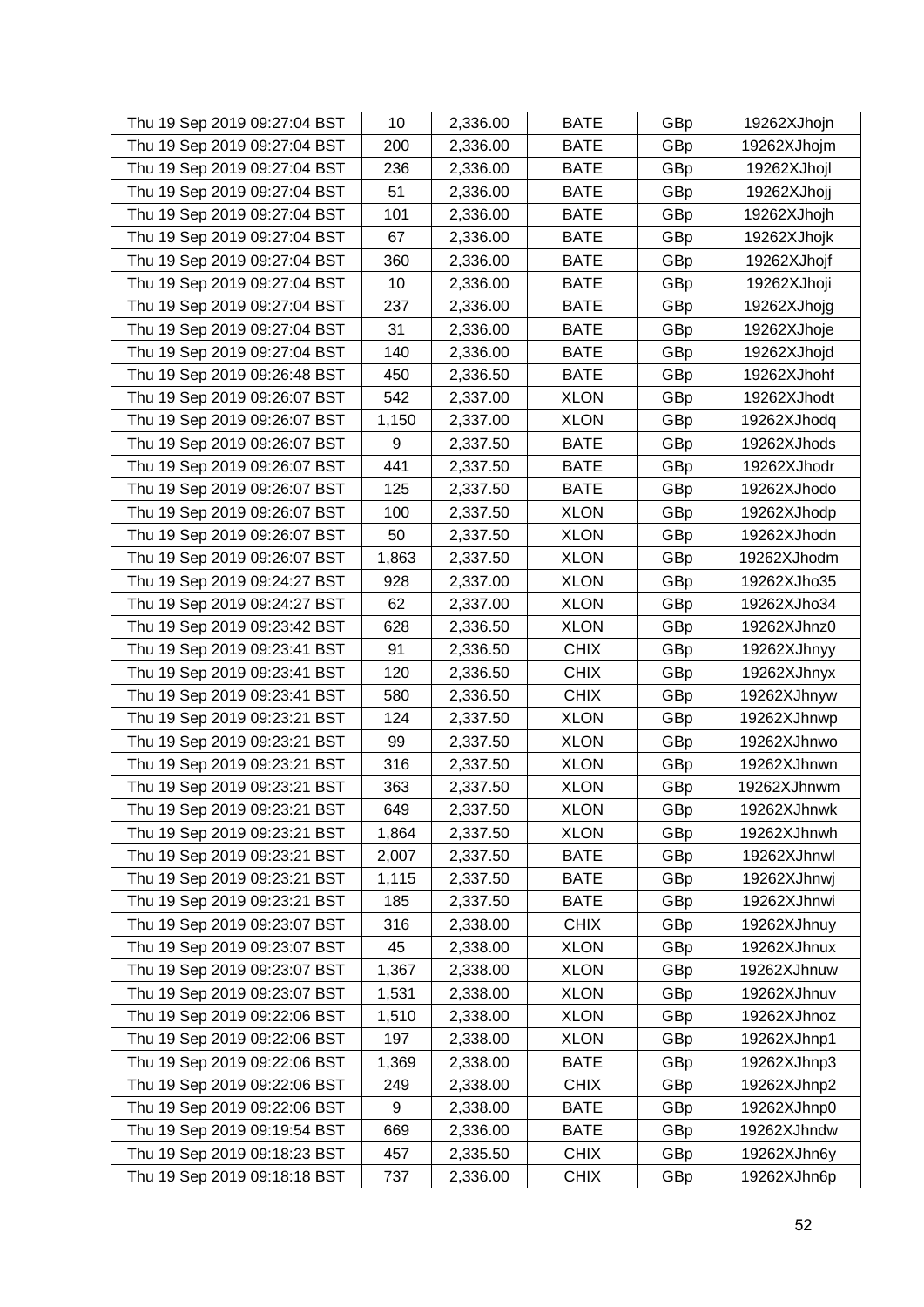| Thu 19 Sep 2019 09:17:07 BST | 1,104 | 26.335   | <b>BATE</b> | <b>EUR</b> | 19262XJhn0p |
|------------------------------|-------|----------|-------------|------------|-------------|
| Thu 19 Sep 2019 09:17:07 BST | 429   | 26.335   | <b>CHIX</b> | <b>EUR</b> | 19262XJhn0o |
| Thu 19 Sep 2019 09:16:26 BST | 1,048 | 2,335.00 | <b>BATE</b> | GBp        | 19262XJhmy9 |
| Thu 19 Sep 2019 09:16:26 BST | 600   | 2,335.00 | <b>BATE</b> | GBp        | 19262XJhmy8 |
| Thu 19 Sep 2019 09:16:26 BST | 53    | 2,335.00 | <b>BATE</b> | GBp        | 19262XJhmy7 |
| Thu 19 Sep 2019 09:16:26 BST | 115   | 2,335.00 | <b>BATE</b> | GBp        | 19262XJhmy6 |
| Thu 19 Sep 2019 09:16:26 BST | 240   | 2,335.00 | <b>BATE</b> | GBp        | 19262XJhmy3 |
| Thu 19 Sep 2019 09:16:26 BST | 407   | 2,335.00 | <b>XLON</b> | GBp        | 19262XJhmy5 |
| Thu 19 Sep 2019 09:16:26 BST | 539   | 2,335.00 | <b>XLON</b> | GBp        | 19262XJhmy4 |
| Thu 19 Sep 2019 09:16:26 BST | 5     | 2,335.00 | <b>XLON</b> | GBp        | 19262XJhmy2 |
| Thu 19 Sep 2019 09:16:26 BST | 641   | 2,335.00 | <b>XLON</b> | GBp        | 19262XJhmy1 |
| Thu 19 Sep 2019 09:15:28 BST | 397   | 26.330   | <b>CHIX</b> | <b>EUR</b> | 19262XJhmv3 |
| Thu 19 Sep 2019 09:15:00 BST | 526   | 26.330   | <b>CHIX</b> | <b>EUR</b> | 19262XJhmt5 |
| Thu 19 Sep 2019 09:14:10 BST | 79    | 2,335.50 | <b>BATE</b> | GBp        | 19262XJhmq5 |
| Thu 19 Sep 2019 09:14:10 BST | 763   | 2,335.50 | <b>BATE</b> | GBp        | 19262XJhmq4 |
| Thu 19 Sep 2019 09:14:10 BST | 178   | 2,335.50 | <b>BATE</b> | GBp        | 19262XJhmq3 |
| Thu 19 Sep 2019 09:14:09 BST | 697   | 2,335.50 | <b>XLON</b> | GBp        | 19262XJhmpp |
| Thu 19 Sep 2019 09:14:09 BST | 218   | 2,335.50 | <b>XLON</b> | GBp        | 19262XJhmpo |
| Thu 19 Sep 2019 09:14:09 BST | 520   | 2,335.50 | <b>XLON</b> | GBp        | 19262XJhmpn |
| Thu 19 Sep 2019 09:14:06 BST | 135   | 2,336.00 | <b>XLON</b> | GBp        | 19262XJhmol |
| Thu 19 Sep 2019 09:14:06 BST | 399   | 2,336.00 | <b>XLON</b> | GBp        | 19262XJhmon |
| Thu 19 Sep 2019 09:14:06 BST | 62    | 2,336.00 | <b>BATE</b> | GBp        | 19262XJhmou |
| Thu 19 Sep 2019 09:14:06 BST | 871   | 2,336.00 | <b>BATE</b> | GBp        | 19262XJhmot |
| Thu 19 Sep 2019 09:14:06 BST | 214   | 2,336.00 | <b>BATE</b> | GBp        | 19262XJhmos |
| Thu 19 Sep 2019 09:14:06 BST | 234   | 2,336.00 | <b>BATE</b> | GBp        | 19262XJhmor |
| Thu 19 Sep 2019 09:14:06 BST | 30    | 2,336.00 | <b>BATE</b> | GBp        | 19262XJhmoy |
| Thu 19 Sep 2019 09:14:06 BST | 653   | 2,336.00 | <b>BATE</b> | GBp        | 19262XJhmox |
| Thu 19 Sep 2019 09:14:06 BST | 3     | 2,336.00 | <b>BATE</b> | GBp        | 19262XJhmow |
| Thu 19 Sep 2019 09:14:06 BST | 110   | 2,336.00 | <b>BATE</b> | GBp        | 19262XJhmov |
| Thu 19 Sep 2019 09:14:06 BST | 427   | 2,336.00 | <b>BATE</b> | GBp        | 19262XJhmoz |
| Thu 19 Sep 2019 09:14:06 BST | 1,395 | 2,336.00 | <b>BATE</b> | GBp        | 19262XJhmoq |
| Thu 19 Sep 2019 09:14:06 BST | 33    | 2,336.00 | <b>BATE</b> | GBp        | 19262XJhmop |
| Thu 19 Sep 2019 09:14:06 BST | 293   | 2,336.00 | <b>CHIX</b> | GBp        | 19262XJhmoo |
| Thu 19 Sep 2019 09:14:00 BST | 448   | 26.345   | <b>BATE</b> | <b>EUR</b> | 19262XJhmnu |
| Thu 19 Sep 2019 09:14:00 BST | 246   | 26.345   | <b>BATE</b> | <b>EUR</b> | 19262XJhmnt |
| Thu 19 Sep 2019 09:13:01 BST | 246   | 2,336.50 | <b>CHIX</b> | GBp        | 19262XJhmjc |
| Thu 19 Sep 2019 09:13:01 BST | 2,085 | 2,336.50 | <b>XLON</b> | GBp        | 19262XJhmjd |
| Thu 19 Sep 2019 09:13:01 BST | 574   | 2,336.50 | <b>XLON</b> | GBp        | 19262XJhmjb |
| Thu 19 Sep 2019 09:12:03 BST | 76    | 2,337.00 | <b>BATE</b> | GBp        | 19262XJhmh7 |
| Thu 19 Sep 2019 09:12:03 BST | 700   | 2,337.00 | <b>XLON</b> | GBp        | 19262XJhmh6 |
| Thu 19 Sep 2019 09:12:03 BST | 875   | 2,337.00 | <b>XLON</b> | GBp        | 19262XJhmh5 |
| Thu 19 Sep 2019 09:11:52 BST | 603   | 2,337.00 | <b>BATE</b> | GBp        | 19262XJhmgn |
| Thu 19 Sep 2019 09:11:50 BST | 10    | 2,337.00 | <b>XLON</b> | GBp        | 19262XJhmgh |
| Thu 19 Sep 2019 09:11:50 BST | 772   | 2,337.00 | <b>XLON</b> | GBp        | 19262XJhmge |
| Thu 19 Sep 2019 09:11:50 BST | 110   | 2,337.00 | <b>XLON</b> | GBp        | 19262XJhmgg |
| Thu 19 Sep 2019 09:11:50 BST | 118   | 2,337.00 | <b>XLON</b> | GBp        | 19262XJhmgf |
| Thu 19 Sep 2019 09:11:50 BST | 373   | 2,337.00 | <b>XLON</b> | GBp        | 19262XJhmgd |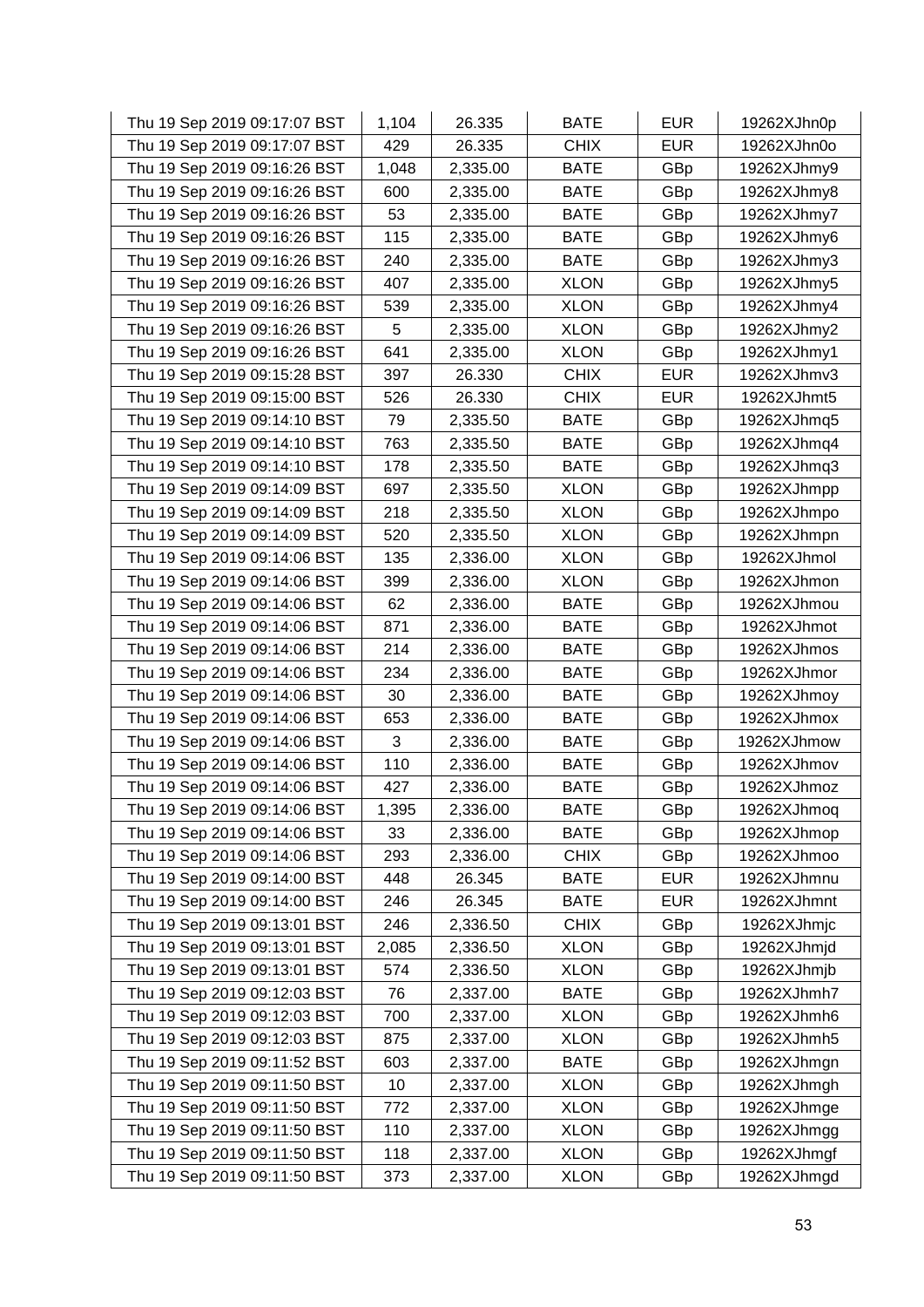| Thu 19 Sep 2019 09:11:50 BST | 325   | 2,337.00 | <b>XLON</b> | GBp        | 19262XJhmgb |
|------------------------------|-------|----------|-------------|------------|-------------|
| Thu 19 Sep 2019 09:11:50 BST | 523   | 26.355   | <b>BATE</b> | <b>EUR</b> | 19262XJhmgc |
| Thu 19 Sep 2019 09:11:47 BST | 17    | 2,337.00 | <b>BATE</b> | GBp        | 19262XJhmfw |
| Thu 19 Sep 2019 09:11:47 BST | 139   | 2,337.00 | <b>BATE</b> | GBp        | 19262XJhmfv |
| Thu 19 Sep 2019 09:10:10 BST | 677   | 2,336.50 | <b>BATE</b> | GBp        | 19262XJhm7p |
| Thu 19 Sep 2019 09:10:10 BST | 401   | 2,336.50 | <b>XLON</b> | GBp        | 19262XJhm7r |
| Thu 19 Sep 2019 09:10:10 BST | 3     | 2,336.50 | <b>XLON</b> | GBp        | 19262XJhm7q |
| Thu 19 Sep 2019 09:10:10 BST | 129   | 2,336.50 | <b>XLON</b> | GBp        | 19262XJhm7o |
| Thu 19 Sep 2019 09:09:09 BST | 1,043 | 2,335.50 | <b>BATE</b> | GBp        | 19262XJhm2x |
| Thu 19 Sep 2019 09:09:09 BST | 510   | 2,335.50 | <b>XLON</b> | GBp        | 19262XJhm2t |
| Thu 19 Sep 2019 09:09:09 BST | 669   | 2,335.50 | <b>XLON</b> | GBp        | 19262XJhm2v |
| Thu 19 Sep 2019 09:09:09 BST | 3,027 | 2,335.50 | <b>XLON</b> | GBp        | 19262XJhm2u |
| Thu 19 Sep 2019 09:09:09 BST | 1,185 | 2,335.50 | <b>CHIX</b> | GBp        | 19262XJhm2w |
| Thu 19 Sep 2019 09:06:50 BST | 73    | 2,336.00 | <b>XLON</b> | GBp        | 19262XJhlss |
| Thu 19 Sep 2019 09:06:15 BST | 429   | 26.345   | <b>CHIX</b> | <b>EUR</b> | 19262XJhlqv |
| Thu 19 Sep 2019 09:04:55 BST | 13    | 2,333.50 | <b>XLON</b> | GBp        | 19262XJhlf1 |
| Thu 19 Sep 2019 09:03:16 BST | 242   | 2,334.00 | <b>CHIX</b> | GBp        | 19262XJhl1w |
| Thu 19 Sep 2019 09:03:16 BST | 333   | 2,334.00 | <b>XLON</b> | GBp        | 19262XJhl1y |
| Thu 19 Sep 2019 09:03:16 BST | 14    | 2,334.00 | <b>XLON</b> | GBp        | 19262XJhl1x |
| Thu 19 Sep 2019 09:03:16 BST | 310   | 2,334.00 | <b>XLON</b> | GBp        | 19262XJhl1v |
| Thu 19 Sep 2019 09:03:16 BST | 500   | 2,334.00 | <b>XLON</b> | GBp        | 19262XJhl1t |
| Thu 19 Sep 2019 09:03:16 BST | 644   | 2,334.00 | <b>BATE</b> | GBp        | 19262XJhl1u |
| Thu 19 Sep 2019 09:03:10 BST | 640   | 2,334.50 | <b>XLON</b> | GBp        | 19262XJhkz4 |
| Thu 19 Sep 2019 09:03:10 BST | 148   | 2,334.50 | <b>XLON</b> | GBp        | 19262XJhkz3 |
| Thu 19 Sep 2019 09:03:10 BST | 239   | 2,334.50 | <b>CHIX</b> | GBp        | 19262XJhkz5 |
| Thu 19 Sep 2019 09:02:20 BST | 86    | 2,335.50 | <b>XLON</b> | GBp        | 19262XJhkog |
| Thu 19 Sep 2019 09:02:20 BST | 436   | 2,335.50 | <b>XLON</b> | GBp        | 19262XJhkof |
| Thu 19 Sep 2019 09:00:52 BST | 230   | 2,335.50 | <b>XLON</b> | GBp        | 19262XJhkh7 |
| Thu 19 Sep 2019 09:00:52 BST | 1,300 | 2,335.50 | <b>XLON</b> | GBp        | 19262XJhkh6 |
| Thu 19 Sep 2019 09:00:49 BST | 421   | 2,336.00 | <b>BATE</b> | GBp        | 19262XJhkh2 |
| Thu 19 Sep 2019 09:00:49 BST | 4     | 2,336.00 | <b>BATE</b> | GBp        | 19262XJhkh1 |
| Thu 19 Sep 2019 09:00:49 BST | 96    | 2,336.00 | <b>BATE</b> | GBp        | 19262XJhkh0 |
| Thu 19 Sep 2019 09:00:49 BST | 137   | 2,336.00 | <b>BATE</b> | GBp        | 19262XJhkgz |
| Thu 19 Sep 2019 09:00:49 BST | 1,530 | 2,336.00 | <b>BATE</b> | GBp        | 19262XJhkgy |
| Thu 19 Sep 2019 09:00:49 BST | 470   | 2,336.00 | <b>BATE</b> | GBp        | 19262XJhkgx |
| Thu 19 Sep 2019 09:00:49 BST | 182   | 2,336.00 | <b>BATE</b> | GBp        | 19262XJhkgw |
| Thu 19 Sep 2019 09:00:49 BST | 398   | 2,336.00 | <b>BATE</b> | GBp        | 19262XJhkgv |
| Thu 19 Sep 2019 09:00:49 BST | 599   | 2,336.00 | <b>BATE</b> | GBp        | 19262XJhkgq |
| Thu 19 Sep 2019 09:00:49 BST | 579   | 2,336.00 | <b>XLON</b> | GBp        | 19262XJhkgo |
| Thu 19 Sep 2019 09:00:49 BST | 233   | 2,336.00 | <b>XLON</b> | GBp        | 19262XJhkgr |
| Thu 19 Sep 2019 09:00:49 BST | 344   | 2,336.00 | <b>CHIX</b> | GBp        | 19262XJhkgu |
| Thu 19 Sep 2019 09:00:49 BST | 118   | 2,336.00 | <b>BATE</b> | GBp        | 19262XJhkgp |
| Thu 19 Sep 2019 09:00:49 BST | 381   | 2,336.00 | <b>XLON</b> | GBp        | 19262XJhkgn |
| Thu 19 Sep 2019 09:00:49 BST | 403   | 2,336.00 | <b>XLON</b> | GBp        | 19262XJhkgm |
| Thu 19 Sep 2019 09:00:49 BST | 251   | 2,336.00 | <b>CHIX</b> | GBp        | 19262XJhkgs |
| Thu 19 Sep 2019 09:00:49 BST | 386   | 2,336.00 | <b>CHIX</b> | GBp        | 19262XJhkgt |
| Thu 19 Sep 2019 09:00:49 BST | 26    | 2,336.00 | <b>XLON</b> | GBp        | 19262XJhkgl |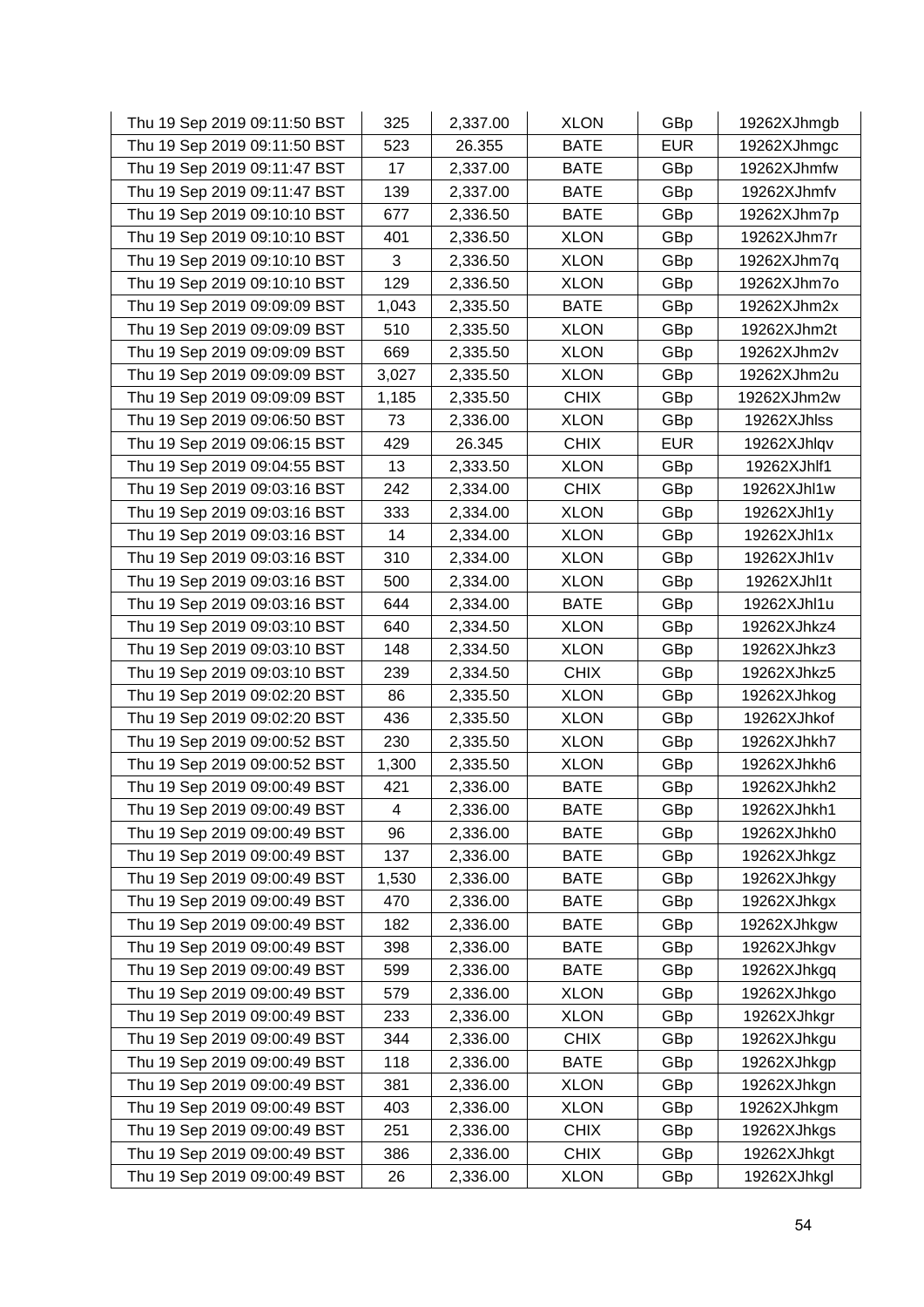| Thu 19 Sep 2019 09:00:49 BST | 639   | 2,336.00 | <b>XLON</b> | GBp        | 19262XJhkgk |
|------------------------------|-------|----------|-------------|------------|-------------|
| Thu 19 Sep 2019 09:00:49 BST | 911   | 2,336.00 | <b>XLON</b> | GBp        | 19262XJhkgj |
| Thu 19 Sep 2019 09:00:13 BST | 742   | 2,336.50 | <b>BATE</b> | GBp        | 19262XJhkck |
| Thu 19 Sep 2019 09:00:13 BST | 1,416 | 2,336.50 | <b>BATE</b> | GBp        | 19262XJhkcl |
| Thu 19 Sep 2019 09:00:13 BST | 397   | 2,336.50 | <b>CHIX</b> | GBp        | 19262XJhkcj |
| Thu 19 Sep 2019 09:00:13 BST | 742   | 2,336.50 | <b>CHIX</b> | GBp        | 19262XJhkcm |
| Thu 19 Sep 2019 09:00:13 BST | 507   | 2,336.50 | <b>XLON</b> | GBp        | 19262XJhkci |
| Thu 19 Sep 2019 09:00:11 BST | 856   | 2,336.50 | <b>XLON</b> | GBp        | 19262XJhkcb |
| Thu 19 Sep 2019 09:00:11 BST | 302   | 2,336.50 | <b>XLON</b> | GBp        | 19262XJhkca |
| Thu 19 Sep 2019 09:00:11 BST | 442   | 2,336.50 | <b>XLON</b> | GBp        | 19262XJhkc9 |
| Thu 19 Sep 2019 08:59:08 BST | 59    | 26.365   | <b>CHIX</b> | <b>EUR</b> | 19262XJhk1t |
| Thu 19 Sep 2019 08:59:06 BST | 459   | 26.365   | <b>CHIX</b> | <b>EUR</b> | 19262XJhk1r |
| Thu 19 Sep 2019 08:59:00 BST | 137   | 26.365   | <b>CHIX</b> | <b>EUR</b> | 19262XJhk1p |
| Thu 19 Sep 2019 08:59:00 BST | 100   | 26.365   | <b>CHIX</b> | <b>EUR</b> | 19262XJhk1o |
| Thu 19 Sep 2019 08:59:00 BST | 147   | 26.365   | <b>CHIX</b> | <b>EUR</b> | 19262XJhk1n |
| Thu 19 Sep 2019 08:58:26 BST | 884   | 2,335.50 | <b>BATE</b> | GBp        | 19262XJhjzj |
| Thu 19 Sep 2019 08:58:26 BST | 178   | 2,335.50 | <b>BATE</b> | GBp        | 19262XJhjzm |
| Thu 19 Sep 2019 08:58:26 BST | 337   | 2,335.50 | <b>XLON</b> | GBp        | 19262XJhjzk |
| Thu 19 Sep 2019 08:58:26 BST | 267   | 2,335.50 | <b>XLON</b> | GBp        | 19262XJhjzl |
| Thu 19 Sep 2019 08:58:26 BST | 396   | 2,335.50 | <b>XLON</b> | GBp        | 19262XJhjzi |
| Thu 19 Sep 2019 08:58:00 BST | 710   | 26.370   | <b>BATE</b> | <b>EUR</b> | 19262XJhjvl |
| Thu 19 Sep 2019 08:56:15 BST | 80    | 2,333.00 | <b>CHIX</b> | GBp        | 19262XJhjlw |
| Thu 19 Sep 2019 08:56:15 BST | 1,206 | 2,333.00 | <b>XLON</b> | GBp        | 19262XJhjlu |
| Thu 19 Sep 2019 08:56:15 BST | 769   | 2,333.00 | <b>XLON</b> | GBp        | 19262XJhjls |
| Thu 19 Sep 2019 08:56:15 BST | 12    | 2,333.00 | <b>XLON</b> | GBp        | 19262XJhjlv |
| Thu 19 Sep 2019 08:56:15 BST | 64    | 2,333.00 | <b>XLON</b> | GBp        | 19262XJhjlt |
| Thu 19 Sep 2019 08:56:15 BST | 209   | 2,333.00 | <b>XLON</b> | GBp        | 19262XJhjlr |
| Thu 19 Sep 2019 08:54:08 BST | 1,246 | 26.330   | <b>BATE</b> | <b>EUR</b> | 19262XJhj60 |
| Thu 19 Sep 2019 08:53:46 BST | 439   | 2,330.00 | <b>XLON</b> | GBp        | 19262XJhj3y |
| Thu 19 Sep 2019 08:51:37 BST | 206   | 2,329.00 | <b>CHIX</b> | GBp        | 19262XJhile |
| Thu 19 Sep 2019 08:51:37 BST | 1,233 | 2,329.00 | <b>BATE</b> | GBp        | 19262XJhild |
| Thu 19 Sep 2019 08:51:37 BST | 222   | 2,329.00 | <b>BATE</b> | GBp        | 19262XJhilc |
| Thu 19 Sep 2019 08:51:37 BST | 66    | 2,329.00 | <b>XLON</b> | GBp        | 19262XJhilb |
| Thu 19 Sep 2019 08:51:33 BST | 471   | 2,329.50 | <b>BATE</b> | GBp        | 19262XJhik3 |
| Thu 19 Sep 2019 08:51:33 BST | 238   | 2,329.50 | <b>BATE</b> | GBp        | 19262XJhik2 |
| Thu 19 Sep 2019 08:51:33 BST | 257   | 2,329.50 | <b>CHIX</b> | GBp        | 19262XJhik4 |
| Thu 19 Sep 2019 08:51:33 BST | 662   | 2,329.50 | <b>XLON</b> | GBp        | 19262XJhik1 |
| Thu 19 Sep 2019 08:51:33 BST | 494   | 2,329.50 | <b>XLON</b> | GBp        | 19262XJhik0 |
| Thu 19 Sep 2019 08:51:06 BST | 696   | 2,330.50 | <b>XLON</b> | GBp        | 19262XJhif7 |
| Thu 19 Sep 2019 08:51:06 BST | 272   | 2,330.50 | <b>XLON</b> | GBp        | 19262XJhif6 |
| Thu 19 Sep 2019 08:50:23 BST | 747   | 2,331.00 | <b>BATE</b> | GBp        | 19262XJhi8e |
| Thu 19 Sep 2019 08:50:23 BST | 110   | 2,331.00 | <b>CHIX</b> | GBp        | 19262XJhi8f |
| Thu 19 Sep 2019 08:50:23 BST | 369   | 2,331.00 | <b>CHIX</b> | GBp        | 19262XJhi8c |
| Thu 19 Sep 2019 08:50:23 BST | 436   | 2,331.00 | <b>XLON</b> | GBp        | 19262XJhi8d |
| Thu 19 Sep 2019 08:50:16 BST | 587   | 2,331.50 | <b>BATE</b> | GBp        | 19262XJhi6u |
| Thu 19 Sep 2019 08:50:16 BST | 439   | 2,331.50 | <b>XLON</b> | GBp        | 19262XJhi6t |
| Thu 19 Sep 2019 08:50:09 BST | 392   | 2,332.00 | <b>BATE</b> | GBp        | 19262XJhi5v |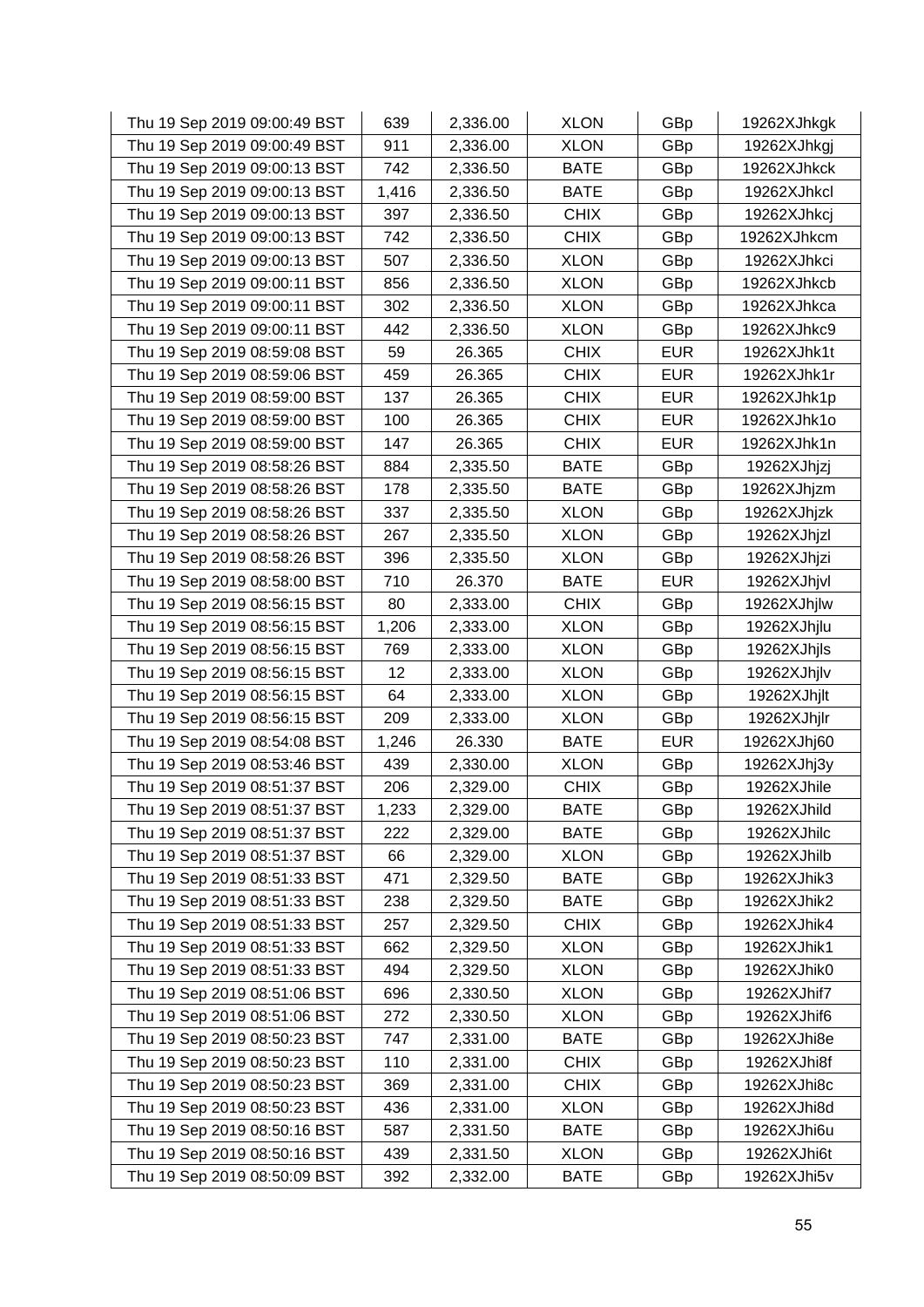| Thu 19 Sep 2019 08:50:09 BST | 106   | 2,332.00 | <b>BATE</b> | GBp        | 19262XJhi5u |
|------------------------------|-------|----------|-------------|------------|-------------|
| Thu 19 Sep 2019 08:50:09 BST | 59    | 2,332.00 | <b>XLON</b> | GBp        | 19262XJhi5w |
| Thu 19 Sep 2019 08:50:09 BST | 280   | 2,332.00 | <b>XLON</b> | GBp        | 19262XJhi5t |
| Thu 19 Sep 2019 08:50:00 BST | 349   | 26.345   | <b>CHIX</b> | <b>EUR</b> | 19262XJhi3q |
| Thu 19 Sep 2019 08:50:00 BST | 323   | 26.345   | <b>CHIX</b> | <b>EUR</b> | 19262XJhi3r |
| Thu 19 Sep 2019 08:49:47 BST | 229   | 2,332.50 | <b>XLON</b> | GBp        | 19262XJhi2f |
| Thu 19 Sep 2019 08:49:47 BST | 253   | 2,332.50 | <b>XLON</b> | GBp        | 19262XJhi2e |
| Thu 19 Sep 2019 08:49:47 BST | 332   | 2,333.00 | <b>CHIX</b> | GBp        | 19262XJhi2d |
| Thu 19 Sep 2019 08:49:47 BST | 370   | 2,333.00 | <b>XLON</b> | GBp        | 19262XJhi2c |
| Thu 19 Sep 2019 08:49:47 BST | 83    | 2,333.00 | <b>XLON</b> | GBp        | 19262XJhi2b |
| Thu 19 Sep 2019 08:49:46 BST | 306   | 2,333.00 | <b>BATE</b> | GBp        | 19262XJhi26 |
| Thu 19 Sep 2019 08:48:59 BST | 97    | 2,333.00 | XLON        | GBp        | 19262XJhhvd |
| Thu 19 Sep 2019 08:47:55 BST | 359   | 2,331.50 | <b>CHIX</b> | GBp        | 19262XJhhqp |
| Thu 19 Sep 2019 08:47:55 BST | 53    | 2,331.50 | <b>XLON</b> | GBp        | 19262XJhhqo |
| Thu 19 Sep 2019 08:47:55 BST | 309   | 2,331.50 | <b>XLON</b> | GBp        | 19262XJhhqn |
| Thu 19 Sep 2019 08:47:30 BST | 150   | 2,332.00 | <b>BATE</b> | GBp        | 19262XJhhnr |
| Thu 19 Sep 2019 08:47:30 BST | 442   | 2,332.00 | <b>XLON</b> | GBp        | 19262XJhhns |
| Thu 19 Sep 2019 08:47:30 BST | 240   | 2,332.00 | <b>XLON</b> | GBp        | 19262XJhhnq |
| Thu 19 Sep 2019 08:47:23 BST | 1,030 | 2,332.50 | <b>XLON</b> | GBp        | 19262XJhhmj |
| Thu 19 Sep 2019 08:47:23 BST | 654   | 2,332.50 | <b>XLON</b> | GBp        | 19262XJhhmi |
| Thu 19 Sep 2019 08:47:23 BST | 895   | 2,332.50 | <b>BATE</b> | GBp        | 19262XJhhml |
| Thu 19 Sep 2019 08:47:23 BST | 2,275 | 2,332.50 | <b>BATE</b> | GBp        | 19262XJhhmk |
| Thu 19 Sep 2019 08:47:23 BST | 10    | 2,333.00 | <b>XLON</b> | GBp        | 19262XJhhmh |
| Thu 19 Sep 2019 08:47:05 BST | 450   | 26.365   | <b>BATE</b> | <b>EUR</b> | 19262XJhhjv |
| Thu 19 Sep 2019 08:46:46 BST | 247   | 2,333.00 | <b>CHIX</b> | GBp        | 19262XJhhhk |
| Thu 19 Sep 2019 08:46:46 BST | 138   | 2,333.50 | <b>BATE</b> | GBp        | 19262XJhhhj |
| Thu 19 Sep 2019 08:46:46 BST | 235   | 2,333.50 | <b>XLON</b> | GBp        | 19262XJhhhi |
| Thu 19 Sep 2019 08:46:33 BST | 143   | 2,334.00 | <b>BATE</b> | GBp        | 19262XJhhb8 |
| Thu 19 Sep 2019 08:46:33 BST | 288   | 2,334.00 | <b>XLON</b> | GBp        | 19262XJhhb2 |
| Thu 19 Sep 2019 08:45:16 BST | 661   | 2,333.50 | <b>CHIX</b> | GBp        | 19262XJhh04 |
| Thu 19 Sep 2019 08:45:16 BST | 219   | 2,333.50 | <b>XLON</b> | GBp        | 19262XJhh00 |
| Thu 19 Sep 2019 08:45:14 BST | 25    | 26.375   | <b>CHIX</b> | <b>EUR</b> | 19262XJhgzr |
| Thu 19 Sep 2019 08:45:14 BST | 500   | 26.375   | <b>CHIX</b> | <b>EUR</b> | 19262XJhgzq |
| Thu 19 Sep 2019 08:45:14 BST | 300   | 26.375   | <b>CHIX</b> | <b>EUR</b> | 19262XJhgzs |
| Thu 19 Sep 2019 08:44:45 BST | 424   | 2,334.00 | <b>BATE</b> | GBp        | 19262XJhgus |
| Thu 19 Sep 2019 08:44:40 BST | 982   | 2,334.50 | <b>XLON</b> | GBp        | 19262XJhgu2 |
| Thu 19 Sep 2019 08:44:10 BST | 1,097 | 2,335.00 | <b>XLON</b> | GBp        | 19262XJhgne |
| Thu 19 Sep 2019 08:44:10 BST | 240   | 2,335.50 | <b>CHIX</b> | GBp        | 19262XJhgnh |
| Thu 19 Sep 2019 08:44:10 BST | 827   | 2,335.50 | <b>BATE</b> | GBp        | 19262XJhgng |
| Thu 19 Sep 2019 08:44:10 BST | 398   | 2,335.50 | <b>XLON</b> | GBp        | 19262XJhgnd |
| Thu 19 Sep 2019 08:44:10 BST | 163   | 2,335.50 | <b>XLON</b> | GBp        | 19262XJhgnc |
| Thu 19 Sep 2019 08:44:10 BST | 44    | 2,335.50 | <b>XLON</b> | GBp        | 19262XJhgnb |
| Thu 19 Sep 2019 08:43:54 BST | 138   | 2,336.00 | <b>XLON</b> | GBp        | 19262XJhgju |
| Thu 19 Sep 2019 08:43:54 BST | 539   | 2,336.00 | <b>BATE</b> | GBp        | 19262XJhgjv |
| Thu 19 Sep 2019 08:42:52 BST | 217   | 26.380   | <b>BATE</b> | <b>EUR</b> | 19262XJhgdg |
| Thu 19 Sep 2019 08:42:52 BST | 200   | 26.380   | <b>BATE</b> | <b>EUR</b> | 19262XJhgdf |
| Thu 19 Sep 2019 08:42:52 BST | 508   | 26.380   | <b>BATE</b> | <b>EUR</b> | 19262XJhgde |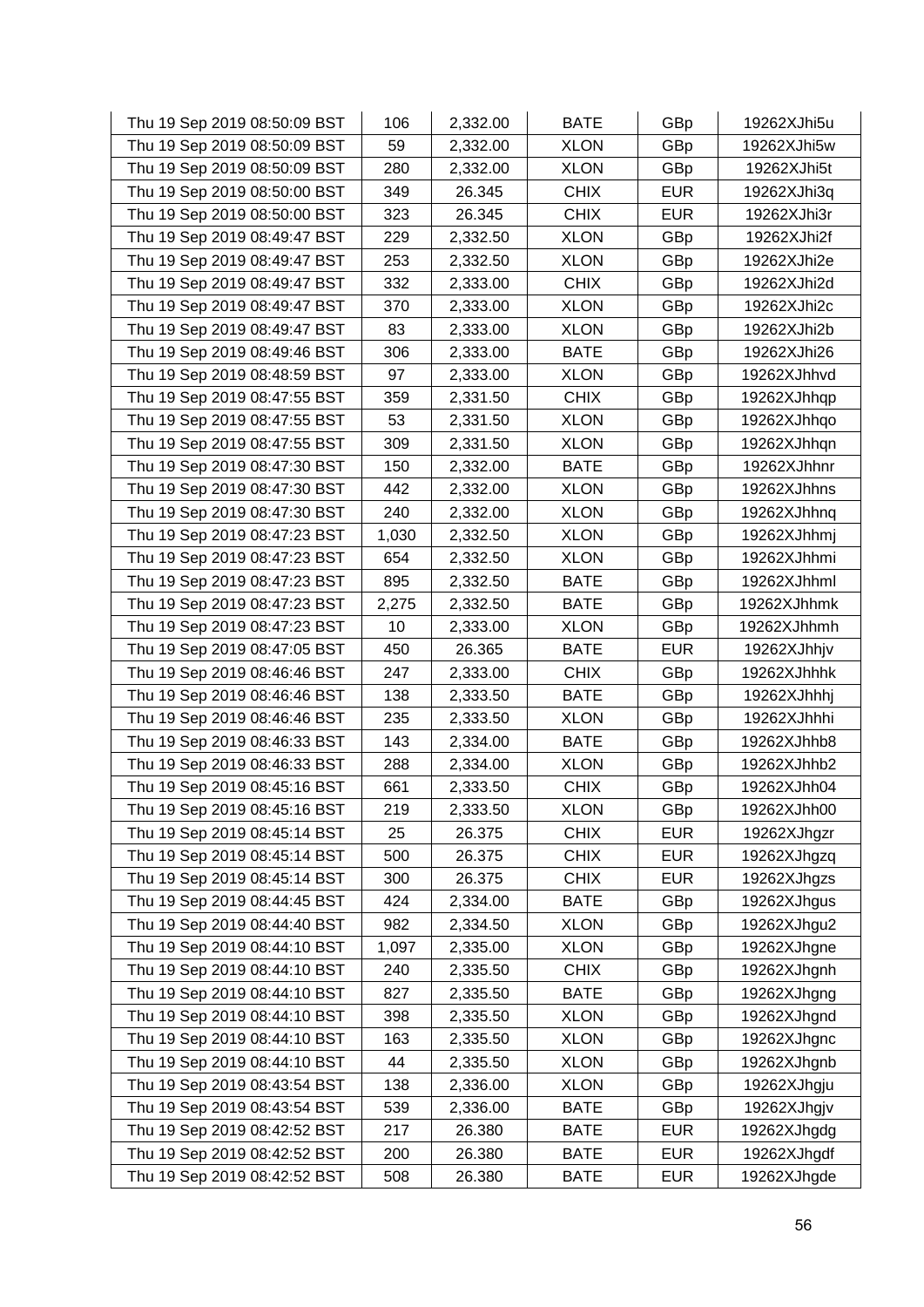| Thu 19 Sep 2019 08:42:52 BST | 3              | 2,334.50 | <b>XLON</b> | GBp        | 19262XJhgdd |
|------------------------------|----------------|----------|-------------|------------|-------------|
| Thu 19 Sep 2019 08:42:52 BST | 354            | 2,334.50 | <b>XLON</b> | GBp        | 19262XJhgdc |
| Thu 19 Sep 2019 08:42:52 BST | 417            | 2,334.50 | <b>XLON</b> | GBp        | 19262XJhgdb |
| Thu 19 Sep 2019 08:42:52 BST | 139            | 2,334.50 | <b>XLON</b> | GBp        | 19262XJhgda |
| Thu 19 Sep 2019 08:40:37 BST | 211            | 2,335.50 | <b>CHIX</b> | GBp        | 19262XJhfz4 |
| Thu 19 Sep 2019 08:40:33 BST | 329            | 2,336.00 | <b>CHIX</b> | GBp        | 19262XJhfyr |
| Thu 19 Sep 2019 08:40:31 BST | 77             | 2,336.00 | <b>XLON</b> | GBp        | 19262XJhfyo |
| Thu 19 Sep 2019 08:40:18 BST | 2,000          | 2,336.00 | <b>XLON</b> | GBp        | 19262XJhfx4 |
| Thu 19 Sep 2019 08:40:07 BST | 632            | 2,336.50 | <b>BATE</b> | GBp        | 19262XJhfva |
| Thu 19 Sep 2019 08:40:07 BST | 313            | 2,336.50 | <b>XLON</b> | GBp        | 19262XJhfv9 |
| Thu 19 Sep 2019 08:40:07 BST | 441            | 2,336.50 | <b>XLON</b> | GBp        | 19262XJhfv7 |
| Thu 19 Sep 2019 08:40:07 BST | 398            | 2,336.50 | <b>XLON</b> | GBp        | 19262XJhfv8 |
| Thu 19 Sep 2019 08:38:37 BST | 254            | 2,335.50 | <b>CHIX</b> | GBp        | 19262XJhfo2 |
| Thu 19 Sep 2019 08:38:33 BST | 645            | 2,335.50 | <b>XLON</b> | GBp        | 19262XJhfnk |
| Thu 19 Sep 2019 08:38:33 BST | 313            | 2,335.50 | <b>XLON</b> | GBp        | 19262XJhfnj |
| Thu 19 Sep 2019 08:38:33 BST | 7              | 2,335.50 | <b>XLON</b> | GBp        | 19262XJhfni |
| Thu 19 Sep 2019 08:38:07 BST | 531            | 2,336.00 | <b>XLON</b> | GBp        | 19262XJhfhv |
| Thu 19 Sep 2019 08:37:22 BST | 254            | 2,336.00 | <b>BATE</b> | GBp        | 19262XJhf7b |
| Thu 19 Sep 2019 08:37:18 BST | 520            | 2,336.50 | <b>BATE</b> | GBp        | 19262XJhf6z |
| Thu 19 Sep 2019 08:37:18 BST | 2,202          | 2,336.50 | <b>BATE</b> | GBp        | 19262XJhf6y |
| Thu 19 Sep 2019 08:37:18 BST | 336            | 2,336.50 | <b>BATE</b> | GBp        | 19262XJhf70 |
| Thu 19 Sep 2019 08:37:18 BST | 35             | 2,336.50 | <b>BATE</b> | GBp        | 19262XJhf71 |
| Thu 19 Sep 2019 08:37:18 BST | 13             | 2,336.50 | BATE        | GBp        | 19262XJhf6x |
| Thu 19 Sep 2019 08:37:13 BST | 200            | 2,336.50 | <b>BATE</b> | GBp        | 19262XJhf65 |
| Thu 19 Sep 2019 08:37:13 BST | 476            | 2,336.50 | BATE        | GBp        | 19262XJhf64 |
| Thu 19 Sep 2019 08:37:13 BST | 17             | 2,336.50 | <b>BATE</b> | GBp        | 19262XJhf63 |
| Thu 19 Sep 2019 08:37:13 BST | 145            | 2,336.50 | <b>BATE</b> | GBp        | 19262XJhf62 |
| Thu 19 Sep 2019 08:37:13 BST | 1              | 2,336.50 | <b>BATE</b> | GBp        | 19262XJhf61 |
| Thu 19 Sep 2019 08:37:13 BST | 139            | 2,336.50 | <b>BATE</b> | GBp        | 19262XJhf60 |
| Thu 19 Sep 2019 08:37:11 BST | 1,688          | 2,337.00 | <b>BATE</b> | GBp        | 19262XJhf5r |
| Thu 19 Sep 2019 08:37:11 BST | 828            | 2,337.00 | <b>BATE</b> | GBp        | 19262XJhf5s |
| Thu 19 Sep 2019 08:37:11 BST | 501            | 2,337.00 | <b>XLON</b> | GBp        | 19262XJhf5q |
| Thu 19 Sep 2019 08:37:08 BST | $\overline{2}$ | 2,337.50 | <b>BATE</b> | GBp        | 19262XJhf5j |
| Thu 19 Sep 2019 08:37:08 BST | 25             | 2,337.50 | <b>BATE</b> | GBp        | 19262XJhf5h |
| Thu 19 Sep 2019 08:37:08 BST | 66             | 2,337.50 | <b>BATE</b> | GBp        | 19262XJhf5f |
| Thu 19 Sep 2019 08:37:08 BST | 21             | 2,337.50 | <b>CHIX</b> | GBp        | 19262XJhf5l |
| Thu 19 Sep 2019 08:37:08 BST | 1,107          | 2,337.50 | <b>CHIX</b> | GBp        | 19262XJhf5k |
| Thu 19 Sep 2019 08:37:08 BST | 954            | 2,337.50 | <b>XLON</b> | GBp        | 19262XJhf5i |
| Thu 19 Sep 2019 08:37:08 BST | 1,107          | 2,337.50 | <b>XLON</b> | GBp        | 19262XJhf5g |
| Thu 19 Sep 2019 08:37:08 BST | 133            | 2,337.50 | <b>XLON</b> | GBp        | 19262XJhf5e |
| Thu 19 Sep 2019 08:37:08 BST | 44             | 2,337.50 | <b>XLON</b> | GBp        | 19262XJhf5d |
| Thu 19 Sep 2019 08:37:08 BST | 396            | 26.405   | <b>BATE</b> | <b>EUR</b> | 19262XJhf5c |
| Thu 19 Sep 2019 08:35:22 BST | 146            | 2,334.00 | <b>BATE</b> | GBp        | 19262XJheur |
| Thu 19 Sep 2019 08:35:22 BST | 341            | 2,334.00 | <b>BATE</b> | GBp        | 19262XJheuo |
| Thu 19 Sep 2019 08:35:22 BST | 197            | 2,334.00 | <b>XLON</b> | GBp        | 19262XJheup |
| Thu 19 Sep 2019 08:35:22 BST | 311            | 2,334.00 | <b>XLON</b> | GBp        | 19262XJheun |
| Thu 19 Sep 2019 08:35:22 BST | 146            | 2,334.00 | <b>XLON</b> | GBp        | 19262XJheuq |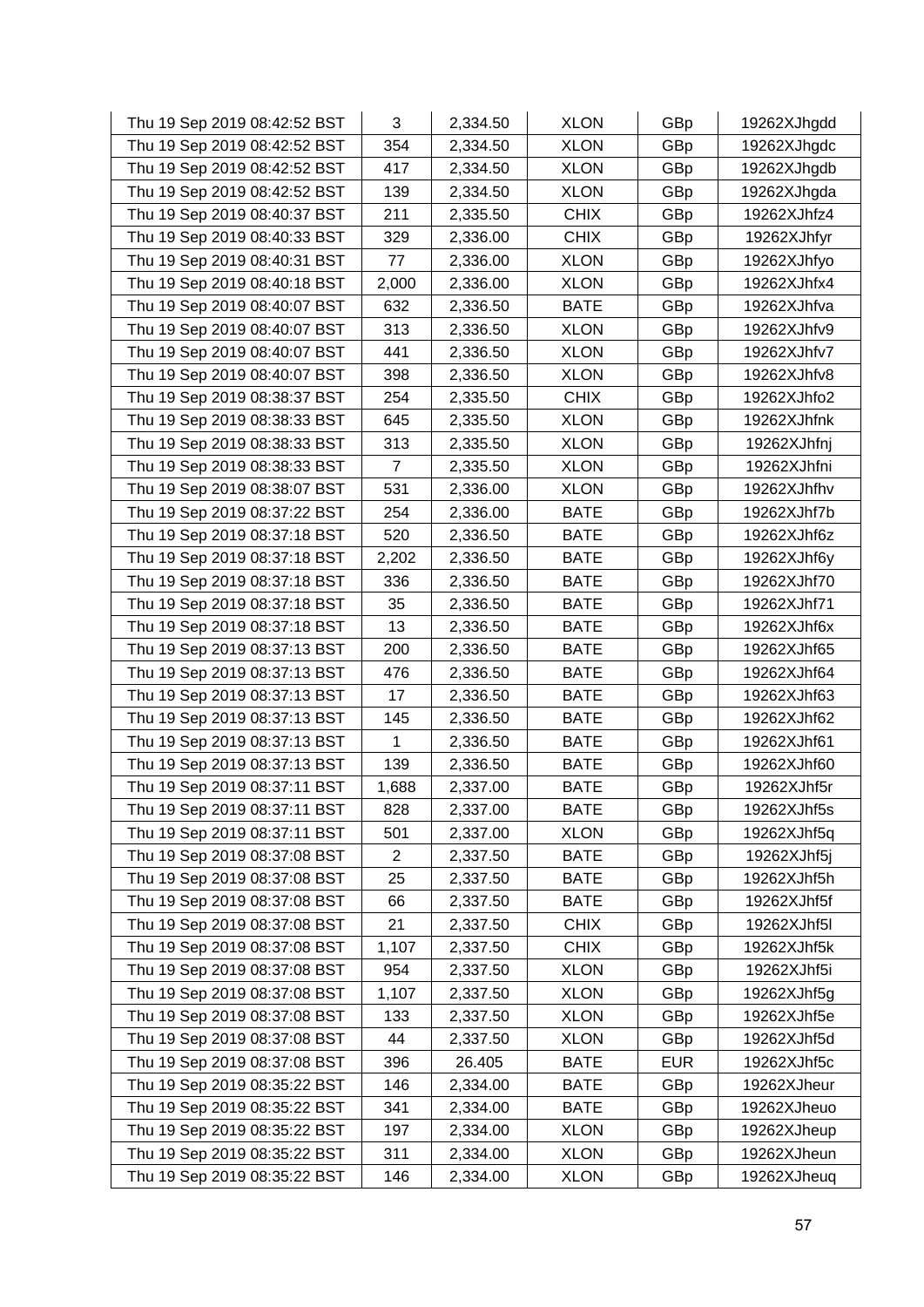| Thu 19 Sep 2019 08:35:22 BST | 747   | 2,334.00 | <b>XLON</b> | GBp        | 19262XJheum |
|------------------------------|-------|----------|-------------|------------|-------------|
| Thu 19 Sep 2019 08:34:39 BST | 343   | 2,333.00 | <b>BATE</b> | GBp        | 19262XJhepg |
| Thu 19 Sep 2019 08:34:39 BST | 372   | 2,333.00 | <b>XLON</b> | GBp        | 19262XJhepf |
| Thu 19 Sep 2019 08:34:39 BST | 537   | 2,333.00 | <b>XLON</b> | GBp        | 19262XJhepe |
| Thu 19 Sep 2019 08:34:34 BST | 806   | 2,333.50 | <b>BATE</b> | GBp        | 19262XJheo3 |
| Thu 19 Sep 2019 08:34:28 BST | 660   | 26.355   | <b>CHIX</b> | <b>EUR</b> | 19262XJhend |
| Thu 19 Sep 2019 08:33:41 BST | 235   | 2,332.00 | <b>CHIX</b> | GBp        | 19262XJhehj |
| Thu 19 Sep 2019 08:33:41 BST | 609   | 2,332.00 | <b>CHIX</b> | GBp        | 19262XJhehk |
| Thu 19 Sep 2019 08:33:41 BST | 494   | 2,332.00 | <b>CHIX</b> | GBp        | 19262XJhehi |
| Thu 19 Sep 2019 08:32:30 BST | 284   | 2,332.00 | <b>XLON</b> | GBp        | 19262XJhe7a |
| Thu 19 Sep 2019 08:32:30 BST | 1,210 | 2,332.00 | <b>XLON</b> | GBp        | 19262XJhe78 |
| Thu 19 Sep 2019 08:32:30 BST | 82    | 2,332.00 | <b>XLON</b> | GBp        | 19262XJhe74 |
| Thu 19 Sep 2019 08:32:30 BST | 531   | 2,332.00 | <b>XLON</b> | GBp        | 19262XJhe76 |
| Thu 19 Sep 2019 08:32:06 BST | 326   | 26.340   | <b>BATE</b> | <b>EUR</b> | 19262XJhe40 |
| Thu 19 Sep 2019 08:32:06 BST | 19    | 26.340   | <b>BATE</b> | <b>EUR</b> | 19262XJhe3z |
| Thu 19 Sep 2019 08:32:06 BST | 23    | 26.340   | <b>BATE</b> | <b>EUR</b> | 19262XJhe3y |
| Thu 19 Sep 2019 08:32:06 BST | 6     | 26.340   | <b>BATE</b> | <b>EUR</b> | 19262XJhe3x |
| Thu 19 Sep 2019 08:32:06 BST | 82    | 26.340   | <b>BATE</b> | <b>EUR</b> | 19262XJhe3w |
| Thu 19 Sep 2019 08:32:06 BST | 219   | 26.340   | <b>BATE</b> | <b>EUR</b> | 19262XJhe3v |
| Thu 19 Sep 2019 08:32:06 BST | 20    | 26.340   | <b>BATE</b> | <b>EUR</b> | 19262XJhe3u |
| Thu 19 Sep 2019 08:31:44 BST | 1,628 | 2,332.00 | <b>XLON</b> | GBp        | 19262XJhdyv |
| Thu 19 Sep 2019 08:31:44 BST | 96    | 2,332.00 | <b>XLON</b> | GBp        | 19262XJhdyu |
| Thu 19 Sep 2019 08:31:44 BST | 842   | 2,332.00 | <b>BATE</b> | GBp        | 19262XJhdyt |
| Thu 19 Sep 2019 08:31:44 BST | 1,768 | 2,332.50 | <b>BATE</b> | GBp        | 19262XJhdyo |
| Thu 19 Sep 2019 08:31:44 BST | 851   | 2,332.50 | <b>XLON</b> | GBp        | 19262XJhdyp |
| Thu 19 Sep 2019 08:31:44 BST | 171   | 2,332.50 | <b>XLON</b> | GBp        | 19262XJhdyn |
| Thu 19 Sep 2019 08:31:44 BST | 546   | 2,332.50 | <b>XLON</b> | GBp        | 19262XJhdym |
| Thu 19 Sep 2019 08:31:44 BST | 1,499 | 2,332.50 | <b>XLON</b> | GBp        | 19262XJhdyq |
| Thu 19 Sep 2019 08:28:25 BST | 238   | 2,329.50 | <b>CHIX</b> | GBp        | 19262XJhcwe |
| Thu 19 Sep 2019 08:28:25 BST | 122   | 2,329.50 | <b>CHIX</b> | GBp        | 19262XJhcwb |
| Thu 19 Sep 2019 08:28:25 BST | 696   | 2,329.50 | <b>BATE</b> | GBp        | 19262XJhcwf |
| Thu 19 Sep 2019 08:28:25 BST | 72    | 2,329.50 | <b>BATE</b> | GBp        | 19262XJhcwc |
| Thu 19 Sep 2019 08:28:24 BST | 299   | 2,330.00 | <b>CHIX</b> | GBp        | 19262XJhcw6 |
| Thu 19 Sep 2019 08:28:24 BST | 77    | 2,330.00 | <b>XLON</b> | GBp        | 19262XJhcw5 |
| Thu 19 Sep 2019 08:28:24 BST | 697   | 2,330.00 | <b>XLON</b> | GBp        | 19262XJhcw3 |
| Thu 19 Sep 2019 08:28:24 BST | 11    | 2,330.00 | <b>BATE</b> | GBp        | 19262XJhcvv |
| Thu 19 Sep 2019 08:28:23 BST | 520   | 2,330.00 | <b>CHIX</b> | GBp        | 19262XJhcvi |
| Thu 19 Sep 2019 08:28:10 BST | 1,304 | 2,330.50 | <b>XLON</b> | GBp        | 19262XJhcs2 |
| Thu 19 Sep 2019 08:28:10 BST | 2,092 | 2,330.50 | <b>BATE</b> | GBp        | 19262XJhcs4 |
| Thu 19 Sep 2019 08:28:10 BST | 409   | 26.315   | <b>CHIX</b> | <b>EUR</b> | 19262XJhcs3 |
| Thu 19 Sep 2019 08:28:10 BST | 208   | 26.315   | <b>CHIX</b> | <b>EUR</b> | 19262XJhcs1 |
| Thu 19 Sep 2019 08:28:03 BST | 322   | 26.325   | <b>CHIX</b> | <b>EUR</b> | 19262XJhcqy |
| Thu 19 Sep 2019 08:28:03 BST | 130   | 26.325   | <b>CHIX</b> | <b>EUR</b> | 19262XJhcqx |
| Thu 19 Sep 2019 08:27:29 BST | 2,166 | 2,330.50 | <b>XLON</b> | GBp        | 19262XJhcmu |
| Thu 19 Sep 2019 08:27:29 BST | 166   | 2,330.50 | <b>XLON</b> | GBp        | 19262XJhcmt |
| Thu 19 Sep 2019 08:27:14 BST | 185   | 2,331.00 | <b>BATE</b> | GBp        | 19262XJhck8 |
| Thu 19 Sep 2019 08:27:10 BST | 11    | 2,331.00 | <b>BATE</b> | GBp        | 19262XJhcj1 |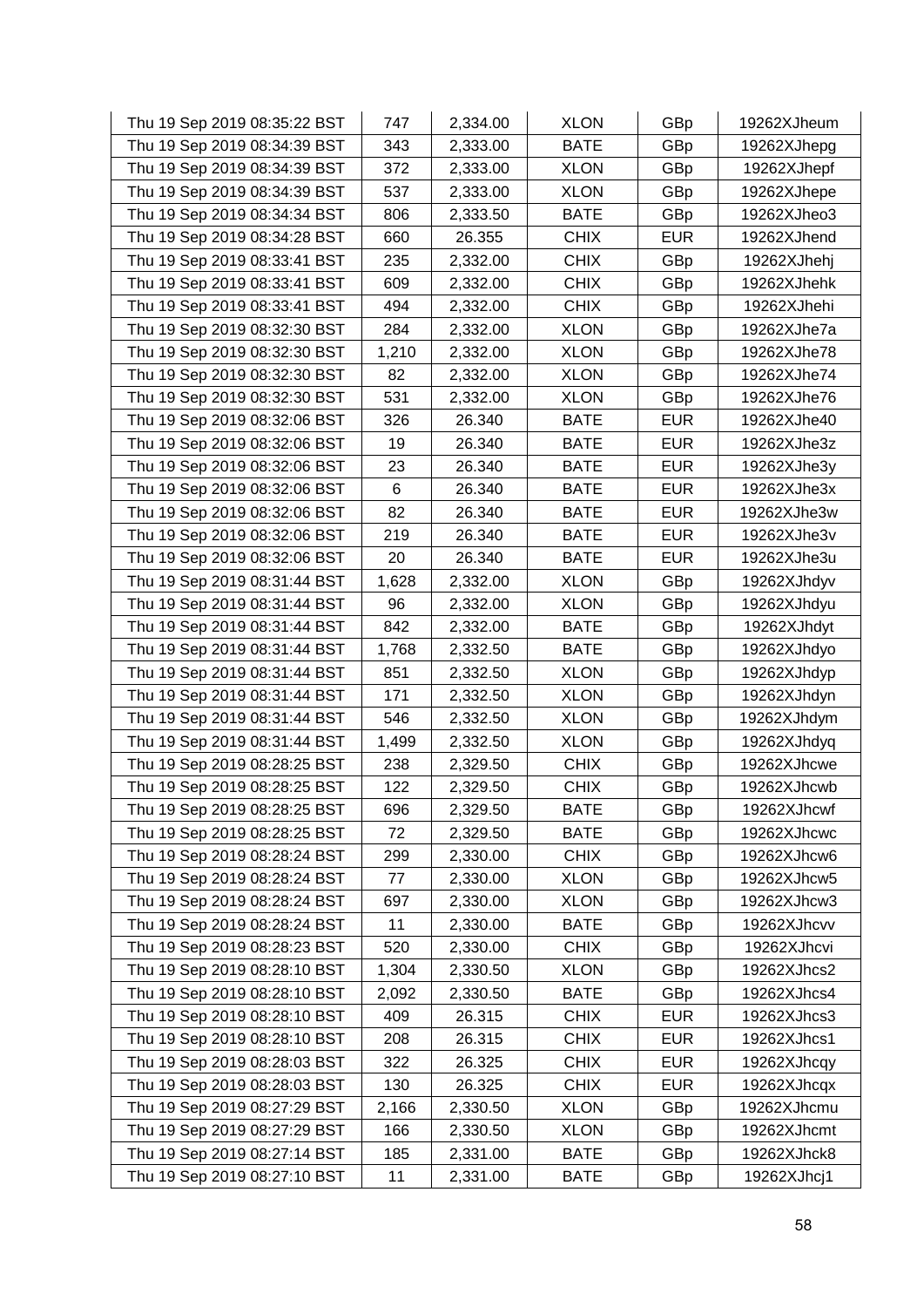| Thu 19 Sep 2019 08:27:10 BST | 1              | 2,331.00 | <b>BATE</b> | GBp        | 19262XJhcj0 |
|------------------------------|----------------|----------|-------------|------------|-------------|
| Thu 19 Sep 2019 08:27:10 BST | 12             | 2,331.00 | <b>BATE</b> | GBp        | 19262XJhciz |
| Thu 19 Sep 2019 08:27:10 BST | 257            | 2,331.00 | <b>BATE</b> | GBp        | 19262XJhciy |
| Thu 19 Sep 2019 08:27:10 BST | 500            | 2,331.00 | <b>BATE</b> | GBp        | 19262XJhcix |
| Thu 19 Sep 2019 08:27:09 BST | 7              | 2,331.00 | <b>BATE</b> | GBp        | 19262XJhciq |
| Thu 19 Sep 2019 08:27:09 BST | 17             | 2,331.00 | <b>BATE</b> | GBp        | 19262XJhcio |
| Thu 19 Sep 2019 08:27:09 BST | $\overline{2}$ | 2,331.00 | <b>BATE</b> | GBp        | 19262XJhcim |
| Thu 19 Sep 2019 08:27:09 BST | 19             | 2,331.00 | <b>BATE</b> | GBp        | 19262XJhcil |
| Thu 19 Sep 2019 08:27:09 BST | 4              | 2,331.00 | <b>BATE</b> | GBp        | 19262XJhcii |
| Thu 19 Sep 2019 08:27:09 BST | 51             | 2,331.00 | <b>BATE</b> | GBp        | 19262XJhcig |
| Thu 19 Sep 2019 08:27:09 BST | 563            | 2,331.00 | <b>XLON</b> | GBp        | 19262XJhcid |
| Thu 19 Sep 2019 08:27:09 BST | 127            | 2,331.00 | <b>XLON</b> | GBp        | 19262XJhcij |
| Thu 19 Sep 2019 08:27:09 BST | 244            | 2,331.00 | <b>XLON</b> | GBp        | 19262XJhcif |
| Thu 19 Sep 2019 08:27:08 BST | 862            | 2,331.50 | <b>BATE</b> | GBp        | 19262XJhci6 |
| Thu 19 Sep 2019 08:27:08 BST | 696            | 2,331.50 | <b>BATE</b> | GBp        | 19262XJhci4 |
| Thu 19 Sep 2019 08:27:08 BST | 266            | 2,331.50 | <b>CHIX</b> | GBp        | 19262XJhci3 |
| Thu 19 Sep 2019 08:27:08 BST | 82             | 2,331.50 | <b>XLON</b> | GBp        | 19262XJhci1 |
| Thu 19 Sep 2019 08:27:08 BST | 314            | 2,331.50 | <b>XLON</b> | GBp        | 19262XJhci0 |
| Thu 19 Sep 2019 08:27:08 BST | 498            | 2,331.50 | <b>XLON</b> | GBp        | 19262XJhchz |
| Thu 19 Sep 2019 08:27:08 BST | 210            | 2,331.50 | <b>XLON</b> | GBp        | 19262XJhchy |
| Thu 19 Sep 2019 08:27:08 BST | 648            | 26.330   | <b>BATE</b> | <b>EUR</b> | 19262XJhci8 |
| Thu 19 Sep 2019 08:27:08 BST | 76             | 26.330   | <b>BATE</b> | <b>EUR</b> | 19262XJhci7 |
| Thu 19 Sep 2019 08:27:08 BST | 17             | 26.330   | <b>BATE</b> | <b>EUR</b> | 19262XJhci5 |
| Thu 19 Sep 2019 08:27:08 BST | 154            | 26.330   | <b>BATE</b> | <b>EUR</b> | 19262XJhci2 |
| Thu 19 Sep 2019 08:25:34 BST | 248            | 2,329.50 | <b>CHIX</b> | GBp        | 19262XJhc1e |
| Thu 19 Sep 2019 08:25:34 BST | 26             | 2,329.50 | <b>CHIX</b> | GBp        | 19262XJhc1f |
| Thu 19 Sep 2019 08:25:34 BST | 180            | 2,329.50 | <b>CHIX</b> | GBp        | 19262XJhc1d |
| Thu 19 Sep 2019 08:25:34 BST | 46             | 2,329.50 | <b>BATE</b> | GBp        | 19262XJhc1c |
| Thu 19 Sep 2019 08:25:26 BST | 145            | 2,329.50 | <b>BATE</b> | GBp        | 19262XJhc0a |
| Thu 19 Sep 2019 08:24:43 BST | 331            | 2,330.00 | <b>XLON</b> | GBp        | 19262XJhbvr |
| Thu 19 Sep 2019 08:24:29 BST | 911            | 2,330.00 | <b>XLON</b> | GBp        | 19262XJhbu2 |
| Thu 19 Sep 2019 08:24:26 BST | 358            | 2,330.50 | <b>XLON</b> | GBp        | 19262XJhbth |
| Thu 19 Sep 2019 08:24:26 BST | 32             | 2,330.50 | <b>XLON</b> | GBp        | 19262XJhbtg |
| Thu 19 Sep 2019 08:24:21 BST | 329            | 26.325   | <b>CHIX</b> | <b>EUR</b> | 19262XJhbsw |
| Thu 19 Sep 2019 08:24:21 BST | 149            | 26.325   | <b>BATE</b> | <b>EUR</b> | 19262XJhbt0 |
| Thu 19 Sep 2019 08:24:21 BST | 12             | 26.325   | <b>BATE</b> | <b>EUR</b> | 19262XJhbsz |
| Thu 19 Sep 2019 08:24:21 BST | 49             | 26.325   | <b>BATE</b> | <b>EUR</b> | 19262XJhbsy |
| Thu 19 Sep 2019 08:24:21 BST | 4              | 26.325   | <b>BATE</b> | <b>EUR</b> | 19262XJhbsx |
| Thu 19 Sep 2019 08:24:21 BST | 115            | 26.325   | <b>BATE</b> | <b>EUR</b> | 19262XJhbsv |
| Thu 19 Sep 2019 08:24:21 BST | 450            | 26.325   | <b>BATE</b> | <b>EUR</b> | 19262XJhbsu |
| Thu 19 Sep 2019 08:23:46 BST | 76             | 2,329.00 | <b>XLON</b> | GBp        | 19262XJhbpy |
| Thu 19 Sep 2019 08:23:46 BST | 365            | 2,329.00 | <b>XLON</b> | GBp        | 19262XJhbpz |
| Thu 19 Sep 2019 08:23:41 BST | 209            | 2,329.50 | <b>XLON</b> | GBp        | 19262XJhbpm |
| Thu 19 Sep 2019 08:23:21 BST | 210            | 2,329.50 | <b>CHIX</b> | GBp        | 19262XJhbo6 |
| Thu 19 Sep 2019 08:23:21 BST | 479            | 2,329.50 | <b>XLON</b> | GBp        | 19262XJhbo5 |
| Thu 19 Sep 2019 08:22:37 BST | 966            | 2,329.00 | <b>XLON</b> | GBp        | 19262XJhbjf |
| Thu 19 Sep 2019 08:21:21 BST | 444            | 2,330.50 | <b>BATE</b> | GBp        | 19262XJhbf7 |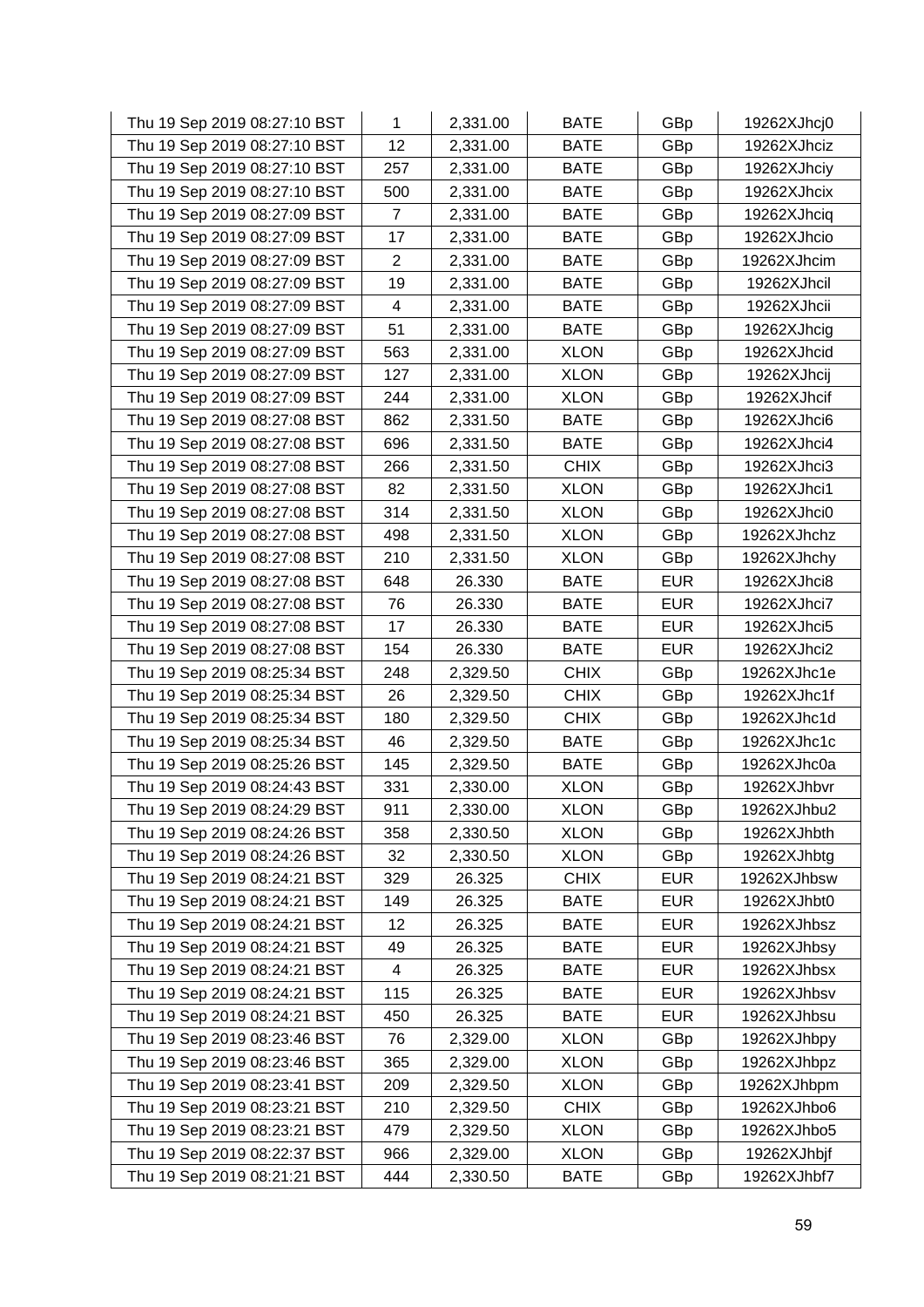| Thu 19 Sep 2019 08:21:21 BST | 200   | 2,331.00 | <b>BATE</b> | GBp        | 19262XJhbf6 |
|------------------------------|-------|----------|-------------|------------|-------------|
| Thu 19 Sep 2019 08:21:21 BST | 444   | 2,331.00 | <b>BATE</b> | GBp        | 19262XJhbf5 |
| Thu 19 Sep 2019 08:21:21 BST | 915   | 2,331.00 | <b>BATE</b> | GBp        | 19262XJhbf4 |
| Thu 19 Sep 2019 08:21:21 BST | 55    | 2,331.00 | <b>XLON</b> | GBp        | 19262XJhbf3 |
| Thu 19 Sep 2019 08:21:21 BST | 314   | 2,331.00 | <b>XLON</b> | GBp        | 19262XJhbf2 |
| Thu 19 Sep 2019 08:21:21 BST | 397   | 2,331.00 | <b>XLON</b> | GBp        | 19262XJhbf1 |
| Thu 19 Sep 2019 08:21:20 BST | 78    | 2,331.50 | <b>BATE</b> | GBp        | 19262XJhbez |
| Thu 19 Sep 2019 08:21:20 BST | 723   | 2,331.50 | <b>BATE</b> | GBp        | 19262XJhbey |
| Thu 19 Sep 2019 08:21:20 BST | 934   | 2,331.50 | <b>BATE</b> | GBp        | 19262XJhbex |
| Thu 19 Sep 2019 08:21:20 BST | 273   | 2,331.50 | <b>CHIX</b> | GBp        | 19262XJhbew |
| Thu 19 Sep 2019 08:21:18 BST | 36    | 2,331.50 | <b>XLON</b> | GBp        | 19262XJhber |
| Thu 19 Sep 2019 08:21:18 BST | 251   | 2,331.50 | <b>XLON</b> | GBp        | 19262XJhbeq |
| Thu 19 Sep 2019 08:21:18 BST | 121   | 2,331.50 | <b>XLON</b> | GBp        | 19262XJhbep |
| Thu 19 Sep 2019 08:21:12 BST | 154   | 26.350   | <b>CHIX</b> | <b>EUR</b> | 19262XJhbe1 |
| Thu 19 Sep 2019 08:21:12 BST | 3     | 26.350   | <b>CHIX</b> | <b>EUR</b> | 19262XJhbe0 |
| Thu 19 Sep 2019 08:21:12 BST | 500   | 26.350   | <b>CHIX</b> | <b>EUR</b> | 19262XJhbdz |
| Thu 19 Sep 2019 08:21:12 BST | 298   | 2,332.50 | <b>BATE</b> | GBp        | 19262XJhbdy |
| Thu 19 Sep 2019 08:21:12 BST | 795   | 2,332.50 | <b>XLON</b> | GBp        | 19262XJhbdx |
| Thu 19 Sep 2019 08:20:47 BST | 56    | 2,333.00 | <b>XLON</b> | GBp        | 19262XJhbc2 |
| Thu 19 Sep 2019 08:20:46 BST | 143   | 2,333.50 | <b>XLON</b> | GBp        | 19262XJhbbz |
| Thu 19 Sep 2019 08:20:12 BST | 104   | 2,333.00 | <b>XLON</b> | GBp        | 19262XJhb9b |
| Thu 19 Sep 2019 08:20:12 BST | 768   | 2,333.00 | <b>XLON</b> | GBp        | 19262XJhb99 |
| Thu 19 Sep 2019 08:20:12 BST | 250   | 2,333.00 | <b>XLON</b> | GBp        | 19262XJhb96 |
| Thu 19 Sep 2019 08:20:12 BST | 300   | 2,333.00 | <b>XLON</b> | GBp        | 19262XJhb97 |
| Thu 19 Sep 2019 08:20:12 BST | 57    | 2,333.00 | <b>BATE</b> | GBp        | 19262XJhb95 |
| Thu 19 Sep 2019 08:20:12 BST | 240   | 2,333.00 | <b>CHIX</b> | GBp        | 19262XJhb94 |
| Thu 19 Sep 2019 08:20:12 BST | 334   | 2,333.00 | <b>XLON</b> | GBp        | 19262XJhb92 |
| Thu 19 Sep 2019 08:20:12 BST | 36    | 2,333.00 | <b>XLON</b> | GBp        | 19262XJhb91 |
| Thu 19 Sep 2019 08:20:12 BST | 62    | 2,333.50 | <b>XLON</b> | GBp        | 19262XJhb93 |
| Thu 19 Sep 2019 08:20:12 BST | 1     | 2,333.50 | <b>BATE</b> | GBp        | 19262XJhb8y |
| Thu 19 Sep 2019 08:20:12 BST | 341   | 2,333.50 | <b>XLON</b> | GBp        | 19262XJhb8u |
| Thu 19 Sep 2019 08:20:12 BST | 730   | 2,333.50 | <b>XLON</b> | GBp        | 19262XJhb8x |
| Thu 19 Sep 2019 08:20:12 BST | 1,431 | 2,333.50 | <b>XLON</b> | GBp        | 19262XJhb8v |
| Thu 19 Sep 2019 08:20:12 BST | 1,884 | 2,333.50 | <b>BATE</b> | GBp        | 19262XJhb8w |
| Thu 19 Sep 2019 08:20:12 BST | 107   | 2,333.50 | <b>CHIX</b> | GBp        | 19262XJhb8z |
| Thu 19 Sep 2019 08:20:12 BST | 1,188 | 2,333.50 | <b>CHIX</b> | GBp        | 19262XJhb90 |
| Thu 19 Sep 2019 08:19:55 BST | 468   | 2,333.50 | <b>BATE</b> | GBp        | 19262XJhb65 |
| Thu 19 Sep 2019 08:19:55 BST | 232   | 2,333.50 | <b>BATE</b> | GBp        | 19262XJhb69 |
| Thu 19 Sep 2019 08:19:55 BST | 1,361 | 2,333.50 | <b>BATE</b> | GBp        | 19262XJhb68 |
| Thu 19 Sep 2019 08:19:55 BST | 350   | 2,333.50 | <b>XLON</b> | GBp        | 19262XJhb63 |
| Thu 19 Sep 2019 08:19:55 BST | 324   | 2,333.50 | <b>XLON</b> | GBp        | 19262XJhb62 |
| Thu 19 Sep 2019 08:19:55 BST | 209   | 2,333.50 | <b>XLON</b> | GBp        | 19262XJhb67 |
| Thu 19 Sep 2019 08:19:55 BST | 634   | 2,333.50 | <b>XLON</b> | GBp        | 19262XJhb66 |
| Thu 19 Sep 2019 08:19:55 BST | 66    | 2,333.50 | <b>XLON</b> | GBp        | 19262XJhb64 |
| Thu 19 Sep 2019 08:19:55 BST | 350   | 2,333.50 | <b>XLON</b> | GBp        | 19262XJhb61 |
| Thu 19 Sep 2019 08:18:05 BST | 264   | 2,333.00 | <b>BATE</b> | GBp        | 19262XJhay6 |
| Thu 19 Sep 2019 08:18:05 BST | 662   | 2,333.00 | <b>XLON</b> | GBp        | 19262XJhay7 |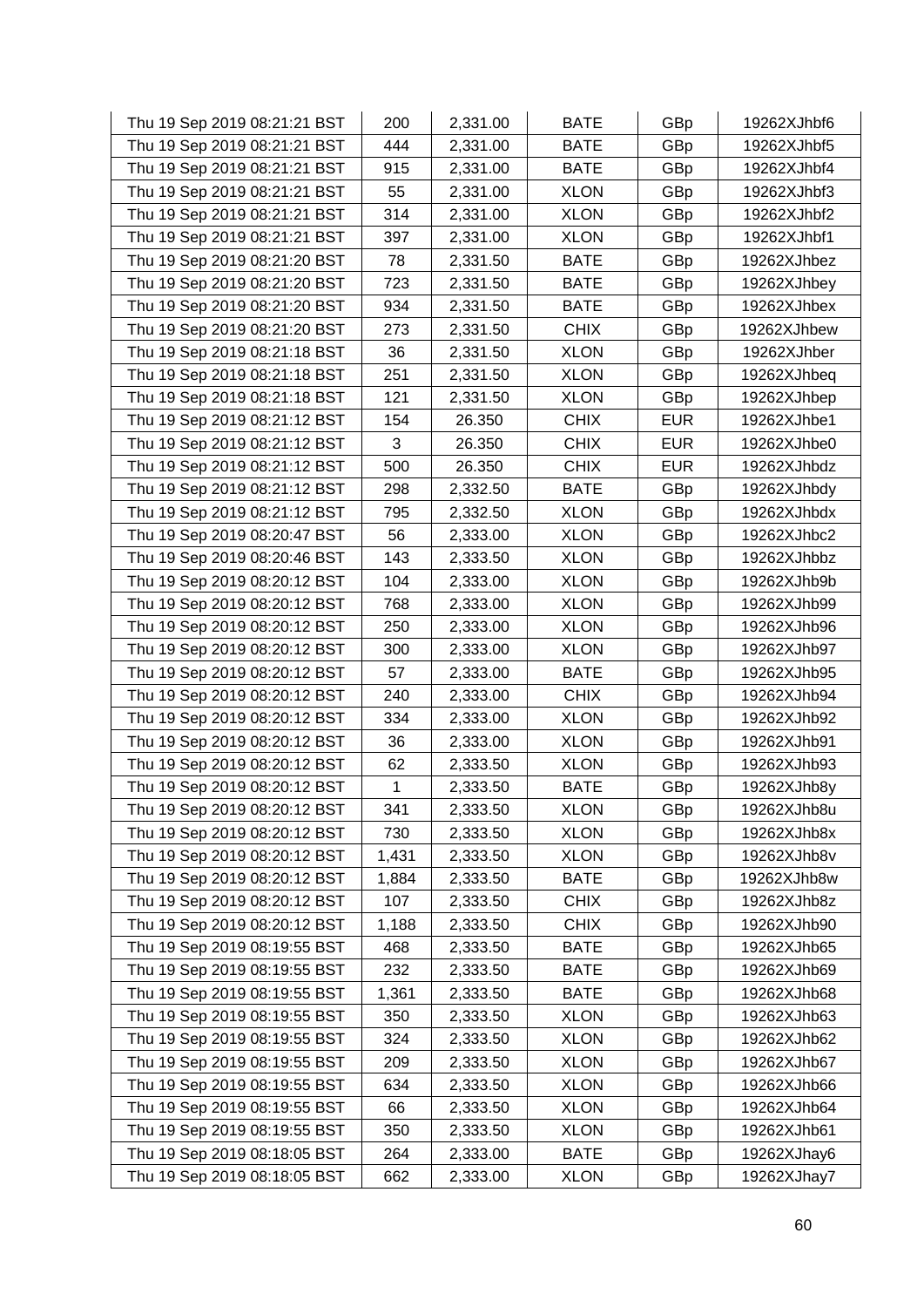| Thu 19 Sep 2019 08:17:51 BST | 179            | 2,333.00 | <b>BATE</b> | GBp        | 19262XJhax1 |
|------------------------------|----------------|----------|-------------|------------|-------------|
| Thu 19 Sep 2019 08:17:51 BST | 1,283          | 2,333.00 | <b>XLON</b> | GBp        | 19262XJhawz |
| Thu 19 Sep 2019 08:17:51 BST | 584            | 2,333.00 | <b>XLON</b> | GBp        | 19262XJhax0 |
| Thu 19 Sep 2019 08:17:30 BST | 15             | 2,332.50 | <b>BATE</b> | GBp        | 19262XJhave |
| Thu 19 Sep 2019 08:17:30 BST | 88             | 2,332.50 | <b>BATE</b> | GBp        | 19262XJhavd |
| Thu 19 Sep 2019 08:17:30 BST | 333            | 2,332.50 | <b>BATE</b> | GBp        | 19262XJhavc |
| Thu 19 Sep 2019 08:17:30 BST | 901            | 2,332.50 | <b>BATE</b> | GBp        | 19262XJhavb |
| Thu 19 Sep 2019 08:17:30 BST | 23             | 2,332.50 | <b>BATE</b> | GBp        | 19262XJhava |
| Thu 19 Sep 2019 08:17:30 BST | 20             | 2,332.50 | <b>BATE</b> | GBp        | 19262XJhav9 |
| Thu 19 Sep 2019 08:16:07 BST | 910            | 2,333.00 | <b>BATE</b> | GBp        | 19262XJhaqe |
| Thu 19 Sep 2019 08:16:07 BST | 318            | 2,333.00 | <b>XLON</b> | GBp        | 19262XJhaqd |
| Thu 19 Sep 2019 08:16:00 BST | 500            | 2,333.50 | <b>XLON</b> | GBp        | 19262XJhapp |
| Thu 19 Sep 2019 08:16:00 BST | 54             | 2,333.50 | <b>XLON</b> | GBp        | 19262XJhapo |
| Thu 19 Sep 2019 08:14:40 BST | 211            | 2,333.50 | <b>XLON</b> | GBp        | 19262XJhaht |
| Thu 19 Sep 2019 08:14:40 BST | 310            | 2,334.00 | <b>BATE</b> | GBp        | 19262XJhahs |
| Thu 19 Sep 2019 08:14:40 BST | 246            | 2,334.00 | <b>CHIX</b> | GBp        | 19262XJhahr |
| Thu 19 Sep 2019 08:14:40 BST | 704            | 2,334.50 | <b>XLON</b> | GBp        | 19262XJhahq |
| Thu 19 Sep 2019 08:14:40 BST | 521            | 2,334.50 | <b>XLON</b> | GBp        | 19262XJhahp |
| Thu 19 Sep 2019 08:14:40 BST | 1,706          | 2,334.50 | <b>XLON</b> | GBp        | 19262XJhaho |
| Thu 19 Sep 2019 08:14:40 BST | 104            | 2,334.50 | <b>XLON</b> | GBp        | 19262XJhahn |
| Thu 19 Sep 2019 08:14:35 BST | 911            | 2,335.00 | <b>CHIX</b> | GBp        | 19262XJhah7 |
| Thu 19 Sep 2019 08:14:35 BST | 250            | 2,335.00 | <b>CHIX</b> | GBp        | 19262XJhah4 |
| Thu 19 Sep 2019 08:14:35 BST | 333            | 2,335.00 | <b>BATE</b> | GBp        | 19262XJhah9 |
| Thu 19 Sep 2019 08:14:35 BST | 1,360          | 2,335.00 | <b>BATE</b> | GBp        | 19262XJhah8 |
| Thu 19 Sep 2019 08:14:35 BST | 114            | 2,335.00 | <b>XLON</b> | GBp        | 19262XJhah6 |
| Thu 19 Sep 2019 08:14:35 BST | 45             | 2,335.00 | <b>XLON</b> | GBp        | 19262XJhah5 |
| Thu 19 Sep 2019 08:14:35 BST | 160            | 2,335.00 | <b>XLON</b> | GBp        | 19262XJhah3 |
| Thu 19 Sep 2019 08:14:35 BST | 515            | 2,335.00 | <b>XLON</b> | GBp        | 19262XJhah2 |
| Thu 19 Sep 2019 08:14:35 BST | 1,035          | 2,335.00 | <b>XLON</b> | GBp        | 19262XJhah1 |
| Thu 19 Sep 2019 08:14:07 BST | $\overline{2}$ | 2,336.00 | <b>XLON</b> | GBp        | 19262XJhafv |
| Thu 19 Sep 2019 08:14:07 BST | 409            | 2,336.00 | <b>XLON</b> | GBp        | 19262XJhaft |
| Thu 19 Sep 2019 08:14:07 BST | 243            | 2,336.00 | <b>XLON</b> | GBp        | 19262XJhafs |
| Thu 19 Sep 2019 08:14:07 BST | 123            | 2,336.00 | <b>XLON</b> | GBp        | 19262XJhafr |
| Thu 19 Sep 2019 08:14:07 BST | 711            | 2,336.00 | <b>CHIX</b> | GBp        | 19262XJhafu |
| Thu 19 Sep 2019 08:12:20 BST | 548            | 2,334.50 | <b>XLON</b> | GBp        | 19262XJhaa0 |
| Thu 19 Sep 2019 08:12:20 BST | 364            | 2,334.50 | <b>XLON</b> | GBp        | 19262XJha9z |
| Thu 19 Sep 2019 08:11:53 BST | 1,890          | 2,332.00 | <b>BATE</b> | GBp        | 19262XJha8g |
| Thu 19 Sep 2019 08:11:53 BST | 1,567          | 2,332.00 | <b>BATE</b> | GBp        | 19262XJha8e |
| Thu 19 Sep 2019 08:11:53 BST | 427            | 2,332.00 | <b>XLON</b> | GBp        | 19262XJha8f |
| Thu 19 Sep 2019 08:11:53 BST | 1              | 2,332.00 | <b>XLON</b> | GBp        | 19262XJha8d |
| Thu 19 Sep 2019 08:11:53 BST | 82             | 2,332.00 | <b>XLON</b> | GBp        | 19262XJha8c |
| Thu 19 Sep 2019 08:11:11 BST | 28             | 2,331.50 | <b>BATE</b> | GBp        | 19262XJha43 |
| Thu 19 Sep 2019 08:11:11 BST | 18             | 2,331.50 | <b>BATE</b> | GBp        | 19262XJha42 |
| Thu 19 Sep 2019 08:11:11 BST | $\overline{2}$ | 2,331.50 | <b>BATE</b> | GBp        | 19262XJha40 |
| Thu 19 Sep 2019 08:11:11 BST | 44             | 2,331.50 | <b>XLON</b> | GBp        | 19262XJha41 |
| Thu 19 Sep 2019 08:11:11 BST | 830            | 2,331.50 | <b>XLON</b> | GBp        | 19262XJha3z |
| Thu 19 Sep 2019 08:11:06 BST | 712            | 26.350   | <b>BATE</b> | <b>EUR</b> | 19262XJha3g |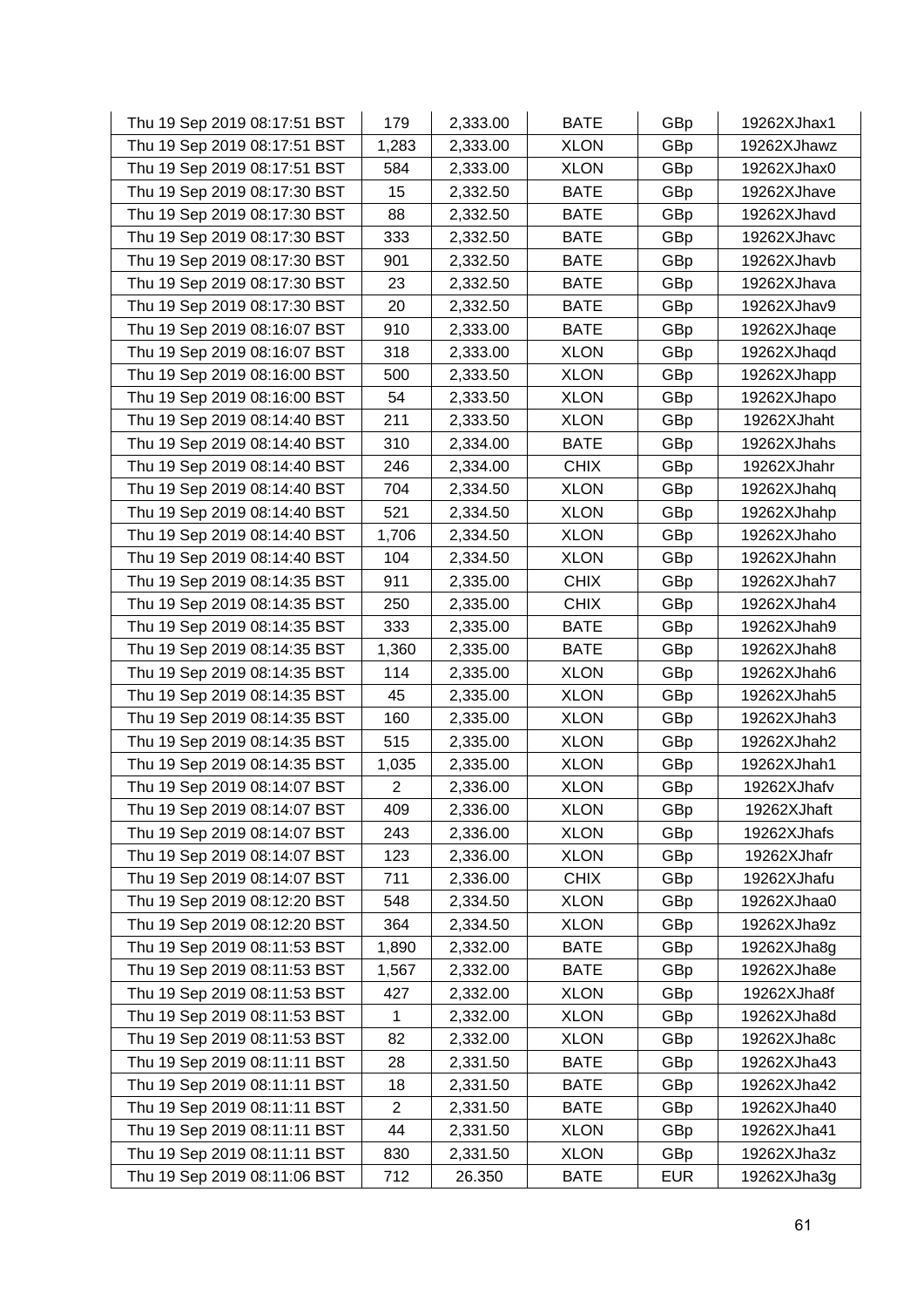| Thu 19 Sep 2019 08:11:06 BST | 1,227 | 26.350   | <b>BATE</b> | <b>EUR</b> | 19262XJha3f |
|------------------------------|-------|----------|-------------|------------|-------------|
| Thu 19 Sep 2019 08:11:06 BST | 554   | 26.350   | <b>CHIX</b> | <b>EUR</b> | 19262XJha3e |
| Thu 19 Sep 2019 08:11:06 BST | 916   | 26.350   | <b>CHIX</b> | <b>EUR</b> | 19262XJha3d |
| Thu 19 Sep 2019 08:10:43 BST | 66    | 2,331.50 | <b>BATE</b> | GBp        | 19262XJha13 |
| Thu 19 Sep 2019 08:10:43 BST | 140   | 2,331.50 | <b>BATE</b> | GBp        | 19262XJha12 |
| Thu 19 Sep 2019 08:10:43 BST | 202   | 2,331.50 | <b>BATE</b> | GBp        | 19262XJha11 |
| Thu 19 Sep 2019 08:10:16 BST | 635   | 2,332.00 | <b>XLON</b> | GBp        | 19262XJha08 |
| Thu 19 Sep 2019 08:10:16 BST | 743   | 2,332.00 | <b>XLON</b> | GBp        | 19262XJha07 |
| Thu 19 Sep 2019 08:10:16 BST | 458   | 2,332.50 | <b>BATE</b> | GBp        | 19262XJha06 |
| Thu 19 Sep 2019 08:10:16 BST | 490   | 2,332.50 | <b>BATE</b> | GBp        | 19262XJha04 |
| Thu 19 Sep 2019 08:10:16 BST | 656   | 2,332.50 | <b>BATE</b> | GBp        | 19262XJha03 |
| Thu 19 Sep 2019 08:10:16 BST | 656   | 2,332.50 | <b>CHIX</b> | GBp        | 19262XJha05 |
| Thu 19 Sep 2019 08:10:16 BST | 306   | 2,332.50 | <b>XLON</b> | GBp        | 19262XJha02 |
| Thu 19 Sep 2019 08:10:16 BST | 560   | 2,332.50 | <b>XLON</b> | GBp        | 19262XJha01 |
| Thu 19 Sep 2019 08:08:39 BST | 424   | 2,328.00 | <b>XLON</b> | GBp        | 19262XJh9pq |
| Thu 19 Sep 2019 08:08:39 BST | 408   | 2,328.00 | <b>XLON</b> | GBp        | 19262XJh9pt |
| Thu 19 Sep 2019 08:08:30 BST | 132   | 2,328.50 | <b>XLON</b> | GBp        | 19262XJh9om |
| Thu 19 Sep 2019 08:08:30 BST | 373   | 2,329.50 | <b>CHIX</b> | GBp        | 19262XJh9oh |
| Thu 19 Sep 2019 08:08:30 BST | 605   | 2,329.50 | <b>BATE</b> | GBp        | 19262XJh9oi |
| Thu 19 Sep 2019 08:08:30 BST | 815   | 2,329.50 | <b>XLON</b> | GBp        | 19262XJh9of |
| Thu 19 Sep 2019 08:08:30 BST | 123   | 2,329.50 | <b>XLON</b> | GBp        | 19262XJh9og |
| Thu 19 Sep 2019 08:08:30 BST | 231   | 2,329.50 | <b>XLON</b> | GBp        | 19262XJh9oe |
| Thu 19 Sep 2019 08:06:40 BST | 702   | 2,327.00 | <b>XLON</b> | GBp        | 19262XJh9c8 |
| Thu 19 Sep 2019 08:06:39 BST | 366   | 2,327.50 | <b>CHIX</b> | GBp        | 19262XJh9c5 |
| Thu 19 Sep 2019 08:06:39 BST | 311   | 2,327.50 | <b>XLON</b> | GBp        | 19262XJh9c4 |
| Thu 19 Sep 2019 08:06:39 BST | 407   | 2,327.50 | <b>XLON</b> | GBp        | 19262XJh9c3 |
| Thu 19 Sep 2019 08:06:04 BST | 77    | 2,327.50 | <b>CHIX</b> | GBp        | 19262XJh97f |
| Thu 19 Sep 2019 08:06:04 BST | 526   | 2,328.00 | <b>XLON</b> | GBp        | 19262XJh97e |
| Thu 19 Sep 2019 08:06:04 BST | 13    | 2,328.50 | <b>XLON</b> | GBp        | 19262XJh97d |
| Thu 19 Sep 2019 08:05:51 BST | 144   | 2,329.00 | <b>BATE</b> | GBp        | 19262XJh91x |
| Thu 19 Sep 2019 08:05:51 BST | 513   | 2,329.00 | <b>BATE</b> | GBp        | 19262XJh91w |
| Thu 19 Sep 2019 08:05:51 BST | 1,442 | 2,329.00 | <b>BATE</b> | GBp        | 19262XJh91t |
| Thu 19 Sep 2019 08:05:51 BST | 93    | 2,329.00 | <b>XLON</b> | GBp        | 19262XJh91r |
| Thu 19 Sep 2019 08:05:51 BST | 48    | 2,329.00 | <b>XLON</b> | GBp        | 19262XJh91v |
| Thu 19 Sep 2019 08:05:50 BST | 35    | 2,329.50 | <b>XLON</b> | GBp        | 19262XJh91i |
| Thu 19 Sep 2019 08:05:50 BST | 130   | 2,330.00 | <b>BATE</b> | GBp        | 19262XJh91f |
| Thu 19 Sep 2019 08:05:50 BST | 295   | 2,329.50 | <b>XLON</b> | GBp        | 19262XJh91g |
| Thu 19 Sep 2019 08:05:50 BST | 237   | 2,330.00 | <b>CHIX</b> | GBp        | 19262XJh91h |
| Thu 19 Sep 2019 08:05:50 BST | 223   | 2,330.00 | <b>XLON</b> | GBp        | 19262XJh91e |
| Thu 19 Sep 2019 08:05:50 BST | 235   | 2,330.50 | <b>CHIX</b> | GBp        | 19262XJh91d |
| Thu 19 Sep 2019 08:05:50 BST | 235   | 2,330.50 | <b>XLON</b> | GBp        | 19262XJh91c |
| Thu 19 Sep 2019 08:05:50 BST | 340   | 2,331.00 | <b>BATE</b> | GBp        | 19262XJh91a |
| Thu 19 Sep 2019 08:05:50 BST | 254   | 2,331.00 | <b>XLON</b> | GBp        | 19262XJh91b |
| Thu 19 Sep 2019 08:05:50 BST | 155   | 2,331.00 | <b>XLON</b> | GBp        | 19262XJh919 |
| Thu 19 Sep 2019 08:05:22 BST | 400   | 2,330.50 | <b>XLON</b> | GBp        | 19262XJh90c |
| Thu 19 Sep 2019 08:05:22 BST | 48    | 2,330.50 | <b>XLON</b> | GBp        | 19262XJh90a |
| Thu 19 Sep 2019 08:05:22 BST | 223   | 2,330.50 | <b>XLON</b> | GBp        | 19262XJh90b |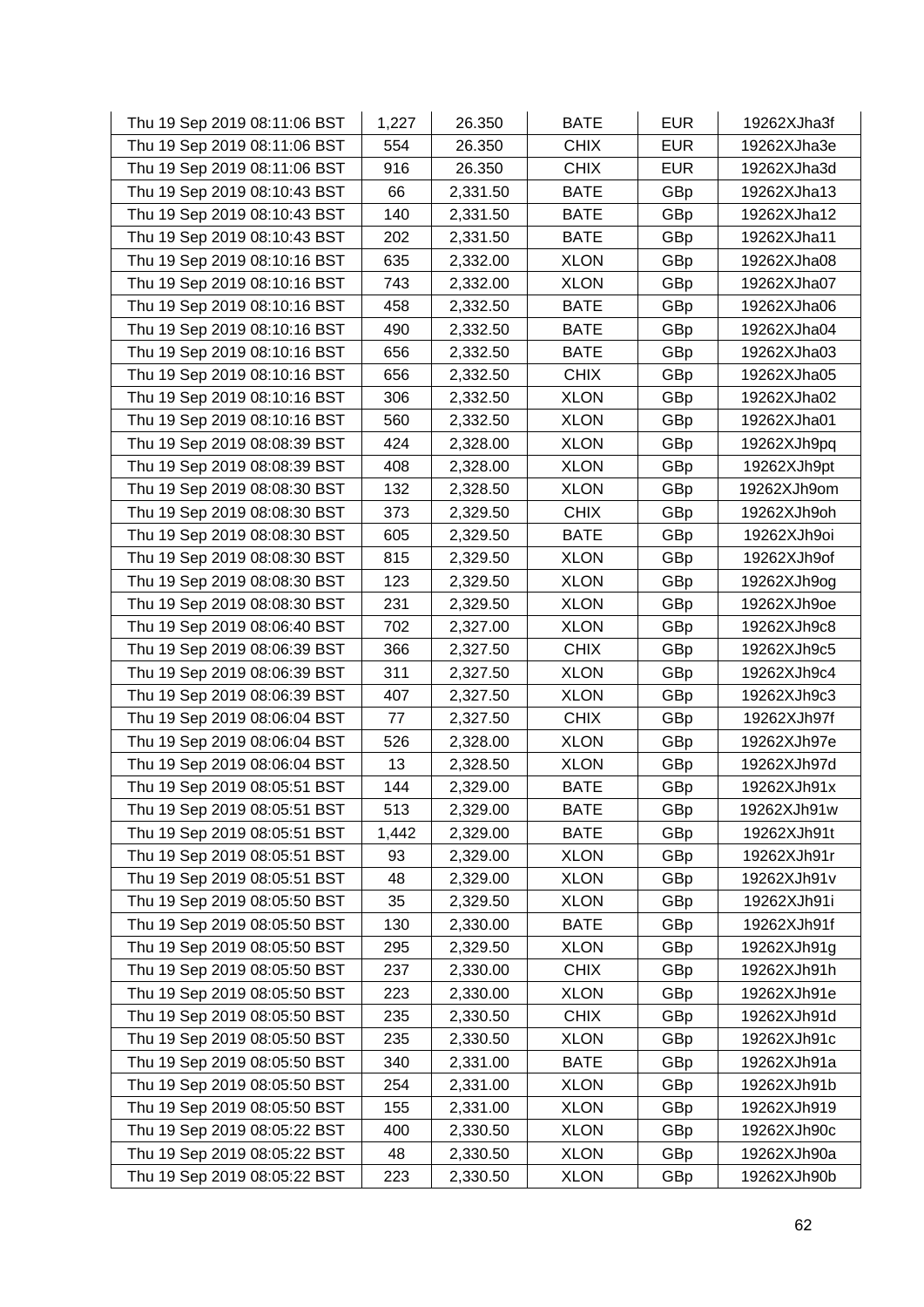| Thu 19 Sep 2019 08:05:14 BST | 60    | 2,330.50 | <b>XLON</b> | GBp        | 19262XJh8zh |
|------------------------------|-------|----------|-------------|------------|-------------|
| Thu 19 Sep 2019 08:04:59 BST | 1     | 2,331.50 | <b>CHIX</b> | GBp        | 19262XJh8yi |
| Thu 19 Sep 2019 08:04:59 BST | 572   | 2,331.50 | <b>CHIX</b> | GBp        | 19262XJh8yh |
| Thu 19 Sep 2019 08:04:59 BST | 660   | 2,331.50 | <b>BATE</b> | GBp        | 19262XJh8yd |
| Thu 19 Sep 2019 08:04:59 BST | 52    | 2,332.00 | <b>CHIX</b> | GBp        | 19262XJh8yf |
| Thu 19 Sep 2019 08:04:59 BST | 332   | 2,332.00 | <b>BATE</b> | GBp        | 19262XJh8yb |
| Thu 19 Sep 2019 08:04:59 BST | 273   | 2,332.00 | <b>XLON</b> | GBp        | 19262XJh8yc |
| Thu 19 Sep 2019 08:04:59 BST | 256   | 2,332.00 | <b>XLON</b> | GBp        | 19262XJh8ya |
| Thu 19 Sep 2019 08:04:59 BST | 1,097 | 2,332.00 | <b>XLON</b> | GBp        | 19262XJh8y9 |
| Thu 19 Sep 2019 08:04:16 BST | 112   | 2,330.00 | <b>XLON</b> | GBp        | 19262XJh8wk |
| Thu 19 Sep 2019 08:04:13 BST | 171   | 2,330.00 | <b>BATE</b> | GBp        | 19262XJh8wg |
| Thu 19 Sep 2019 08:04:04 BST | 59    | 2,328.50 | <b>XLON</b> | GBp        | 19262XJh8vz |
| Thu 19 Sep 2019 08:02:17 BST | 257   | 2,321.00 | <b>XLON</b> | GBp        | 19262XJh8nd |
| Thu 19 Sep 2019 08:02:17 BST | 245   | 2,321.00 | <b>XLON</b> | GBp        | 19262XJh8ne |
| Thu 19 Sep 2019 08:02:04 BST | 183   | 2,320.50 | <b>BATE</b> | GBp        | 19262XJh8mc |
| Thu 19 Sep 2019 08:02:04 BST | 279   | 2,320.50 | <b>BATE</b> | GBp        | 19262XJh8md |
| Thu 19 Sep 2019 08:02:04 BST | 279   | 2,320.50 | <b>XLON</b> | GBp        | 19262XJh8mb |
| Thu 19 Sep 2019 08:02:04 BST | 110   | 2,321.50 | <b>XLON</b> | GBp        | 19262XJh8lt |
| Thu 19 Sep 2019 08:02:04 BST | 137   | 2,322.00 | <b>BATE</b> | GBp        | 19262XJh8lr |
| Thu 19 Sep 2019 08:02:04 BST | 252   | 2,322.00 | <b>XLON</b> | GBp        | 19262XJh8lp |
| Thu 19 Sep 2019 08:01:05 BST | 113   | 2,320.00 | <b>XLON</b> | GBp        | 19262XJh8fd |
| Thu 19 Sep 2019 08:01:05 BST | 500   | 2,321.50 | <b>XLON</b> | GBp        | 19262XJh8ev |
| Thu 19 Sep 2019 08:01:05 BST | 138   | 2,322.00 | <b>BATE</b> | GBp        | 19262XJh8et |
| Thu 19 Sep 2019 08:01:05 BST | 97    | 2,322.00 | <b>BATE</b> | GBp        | 19262XJh8es |
| Thu 19 Sep 2019 08:01:03 BST | 177   | 2,322.50 | <b>BATE</b> | GBp        | 19262XJh8e3 |
| Thu 19 Sep 2019 08:01:03 BST | 5     | 2,322.50 | <b>BATE</b> | GBp        | 19262XJh8e1 |
| Thu 19 Sep 2019 08:01:03 BST | 51    | 2,322.50 | <b>BATE</b> | GBp        | 19262XJh8e2 |
| Thu 19 Sep 2019 08:01:00 BST | 62    | 26.240   | <b>BATE</b> | <b>EUR</b> | 19262XJh8dz |
| Thu 19 Sep 2019 08:01:00 BST | 50    | 26.240   | <b>CHIX</b> | <b>EUR</b> | 19262XJh8e0 |
| Thu 19 Sep 2019 08:00:59 BST | 75    | 2,322.50 | <b>BATE</b> | GBp        | 19262XJh8dv |
| Thu 19 Sep 2019 08:00:59 BST | 191   | 2,323.50 | <b>CHIX</b> | GBp        | 19262XJh8du |
| Thu 19 Sep 2019 08:00:59 BST | 41    | 2,323.50 | <b>CHIX</b> | GBp        | 19262XJh8dt |
| Thu 19 Sep 2019 08:00:59 BST | 83    | 2,324.00 | <b>BATE</b> | GBp        | 19262XJh8dr |
| Thu 19 Sep 2019 08:00:59 BST | 68    | 2,324.00 | <b>BATE</b> | GBp        | 19262XJh8ds |
| Thu 19 Sep 2019 08:00:59 BST | 89    | 2,324.00 | <b>BATE</b> | GBp        | 19262XJh8dq |
| Thu 19 Sep 2019 08:00:59 BST | 110   | 2,324.00 | <b>CHIX</b> | GBp        | 19262XJh8dp |
| Thu 19 Sep 2019 08:00:59 BST | 253   | 2,324.50 | <b>CHIX</b> | GBp        | 19262XJh8do |
| Thu 19 Sep 2019 08:00:59 BST | 58    | 2,325.00 | <b>BATE</b> | GBp        | 19262XJh8dn |
| Thu 19 Sep 2019 08:00:59 BST | 12    | 26.270   | <b>CHIX</b> | <b>EUR</b> | 19262XJh8dm |
| Thu 19 Sep 2019 08:00:59 BST | 256   | 2,325.50 | <b>XLON</b> | GBp        | 19262XJh8dl |
| Thu 19 Sep 2019 08:00:59 BST | 241   | 2,325.50 | <b>BATE</b> | GBp        | 19262XJh8dj |
| Thu 19 Sep 2019 08:00:59 BST | 5     | 2,328.00 | <b>CHIX</b> | GBp        | 19262XJh8dk |
| Thu 19 Sep 2019 08:00:33 BST | 11    | 2,328.50 | <b>BATE</b> | GBp        | 19262XJh8ce |
| Thu 19 Sep 2019 08:00:33 BST | 52    | 2,328.50 | <b>BATE</b> | GBp        | 19262XJh8cd |
| Thu 19 Sep 2019 08:00:33 BST | 31    | 2,328.50 | <b>BATE</b> | GBp        | 19262XJh8cc |
| Thu 19 Sep 2019 08:00:30 BST | 13    | 26.285   | <b>BATE</b> | <b>EUR</b> | 19262XJh8c3 |
| Thu 19 Sep 2019 08:00:30 BST | 8     | 2,328.00 | <b>CHIX</b> | GBp        | 19262XJh8c2 |